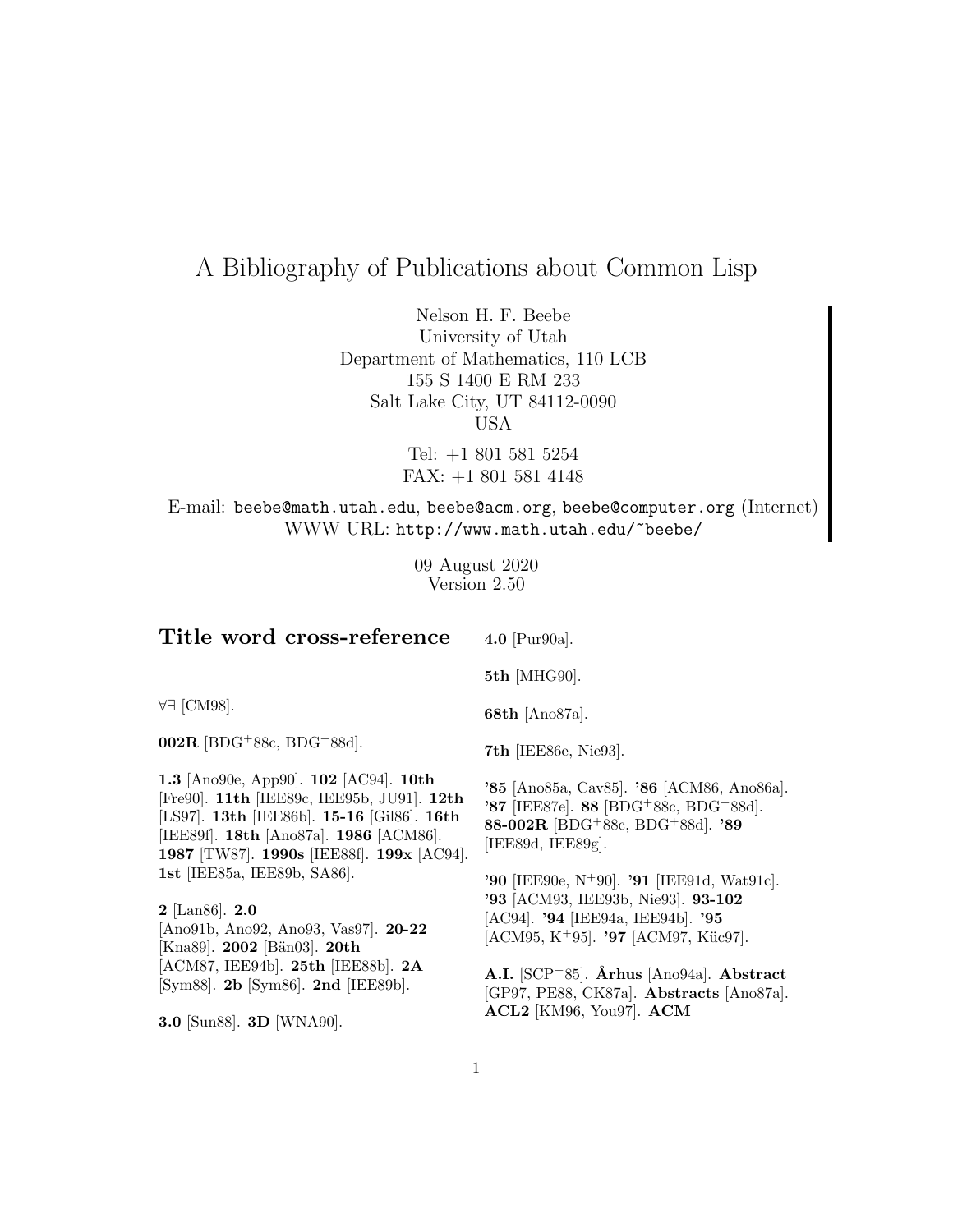[ACM93, IEE88b]. **ACM/IEEE** [IEE88b]. **Acoustics** [IEE97a]. **Acquisition** [PRD88]. **across** [VS90]. **Action** [Lan89a, Rat12]. **active** [Cha95]. **Ada** [IEE86c, RW86, War86]. **adaptive** [HK91, HBG96]. **add** [LZ94]. **Adding** [Car84, LZ97]. **Addison** [Ano89, Tou90a]. **Addison-Wesley** [Ano89, Tou90a]. **addressing** [SIG89]. **Advanced** [AM99, Gra94, Hal90, Tei88]. **Advances** [DH98]. **Advancing** [IEE86a]. **Advisor** [Mu 95, MuT95, Mun95b]. **Advisory** [Sig85]. **Aerospace** [IEE85b, IEE91c, IEE97b, NJB89]. **agent** [DL96]. **agent-based** [DL96]. **agents** [And97, Gat97, Mai91, Pog96]. **AI** [Ano87c, Bir85, Cag86, Fal88, HG91, Kai86, Pog96, PM93, SGBL86, Vau85]. **AI-based** [HG91]. **AIAA** [IEE86e]. **Aid** [Nar88a, PM93, SK90a]. **aided** [Jel89, Sal90, SK90b]. **aiding** [IEE91a]. **AIE** [ACM90a]. **aircrew** [SB89]. **Alberta** [ACM88]. **Albuquerque** [ACM93]. **Algebra** [Cav85, Pav85, Cla92, Coo95a, Coo95b, Fat91, McD89b]. **Algebraic** [ACM94a, Küc97, Lev95, OK89, Wat91c]. **algebras** [CT89]. **Algorithm** [Bur86, GK90]. **algorithms** [Car90, KH88]. **Allegro** [Ano90e, App90, Fra88a, Fra94, Fra96, KLF<sup>+</sup>91, Chl91, CF88, Kem91, Lan88b, Lan88a]. **allocation** [LC95]. **alternative** [CR89]. **American** [Ano87a, IEE87f, IEE89e, MCH91, Ame92]. **amulet** [Mye95]. **Anaheim** [IEE88b, RCG<sup>+</sup>89]. **analog** [SGW89]. **Analysis** [ABC<sup>+</sup>88, LK87, Nar88a, Nar88b, Ehn89b, Hur91, Kv89, Lan92, MTI95, ND95, SK96, Shi88, Sly93]. **Analysis-Based** [Nar88b]. **analyzer** [Bas93]. **Angeles** [E<sup>+</sup>93, IEE95b]. **animate** [Fut90]. **animation** [MSBH93]. **Annual** [Ano85a, Ano86a, Ano87a, HSKS88, HMS<sup>+</sup>90, IEE88h, IEE89f, IEE93a, Kna89, PO90, ACM87, HMS<sup>+</sup>89, IEE84a, IEE86b,

Kin89, Tei88]. **ANSI** [Gra96, Gra97, Gra99, Mar04]. **Antonio** [IEE86a]. **Apollo** [Gre84]. **Appendix** [Ano90a]. **Apple** [Ano92]. **Application**  $[GM86, KPB+88, K+90, SAS6, Ste90b].$ **Applications** [ACM86, ACM90a, Gil86, IEE85c, IEE86c, IEE88e, IEE93a, IEE93c, IEE95b, IEE97b, KUJP97, Kin89, Kna89, SCP<sup>+</sup>85, TBE<sup>+</sup>94, AP88, BR93, BP97, Fat91, FGGB89, Hen92b, LLC89, NJB89, PK91, PM93, RBLS98, Spe92a, SMK<sup>+</sup>88, VS90]. **Applied** [Ren86]. **Approach** [CH86, CH87, FBHJ87, Her93, OOT87, BHW91, BHA89, CR89, DL93, HK90, LC95, MC90, RW90, Sha86, Sha92, Ste89]. **Approaches** [Vau85]. **April** [Ano86b, Cav85, Gil86, IEE86c, IEE86d, IEE88g, IEE93d, IEE97a, Jan90, N<sup>+</sup>90, SA86]. **Architectural** [Gre84]. **Architecture** [IEE86b, IEE89f, Lim87, MSD<sup>+</sup>85, THL<sup>+</sup>86, Yua92, BGHW88, Bla86, HH93, Kv89, Lam90, RMM94, VB95]. **Architectures** [Cha95, GL94]. **Arithmetic** [Yan91]. **Arizona** [IEE93a, NKC91]. **Array** [K<sup>+</sup>90]. **art** [KdR91]. **Artificial** [AAA93, ACM90a, ACM95, Ano94b, Fol86, FBHJ87, Had87, IEE85c, IEE88e, IEE91d, IEE93b, IEE93c, IEE95b, IEE96, Nae84, Noy92, PG92, SA86, Gil86, Har90b, HD89, LLC89, Nor91, Nor92, Nor04, Tan90, Tan95, Tei88, Wat91b]. **ASCE** [MCH91]. **ASME**  $[BPR+94, GA+86, RCG+89, TPB+88].$ **Aspect** [IO85]. **Assemblies** [AIST88]. **Assembly** [CB86, DL93, MC90]. **assess** [SB89]. **assistant** [WT91]. **Assisting** [BB89]. **Atlanta** [AHWN97]. **Atlantic** [Fre90]. **atmospheric** [Jan90]. **Attitude** [KBS<sup>+</sup>87]. **Attribute** [NP88]. **Attributes** [Flo99]. **August** [ACM84, Ano94b, HJS86, JU91, RCG<sup>+</sup>89, TPB<sup>+</sup>88]. **Austin** [ACM84]. **Australia** [IEE95a, MDM97]. **Austria** [Cav85, Gil86]. **AutoCAD** [Sal90, Sly93]. **AUTOLISP** [AP88]. **Automated**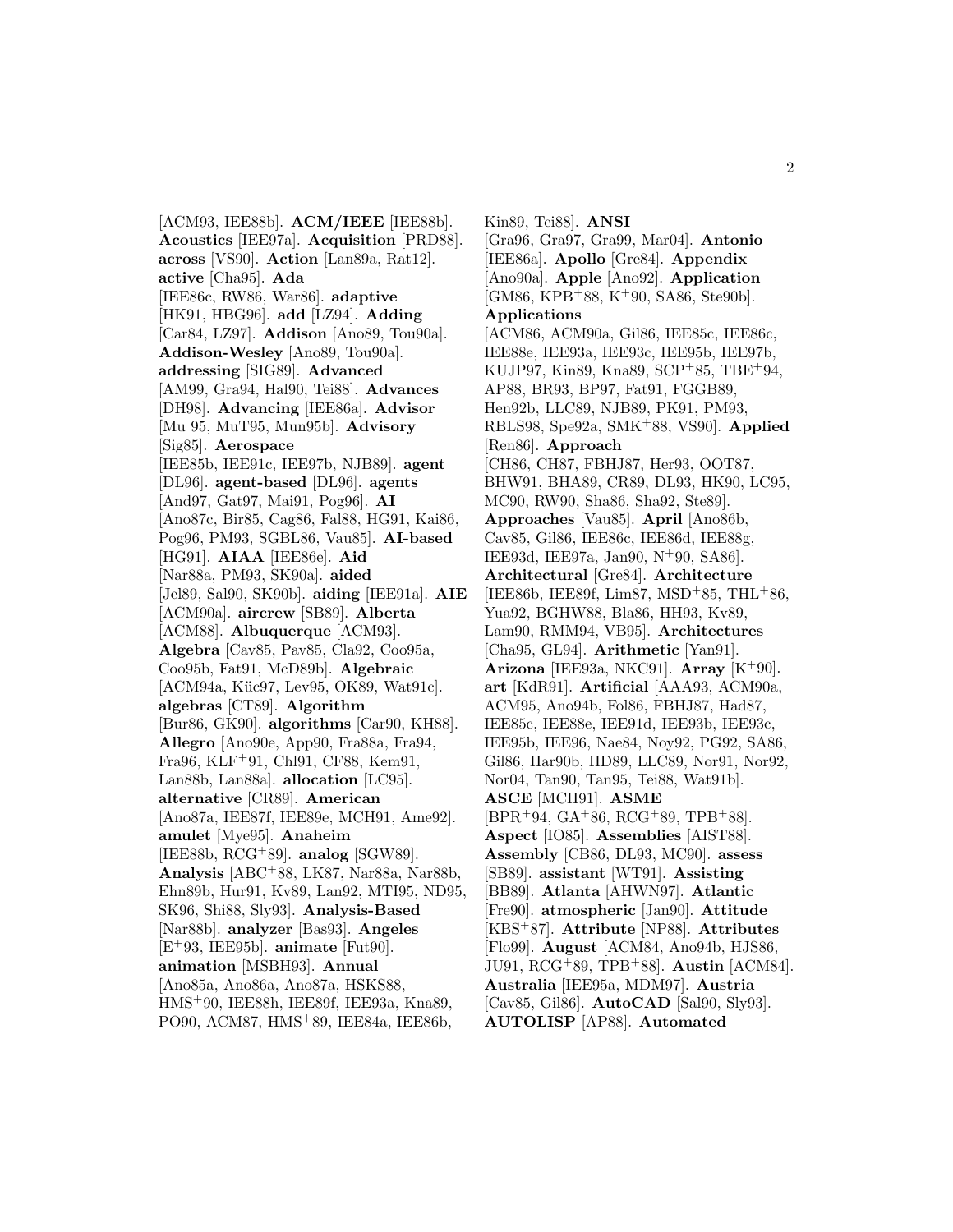[BY96, CM98, Nis94]. **Automatic** [Bal85, Cor86, CB86, IEE86a, JU91, SYM92, Van98, Wat91a, Lin91]. **Automation** [IEE86d, IEE88b, IEE88g]. **Autonomous** [Gli86, BCG90, Gat97]. **Autotestcon** [IEE86a]. **Avalon** [Cla89, CLNW90, HW87]. **Avalon/Common** [Cla89, CLNW90]. **Avionics** [IEE86e]. **Aviv** [IEE88i]. **avoidance** [MC90]. **AWS** [Ano87a]. **Axis** [Dol90].

**B** [IEE86a]. **balancing** [CH88]. **Baltimore** [IEE88c]. **Banff** [ACM88]. **Base** [CK87b, BWM89, HK91]. **Based** [BBD88, Cor86, CB86, DD90, Nar88b, OSD86, Pin85, Que76, Sig85, BB90, BHA89, Bur91, CH93, DZB97, DL96, DL93, DKL95, DL98, GKS89, HR89, HK90, HG91, IEE85c, KM97, Kv89, KM90, Lam90, Lar96, LC95, LS92a, LS92b, Lin91, Lub91, Luc92b, MC90, MTI95, PAR93, PM93, Rat93, RBLS98, Sal90, SH96, Sly93, SB89, SST89, Tib93, UJ92, WT91, WGS96, Kar89, WNA90]. **Bayer** [Lan89b]. **BC** [IEE89b]. **Beach** [IEE85c, IEE86c, IEE88a, Tei88]. **bed** [SMK<sup>+</sup>88]. **behavior** [ND95, Sha91]. **belief** [Har90a]. **Benjamin** [Whi91]. **Benjamin/Cummings** [Whi91]. **Berlin** [B¨an03]. **better** [Hol92]. **beyond** [PO90]. **Biltmore** [E<sup>+</sup>93, NKC91]. **binding** [Coo95a, Coo95b]. **bioinformatics** [SK96]. **Biology** [PO90]. **Biomedical** [PO90, BWM89]. **Biosphere** [Ste91a]. **BIST** [SK90b]. **blackboard** [HH93, KK93, Lam90]. **Block** [KH88]. **board** [LMM89a, LMM89b]. **boiling** [Lin91]. **Bologna** [IEE94b]. **Bombay** [IEE89g]. **Bond** [KL95]. **Bonn** [Wat91c]. **Book** [Ano89, Ano90b, Tou90a, Whi91, Mar04]. **Boston** [IEE93b]. **Boulder** [MCH91]. **Brazing** [Ano87a, NTS90]. **BRICAL** [HI94]. **bridge** [HI94]. **Broaching** [GM86]. **Brook** [IEE87e]. **browser** [CF88]. **Build**

[Hol14]. **Builder** [HKLH93, CFTZ89]. **Building** [BR93, Her93, JR90, FGGB89]. **Bureau** [MCH91].

**C** [Ecc88, Hol14, Nym87, USE88, Vos94]. **CAD** [IO85]. **CADD** [Boo84]. **California** [ACM92, E<sup>+</sup>93, IEE85a, IEE86d, IEE87b, IEE87c, IEE88e, IEE89d, IEE91d, IEE93d, IEE95b, RCG<sup>+</sup>89, Tei88, TPB<sup>+</sup>88, IEE84b]. **Call** [Hal92]. **calls** [Sto94]. **Cambridge** [IEE89a, Ste90b]. **Canada** [ACM88, IEE89b, Lev95]. **Canonical** [Fat91]. **Capri** [IEE92]. **Care** [Kin89, PO90]. **Carolina** [ACM90a]. **case** [DZB97, Nor91, Nor92, Nor04]. **case-based** [DZB97]. **Castle** [IEE88a]. **Casualty** [Sig85]. **Cathedral** [IEE87b, IEE87c]. **CCRC** [Lou89]. **cell** [MC90]. **Center** [Ano85a, Ano86a, IEE85b, IEE86a, IEE88b, IEE90e, IEE91c, Tei88]. **Centre** [IEE90d]. **Chains** [BWZ94]. **Challenges** [B¨an03, B¨an03]. **changing** [IEE90c]. **chaos** [Nis94, Wat91b]. **Character** [YY94]. **Charleston** [ACM90a]. **Charlottesville** [IEE91a]. **Chart** [Mu 95, MuT95, Mun95b]. **Chatter** [EWB87]. **checked** [Moo99]. **checker** [HG91]. **checking** [Ake94, SIG89]. **CHI** [K<sup>+</sup>95]. **Chicago** [Ano86b, Ano87a, GA<sup>+</sup>86]. **Chinese** [Gui88]. **chips** [BGHW88]. **Churchill** [Ste90b]. **CIMVIEW'** [Ano90a]. **CIMVIEW'-prototype** [Ano90a]. **Circuit** [MP87, LMM89a, LMM89b, LM89]. **circuit-board** [LMM89b]. **Circuits** [IEE87a, IEE88d, IEE90a, IEE91b, Wuo89, Got91, KL89, SGW89, SK90b]. **CISC** [B¨an03]. **City** [Fre90, IEE87a, LS97]. **Civil** [MCH91, PK91]. **CL** [Fra94, Fra96, KLSW94, Kem91, KLF<sup>+</sup>91, LW95]. **CL/TB** [Kem91, KLF<sup>+</sup>91]. **Class** [BK91]. **classes** [Lou89]. **Classification** [Pup87, BHA89]. **CLIB** [HKLH93]. **CLIM** [McK91, Vas97]. **CLING** [CR90]. **CLING/SQL** [CR90]. **Clisp** [Tei76]. **CLM** [Sch94]. **Clojure**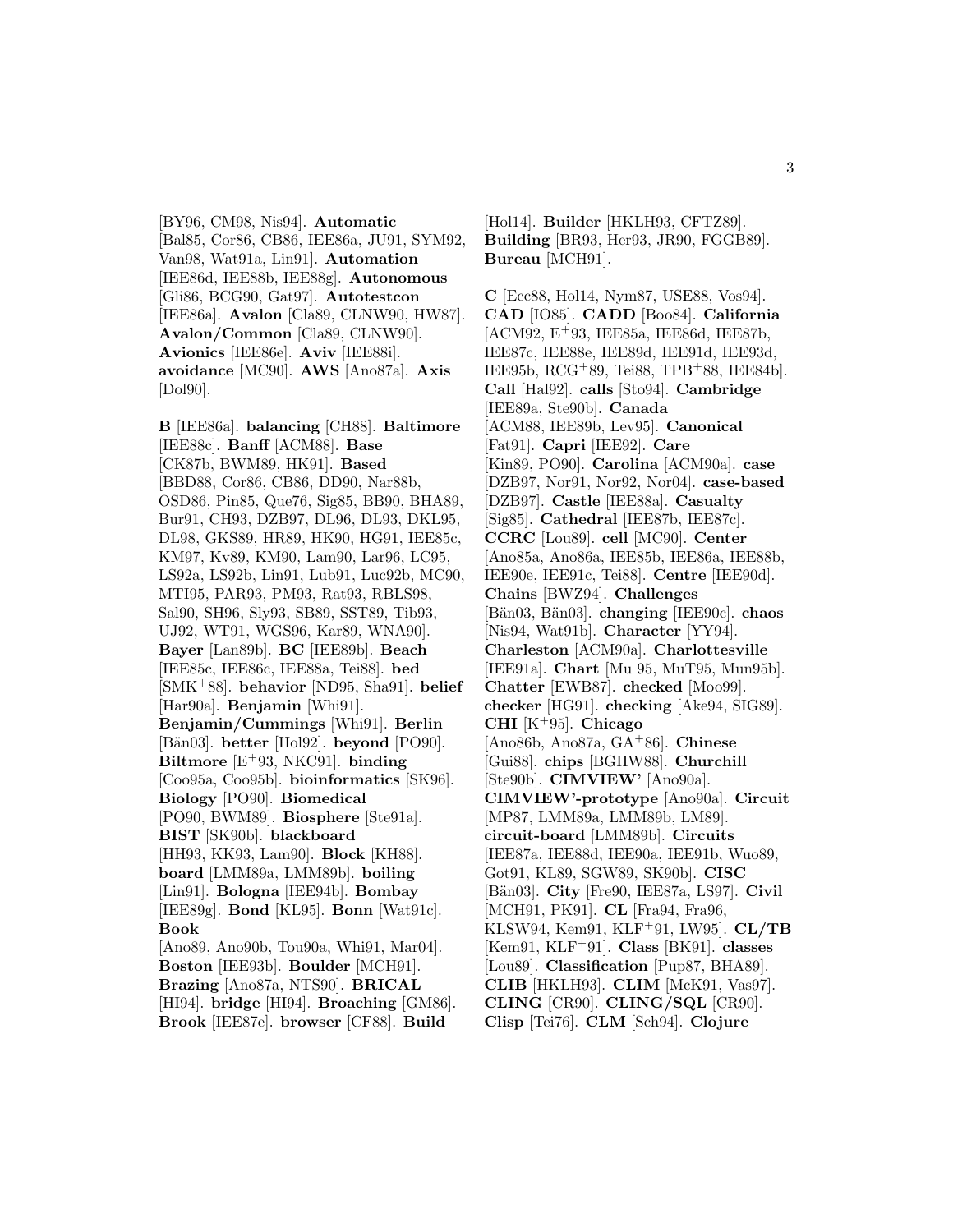[ECG12, FH11, Hal09, Rat12, VS10]. **CLOS** [Ano87b, GWB91, HP96, KG89, LM91, LZ94, LZ97, Pae93, PAR93, SO91, Swa90a, Tau90, Tau91, Wat90, Ano89]. **closed** [BWZ94]. **closed-form** [BWZ94]. **CLtL2** [NSI<sup>+</sup>92]. **CLUE** [Kim90]. **CMOS** [LM89]. **CMU** [Mac91, Mac92a, Mac92b, McD87a, MFW87, MFW88, McD89a]. **CO** [ACM87, USE88]. **Code** [Bro84, Ano90a, BY96, KVJ90, Lan86, Nym87, WW92]. **Codecs** [MP87]. **CODER** [NJB89]. **Cognitive** [Pir86, RGG90]. **Collaborative** [DL96]. **Collection** [Bro84, FN81, Yua92, Ehn89a, Ehn89b, Zor90]. **College** [ACM95, Ste90b]. **collision** [MC90]. **Colorado** [ACM87, K<sup>+</sup>95, MCH91]. **colored** [YYS95]. **Combination** [OK89]. **Combining** [WL95]. **Commercial** [JR90]. **Commercial-Quality** [JR90]. **COMMON** [Chl91, Lan88b, Pur90a, Pur90b, Whi91, WS85, Ame92, Ano89, Ano90b, Ano90e, Ano91a, Ano91b, Ano92, Ano93, App90, Bro87, CK87a, CF88, Flu91, Giu87, Gra96, Gra97, Gra99, HP96, HSW85, HSW87, IAC94, Jac94, Kem91, Kim90, Lan88a, Luc92b, Mac91, Mac92a, Mac92b, Mar04, McD87a, MFW87, MFW88, McD89a, NSI<sup>+</sup>92, Neu03, Rei96, SWH85, Ste86, Ste89, Sun88, Sym86, Sym88, Tou90a, WS84, YY94, Yua90, KLF<sup>+</sup>91, Wer89, AP88, AM86, Bas93, Bla86, CT89, CT90, Fra88a, Fra88b, Hen89, LM91, Tat87, YH87, AC94, AI96, Abd90, Acu89, Acu90, Ake94, AH91, AM99, Ano87b, Ano90a, ABFM90, Bak92, BKK<sup>+</sup>86, Bob87, BDG<sup>+</sup>88a, BDG<sup>+</sup>88b, BDG<sup>+</sup>88c, BDG<sup>+</sup>88d, BR93, BCG90, Bra86, BK91, BGPS91, BG84, Bro85, Bro87, CL88, CR90, Chi89]. **Common** [Chr93, Cla89, CLNW90, Cla92, CHD09, DB97, Dem88, DD90, Dol90, Ecc88, Esa90, FL91, FBWR95, Flu91, Gad88, Giu87, GK90, Gra94, Har90b, HD89, Hen92b, Her93, HKLH93, Hum94, Ida90, JR90, JS94,

JS97, KUJP97, KT88, Kan91, KM97, KG89,

KA95, Kv89, Koo87, Kos90, Lam05, Lei08, Lou89, Luc92a, Ma89, MK90, MN91, McD87b, MK86, McK91, MBPLRR10, Mil88, Mu 95, MuT95, Mun95b, Mur90, NC88, Nar88b, Neu02, Nor91, Nor92, Nor04, Noy92, Nym87, OK89, PKSA89, PAR93, Ric90, RMM93, RMM94, Ril91, Ril92, Sch94, Sei05, Sev91, Sha92, Sim87, Sla98, Sny86a, Sny86b, Spe92a, Spe92b, Ste84, Ste90a, Ste91b, Tan90, Tan95, Tau90, Tau91, Thr88, Tou90b, Van98, Ver19, VS90, Vog98, Wat89, Wat91b, Wat90, WF84, WS87, Wil86]. **Common** [Yan91, YYK<sup>+</sup>90, You92, Yua88, Yua92, YYN90]. **Common-LISP** [CL88]. **CommonLoops** [KHDS87]. **CommonObjects** [Sny86a, Sny86b]. **Communication** [IEE90d, CR89]. **Communications** [IEE84a, IEE89b, IEE89g, Jan90]. **companies** [KL95]. **companion** [Kos90]. **Company** [Tou90a, Whi91]. **Comparing** [Vau85, You97, Zor90]. **Comparison** [SO91]. **Compcon** [IEE84b, IEE87b, IEE87c]. **compilation** [KH88]. **Compiler** [KT88, Sam77, YYK<sup>+</sup>90, Chi89, Mac92b]. **Complex** [Flo99, GL94, IEE91a, LQ96, Sch92, Tib93]. **Components** [CH86, CH87]. **Composers** [SH96]. **Composite** [MHMR96]. **Composition** [Tau90, Tau91]. **Compsac** [Kna89, IEE93a]. **Computation** [IEE95a, Küc97, Lev95, ME95, Wat91c, ACM97, GHL<sup>+</sup>90, KK93, Tou90b, Wan97, ACM94a, Whi91]. **Computational** [KL89, Sha91]. **computations** [EL89]. **Computer** [Cav85, IEE84b, IEE85a, IEE85c, IEE86b, IEE86c, IEE87b, IEE87c, IEE87e, IEE88a, IEE88i, IEE89f, IEE90b, IEE90d, IEE93a, IEE94a, IEE94c, Kin89, Kna89, Kru85, Pav85, Pir86, Que76, Ren86, SK90b, Ano94a, Bur91, Cla92, Fat91, GHL<sup>+</sup>90, Jel89, LC95, Pur90a, Pur90b, Sal90, Tei88].

**Computer-aided** [SK90b, Jel89, Sal90].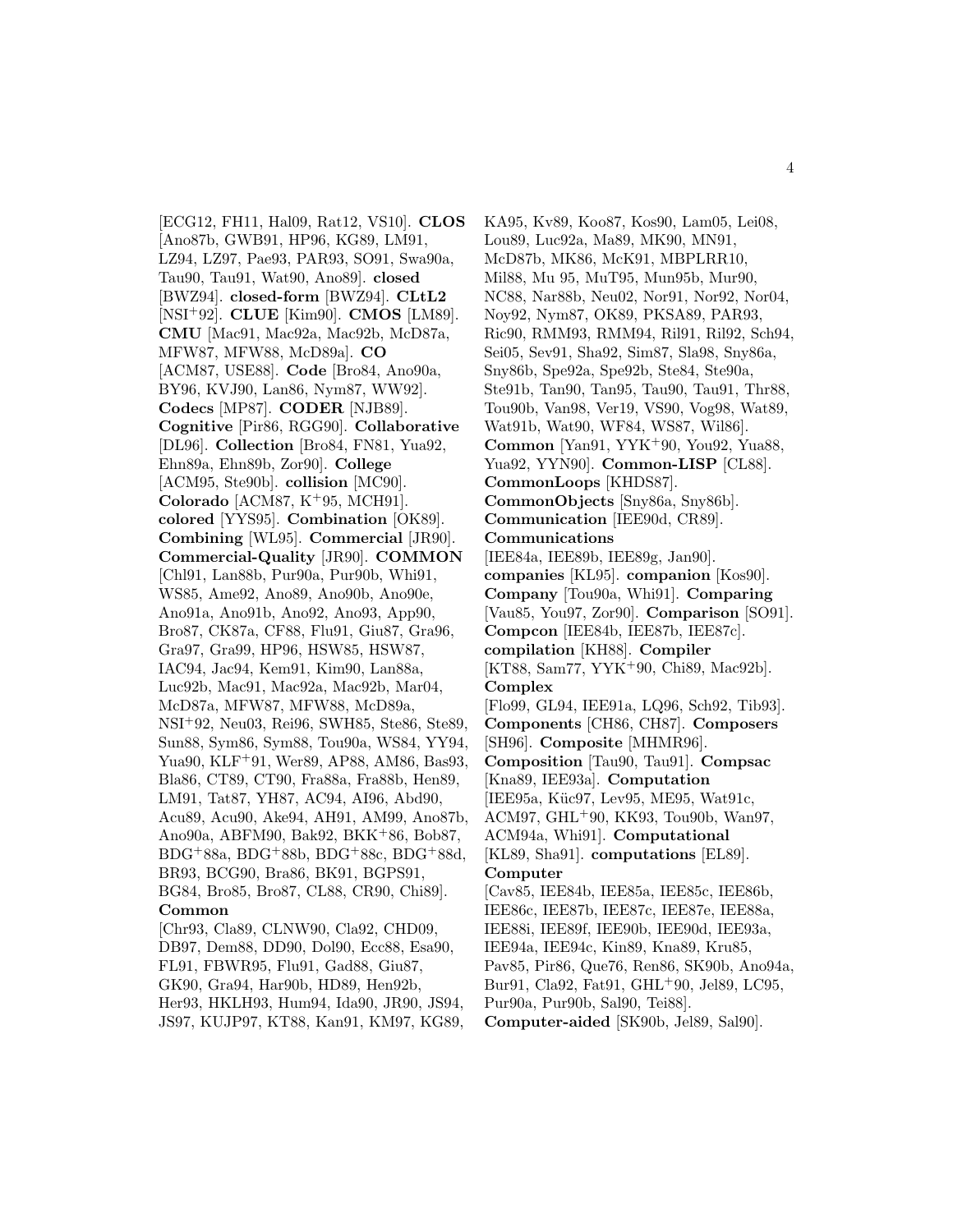**Computers** [GA<sup>+</sup>86, IEE84a, IEE87e, IEE89b, RCG<sup>+</sup>89, TPB<sup>+</sup>88, IEE89g, LS97]. **Computing**  $[Ano90c, Bän03, BKR+91, IEE87d, IEE88f,$ Neu03, Car90, Cla89, CLNW90, K<sup>+</sup>95, Lou89, Neu02, PG92, Bän03]. **Conception** [Flu91]. **Concepts** [BDG<sup>+</sup>88a, IEE86a, Sym88]. **Conceptual** [IO85, KL89, SB89]. **Concurrent** [DLK92, SST89]. **Conference** [AAA93, ACM84, ACM86, ACM90b, ACM90a, ACM92, ACM93, ACM94b, ACM95, AHWN97, Ano87a, Ano94b, Bän03, Cav85,  $E+93$ , Fre90, GA+86, HSKS88, HMS<sup>+</sup>89, HMS<sup>+</sup>90, HJS86, IEE84b, IEE85a, IEE85b, IEE85c, IEE86a, IEE86b, IEE86c, IEE86e, IEE86d, IEE87b, IEE87f, IEE87e, IEE88b, IEE88a, IEE88e, IEE88h, IEE88g, IEE88i, IEE89a, IEE89b, IEE89e, IEE89c, IEE89g, IEE90c, IEE90b, IEE91a, IEE91c, IEE91d, IEE92, IEE93a, IEE93b, IEE93c, IEE93d, IEE94a, IEE94b, IEE94c, IEE95a, IEE95b, IEE96, IEE97b, IEE97a, Kna89, K<sup>+</sup>90, MDM97, NKC91, N<sup>+</sup>90, PO90, RCG<sup>+</sup>89, SA86, Ste90b, TPB<sup>+</sup>88, USE88, Wuo89, Ano86b, Ano94a, IEE84a, IEE87c, IEE88c, IEE90d, K<sup>+</sup>95, LS97, Nie93, Tei88]. **conference/exhibition** [Tei88]. **Configuration** [MSD<sup>+</sup>85, ZS93]. **configurations** [GKS89]. **Congress** [JU91, MCH91]. **Connection** [Ste86, WS87]. **connectionist** [AD88]. **consistency** [You97]. **constraint** [SM93]. **constraints** [Ric94]. **Construction** [Her93, MSBH93]. **Construction-Kit** [Her93]. **content** [CR89]. **Context** [CHD09]. **Context-oriented** [CHD09]. **Contribution** [Ehn89a]. **Contributions** [Cav85]. **Control** [IEE87f, IEE89e, IEE94b, KBS<sup>+</sup>87, MHG90, Mu 95, MuT95, Shi88, DL96, JU91, Lam90, Lan89b, Lin91, Mun95b, NRK89, NRK91, Ruo88, Sit93]. **Convention** [Ano87a, IEE85b, IEE86a, IEE88b, IEE90d, IEE91c, Tei88]. **conventional** [Fal88].

**Conversational** [Tei76]. **Converting** [Lan86]. **cooperation** [MCH91]. **COoperative** [ZB91]. **coordination** [KM90]. **copy** [Zor90]. **cost** [WT91]. **counseling** [Har90a]. **Coupled** [KBS<sup>+</sup>87]. **Coupling** [BCG<sup>+</sup>88]. **CRAY** [WW92, AGK<sup>+</sup>87]. **Creativity** [K<sup>+</sup>95]. **Critique** [BG84]. **critiquing** [MHMR96]. **cross** [Sim87]. **cross-referenced** [Sim87]. **Cummings** [Whi91]. **cure** [Hol92]. **CVPR** [IEE89d, IEE94a]. **Cybernetics** [IEE89a, IEE91a].

**DAC** [IEE88b]. **Dagwood** [FIKY88]. **Data** [Bro84, Car90, BPR<sup>+</sup>94, HK91, WS87]. **Data-parallel** [Car90]. **Database** [BPR<sup>+</sup>94, BCG<sup>+</sup>88, NSS94, XRS96]. **databases** [Cha95]. **dataflow** [Chi89]. **DataWorks** [Ano90d]. **David** [Whi91]. **Dayton** [IEE85b, IEE91c]. **DBMS** [FBB93]. **DC** [AAA93, IEE90c, Kin89]. **DeBuMA** [FGGB89]. **December** [ACM87, AHWN97, E<sup>+</sup>93, IEE85c, IEE95a, NKC91]. **Decision** [Bak92, NRK89, NRK91, BB89, GW98, IEE91a]. **Defining** [JS97]. **definition** [BB89]. **Delivering** [Hen92b]. **demo** [Spe92a]. **Denmark** [Ano94a]. **Denver** [K<sup>+</sup>95, USE88]. **dependencies** [Lub91]. **Description** [Sam77, FGGB89, GKLM90, Mal91]. **Design** [ACM93, CH86, CH87, GM86, Hol92, IEE87e, IEE88b, IO85, KSv88, SPM91, TSL<sup>+</sup>88, WF84, WGS96, Yua90, Chr93, DZB97, DLK92, GH94, HR89, HG91, Jel89, KL89, Lub91, MFW87, MFW88, MHMR96, NJB89, RW90, Sal90, SB89, SK90b, UJ92, ZS93]. **designer** [Jel89]. **Designing** [GL94, TS90, LQ96]. **detection** [BHA89].

- **Develop** [Hal90, Pog96]. **Developing**
- [Jel89, BT94]. **Development** [JLHB92,
- KBS<sup>+</sup>87, KM94, Nar88a, NTS90, RBLS98,
- SGBL86, BB90, Bur91, CN91, Mye95, VS90].
- **Device** [MP87]. **DEVS** [PAR93].
- **DEVS-based** [PAR93]. **Diagnosis** [Lar96].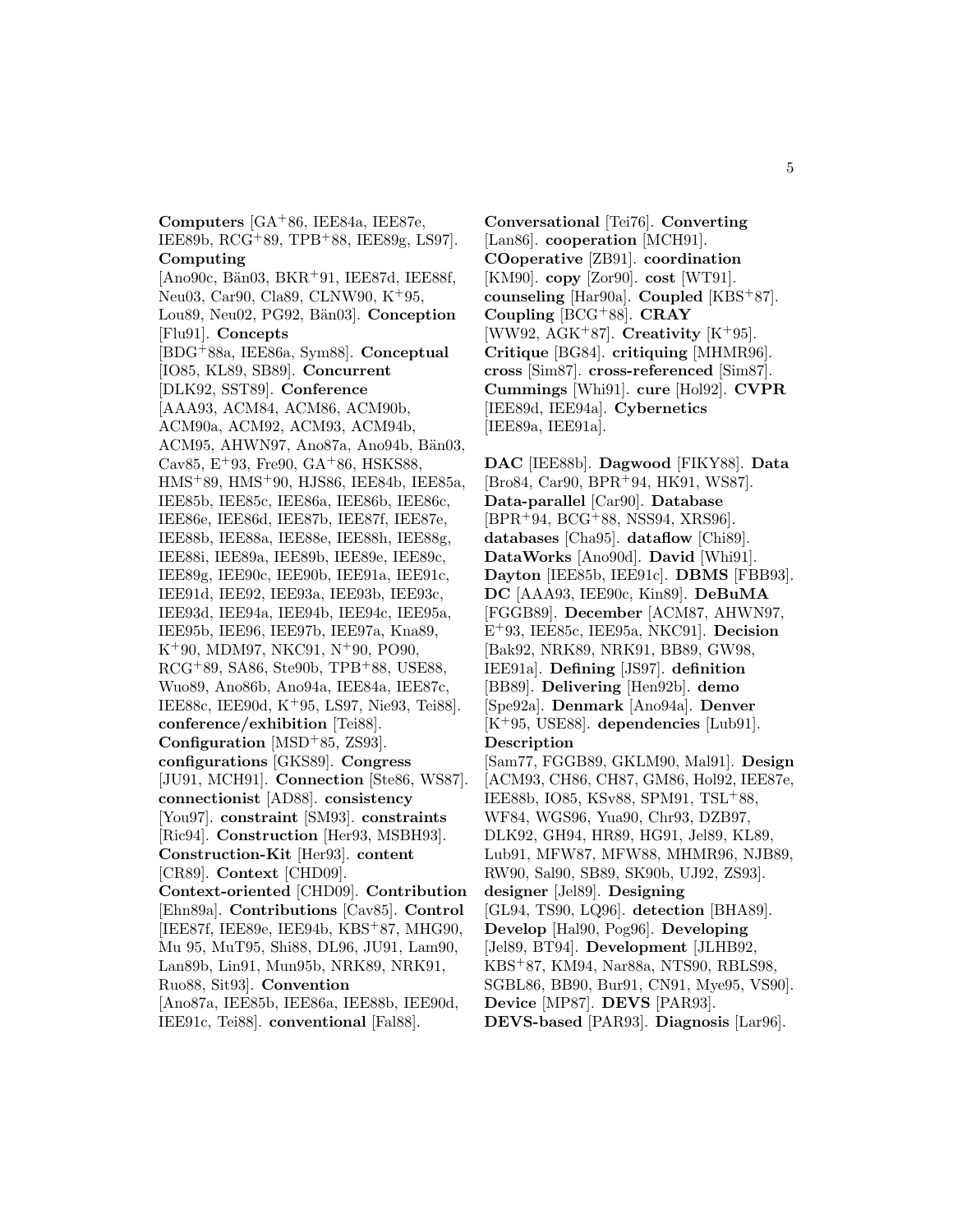**Diagnostic** [Lan89b, Pin85]. **Diagnostics** [War86]. **diagram** [Fut90, KH88]. **diagrams** [SYM92]. **dialect** [WS87]. **dictionary** [Sym86]. **Diego** [IEE88e, IEE89d]. **differential** [ND90, ND95]. **Digest** [IEE84b, IEE87b, IEE87c, Wuo89, IEE87d]. **digestion** [Lan89b]. **Digital** [IEE86e, Jan90]. **DIMACS** [DH98]. **dimensional** [ND90]. **Directed** [RW86]. **discrete** [Sev91]. **Display** [Bar84, Boo84, FL91]. **Display-Oriented** [Bar84]. **Distributed** [Ama91, HW87, IEE88f, Lam90, ZB91, BP97, CH88, Cla89, CLNW90, GL94, LC95, Pog96, Wan97]. **distributed-memory** [CH88]. **Division** [MCH91]. **Document** [BDG<sup>+</sup>88c, BDG<sup>+</sup>88d]. **documentation** [BK91, Ver19]. **DOE** [HC85]. **DOE-MACSYMA** [HC85]. **Domain** [Gre84]. **Done** [Ida90]. **Draft** [Ame92, AC94, IAC94, Ano91a, Ano91b]. **drill** [Yua88]. **Driving** [IEE84b]. **DSP** [KH88, KVJ90, RK97]. **Dunfey** [IEE87a]. **During** [Ida90]. **Dynamic** [Bur86, Hum94, Mal91, CH88, Dav88, ME95]. **dynamical** [NRK89, NRK91]. **Dypas** [Dav88].

**earth** [Jan90, ME95]. **earths** [XXL92]. **EAVE** [BCG90]. **EC** [IEE89g]. **ECN** [Pur90a, Pur90b]. **ECOOP** [Nie93]. **editing** [KH88]. **edition** [McD87a, McD89a]. **Editor** [Bar84]. **educational** [HI94]. **efficiency** [Ehn89a]. **Efficient** [Bur86, Wat87, Flu91, Hen92b, HH93, McD87b, NSI<sup>+</sup>92]. **effizienten** [Flu91]. **Eiffel** [SO91]. **Eighth** [IEE96, IEE84b]. **Electrodes** [FBHJ87]. **Electronics** [CB86, IEE85b, IEE91c, IEE94b]. **electrons** [IEE89g]. **elements** [HR89, Tan90, Tan95]. **Eleventh** [AAA93]. **Elis** [KT88]. **Emacs** [MS20]. **Embedded** [KA95, BP97, Gat97]. **Emulator** [CK87a]. **end** [JLHB92, Lar96]. **Endpaper** [Acu90]. **Energy**

[PG92, IEE89g]. **Engineering** [ACM90a, BPR<sup>+</sup>94, IEE88i, IEE89c, IEE92, MCH91, PG92, SA86, GA<sup>+</sup>86, HI94, IEE85c, NSS94, PK91, PO90, Pur90a, Pur90b, RCG<sup>+</sup>89, TPB<sup>+</sup>88]. **Engineers** [MCH91]. **engines** [Ruo88]. **Enhancing** [Kla04]. **enter** [Fal88]. **enterprise** [BPR<sup>+</sup>94]. **Environment** [Gli86, Had87, PAR93, Ric90, CN91, Cze90, DL96, Gad88, Gui88, Kar89, KVJ90, KM94, Luc92b, Mun95a, RBLS98, RGG90, SM88, SH96, SMK<sup>+</sup>88, WGS96]. **Environments** [BSS84, IEE86c, Mye95]. **Equations** [Bur86, ND90, ND95]. **Equipment** [Cor86]. **equivalence** [Fut90]. **era** [Wat91b]. **Ergo** [NP88]. **ESL** [Gat97]. **Espoo** [IEE88d]. **Estimation** [OSD86, YYS95]. **Estonia** [JU91]. **EUROCAL** [Cav85]. **Europa** [IEE92]. **Europal** [Ste90b]. **European** [Cav85, Nie93, Ste90b]. **EusLisp** [Mat90]. **Eval** [MSD<sup>+</sup>85]. **Evaluation** [MSD<sup>+</sup>85, THL<sup>+</sup>86, BWZ94, Cha95]. **event** [Sev91]. **EVES** [PKSA89]. **Evolution** [MS20, Nar88b, SG93]. **Evolutionary** [BB90, IEE95a]. **exams** [Van98]. **executable** [Nym87]. **Execution** [MK86, GP97, Gat97]. **Exhibition**  $[GA+86, IEE90d, TPB+88, Tei88].$ **existential** [Mai91]. **expedite** [BWZ94]. **Experience** [KUJP97, KHDS87, XRS96]. **Experiences** [Wat90]. **Experimental** [Wan86]. **experiments** [ACW<sup>+</sup>94]. **Expert** [ACM90a, Ano86a, Boo84, GM86, GH94, Had86, KBS<sup>+</sup>87, LK87, LMM89a, LMM89b, Nae84, PK91, PG92, Pup87, SPM91, War86, ZB91, Ano85a, BCG<sup>+</sup>88, CFTZ89, Cla92, Hal90, HR89, Jel89, KL95, Lan89b, Lin91, NTS90, UJ92, XXL92, YJM91]. **expert-seisd** [UJ92]. **expert-system** [CFTZ89]. **Explainable** [SPM91]. **Explanations** [SPM91]. **explicit** [Lar96]. **exploration** [Nis94]. **exploratory** [HBG96]. **explores** [ND90]. **Exposition** [RCG<sup>+</sup>89]. **Expressions** [Wat91a, Wat87]. **Extended**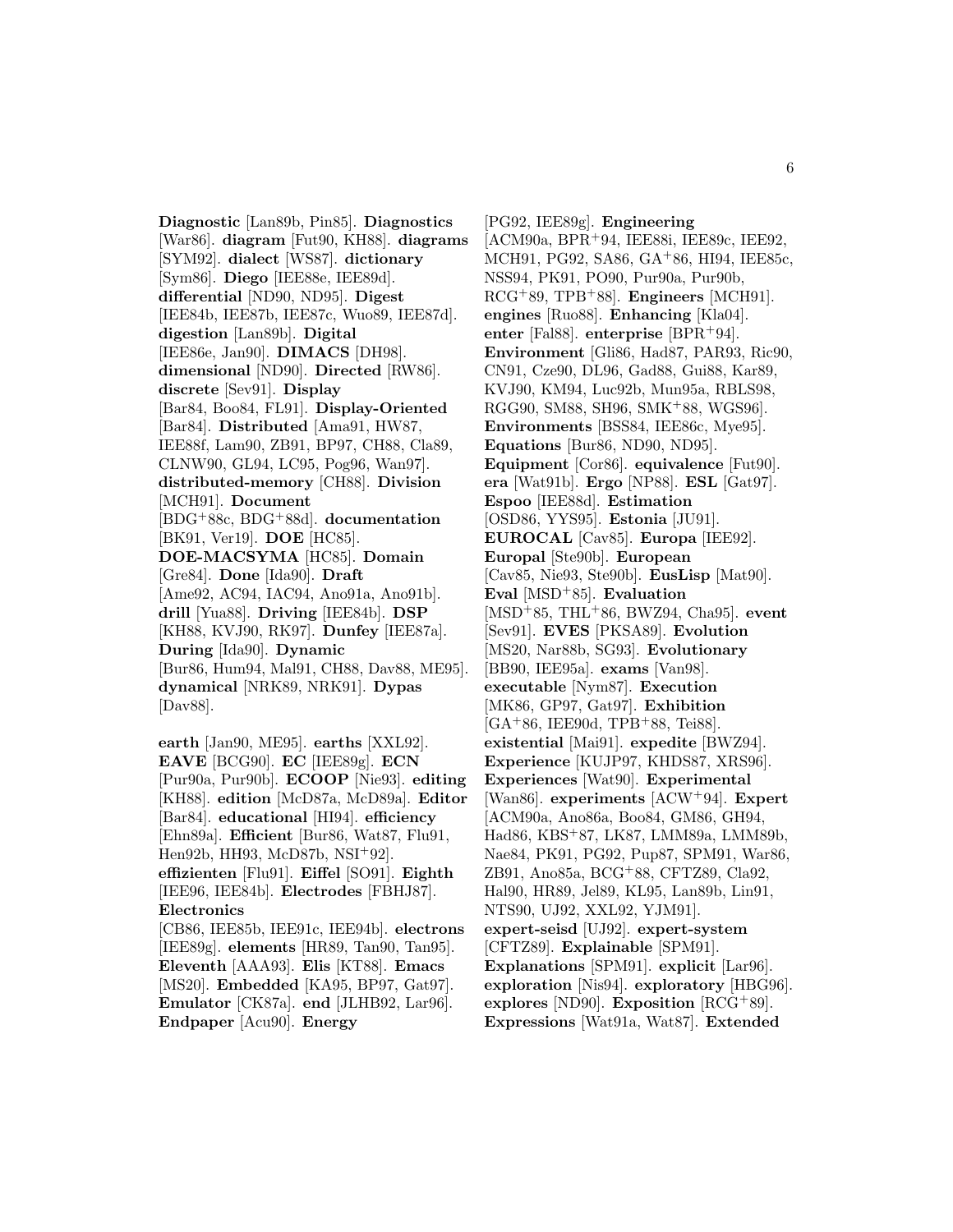[Boo84, Yua92, CL88, NC88]. **Extending** [Sev91]. **Extension** [KA95, Chl91, Sny86a, Swa90a, Thr88]. **extensions** [ZHL<sup>+</sup>89a, ZHL<sup>+</sup>89b]. **Extracting** [LM89]. **extraction** [XXL92].

**f2cl** [BW96]. **Facility** [Sam77]. **factors** [K<sup>+</sup>95]. **factory** [Sly93]. **Fans** [Flo99]. **Fast** [FBWR95, MSD<sup>+</sup>85, OOT87, Rei96]. **Fault** [IEE87d, PRD88, YYS95, Hol92]. **Fault-Tolerant** [IEE87d]. **features** [Moo12]. **February** [IEE84b, IEE87b, IEE87c, IEE95b]. **Federation** [JU91]. **Fifth** [IEE93b, ACM95]. **final** [PKSA89]. **Finland** [IEE88d]. **firing** [SV97]. **Firmware** [OOT87]. **First** [Ano85a, HSKS88, IEE88h, N<sup>+</sup>90, Ste90b]. **Flavor** [GM86]. **Flavors** [Ecc88, MN91, Moo86]. **Flexible** [DL93, GM86, Tib93, BP97, MC90]. **Floating** [FBWR95, Rei96, Vog98]. **Floating-Point** [Rei96]. **Florida** [ACM94b, IEE85c, IEE86c, IEE88a, IEE93c, Jan90, Kna89]. **flow** [Shi88, Sly93]. **fly** [Ehn89a, Ehn89b]. **Fontainebleau** [IEE85c]. **Form** [Flo99, BWZ94]. **formal** [MSBH93]. **format** [BHW91, WNA90]. **formations** [BHA89]. **Formula** [Que76]. **Fort** [IEE86e]. **Forth** [CK87b]. **FORTRAN** [WW92, BW96]. **foundations** [BB89]. **Fourth** [IEE88e, IEE92, IEE89g, Tei88]. **frame** [Rat93]. **frame-based** [Rat93]. **Framework** [Nar88b, LQ96, NSS94, ZB91]. **France** [ACM90b, IEE89c, IEE94c, IEE96, PG92]. **France-Telecom** [PG92]. **Francisco** [ACM92, IEE84b, IEE86d, IEE87b, IEE87c, IEE93d, TPB<sup>+</sup>88]. **Franklin** [IEE88g]. **Franz** [Tou90a]. **friendly** [RGG90]. **front** [JLHB92]. **FTCS** [IEE87d]. **fuel** [GKS89]. **Fully** [TSL<sup>+</sup>88]. **Function** [Yan91]. **Functional** [ACM84, ACM90b, ACM92,

ACM94b, Ake94, GWB91, Web95]. **Functions**

[BDG<sup>+</sup>88b, Car84, FL91, BWZ94]. **fundamentals** [Noy92]. **Future** [IEE88f, MCd<sup>+</sup>94, Mur90, Ano90f]. **futures** [NC88]. **fuzziness** [ZS93]. **Fuzzy** [IEE93d].

**Garbage** [Bro84, FN81, Yua92, Ehn89a, Ehn89b, Zor90]. **Garden** [IEE88f]. **Garnet** [Mye95]. **gate** [Got91]. **gene** [Ste91b]. **General** [Giu87, SH96, WNA90]. **Generalized** [Fut90]. **Generating** [Pin85]. **Generation** [Bur86, Got91, KVJ90, Lin91]. **generator** [Bas93, GKLM90, WW92]. **genetic** [GK90, Har90a, WL95]. **genome** [XRS96]. **Gentle** [Whi91, Tou90b]. **Gentler** [Whi91]. **Georgia** [AHWN97]. **Geotechnical** [MCH91]. **German** [Bro87, Flu91]. **Germany** [IEE97a, Nie93, Wat91c]. **Getting** [Ano91a, Swa90a]. **GINA** [Spe92a, Spe92b]. **Given** [FIKY88]. **GKS** [Cze90]. **Global** [Hen92a]. **GLORP** [Lei08]. **Golden** [HSW85, HSW87, SWH85, Ste89, WS84, WS85]. **Gonzalez** [IEE86a]. **Graham** [AM99]. **grammar** [Web95]. **grammars** [WL95]. **graph** [CF88, KLSW94, RW90]. **graph-parsing** [RW90]. **Graphic** [SMK<sup>+</sup>88]. **Graphical** [ABFM90, Hur91, KH88]. **Graphics** [TSL<sup>+</sup>88, Bir85]. **Grasper** [KLSW94]. **Grasper-CL** [KLSW94]. **Grid** [TW87]. **Group** [Ren86, TBE<sup>+</sup>94]. **Guide** [Ano89, Luc92b, Fra88a, Fra94, Fra96, Kan91, KG89, Luc92a, Tat87, Tat10].

**Hall** [Ano90b]. **Handling** [Sit93, YY94]. **hands** [Ste89]. **hands-on** [Ste89]. **Harbor** [IEE88e]. **Hardware** [Bro84, MSD<sup>+</sup>85]. **Hawaii** [HSKS88, HMS<sup>+</sup>89, HMS<sup>+</sup>90, IEE88h, Küc97]. **Headquarters** [N<sup>+</sup>90]. **health** [PO90]. **HECODES** [ZB91]. **held** [IEE85b, IEE91c, Tei88]. **help** [TAH89]. **Henry** [IEE86a]. **heterogeneous** [LC95, SK96, VS90, XRS96, ZB91]. **Heuristic** [CB86]. **Hewlett** [Cag86].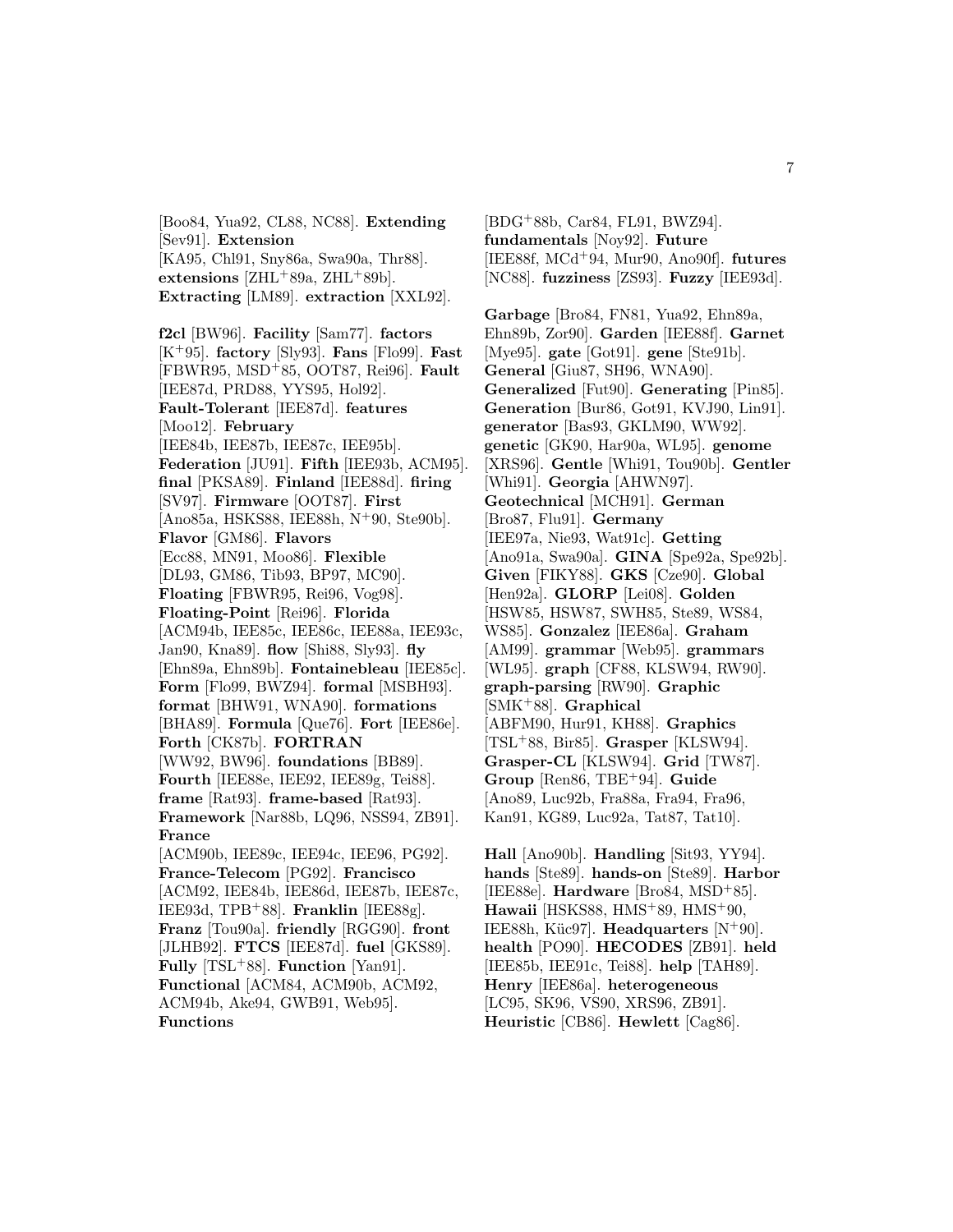**hexapod** [KM90]. **HF** [CN91]. **HI** [ACM97, IEE88h]. **High** [Giu87, KB87, PG92, YYN90, CN91, Kar89]. **High-Level** [KB87, Kar89]. **High-Performance** [YYN90]. **Higher** [Mur90, PE88]. **Higher-order** [PE88]. **HiLISP** [YYK<sup>+</sup>90, YYN90]. **Hill** [IEE87b, IEE87c]. **Hilton** [IEE85c, IEE86d, IEE87e, IEE88i, IEE89e, IEE90e]. **homogeneous** [KVJ90]. **Hong** [IEE88f, IEE90d]. **HORNE** [AM86]. **Hospital** [Had87]. **hosted** [MCH91]. **Hotel** [AHWN97, E<sup>+</sup>93, IEE84b, IEE86c, IEE86e, IEE87b, IEE87c, IEE87a, IEE87f, IEE88a, IEE88e, IEE88g, IEE88f, IEE88i, IEE89e, IEE90c, IEE90a, IEE91a, IEE92, Kna89, N<sup>+</sup>90]. **House** [OSD86]. **HP** [HWK95]. **HTTP** [Van98]. **Human** [K<sup>+</sup>95, Sch92]. **Hyatt** [IEE87f, IEE89a, Kna89]. **Hybrid** [CH86, CH87, CH88, HR89, SGBL86, BP97, CTB91, Lan89a]. **hydraulic** [KL89]. **Hypadapter** [HBG96]. **Hypermedia** [DB97]. **hypertext** [DL96, HBG96].

**I/O** [Car84]. **IBM** [McD87a, McD87b, MFW87, MFW88, McD89a]. **ICAIL** [ACM95]. **ICCD** [IEE87e]. **ICMC** [Ano94a]. **ICSI** [N<sup>+</sup>90]. **IEA** [ACM90a]. **IEA/AIE** [ACM90a]. **IECON** [IEE94b]. **IEE** [IEE85c]. **IEEE** [IEE84b, MHG90, PO90, Wuo89]. **IEEE/AIAA** [IEE86e]. **II** [IEE88h, MSD<sup>+</sup>85, PG92]. **Illinois** [Ano86b, GA<sup>+</sup>86]. **Image** [Mun95a, BHA89, Car90, Jan90, KM94]. **Immediate** [FN81]. **Implementation** [ACM93, DD90, Giu87, GM86, KSv88, KT88, WAF90, CL88, Chr93, GK90, Kan91, Mat90, NSI<sup>+</sup>92, Yua90]. **Implementing** [AGK<sup>+</sup>87, Dol90, JS97, SV97]. **Implications** [War86]. **improve** [YJM91]. **Improved** [FN81]. **increase** [Ehn89a]. **independent** [Vas97]. **index** [Sim87]. **India** [IEE89g]. **inductive** [WL95]. **Industrial** [ACM90a, BBD88, IEE94b, KM97, KM96,

KL95, Moo12, Sly93]. **industrial-strength** [Moo12]. **Inference** [Ma89, MK90, Hen92a]. **Information** [AI96, IEE89g, LM89, VB95]. **infrared** [BHA89]. **INGRES** [CR90]. **INGRES/SQL** [CR90]. **inhibiting** [Got91]. **Innsbruck** [Gil86]. **inputs** [Got91]. **Insertion** [CB86]. **Insight** [UJ92]. **Instruction** [AIST88, WF84, Kla04, MCd<sup>+</sup>94]. **Instrumentation** [IEE94b]. **Integrated** [ABC<sup>+</sup>88, CFTZ89, NSS94, TSL<sup>+</sup>88, GHL<sup>+</sup>90]. **Integrating** [LQ94, Pog96, Sha91, BPR<sup>+</sup>94, GWB91, SIG89]. **Integration** [N<sup>+</sup>90, Mul91]. **intellectual** [IEE87b, IEE84b]. **Intelligence** [AAA93, ACM90a, ACM95, Ano94b, Fol86, FBHJ87, Had87, IEE85c, IEE88e, IEE91d, IEE93b, IEE93c, IEE95b, IEE96, Nae84, PG92, SA86, Gil86, Har90b, HD89, LLC89, Nor91, Nor92, Nor04, Noy92, Tan90, Tan95, Tei88, Wat91b]. **Intelligent** [BS85, Cla92, IO85, MHG90, BB89, GL94, HI94, JLHB92, NSS94]. **Interaction** [LK87, HWK95]. **Interactive** [BSS84, CR89, CH86, CH87, PRD88, RK97, You97, Coo95a, Coo95b, Sha86, Sha92]. **interchange** [BHW91]. **interests** [IEE88c]. **Interface** [ACM88, BDG<sup>+</sup>88a, BDG<sup>+</sup>88b, Chr93, HKLH93, Hum94, RMM93, CR90, Cla92, DZB97, HK91, Kem91, KLF<sup>+</sup>91, Luc92a, McK91, Mye95, RMM94]. **Interfacing** [ABFM90]. **Interlisp** [Bar84]. **Internal** [MFW87, MFW88]. **International** [ACM90a, ACM94a, ACM95, Ano87a, Ano94a, Fre90, GA<sup>+</sup>86, HSKS88, HMS<sup>+</sup>89, HMS<sup>+</sup>90, HJS86, IEE84a, IEE84b, IEE85a, IEE86a, IEE86b, IEE86c, IEE86d, IEE87b, IEE87d, IEE87a, IEE87e, IEE88a, IEE88h, IEE88d, IEE88g, IEE89a, IEE89f, IEE89c, IEE89g, IEE90c, IEE90b, IEE90a, IEE91a, IEE91b, IEE91d, IEE92, IEE93a, IEE93b, IEE93d, IEE94b, IEE94c, IEE95a, IEE96, IEE97a, JU91, Kna89, Küc97, K<sup>+</sup>90, Lev95, MHG90, N<sup>+</sup>90, PO90, PG92, RCG<sup>+</sup>89, SA86, TPB<sup>+</sup>88, Wat91c, Wuo89, ACM97,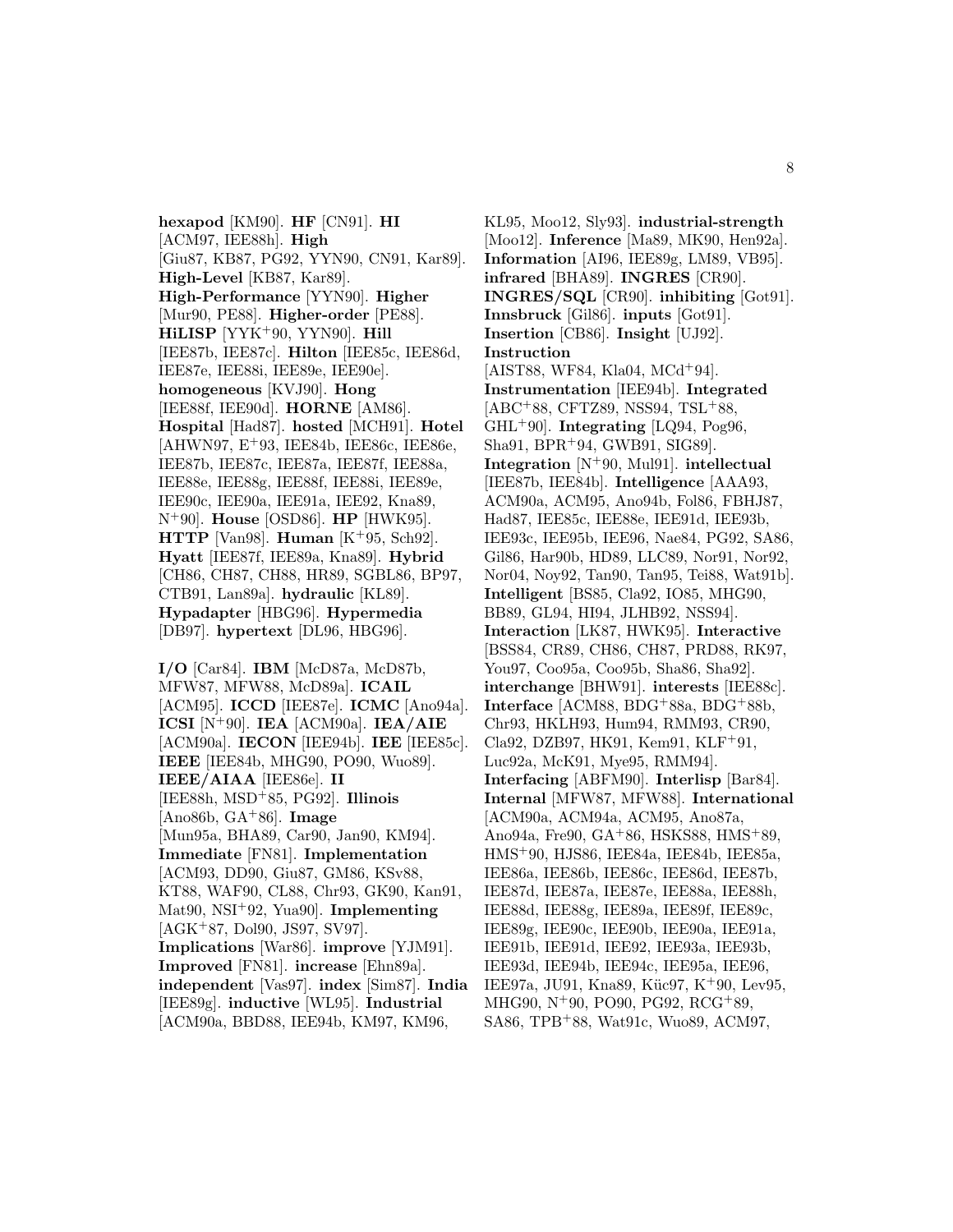IEE87c, LS97]. **interoperation** [XRS96]. **interpretation** [Wat87]. **Interpreter** [OOT87]. **intertool** [BHW91]. **Interval** [Flo99]. **interview** [MTI95]. **Intranet** [DB97]. **Introduction** [Whi91, YH87, Cag86, SH96, Tou90b, Wer89]. **IRCAM** [Hum94]. **Island** [IEE88e]. **Isn't** [EWB87]. **Isolation** [PRD88]. **Israel** [IEE88i]. **ISSAC** [Küc97, Wat91c]. **ISSAC'94.** [ACM94a]. **ISSAC'95** [Lev95]. **issue** [Lub91]. **issue-based** [Lub91]. **Issues** [Lim87]. **Italian** [AD88]. **Italy** [IEE92, IEE94b]. **iterative** [BB90]. **IV** [Gil86].

**January** [HMS<sup>+</sup>89, PG92]. **Japan** [IEE86b, Ida90]. **Japanese** [YY94]. **Jersey** [Fre90, K<sup>+</sup>90, N<sup>+</sup>90]. **Jerusalem** [IEE89f]. **Job** [BBD88]. **Job-Shop** [BBD88]. **Johnson** [Ano85a, Ano86a]. **Jose** [IEE85a, IEE91d]. **joy** [FH11]. **July** [AAA93, ACM90a, ACM97, Ano94b, DH98, GA<sup>+</sup>86, IEE87d, Küc97, Lev95, Nie93, RCG<sup>+</sup>89, TPB<sup>+</sup>88, Wat91c]. **June** [ACM90b, ACM92, ACM94b, Ano85a, Ano86a, Fre90, IEE86b, IEE87f, IEE88b, IEE88d, IEE88i, IEE89b, IEE89e, IEE89d, IEE91b, IEE92, IEE94a, MCH91, ACM93].

**Kailua** [HSKS88, HMS<sup>+</sup>89, IEE88h]. **Kailua-Kona** [IEE88h]. **Kaiserslautern** [Nie93]. **KB** [Esa90]. **Keene** [Ano89]. **Kernel** [MA91]. **Keys** [Pin85]. **Kinder** [Whi91]. **Kit** [Her93, Pur90b]. **kit/programmer** [Pur90b]. **KNOWBOT** [HK91]. **Knowledge** [BBD88, BHA89, CH93, Cor86, DKL95, GKS89, IEE92, LC95, OSD86, PRD88, Sig85, BWM89, BB90, Bur91, CTB91, DL93, DL98, Esa90, HR89, HK90, IEE85c, Rat93, RBLS98, SB89, SPM91, UJ92, WT91, WGS96]. **Knowledge-Based** [Cor86, OSD86, Sig85, BHA89, CH93, DKL95, GKS89, LC95, BB90, Bur91, DL93, DL98, HR89, HK90, IEE85c,

RBLS98, SB89, WGS96]. **KnowledgeWorks** [Ano90d]. **Kona** [HSKS88, HMS<sup>+</sup>89, IEE88h]. **Kong** [IEE88f, IEE90d]. **Konover** [IEE86c]. **Konzeption** [Flu91]. **Krayola** [SH96]. **Kyoto** [Giu87, YY94, Yua90].

**L** [Ano90b, Bla86]. **L'Agelonde** [PG92]. **Lake** [LS97]. **Land** [Gli86]. **Language** [ACM93, Ame92, Fat90, Giu87, HW87, HH93, IAC94, Kai86, KPB<sup>+</sup>88, KA95, KB87, Que76, Ste84, Ste90a, Tau90, Tau91, AC94, AI96, DZB97, Gat97, Hol14, LQ94, Sim87, Sym86, Sym88, TAH89]. **Languages** [ACM86, IEE88a, IEE90b, IEE94c, MDM97, Fal88, Tat10]. **Law** [ACM95]. **Layout** [TW87, HK90, Sly93, SYM92]. **learn** [Hol14]. **Learning** [BS85, HBG96, Tat10]. **lecons** [HP96]. **legal** [VB95]. **Level** [Giu87, KPB<sup>+</sup>88, KB87, MP87, Kar89, Moo12]. **Leverage** [IEE84b, IEE87b, Mul91]. **lexical** [Bas93, SST89]. **Libaform** [Que76]. **Library** [BKR<sup>+</sup>91, HC85, KSv88, Coo95a, Coo95b, Vas97]. **Lie** [CT89]. **like** [LM89]. **Line** [Fol86, FIKY88, IEE87a, Tib93, VB95]. **Linear** [Bak93, McD89b, ND90, ND95]. **link** [Jel89, Ste91b]. **linkage** [Ste91b]. **Links** [BKR<sup>+</sup>91]. **Linz** [Cav85]. **LISP** [AC94, Ano89, Ano92, BDG<sup>+</sup>88c, LM91, Pur90a, RMM93, Sev91, Whi91, Ano87b, Ano90b, Ano90e, Ano91b, Ano93, App90, Bob87, BDG<sup>+</sup>88a, BDG<sup>+</sup>88b, BDG<sup>+</sup>88d, Chr93, Dem88, Flu91, HP96, Her93, HKLH93, Jac94, Kim90, Lou89, OK89, Ste90b, Sun88, Tou90a, Van98, You92, Hol14, ACM84, ACM90b, ACM92, ACM94b, Ame92, AI96, Acu89, Ake94, AP88, AM86, Bas93, Bla86, BGPS91, Bro85, Bro87, CL88, CT89, CT90, CR90, Chl91, DS86, Fra88a, Fra88b, GK90, Gra99, Gui88, HD89, Hen89, HSW85, HSW87, IAC94, JLHB92, KG89, KK93, MN91, ME95, NC88, Nor91, Nor92, Pav85, Pur90b, Que96, RMM94, Ril92, Sha86, Sha92, SM88, Sla98, SWH85, Ste86,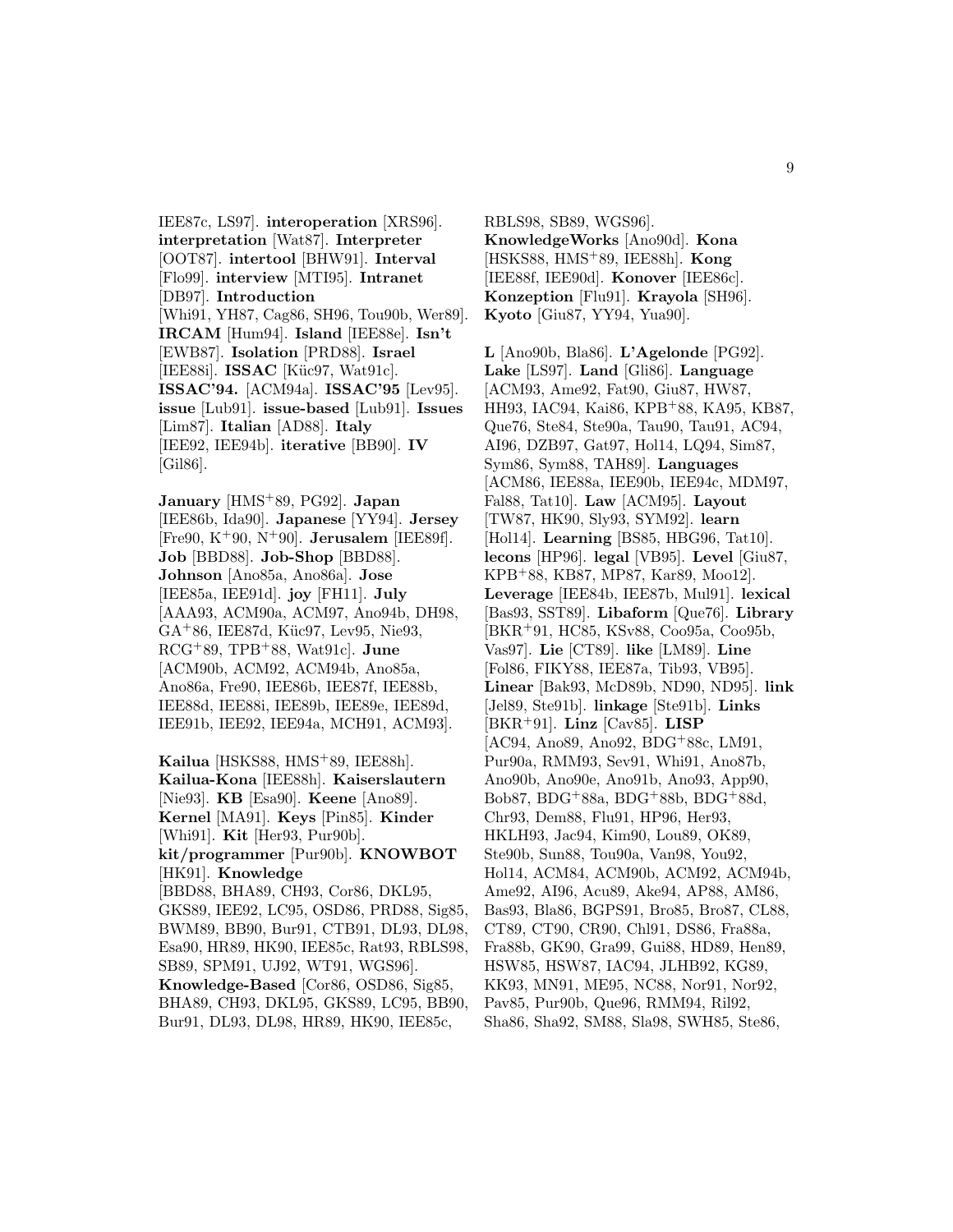Ste89, Ste91b, SST89, Tan90, Tat87, Thr88, Tou90b, WAF90, Wat91b, Wer89, WS84]. **LISP** [WS85, YH87, Abd90, Acu90, AH91, AM99, Ama91, AGK<sup>+</sup>87, Ano90a, Ano91a, ABFM90, Bak92, BKK<sup>+</sup>86, BR93, BCG90, Bra86, BK91, BG84, BW96, CK87a, CK87b, Chi89, Cla89, CLNW90, Cla92, CHD09, CF88, CB86, DB97, DD90, Dol90, Ecc88, Esa90, Fat90, Fat91, FL91, FBWR95, Flu91, Gad88, Giu87, GG89a, GG89b, Gra94, Gra96, Gra97, Har90b, Hen92b, Hum94, Ida90, JR90, JS94, JS97, Kai86, KUJP97, KT88, Kan91, Kar89, KM97, Kem91, KLF<sup>+</sup>91, KA95, Kv89, Kla04, Koo87, Kos90, Kru85, KB87, Lam05, Lan88a, Lan89a, Lan86, Lei08, Lim87, Luc92a, Luc92b, Ma89, MK90, Mac91, Mac92a, Mac92b, MSD<sup>+</sup>85, Mar04, McD87a, McD87b, MFW87, MFW88, McD89a, MK86, McK91, MBPLRR10, Mil88, MS20, Mu 95, MuT95, Mun95b, Mur90, NSI<sup>+</sup>92]. **Lisp** [Nar88b, Neu03, Neu02, Nor04, Noy92, Nym87, OOT87, PKSA89, Pin85, PAR93, Que76, Rei96, Ric90, Ril91, SIG89, Sch94, Sei05, Sim87, SM93, SH96, Sny86a, Sny86b, Spe92a, Spe92b, Ste84, Ste90a, SG93, Swa90a, Sym86, Sym88, Tan95, Tau90, Tau91, THL<sup>+</sup>86, Tei76, Ver19, VS90, Vog98, Wan86, War86, Wat89, Wat90, WNA90, WF84, WS87, Yan91, YY94, YYK<sup>+</sup>90, Yua88, Yua90, Yua92, YYN90, ZHL<sup>+</sup>89a, ZHL<sup>+</sup>89b]. **Lisp-based** [Kar89, WNA90, CB86, Pin85, Que76, SH96]. **Lisp-Language** [Fat90]. **LISP-Machine** [Pav85]. **Lisp-Systems** [Flu91]. **Lisp/CLOS** [PAR93]. **LISP/VMS** [DS86]. **LISPcraft** [Wil86]. **LispView** [Mul91]. **LispWorks** [Ano90d, Ric90]. **List** [MSD<sup>+</sup>85, Res92]. **List-Evaluation** [MSD<sup>+</sup>85]. **Lists** [LLC89, LM89]. **load** [CH88]. **Logic** [Bak93, GM86, GKLM90, KM97, LQ94, LQ96, SM93, Thr88, WL95]. **Logical** [CM98]. **Londe** [PG92]. **Londe-les-Maures** [PG92]. **Long** [Tei88]. **loop** [Got91]. **Loops** [Wat91a, BKK<sup>+</sup>86].

**low** [WT91].

**m** [PKSA89]. **m-EVES** [PKSA89]. **Mach** [McD89a]. **Mach/IBM** [McD89a]. **Machine** [HK90, MSD<sup>+</sup>85, Sam77, SCP<sup>+</sup>85, Sch94, Ste86, Wan86, WS87, CR89, EL89, Kv89, KM90, CK87a, Lim87, Pav85]. **Machines** [Giu87, VS90]. **Macintosh** [Ano90e, Ano91a, Ano91b, Ano93, App90, Lan89a, Wat90]. **Macintosh/Lisp** [Lan89a]. **MACSYMA** [HC85, Pav85]. **main** [Ruo88]. **Mainframe** [YYK<sup>+</sup>90]. **Mainstream** [Ano87c]. **maintainability** [YJM91]. **Maintaining** [Mai91]. **Maintenance** [Had86, Nar88a]. **Man** [IEE89a, IEE91a, CR89]. **man-machine** [CR89]. **Management** [Boo84, Yua92, BPR<sup>+</sup>94, FGGB89, GP97, GW98, KLSW94, Van98]. **manager** [Luc92a, McK91, RMM94, Vas97, HKLH93, RMM93]. **managers** [BB89]. **Manipulating** [FIKY88]. **Manipulation** [Que76]. **manipulations** [CT89, CT90]. **Manipulator** [Bur86]. **mankind** [JU91]. **MANTRA** [CTB91]. **Manual** [AIST88, Mu 95, MuT95, Mun95b, Lou89, Mac91, Mac92a, McD87a, McD89a, Pur90b, Spe92b, Sun88]. **manufacturing** [HG91, MHMR96, Ruo88, Tib93]. **March** [IEE84b, IEE88e, IEE90b, IEE93c, IEE93d]. **marine** [IEE88c]. **mark** [Zor90]. **mark-and-sweep** [Zor90]. **Maryland** [IEE88c]. **Mash** [McD87a]. **Mash/IBM** [McD87a]. **Massachusetts** [IEE89a, IEE93b, Ano89]. **Massively** [Yua92, EL89]. **Matching** [Mu 95, MuT95, Mun95b]. **material** [Sly93]. **Mathematica** [Fat90]. **Mathematica-to-Lisp** [Fat90]. **mathematical** [Wan97]. **mathematics** [Fat97]. **Maui** [ACM97, Küc97]. **Maures** [PG92]. **May** [ACM95, IEE85b, IEE87a, IEE90a, IEE91c, IEE94c, K<sup>+</sup>95, LS97, Tei88]. **McESE** [Chl91]. **MCS** [BK91]. **MD**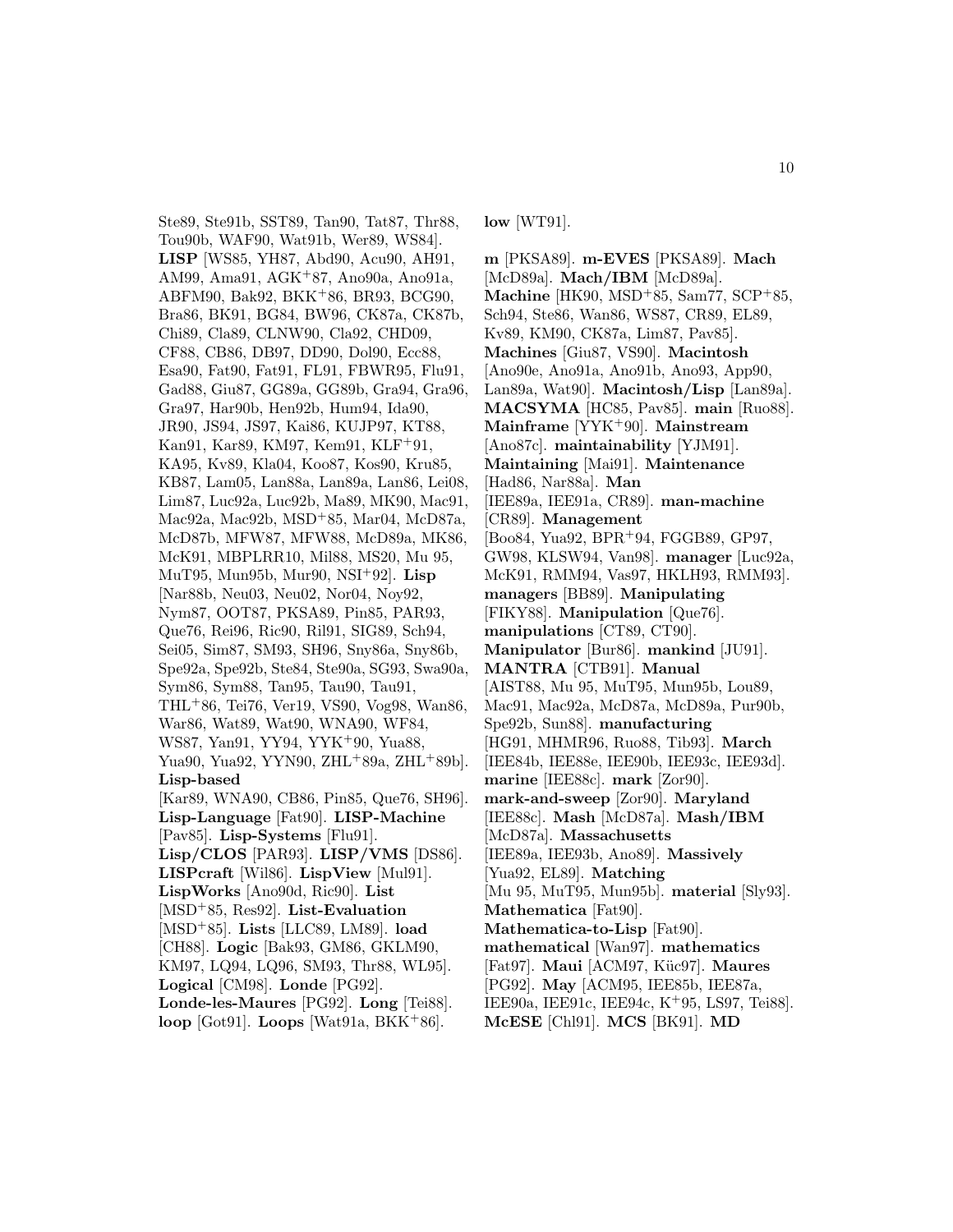[ACM95]. **Meaningless** [EWB87]. **means** [Lar96]. **means-end** [Lar96]. **Mechanical** [AIST88, CH86, CH87, IO85, DZB97]. **Mechanically** [Moo99]. **mechanism** [Sal90]. **Med2** [Pup87]. **Medical** [Kin89, RBLS98]. **Medicine** [PO90]. **Meeting** [Ano87a]. **meets** [Sch94]. **Melbourne** [MDM97]. **Memory** [Nae84, Yua92, CH88, CHD09, SIG89]. **mental** [Mai91, Sch92]. **Mentor** [Had86]. **merging** [BKK<sup>+</sup>86]. **Meridien** [IEE84b]. **messy** [GK90]. **Meta** [Moo12, BK91]. **Meta-level** [Moo12]. **Metaobject** [LZ97, KdR91]. **metaprogramming** [LZ94, LZ95]. **Method** [FN81, OK89, BWZ94, Got91]. **methods** [BGHW88, MN91, MSBH93]. **Mexico** [ACM93]. **mGA1.0** [GK90]. **Miami** [IEE85c, IEE86c, IEE88a]. **Micro** [ACM87]. **Micro-20** [ACM87]. **microcode** [Chi89, TS90]. **Microcomputer** [AP88, Nae84]. **MicroExplorer** [Lan89a]. **microprocessor** [BY96]. **Microprogrammed** [Kru85]. **Microprogramming** [ACM87]. **MicroScope** [ABC<sup>+</sup>88]. **MIDI** [SH96]. **Milner** [Ano90b]. **Minneapolis** [BPR<sup>+</sup>94, IEE87f]. **Minnesota** [BPR<sup>+</sup>94]. **misconceptions** [Mai91]. **missions** [Dav88]. **Mixed** [MP87]. **Mixed-Level** [MP87]. **MN** [IEE87f]. **mode** [GH94]. **Model** [Pir86, AD88, KL89, Sha91]. **modeling** [BT94, Sev91]. **Modelling** [Vau85, RGG90, VB95]. **models** [Lar96, Mai91, Sch92, WNA90, You92]. **Modems** [CN91]. **modular** [FBB93]. **Module** [KSv88, SH96]. **modules** [Wat91b]. **monitoring** [Cha95, NRK89, NRK91]. **monotonic** [BT94]. **Monsoon** [Chi89]. **Montr´eal** [Lev95]. **morphology** [AD88]. **Morristown** [N<sup>+</sup>90]. **Mosaic** [K<sup>+</sup>95]. **motion** [KM90]. **Move** [Ano87c]. **MPI** [Coo95a, Coo95b]. **Mulisp** [Car84]. **Multi** [BBD88]. **Multi-Knowledge-Based**

[BBD88]. **multicomputers** [CH88]. **multiformalism** [PAR93]. **multimedia** [HI94]. **multiple** [And97]. **Multiprocessing** [ZHL<sup>+</sup>89b, ZHL<sup>+</sup>89a]. **multiprocessor** [GHL<sup>+</sup>90, Moo99]. **multiprocessors** [KVJ90]. **multiprogramming** [Bra86]. **Multirobot** [Fol86]. **Multisensor** [OSD86]. **Multivariable** [LK87]. **Munich** [IEE97a]. **Music** [Tau90, Tau91, Ano94a, Sch94, Tau90, Tau91]. **NAECON** [IEE85b, IEE91c]. **NAG** [BKR<sup>+</sup>91]. **NAND** [Got91]. **NASA** [Ano85a, Ano86a]. **NASA/Johnson** [Ano85a, Ano86a]. **National** [AAA93, Ame92, Ano94b, IEE85b, IEE91c]. **natural** [TAH89]. **Near** [CH86, CH87]. **nerve** [Ste91a]. **net** [LM89]. **net-lists** [LM89]. **nets** [YYS95]. **Network** [Fat97, Pur90a, Pur90b]. **networks** [DH98, Har90a, Wat91b]. **neural** [SV97, Wat91b]. **Nice** [ACM90b, IEE89c]. **Ninth** [IEE93c]. **NLH** [TAH89]. **NLH/E** [TAH89]. **non** [BT94, KVJ90]. **non-homogeneous** [KVJ90]. **non-monotonic** [BT94]. **Nondeterministic** [SM93]. **notes** [Kan91]. **Nov** [MDM97]. **November** [IEE85a, IEE88c, IEE89a, IEE89g, IEE90e, IEE91d, IEE93a, IEE93b, IEE95a, IEE96, Kin89, PO90]. **Nqthm** [KM96]. **Nuclear** [PG92]. **Numeric** [BKR<sup>+</sup>91, CH86, CH87, GHL<sup>+</sup>90, Noy92].

**O** [Car84]. **Oberoi** [IEE89g]. **OBJECT** [LM91, ACM86, Ano87b, Ano89, Bob87, BDG<sup>+</sup>88a, BDG<sup>+</sup>88b, BDG<sup>+</sup>88c, BDG<sup>+</sup>88d, Dem88, HP96, Her93, Hur91, IO85, KG89, KPB<sup>+</sup>88, Mat90, MP87, McD89b, MDM97, Moo86, OK89, Pae93, Rat93, Sch92, Sev91, Sla98, BWM89, BCG<sup>+</sup>88, BKK<sup>+</sup>86, BHW91, BY96, BK91, Cla92, Cze90, DCSS88, FBB93, Fut90, GWB91, KK93, LQ94, LQ96, Nie93, Sny86b, You92]. **Object-Orientated**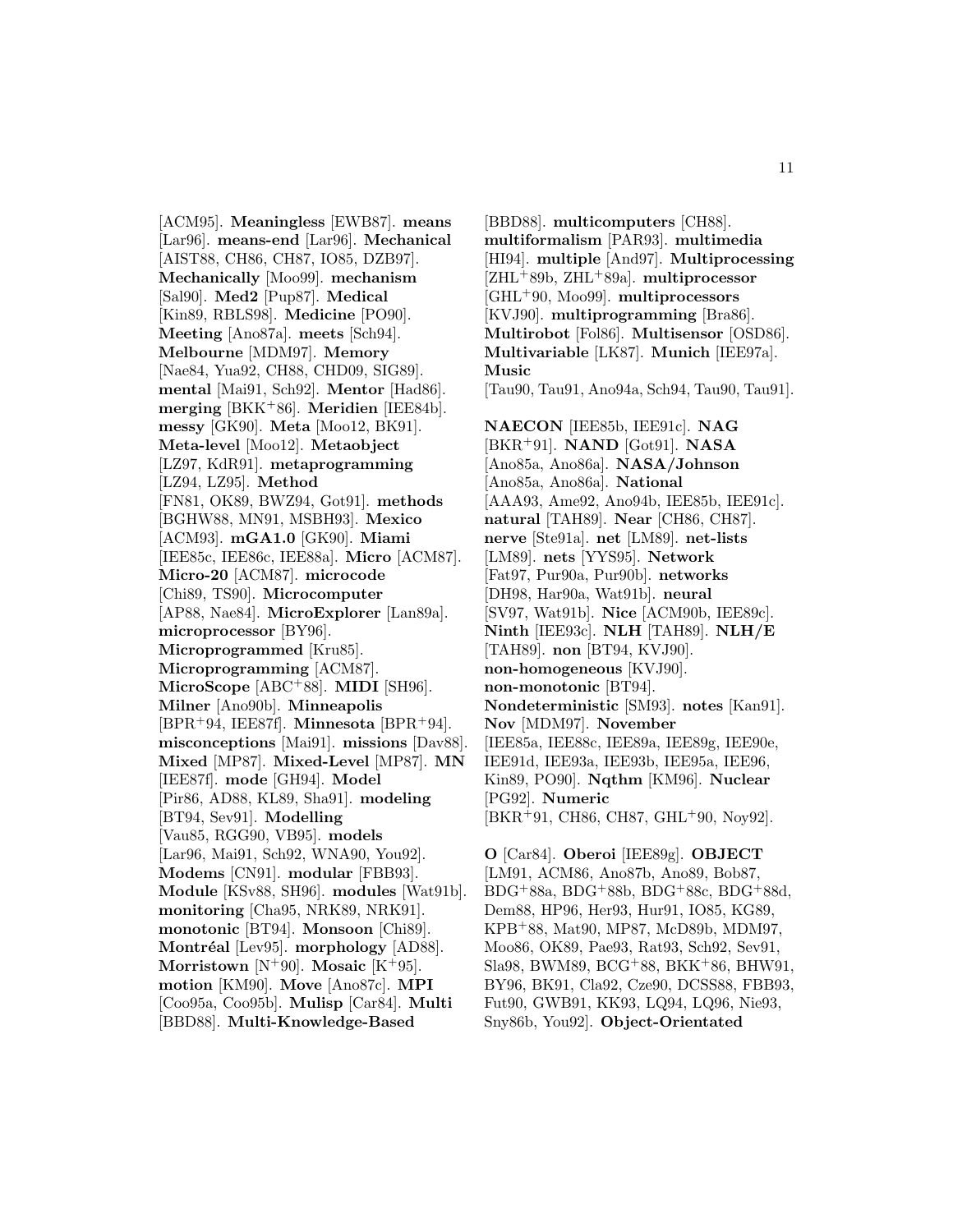#### [ACM86]. **Object-Oriented**

[Ano89, KPB<sup>+</sup>88, MP87, MDM97, Hur91, KG89, Mat90, McD89b, Moo86, Pae93, Rat93, Sch92, Sla98, BWM89, BCG<sup>+</sup>88, BKK<sup>+</sup>86, BHW91, Cze90, DCSS88, FBB93, GWB91, KK93, LQ94, LQ96, Nie93, Sny86b, You92]. **Objectif** [HP96]. **objects** [Pog96]. **objet** [Abd90]. **Oblogis** [GM86]. **ocean** [SM88]. **Oceans** [IEE88c]. **October** [ACM86, ACM88, Bän03, IEE86e, IEE87e, IEE88a, IEE88c, IEE91a, USE88]. **ODYS** [Mal91]. **Omni** [IEE91a]. **On-line** [VB95]. **on-the-fly** [Ehn89a, Ehn89b]. **Online** [GW98]. **onto** [DB97]. **ontology** [MTI95]. **OODB** [FBB93, XRS96]. **OODCE** [RZ96]. **OOPSLA** [ACM86]. **Opal** [BBD88]. **Open** [FBB93]. **operating** [Lam90]. **operations** [DKL95]. **OPLA** [LQ94, LQ96]. **OPS5** [PM93]. **OPS5-based** [PM93]. **Optimal** [CH86, CH87]. **Optimization** [Web95, ZS93, GKS89, Hen92a, HK90]. **optimizer** [HG91]. **Optimizing** [AGK<sup>+</sup>87, YYK<sup>+</sup>90, YYN90]. **order** [PE88]. **Orientated** [ACM86]. **Oriented** [Ano89, Bar84, KPB<sup>+</sup>88, MP87, MDM97, SCP<sup>+</sup>85, War86, BWM89, BCG<sup>+</sup>88, BKK<sup>+</sup>86, BHW91, Cla92, CHD09, Cze90, DCSS88, FBB93, GWB91, Hur91, KG89, KK93, LQ94, LQ96, Mat90, McD89b, Moo86, Nie93, Pae93, Rat93, Sch92, Sla98, Sny86b, You92]. **Orlando** [ACM94b, IEE93c, Jan90, Kna89]. **Orleans** [IEE90b, IEE90a]. **ORM** [Lei08]. **Overview** [Dem88, SH96, Sny86a]. **own** [Hol14].

**P** [Jac94, JS97]. **P3D** [WNA90]. **PA** [IEE87a, IEE89e]. **Pacific** [IEE89b]. **Package** [FL91, Esa90, LW95, SH96]. **Packard** [Cag86]. **pages** [Ano90b, Tou90a]. **paint** [SH96]. **Palace** [IEE92]. **Pan** [Lan88b, Lan88a]. **Papers** [Ano87a, IEE84b, ACM84, ACM90b, ACM92, ACM94b, IEE87b, IEE87c, IEE87d, Wuo89]. **Paradigms** [Nor91, Nor92, Nor04, Swa90a,

Swa90b, LQ94]. **Parallel** [DCSS88, GG89b, HJS86, JR90, MK86, Yua92, ACM97, Car90, Coo95a, Coo95b, EL89, GG89a, Wan97, WS87]. **parallel/distributed** [Wan97]. **Parallelism** [Mur90]. **PaRAmeters** [Sto94]. **Park** [ACM95]. **parsing** [RW90]. **part** [SB89, Tei88]. **partnership** [IEE88c]. **parts** [DLK92]. **PASCO** [ACM97]. **passive** [ME95]. **Patching** [DB97, Hum94]. **path** [Hal92, HG91]. **Pattern** [Fre90, IEE94a, Mu 95, MuT95, RW86, Lin91, Mun95b]. **Pattern-Directed** [RW86]. **Paul** [AM99]. **payload** [Dav88]. **PC** [McD87a, McD87b, MFW87, MFW88]. **PCB** [HG91]. **PE** [HWK95]. **PE/SolidDesigner** [HWK95]. **Pennsylvania** [IEE87d, IEE88g, MHG90, PO90]. **Performance** [Acu89, Acu90, Ehn89b, KB87, Mur90, Vog98, YYN90, BR93, CN91]. **permutations** [Res92]. **Persistence** [KPB<sup>+</sup>88, LZ97, LZ94]. **Persistent** [JS94, JS97, Jac94]. **Perspective** [Bal85, GL94, Pae93]. **perspectives** [PO90]. **Perth** [IEE95a]. **Petri** [YYS95]. **phase** [ND90]. **Philadelphia** [IEE87a, IEE88g, MHG90, PO90]. **philosophy** [IEE90c]. **Phoenix** [IEE84a, IEE93a, NKC91]. **Physics** [BS85, PG92]. **pieces** [Que96]. **piecewise** [ND90, ND95]. **piping** [Jel89]. **Pittsburgh** [IEE87d, IEE89e]. **place** [Res92]. **plan** [GP97, Gat97, Sly93]. **Planning** [Ric94, ACW<sup>+</sup>94, DLK92, Sly93]. **plant** [NSS94]. **Platform** [KPB<sup>+</sup>88, Vas97]. **Plaza** [IEE88g, IEE91b, N<sup>+</sup>90]. **pLisp** [Lan88b]. **Point** [FBWR95, Rei96, Vog98]. **Polar** [Flo99]. **Polymorphic** [Vos94]. **polymorphism** [YJM91]. **Polynomials** [Bak93, FL91, FIKY88]. **Portable** [Kan91, WW92, Bra86, BK91, NSI<sup>+</sup>92]. **Porting** [Ecc88, Lan88b, Lan88a, PKSA89]. **Portland** [ACM86]. **portraits** [ND90]. **Position** [OSD86]. **Potentials** [MK86].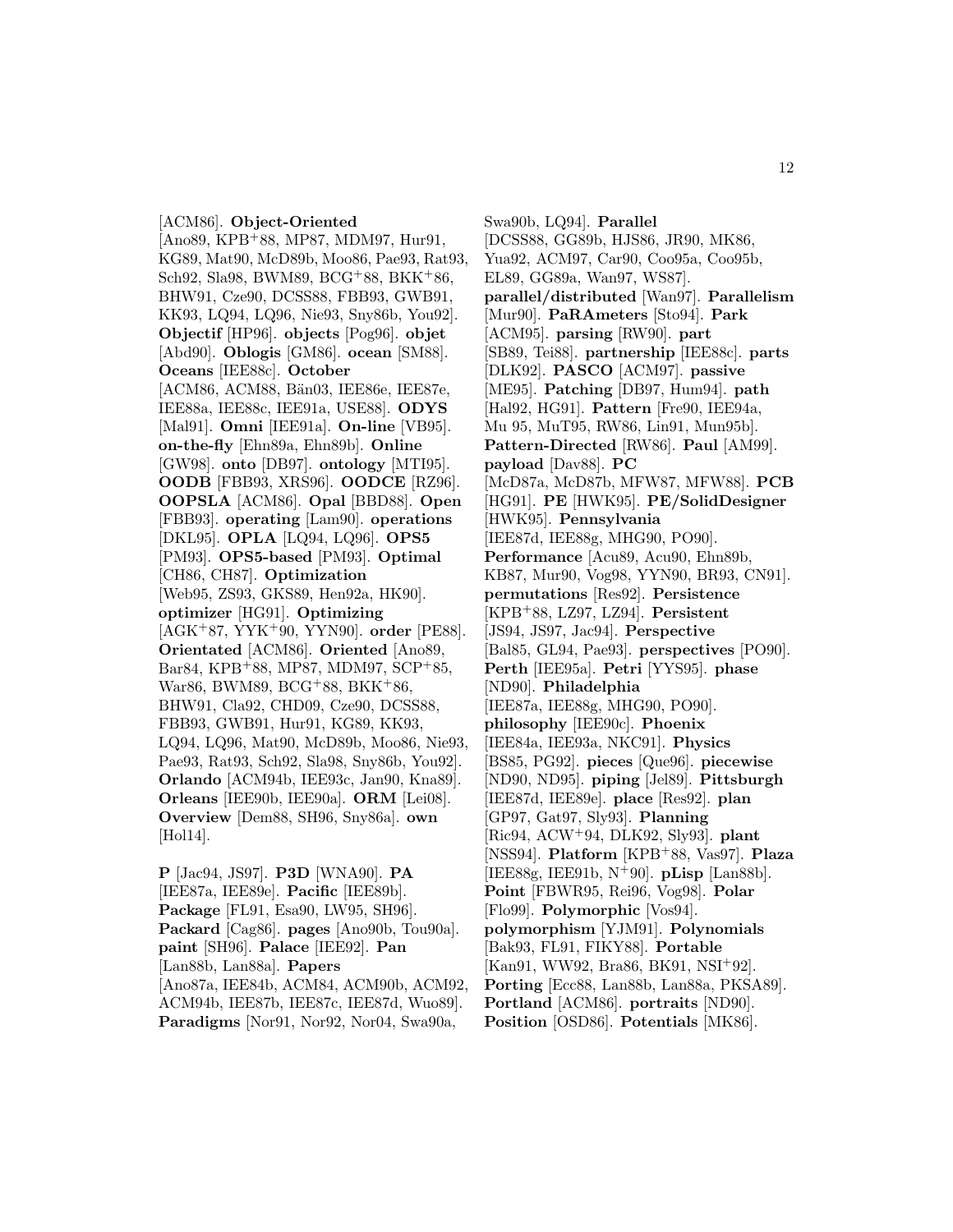**Power** [Pav85, GH94, YYS95]. **Practical** [Sei05, Ste90b, VS10]. **practices** [Ano90c]. **pragmatic** [Tat10]. **precomposition** [SH96]. **Predicate** [Bak92]. **Prentice** [Ano90b]. **preparation** [HG91]. **Preprocessor** [DD90]. **Present** [Pav85]. **Presented** [Ano87a, ACM84, ACM90b, ACM92, ACM94b]. **pressure** [ME95]. **pressured** [And97]. **pretty** [Wat89]. **Prevention** [Hol92]. **Preventive** [Had86]. **Primitive** [Car84]. **Princeton** [K<sup>+</sup>90]. **printing** [Wat89]. **Probabilistic** [Har90a]. **Problem** [KBS<sup>+</sup>87, KK93]. **Problems** [SA86, ZS93]. **Procedure** [Bak92, Sto94]. **Procedures** [Sig85]. **Proceeding** [Ano94b]. **Proceedings** [AAA93, ACM86, ACM88, ACM90b, ACM90a, ACM92, ACM93, ACM94a, ACM94b, ACM97, AHWN97, Bän03, Fre90, HSKS88, HMS<sup>+</sup>89, HMS<sup>+</sup>90, HJS86, IEE85a, IEE85b, IEE86e, IEE86d, IEE87f, IEE87e, IEE88e, IEE88h, IEE88d, IEE88g, IEE88f, IEE89e, IEE89f, IEE89d, IEE89c, IEE90e, IEE91c, IEE93a, IEE94c, IEE95b, IEE96, Kna89, Küc97, K<sup>+</sup>90, LS97, MHG90, MDM97, SA86, Ste90b, Tei88, ACM87, ACM95, Ano85a, Ano86b, Ano86a, BPR<sup>+</sup>94, E<sup>+</sup>93, GA<sup>+</sup>86, IEE84a, IEE86a, IEE86b, IEE88b, IEE88a, IEE88c, IEE88i, IEE89a, IEE90c, IEE90d, IEE92, IEE93b, IEE93c, IEE94a, JU91, K<sup>+</sup>95, Lev95, MCH91, NKC91, Nie93, PO90, PG92, RCG<sup>+</sup>89, TPB<sup>+</sup>88, USE88, Wat91c, Cav85, Kin89]. **Process** [Fol86, DLK92]. **processes** [NRK89, NRK91]. **Processing** [FBWR95, GG89b, Hum94, HJS86, IEE89b, IEE97a, RW86, Rei96, GG89a, Jan90, LLC89, Noy92]. **Processor** [KB87, MSD<sup>+</sup>85, BGHW88, Kv89]. **Processors** [IEE87e, K<sup>+</sup>90, Flu91]. **Product** [BGPS91]. **production** [HG91]. **profile** [BHW91]. **profiling** [Hal92]. **Program** [ABC<sup>+</sup>88, CN91, Mu 95, MuT95, Nae84, Nar88a, Nar88b, Mun95a, Mun95b,

ND90, RW90]. **programmation** [Abd90, Wer89]. **Programmer** [Ano89, BDG<sup>+</sup>88a, BDG<sup>+</sup>88b, KG89, Pur90b, Tat87]. **Programmieren** [Bro87]. **Programming** [ACM84, ACM86, ACM90b, ACM92, ACM93, ACM94b, Ame92, Ano89, Bal85, BSS84, Bro85, Hal09, IAC94, Kai86, KUJP97, KPB<sup>+</sup>88, Kim90, Pir86, Ric90, Swa90a, Swa90b, Wat90, AC94, AI96, AH91, Ama91, BKK<sup>+</sup>86, DCSS88, ECG12, GWB91, HD89, HBG96, Hol14, Kar89, KVJ90, KG89, Kem91, KLF<sup>+</sup>91, KK93, LQ94, LQ96, Luc92b, McD89b, MCd<sup>+</sup>94, Moo86, Nie93, Nor91, Nor92, Nor04, Pae93, Rat93, SM93, Sny86b, Tat10, Thr88, WS87, WL95, You92, Bro87]. **Programs** [Acu90, CM98, FIKY88, MK86, Ren86, Acu89, Kv89, Web95]. **progress** [Ruo88]. **project** [BB89, Bra86, Lan88a]. **Prolog** [CL88, GM86, MN91]. **proof** [Moo99]. **proofs** [BY96]. **proposed** [Ame92, AC94, IAC94]. **Protocol** [LZ97, KdR91]. **Prototype** [HKLH93, Mu 95, MuT95, Ano90a, Mun95b]. Prototyping [TBE<sup>+94</sup>, BB90, Gui88]. **prover** [KM97, Moo12]. **Prozessoren** [Flu91]. **pseudoexhaustive** [SK90b]. **PSX** [ND90]. **Publishing** [Tou90a, Whi91]. **Purpose** [Giu87]. **Putting** [CK87b]. **PVM** [LW95]. **pyramids** [Fut90]. **Python** [Mac92b].

**Qlisp** [GG89a, GG89b]. **Qualitative** [Nis94, ND95, Sch92]. **Quality** [JR90]. **Quickref** [Ver19]. **Quicksig** [KH88].

**radar** [KK93]. **radiation** [LS97]. **Radiotherapy** [KUJP97]. **rail** [Got91]. **Random** [Res92]. **Range** [SK90a, SIG89]. **rapid** [Gui88]. **rare** [XXL92]. **rating** [KL95]. **ratio** [Lan89b]. **Rational** [FL91, Yan91]. **RCXLisp** [Kla04]. **reactors** [Lin91]. **ready** [Ano90f]. **Real** [AH91, Bro84, Ruo88, SCP<sup>+</sup>85, Lam90, NRK89, NRK91, SM88]. **Real-Time**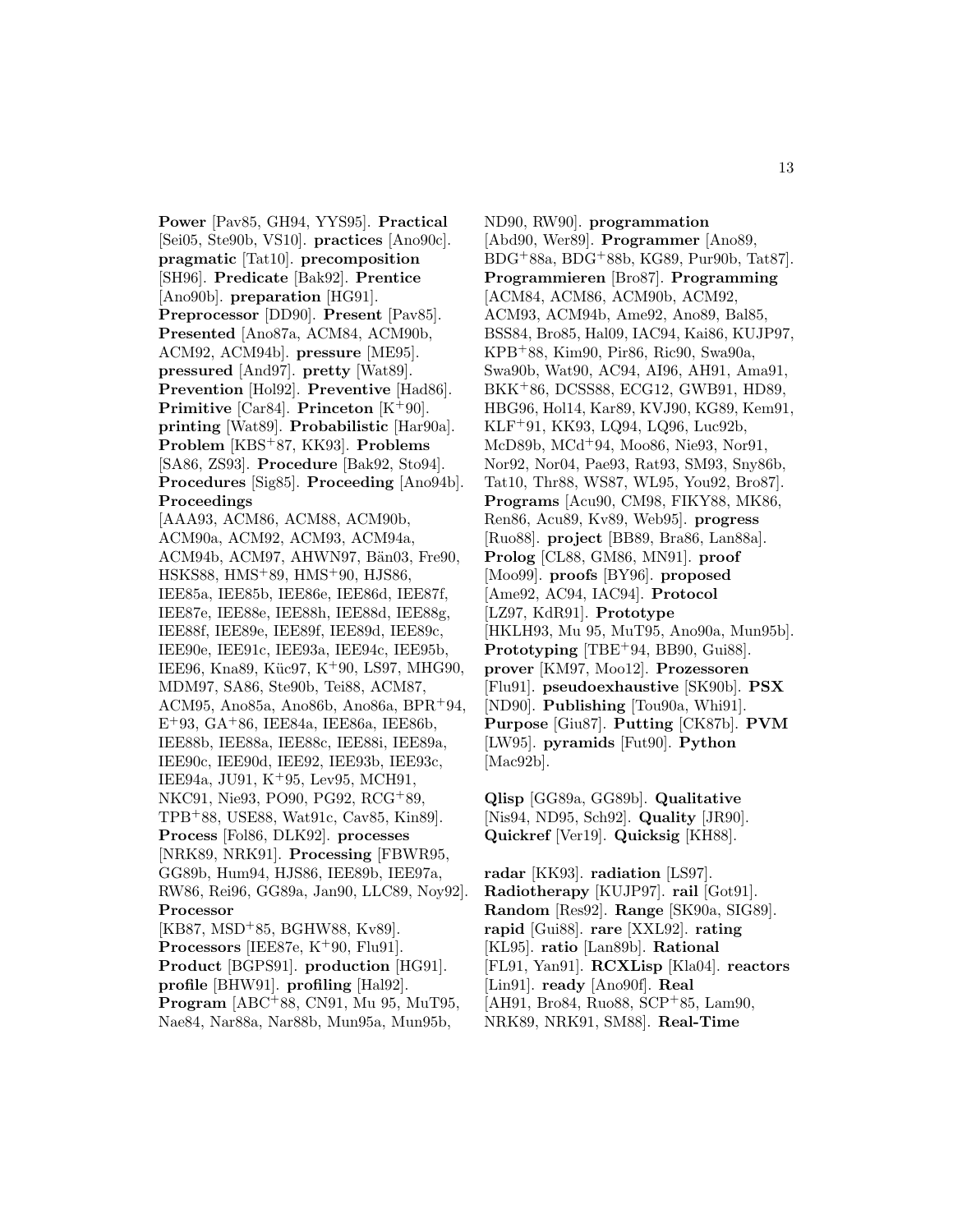[Bro84, AH91, Ruo88, Lam90, NRK89, NRK91, SM88]. **Realization** [Pup87]. **realm** [Fal88]. **reasonable** [BR93]. **reasoning** [AM86, Koo87, Lou89, Nis94]. **Reclamation** [MCH91]. **Recognition** [Fre90, IEE94a]. **Recognizing** [RW90]. **record** [ACM84]. **recurrences** [BWZ94]. **Recursion** [Pir86]. **Recursive** [CM98]. **Reduced** [Bro84]. **reference** [Ano90e, Ano91b, App90, Fra88b, Lou89, Mar04, Ver19, Tou90a]. **referenced** [Sim87]. **Reflections** [LZ95]. **Regency** [IEE87f, IEE89a]. **Region** [IEE89g, IEE90d]. **Register** [CK87a]. **relations** [Thr88]. **Release** [Fra88a]. **Reliable** [Cla89, CLNW90, HW87]. **reload** [GKS89]. **Remark** [Rei96]. **remote** [Sto94]. **Renaissance** [AHWN97]. **Repair** [PRD88, LMM89a, LMM89b]. **report** [PKSA89]. **Representation** [Flo99, CTB91, Esa90, MA91, Rat93, Ste91b]. **representations** [Fat91]. **Representing** [Lub91, WNA90]. **Requirements** [Pup87, SB89]. **Research** [Cav85, Bra86, Lan88a, PG92]. **Resort** [IEE88a]. **resource** [GP97]. **Restricted** [Nae84]. **result** [Moo99]. **reverse** [Chi89]. **Review** [Ano89, Ano90b, Gre84, Tou90a, Whi91]. **Rim** [IEE89b]. **RNA** [SK96]. **roam** [CF88]. **ROBEXS** [Ano85a, Ano86a]. **Robot** [OSD86]. **robotic** [LMM89b, MC90]. **Robotics** [Ano85a, Ano86a, IEE86d, IEE88g, Kla04, SMK<sup>+</sup>88]. **Robots** [Ano86b]. **robust** [Gat97]. **Rockefeller** [IEE90e]. **rod** [Lin91]. **rostering** [CH93]. **rotational** [DLK92]. **Roundup** [BGPS91]. **Royal** [IEE88f]. **RPC** [Sto94]. **RT** [McD87a, McD87b, MFW87, MFW88, McD89a]. **Rule** [KM90, Lin91, MC90, HG91, Tib93]. **Rule-based** [KM90, Lin91, MC90, Tib93]. **Run** [SIG89]. **Run-time** [SIG89]. **Rye** [IEE87e].

**S** [Whi91]. **SAC** [Lan86]. **SAC-2** [Lan86]. **Salt** [LS97]. **San** [ACM92, IEE84b, IEE85a, IEE86a, IEE86d, IEE87b, IEE87c, IEE88e, IEE89d, IEE91d, IEE93d, TPB<sup>+</sup>88]. **Sather** [SO91]. **scene** [Mal91]. **Scheduler** [CB86, Sha91, Bra86, Dav88, LMM89b]. **Scheduling** [BBD88, DL93, DKL95, DL98, Sha91, SK90a]. **schematic** [LM89]. **schematic-like** [LM89]. **Scheme** [Shi88]. **Science** [IEE88h]. **Sciences** [HSKS88, HMS<sup>+</sup>89, HMS<sup>+</sup>90, Jan90]. **Scientific** [Bän03, Neu03, Neu02]. **scope** [SST89]. **SDL** [LS92a, LS92b]. **SE** [IEE92]. **Seattle** [Ano94b, IEE94a]. **Second** [Ano86a, IEE85c, IEE86c, IEE87b, IEE93d, PG92, ACM97, HMS<sup>+</sup>89, IEE87c]. **Section** [MCH91, YYS95]. **seisd** [UJ92]. **Selection** [FBHJ87]. **Semantics** [JS94]. **semiconductor** [DKL95, DL98, Tib93]. **semiregular** [SK90b]. **SENEX** [BWM89]. **sentential** [CR89]. **Sept** [IEE94b]. **September** [ACM86, Ano94a, BPR<sup>+</sup>94, IEE86a, IEE88f, IEE90c, IEE90d, Kna89, K<sup>+</sup>90, MHG90]. **sequences** [BHA89]. **Series** [Wat91a, Wat87]. **Server** [Van98]. **servers** [Fat97]. **service** [JU91]. **Services** [Ano85b]. **Set** [WF84, YY94, Sun88]. **Seven** [Tat10]. **Seventeenth** [IEE87d, IEE93a]. **Several** [Acu90, Acu89]. **Share** [HC85]. **Shell** [BT94, Pup87, BCG<sup>+</sup>88, CTB91, Lou89]. **Sheraton** [IEE87d, IEE88e, IEE90c, IEE90a]. **Shop** [BBD88]. **Shuttle** [Dav88, Ruo88]. **SIGGRAPH** [ACM88]. **Signal** [Hum94, IEE89b, IEE97a]. **SIGPLAN** [ACM93]. **SIMD** [Yua92]. **Simple** [FL91, IO85]. **Simplification** [Yan91]. **Simulating** [NC88]. **Simulation** [And97, AHWN97, E<sup>+</sup>93, LS92a, LS92b, NKC91, Vau85, Bir85, PAR93, Sch92, Sev91, SMK<sup>+</sup>88, Tib93, WGS96]. **Simulation-based** [LS92a, LS92b].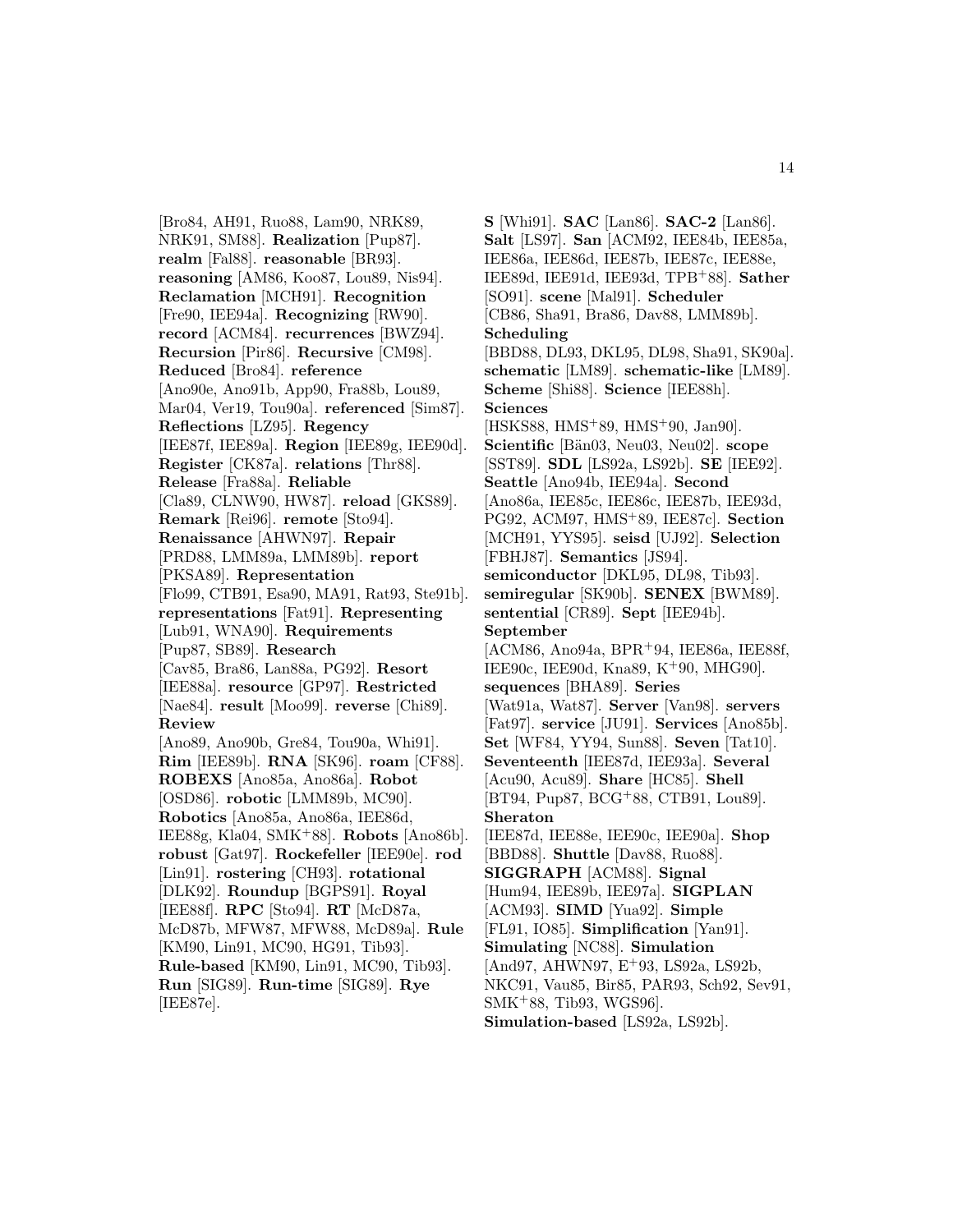**Simulator** [Gli86, MP87, Bla86, SGW89]. **Singapore** [IEE91b]. **single** [Got91]. **Singular** [EL89]. **Slisp** [BP97]. **small** [Que96]. **Smalltalk** [EWB87]. **SMART** [BGHW88]. **Society** [Ano87a, IEE84b, IEE85c, IEE86c, IEE87b, IEE87c, IEE88c, IEE94a, MCH91, PO90]. **Softcover** [Ano90b, Tou90a]. **Software** [ACM88, Ano85b, IEE88h, IEE88i, IEE89c, IEE92, IEE93a, Kna89, PG92, BP97, CHD09, SYM92, WT91]. **Solid** [Wuo89]. **Solid-State** [Wuo89]. **SolidDesigner** [HWK95]. **Solving** [KK93]. **Some** [BKR<sup>+</sup>91, XRS96]. **Sonya** [Ano89]. **South** [ACM90a]. **Southampton** [SA86]. **Space** [Ano85a, Ano86a, Bro84, Ruo88]. **Spacecraft** [KBS<sup>+</sup>87]. **Sparse** [Bak93]. **spatial** [Fut90]. **spatial/object** [Fut90]. **SPE** [Gad88]. **Specific**  $[K^+90]$ . **Specification** [BDG<sup>+</sup>88a, BDG<sup>+</sup>88b, CM98, OK89, BDG<sup>+</sup>88c, BDG<sup>+</sup>88d, DZB97, MSBH93, SYM92]. **Speech** [IEE97a]. **sponsored** [IEE85c, IEE88c, MCH91]. **Spring** [IEE84b, IEE87b, IEE87c]. **Springs** [ACM87]. **Spur** [THL<sup>+</sup>86, ZHL<sup>+</sup>89b]. **SQL** [CR90]. **Square** [IEE87d]. **stages** [Got91]. **Stamford** [IEE91b]. **Standard** [Ame92, AI96, IAC94, AC94, Ano87b, Bob87]. **STAR** [Coo95a, Coo95b]. **STAR/MPI** [Coo95a, Coo95b]. **started** [Ano91a]. **State** [Wuo89, ND95]. **Static** [Nar88a, Nar88b, Ake94, Lan92]. **Station** [IEE87d]. **statistical** [Kv89, Lou89]. **Stock** [Bro84]. **stop** [Zor90]. **stop-and-copy** [Zor90]. **Straight** [FIKY88]. **Straight-Line** [FIKY88]. **Strategies** [Fut90]. **strength** [KM96, KM97, Moo12]. **stress** [Ver19]. **Strong** [Ake94]. **Structural** [KSv88, HR89, UJ92]. **structure** [CR89, SK96]. **STRUCTURELAB** [SK96]. **structuring** [BB90]. **Studies** [XXL92, Nor91, Nor92, Nor04]. **style** [Lub91]. **SUbprogram** [Sto94]. **substrate** [SM93]. **SUBTYPEP** [Bak92]. **Successful**

[Lam05]. **Sun** [Pur90a, Pur90b]. **superalgebra** [CT90]. **Supercomputing** [IEE90e]. **supplies** [GH94]. **Support** [HW87, KSv88, LZ97, Nar88b, BB89, GW98, LS92a, LS92b, NRK89, NRK91]. **supporting** [Gat97]. **SUPRA** [Sto94]. **SUPRA-RPC** [Sto94]. **SVEPOA** [PM93]. **sweep** [Zor90]. **switched** [GH94]. **switching** [DH98]. **Symbolic** [ACM94a, BKR<sup>+</sup>91, CT89, CT90, CH86, CH87, Küc97, Lev95, Que76, Ren86, SGW89, TW87, Wat91c, Whi91, ACM97, Coo95a, Coo95b, Fat97, GHL<sup>+</sup>90, Noy92, Tou90b]. **Symbolic-Numeric** [CH86, CH87]. **SYMPAL** [DCSS88]. **Symposium** [ACM84, ACM88, ACM94a, BPR<sup>+</sup>94, IEE86b, IEE87d, IEE87a, IEE88d, IEE89f, IEE90a, IEE91b, Kin89, Küc97, Lev95, MHG90, Wat91c, ACM97]. **synchronizable** [Wat87]. **Synchronous** [TBE<sup>+</sup>94]. **Syntax** [JS94, PE88]. **Synthesis** [CM98, KSv88, BGHW88, KL89, TS90]. **System** [BBD88, Boo84, CH86, CH87, FIKY88, GM86, HP96, Had86, HSKS88, HMS<sup>+</sup>89, HMS<sup>+</sup>90, IEE88h, JR90, KBS<sup>+</sup>87, LK87, Ma89, MK90, Pin85, Pup87, Sig85, TSL<sup>+</sup>88, Yan91, Yua92, AM86, BCG<sup>+</sup>88, BK91, CL88, CFTZ89, CH93, Cla92, DL98, Ehn89b, Flu91, GKS89, GP97, GHL<sup>+</sup>90, GH94, HI94, HR89, HBG96, Jel89, KH88, KLSW94, KL95, Koo87, Lam90, Lan89b, LS92a, LS92b, Lin91, LMM89a, LMM89b, LQ96, Mal91, MA91, MHMR96, NRK89, NRK91, NTS90, PK91, Sal90, SK96, SH96, SB89, Ste91a, Tib93, TAH89, TS90, UJ92, WAF90, Wat89, XXL92, YYS95, YJM91, LM91, BDG<sup>+</sup>88a, BDG<sup>+</sup>88b, BDG<sup>+</sup>88c, BDG<sup>+</sup>88d, BK91, Dem88, Her93, NP88, OK89, Sev91, You92]. **Systems** [ACM86, ACM90a, Acu90, Ano86a, Flu91, HW87, IEE86e, IEE87a, IEE88d, IEE88f, IEE88i, IEE89a, IEE90a, IEE90d, IEE91a, IEE91b, IEE93d, LK87, MDM97, N<sup>+</sup>90, Pav85, PG92, SGBL86, War86, Acu89,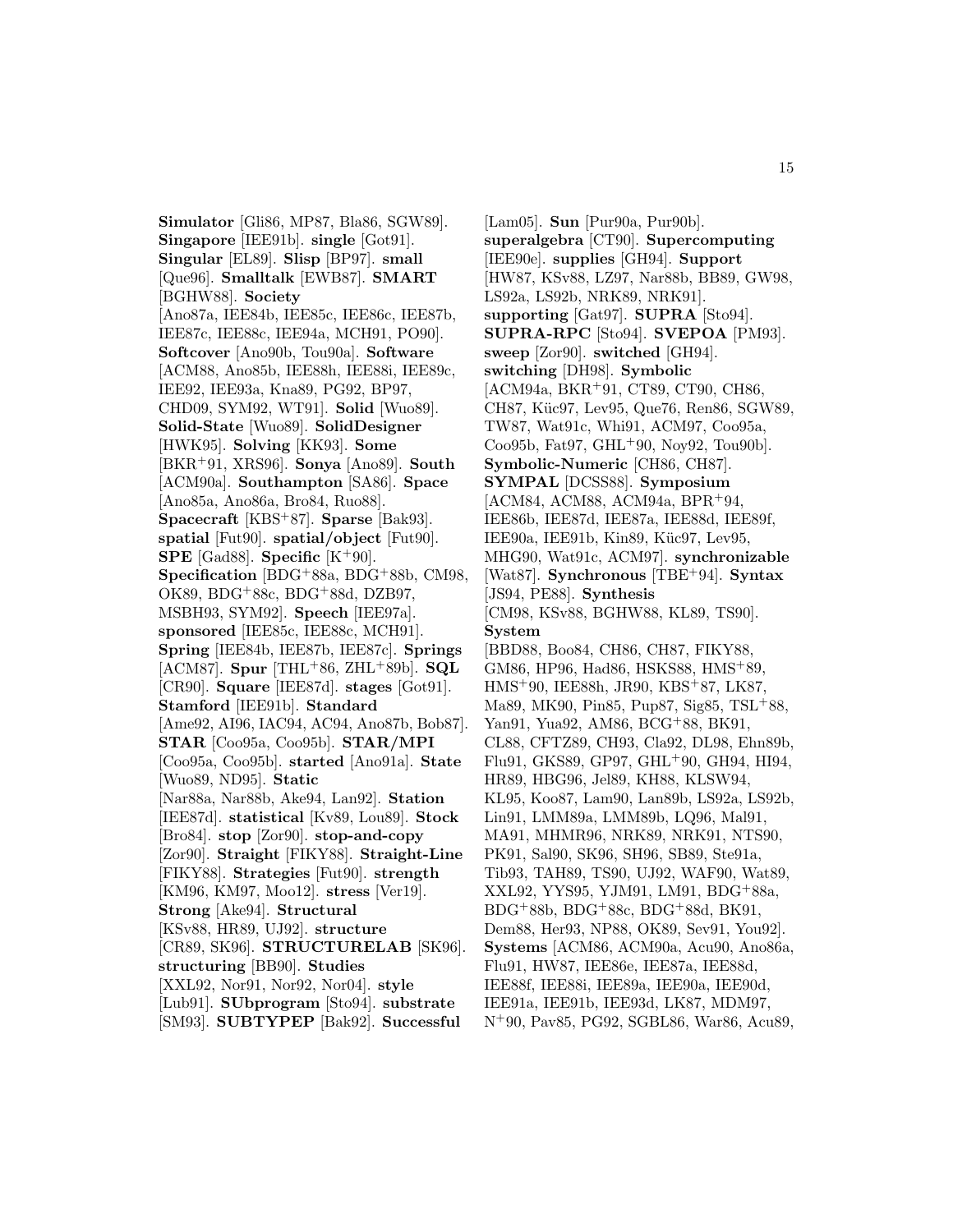Ano85a, BB90, BT94, Coo95a, Coo95b, Fat91, GL94, Hal90, HH93, Hol92, IEE85c, K<sup>+</sup>95, LC95, LQ96, NSS94, ND95, Pog96, Sch92, SM88, SPM91, XRS96, You97, ZB91].

**Tachyon** [NSI<sup>+</sup>92]. **tagging** [Hen92a]. **TAI** [IEE91d, IEE93b]. **Tallinn** [JU91]. **target** [BHA89]. **Task** [MTI95, LC95, LMM89b]. **TB** [Kem91, KLF<sup>+</sup>91]. **teach** [MSBH93]. **technical** [Wuo89]. **Techniques** [AM99, BB90, Mu 95, MuT95, Cha95, Fal88, Gra94, Mun95b, PG92, VS90]. **Technologies** [IEE84b, IEE89g, Jan90, PO90]. **Technology** [IEE88c, MDM97, Cag86, Lan89a, SV97, Tei88, AI96]. **Tel** [IEE88i]. **Tel-Aviv** [IEE88i]. **Telecom** [PG92]. **temporal** [Koo87]. **TENCON** [IEE89g]. **TENCON'90** [IEE90d]. **Test** [Cor86, IEE86a, IEE90c, SMK<sup>+</sup>88, Ver19]. **Testing** [IEE86a, Sam77, DKL95, DL98]. **Texas** [ACM84, IEE86a, IEE86e]. **Texinfo** [Ver19]. **Their** [Pup87]. **theorem** [KM97, Moo12]. **theories** [Sha91]. **Theory** [Ren86, Wat91b]. **therapy** [LS97]. **thinning** [Web95]. **Third** [ACM90a, HMS<sup>+</sup>90, IEE88i, IEE91d, IEE84a]. **Thirteenth** [Kna89, Kin89]. **Thirty** [IEE87b, IEE87c]. **Thirty-Second** [IEE87b, IEE87c]. **three** [Got91, Kv89]. **three-processor** [Kv89]. **TICL** [Ma89, MK90]. **TIG** [Mu 95, MuT95, Mun95b]. **Time** [Bro84, SCP<sup>+</sup>85, AH91, And97, Lam90, NRK89, NRK91, Ruo88, SIG89, SM88]. **time-pressured** [And97]. **timed** [YYS95]. **TIMELOGIC** [Koo87]. **TMS320C30** [Kar89]. **Tokyo** [IEE86b]. **Tolerant** [IEE87d, Hol92]. **tongues** [Sch94]. **Tool** [SGBL86, YYN90, Bur91, MSBH93, NJB89, PM93, Pur90b]. **toolbox** [SH96, Wat90]. **toolkit** [BP97, Chr93, Kim90]. **Toolkits** [ABFM90]. **Tools** [ACW<sup>+</sup>94, BGHW88, IEE91d, IEE93b, IEE96, VS90, Wan97, MDM97]. **Toolset**

[ABC<sup>+</sup>88]. **Toulouse** [IEE94c, IEE96]. **Touretzky** [Whi91]. **Tower** [IEE86d]. **Towers** [IEE89e, IEE89g]. **Town** [IEE87e]. **Tracers** [Her93]. **Track** [IEE88h]. **tracking** [BHA89, KK93]. **Trading** [Bro84]. **training** [SB89]. **transactional** [CHD09]. **TransBase** [Kem91, KLF<sup>+</sup>91]. **Transformation** [Wat91a]. **transformer** [GH94]. **translation** [BW96]. **Translator** [Fat90]. **Transliteration** [Nym87]. **trauma** [GW98]. **TraumaTIQ** [GW98]. **Trends** [IEE88f]. **Triennial** [JU91]. **Tutor** [Pir86, Gui88]. **Tutorial** [KK93, Mil88, RK97, Ano90b]. **tutoring** [GL94]. **Twelfth** [Ano94b, PO90]. **Twenty** [HSKS88, HMS<sup>+</sup>89, HMS<sup>+</sup>90, IEE84b, IEE88h]. **Twenty-eighth** [IEE84b]. **Twenty-First** [HSKS88, IEE88h]. **Twenty-second** [HMS<sup>+</sup>89]. **Twenty-Third** [HMS<sup>+</sup>90]. **Two** [Acu90, You92, Acu89, ND90, ND95]. **two-dimensional** [ND90]. **TX** [IEE86a]. **Type** [Ma89, MK90, Ake94, Hen92a].

**U.K** [SA86]. **U.S** [MCH91]. **U.S.A** [AHWN97]. **UCL** [Jac94, JS97, Lei08]. **UCL-GLORP** [Lei08]. **unconstrained** [GP97]. **Undecidability** [Lan92]. **Understand** [Lam05]. **Understanding** [AIST88, LM91, Fut90, KM94, Mun95a]. **underwater** [BCG90]. **uniprocessor** [Moo99]. **universal** [Flu91, Flu91]. **Universal-Prozessoren** [Flu91]. **Universita** [IEE94b]. **University** [IEE91a, IEE95a, MCH91, SA86]. **Unix** [Hen92b, Ric90]. **USA** [ACM86, Ano87a, Fre90, IEE87d, IEE88h, IEE90b, N<sup>+</sup>90, PO90]. **Use** [Lam05, LS97, MSBH93, SB89]. **used** [BY96]. **User** [ACM88, DZB97, HWK95, Lou89, Luc92b, BT94, Cla92, Fra88a, Fra94, Fra96, IEE86a, Kan91, Luc92a, Mac91, Mac92a, McD87a, McD89a, Mye95, RGG90, Spe92b]. **Using**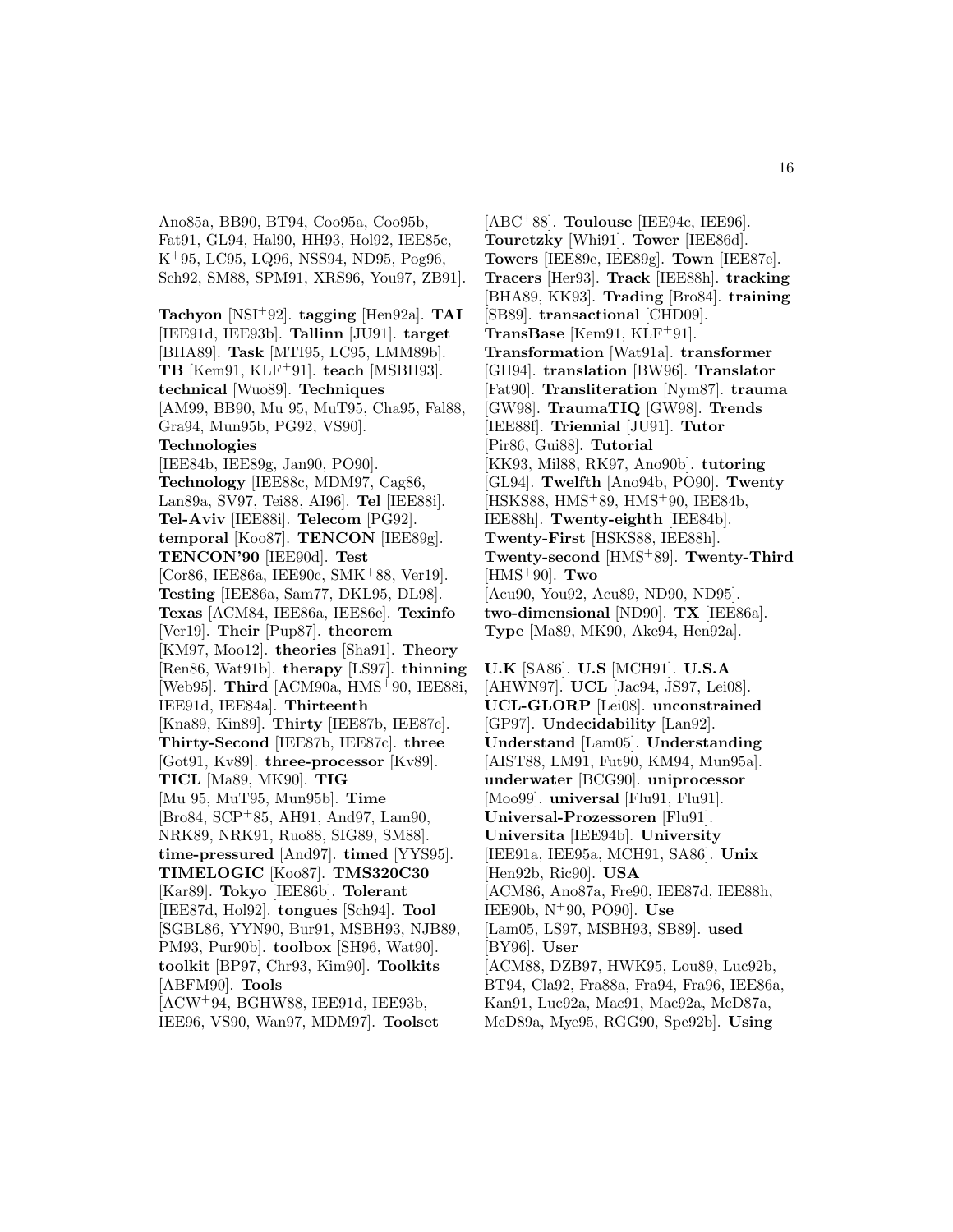[BCG90, Fol86, LZ94, Mu 95, MuT95, Neu03, RZ96, YJM91, BW96, CT89, CT90, Chr93, Cla92, DL93, Got91, JLHB92, ME95, Mun95b, Neu02, Tan90, Tan95, Tib93, WL95, XRS96, YYS95]. **USSR** [JU91]. **UT** [LS97]. **Utah** [CK87a]. **utilities** [Kan91].

**v** [Lou89, Sch94]. **vacuum** [NTS90]. **validation** [PM93]. **value** [EL89]. **variables** [ND95]. **VAX** [DS86]. **Vectors** [Flo99]. **Vehicle** [Gli86, BCG90]. **verification** [PM93, You97]. **verified** [MBPLRR10]. **Versatile** [Bur91]. **version** [BK91, DL96, KM96, Spe92a, Spe92b, Lou89]. **via** [LZ97, Moo99]. **Victoria** [IEE89b]. **view** [Moo99]. **Views** [Vau85]. **Virginia** [IEE91a]. **Virtual** [CK87a, TW87]. **Vision** [IEE94a, Bur91, Fut90]. **visual** [Jan90]. **VLSI** [BGHW88, IEE87e, Kru85]. **VMS** [DS86]. **Volume** [Cav85, IEE88h]. **vs** [War86].

**walking** [KM90]. **Washington** [AAA93, Ano94b, IEE90c, IEE94a, Kin89]. **water** [Lin91]. **Waverly** [AHWN97]. **Way** [Ano87c]. **WCL** [Hen92b]. **Web** [DB97, RK97, RBLS98]. **weeks** [Tat10]. **Welding** [Ano87a, FBHJ87, Mu 95, MuT95, Mun95b]. **Wendy** [Ano90b]. **Wesley** [Ano89, Tou90a]. **Western** [IEE95a]. **Westin** [IEE91b]. **who** [Mai91]. **Wide** [RBLS98]. **widely** [BY96]. **window** [Vas97, Pur90b]. **Winter** [AHWN97, E<sup>+</sup>93, NKC91]. **within** [GL94]. **Work** [Ruo88]. **workbench** [Ama91]. **workbook** [Ril91, Ril92]. **workcell** [LMM89b]. **Workshop** [ACM87, Ano85a, Ano86a, IEE88f, PG92, DH98]. **Workstation** [Hum94, Cag86, SMK<sup>+</sup>88]. **Workstations** [IEE85a, Ric90, Gad88]. **World** [JU91, RBLS98]. **World-Wide** [RBLS98]. **Worth** [IEE86e]. **Worthington** [IEE86e].

**X** [Chr93, Kim90, Luc92b]. **X-based** [Luc92b]. **X3.226** [AC94]. **X3J13** [AC94, BDG<sup>+</sup>88c, BDG<sup>+</sup>88d]. **X3J13/93** [AC94]. **X3J13/93-102** [AC94]. **XLT** [Luc92b]. **XP** [Wat89]. **XVII** [Sch94].

**Year** [Bal85]. **York** [IEE87e, IEE90e]. **you're** [Ano90f].

**Z** [Sha91]. **Z-Scheduler** [Sha91]. **zoom** [CF88].

# **References**

# **AAAI:1993:PEN**

[AAA93] AAAI, editor. Proceedings of the Eleventh National Conference on Artificial Intelligence, July 11–15, 1993, Washington, DC. MIT Press, Cambridge, MA, USA, 1993. CODEN PNAIEE. ISBN 0-262-51071-5. LCCN Q334.N36 1993.

#### **Ambras:1988:MIP**

[ABC<sup>+</sup>88] James P. Ambras, Lucy M. Berlin, Mark L. Chiarelli, Alan L. Foster, Vicki O'Day, and Raldolph N. Splitter. MicroScope: an integrated program analysis toolset. Hewlett-Packard Journal: technical information from the laboratories of Hewlett-Packard Company, 39(4):71–82, August 1988. CO-DEN HPJOAX. ISSN 0018- 1153.

# **Abdulrab:1990:CLP**

[Abd90] Habib Abdulrab. De Common  $Lisp$  à la programmation objet. Traite des Nouvelles Technologies, Serie Informatique.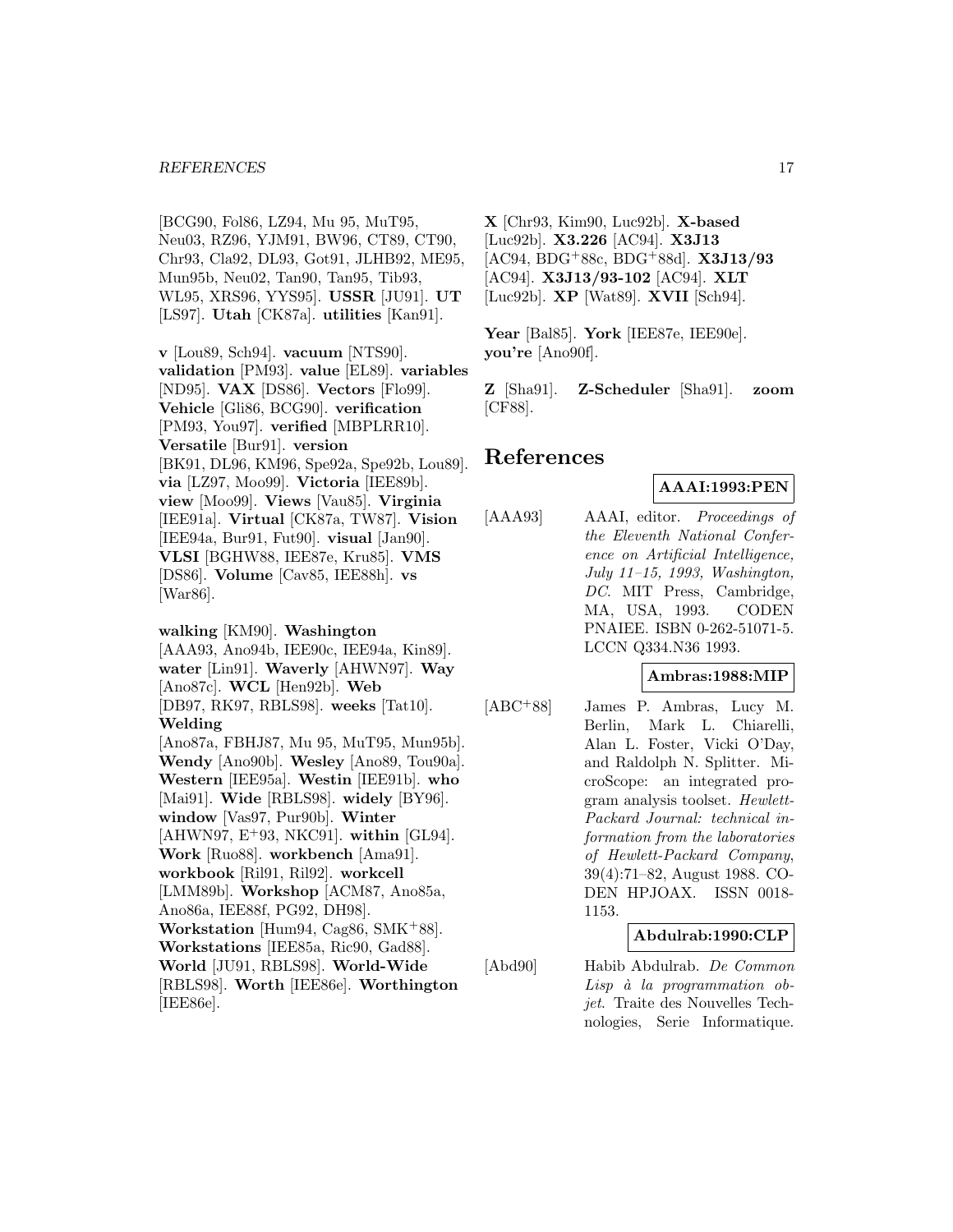Hermés, Paris, France, 1990. ISBN 2-86601-244-5. 225 pp. LCCN ????

**Attardi:1990:ICL**

[ABFM90] G. Attardi, C. Bonini, T. Flagella, and F. F. Monai. Interfacing Common Lisp to graphical toolkits. In Steels [Ste90b], pages 253–264. ISBN ???? LCCN ????

# **ANSI:1994:DPA**

[AC94] American National Standards Institute. Committee X3, Information Processing Systems and Computer and Business Equipment Manufacturers Association. Draft proposed American national standard programming language Common LISP. X3.226:199x. Draft 14.10, X3J13/93-102. Global Engineering Documents, Washington, DC, USA, January 10, 1994. ISBN ???? LCCN ????

#### **ACM:1984:CRA**

[ACM84] ACM, editor. Conference record of the 1984 ACM Symposium on LISP and Functional Programming: papers presented at the symposium, Austin, Texas, August 6– 8, 1984. ACM Press, New York, NY 10036, USA, 1984. ISBN 0-89791-142-3. LCCN QA76.73.L23 A26 1984.

#### **ACM:1986:OOO**

[ACM86] ACM, editor. *OOPSLA '86*. Object-Orientated Programming Systems, Languages and Applications. Conference Proceedings. Portland, OR, USA, 29 September–2 October 1986, volume  $21(11)$  of  $ACM$  SIG-PLAN Notices. ACM Press, New York, NY 10036, USA, November 1986. CODEN SIN-ODQ. ISSN 0362-1340 (print), 1523-2867 (print), 1558-1160 (electronic).

# **ACM:1987:MPA**

[ACM87] ACM, editor. *Micro-20:* proceedings of the 20th annual Workshop on Microprogramming, December 1–4, 1987, Colorado Springs, CO. ACM Press, New York, NY 10036, USA, 1987. CODEN MAWMDB. ISBN 0-89791- 250-0. ISSN 0361-2163. LCCN ???? ACM order no. 520870. IEEE catalog no. 87TH0208-9. IEEE Computer Society order no. 831.

# **ACM:1988:PAS**

[ACM88] ACM, editor. Proceedings of the ACM SIGGRAPH Symposium on User Interface Software, Banff, Alberta, Canada, October 17–19, 1988. ACM Press, New York, NY 10036, USA, 1988. ISBN 0-89791- 283-7. LCCN QA76.9.U83A26 1988.

# **ACM:1990:PTI**

[ACM90a] ACM, editor. Proceedings / the Third International Conference on Industrial and Engineering Applications of Artificial Intelligence and Expert Systems, IEA/AIE 90, July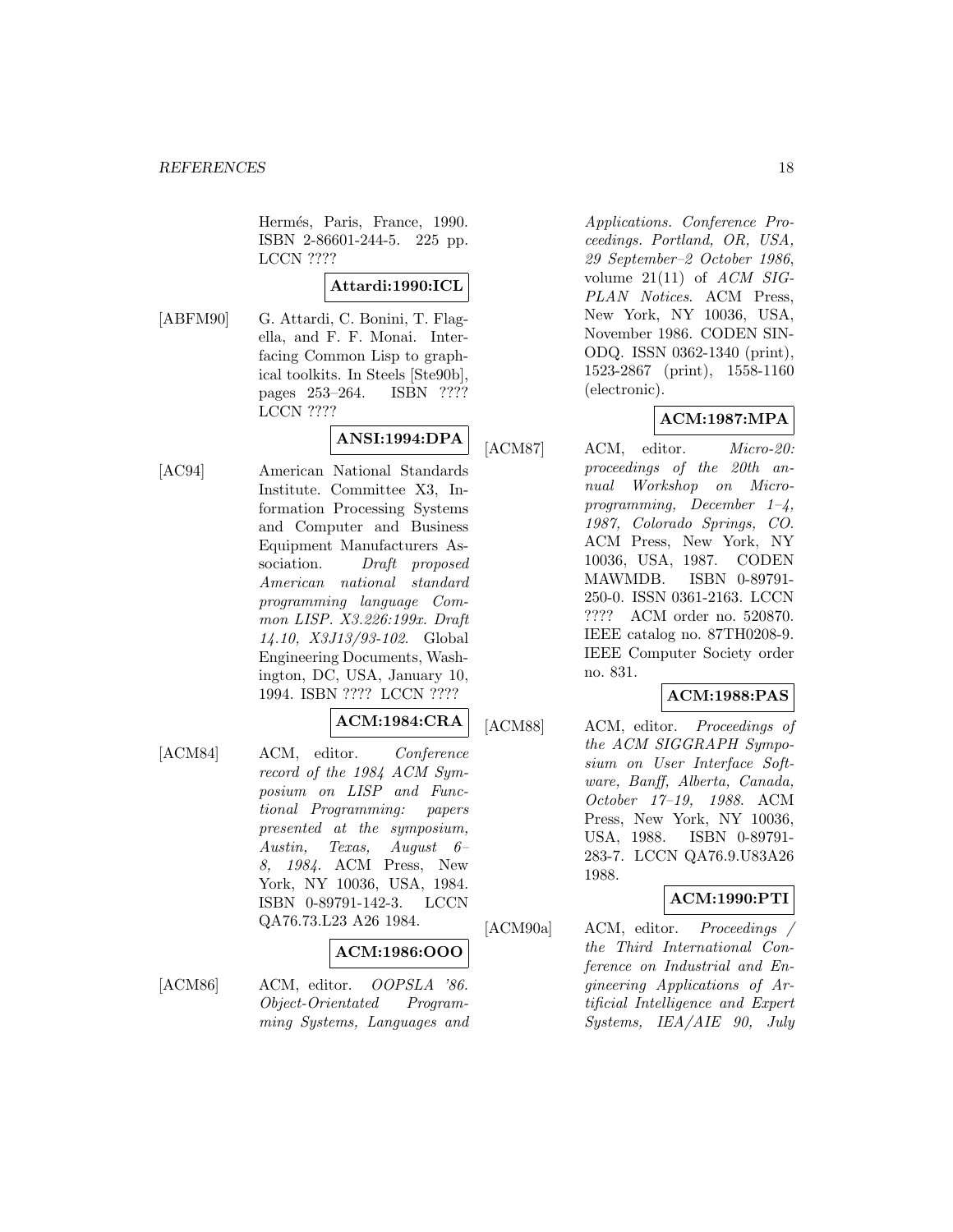15–18, 1990 ... Charleston, South Carolina. ACM Press, New York, NY 10036, USA, 1990. ISBN 0-89791-372-8. LCCN Q334.I556 1990. Two volumes.

#### **ACM:1990:PAC**

[ACM90b] ACM, editor. Proceedings of the 1990 ACM Conference on LISP and Functional Programming: papers presented at the conference, Nice, France, June 27–29, 1990. ACM Press, New York, NY 10036, USA, 1990. ISBN 0-89791-368-X. LCCN QA 76.73 L23 A24 1990. ACM order no. 552900.

# **ACM:1992:PAC**

[ACM92] ACM, editor. Proceedings of the 1992 ACM Conference on LISP and Functional Programming: papers presented at the conference, San Francisco, California, June 22–24, 1992. ACM Press, New York, NY 10036, USA, 1992. ISBN 0-89791-481-3, 0-89791-483-X. LCCN QA76.73.L23A26 1992. LISP pointers, volume V, number 1, January-March 1992. ACM order no. 552920.

#### **ACM:1993:PAS**

[ACM93] Proceedings of the ACM SIG-PLAN '93 Conference on Programming Language Design and Implementation: Albuquerque, New Mexico, June 23– 25, 1993, SIGPLAN notices; ISSN: 0362-1340; v. 28, no. 6 (June 1993). ACM Press, New York, NY 10036, USA, 1993.

ISBN 0-89791-598-4. LCCN QA76.7.A152 v. 28, no. 6.

#### **ACM:1994:IPI**

[ACM94a] ACM, editor. ISSAC'94. Proceedings of the International Symposium on Symbolic and Algebraic Computation. ACM Press, New York, NY 10036, USA, 1994. ISBN 0-89791-638- 7. LCCN QA76.95.I59 1994.

# **ACM:1994:PAC**

[ACM94b] ACM, editor. Proceedings of the 1994 ACM Conference on LISP and Functional Programming: papers presented at the conference, Orlando, Florida, June 27–29, volume 7(3) of LISP Pointers. ACM Press, New York, NY 10036, USA, 1994. ISBN 0-89791-643-3. LCCN QA76.73.L23A26 1994. ACM order no. 522940.

#### **ACM:1995:IPF**

[ACM95] ACM, editor. ICAIL '95 proceedings of the fifth International Conference on Artificial Intelligence and Law, May 21– 24 1995, College Park, MD. ACM Press, New York, NY 10036, USA, 1995. ISBN 0- 89791-758-8. LCCN ???? URL http://www.acm.org/pubs/ contents/proceedings/ai/ 222092/index.html.

# **ACM:1997:PPS**

[ACM97] ACM, editor. *PASCO* '97. Proceedings of the second international symposium on parallel symbolic computation, July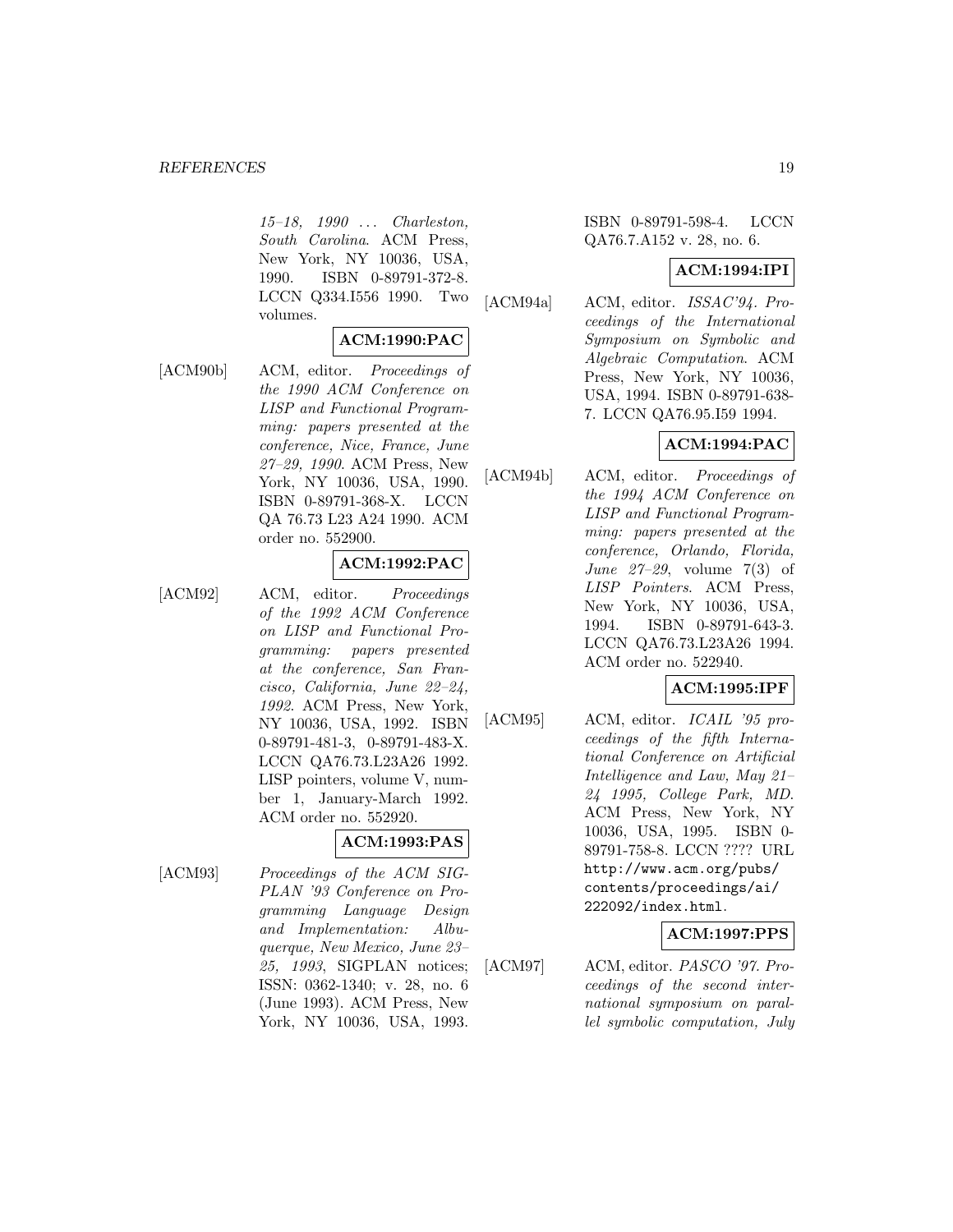20–22, 1997, Maui, HI. ACM Press, New York, NY 10036, USA, 1997. ISBN ???? LCCN ????

#### **Acuff:1989:PTC**

[Acu89] Richard Acuff. Performance of two Common LISP programs on several systems. Report STAN KSL-89-02, Stanford University, Knowledge Systems Laboratory, Stanford, CA, USA, January 1989. 28 pp.

# **Acuff:1990:EPT**

[Acu90] Richard Acuff. Endpaper: Performance of two Common Lisp programs on several systems. Lisp and Symbolic Computation, 3(2):171–204, April 1990. CODEN LSCOEX. ISSN 0892- 4635 (print), 1573-0557 (electronic).

#### **Anderson:1994:TEP**

[ACW<sup>+</sup>94] Scott D. Anderson, Adam Carlson, David L. Westbrook, David M. Hart, and Paul R. Cohen. Tools for experiments in planning. Proceedings of the International Conference on Tools with Artificial Intelligence, pages 615–623, 1994. ISSN 1063-6730.

#### **Arbitrio:1988:TCM**

[AD88] Alessandro Arbitrio and Cristina Delogu. Towards a connectionist model of Italian morphology. Neural Networks, 1 (1 SUPPL):287–??, 1988. CO-DEN NNETEB. ISSN 0893- 6080.

# **Anderson:1987:IOL**

[AGK<sup>+</sup>87] J. Wayne Anderson, William F. Galway, Robert R. Kessler, Herbert Melenk, and Winfried Neun. Implementing and optimizing Lisp for the Cray. IEEE Software, 4(4): 74–83, July 1987. CODEN IESOEG. ISSN 0740-7459 (print), 0740-7459 (electronic).

# **Allard:1991:RTP**

[AH91] James R. Allard and Lowell B. Hawkinson. Realtime programming in Common Lisp. Communications of the  $ACM$ ,  $34(9):64-69$ , September 1991. CODEN CACMA2. ISSN 0001-0782 (print), 1557-7317 (electronic). URL http://www.acm.org/ pubs/toc/Abstracts/0001- 0782/114679.html.

#### **Andradottir:1997:PWS**

[AHWN97] Sigrun Andradottir, Kevin J. Healy, David H. Withers, and Barry L. Nelson, editors. Proceedings of the 1997 Winter Simulation Conference: Renaissance Waverly Hotel, Atlanta, Georgia, U.S.A.,  $7-10$ December 1997. IEEE Computer Society Press, 1109 Spring Street, Suite 300, Silver Spring, MD 20910, USA, 1997. CODEN WSCPDK. ISBN 0- 7803-4278-X (casebound), 0- 7803-4279-8 (microfiche), 0- 7803-4280-1 (CD-ROM). ISSN 0275-0708, 0743-1902. LCCN QA 76.9 C65 W56 1997. IEEE catalog number 97CB36141.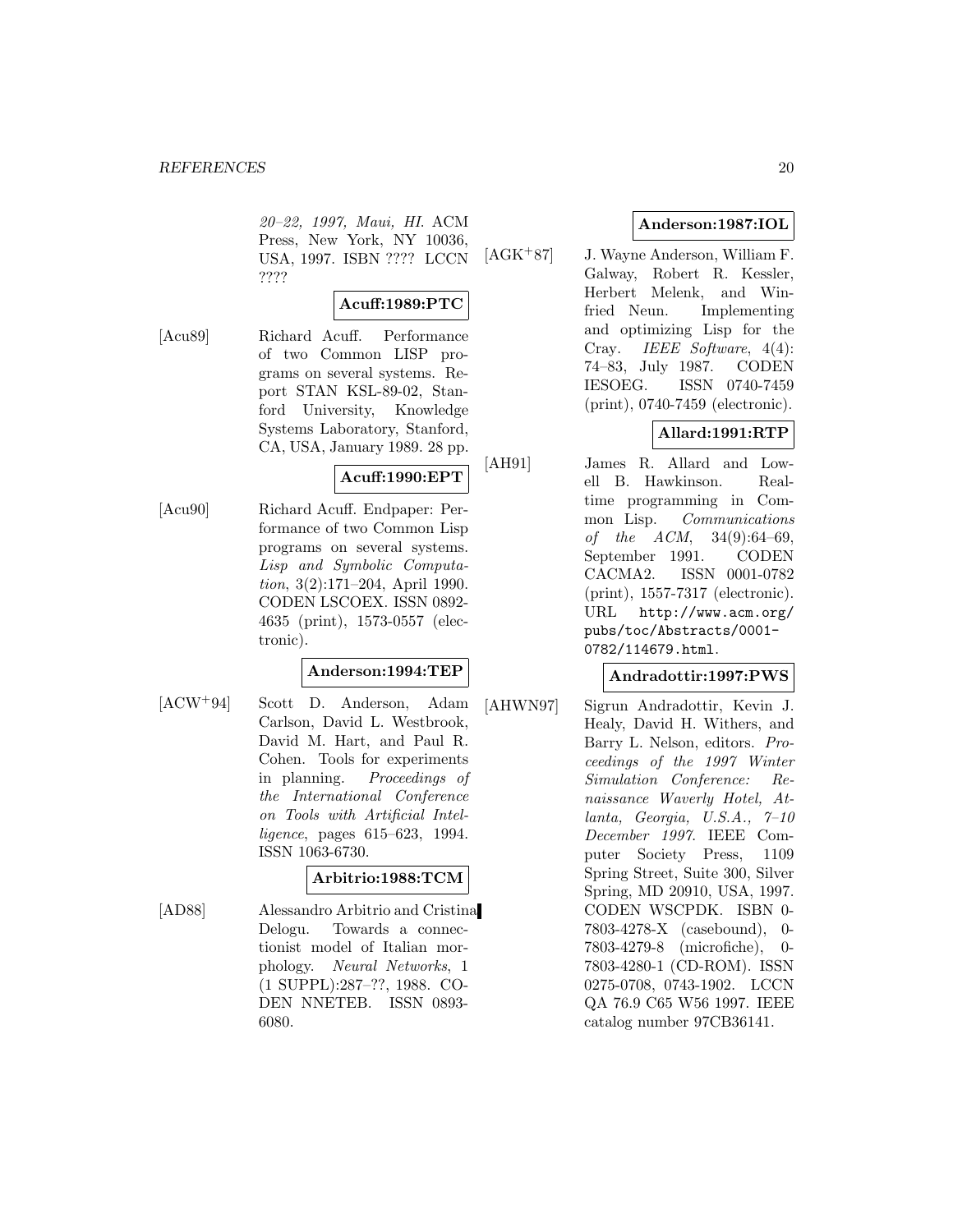# **ANSI:1996:ANS**

[AI96] American National Standards Institute and Information Technology Industry Council. American National Standard for Information Technology: programming language — Common LISP. American National Standards Institute, 1430 Broadway, New York, NY 10018, USA, 1996. various pp. Approved December 8, 1994.

# **Abe:1988:TUI**

[AIST88] Norihiro Abe, Tomohiro Ishikawa, Sinji Sako, and Saburo Tsuji. Toward understanding of an instruction manual in mechanical assemblies. In IEEE [IEE88g], pages 1722–1727. ISBN ???? LCCN ???? Three volumes. IEEE catalog number 88CH2555-1. Computer Society order number 852.

# **Akers:1994:SST**

[Ake94] Robert Lawrence Akers. Strong static type checking for functional Common LISP. Thesis (ph.d.), University of Texas at Austin, Austin, TX, USA, 1994. xii + 614 pp. Two volumes.

# **Allen:1986:HRS**

[AM86] James F. Allen and Bradford W. Miller. The HORNE reasoning system in COMMON LISP. Technical report TR 126, Dept. of Computer Science, University of Rochester, Rochester, NY, USA, August 1986. 66 pp.

# **Alneami:1999:LAT**

[AM99] Ahmed Alneami and Paul Mc Kevitt. On Lisp: Advanced techniques for Common Lisp. Paul Graham. The Artificial intelligence review, 13(3): 239–??, ???? 1999. CODEN AIRVE6. ISSN 0269-2821.

# **Amagai:1991:DLP**

[Ama91] Yoshiji Amagai. Distributed Lisp programming workbench. NTT R&D, 40(5):679–686, 1991. CODEN NTTDEC. ISSN 0915-2326.

# **ANSI:1992:DPA**

[Ame92] American National Standards Institute and Computer and Business Equipment Manufacturers Association, Washington, DC, USA. Draft proposed American National Standard Programming Language Common LISP, July 1, 1992. ???? pp.

### **Anderson:1997:SMT**

[And97] Scott D. Anderson. Simulation of multiple time-pressured agents. In Andradottir et al. [AHWN97], pages 397–404. CODEN WSCPDK. ISBN 0- 7803-4278-X (casebound), 0- 7803-4279-8 (microfiche), 0- 7803-4280-1 (CD-ROM). ISSN 0275-0708, 0743-1902. LCCN QA 76.9 C65 W56 1997. IEEE catalog number 97CB36141.

#### **Anonymous:1985:RES**

[Ano85a] Anonymous, editor. Robotics and expert systems, 1985; pro-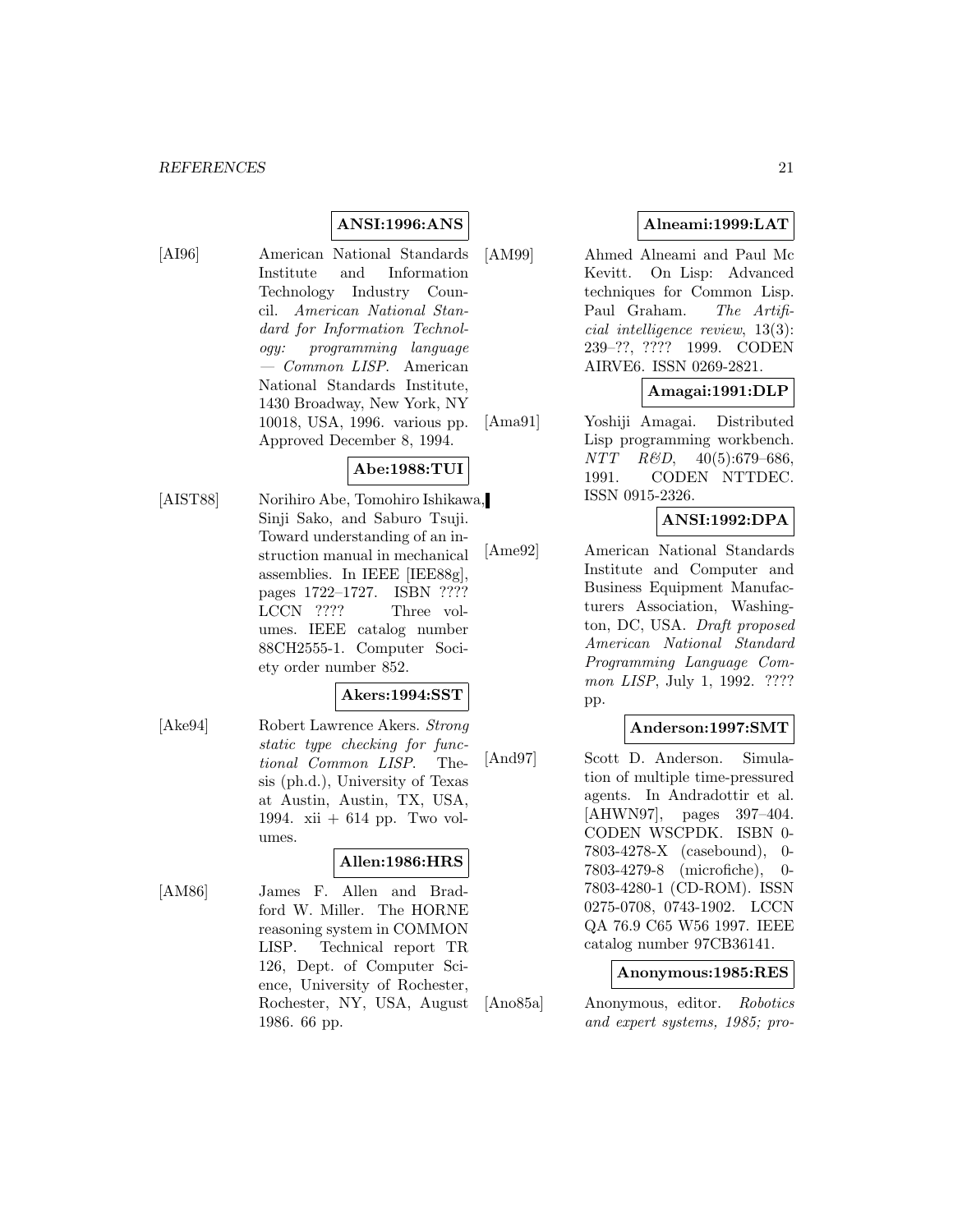#### *REFERENCES* 22

ceedings of ROBEXS '85, the First Annual Workshop on Robotics and Expert Systems, NASA/Johnson Space Center, June 27–28, 1985. Instrument Society of America, Research Triangle Park, NC, USA, 1985. ISBN 0-87664-872-3. LCCN ????

# **Anonymous:1985:SS**

[Ano85b] Anonymous. Software and services. ComputerWorld, 19(38): 50, September 23 1985. CO-DEN CMPWAB. ISSN 0010- 4841.

#### **Anonymous:1986:RES**

[Ano86a] Anonymous, editor. Robotics and Expert Systems—1986: proceedings of ROBEXS '86, the Second Annual Workshop on Robotics and Expert Systems, NASA/Johnson Space Center, June 4–6, 1986. Instrument Society of America, Research Triangle Park, NC, USA, 1986. ISBN 0-87664-966- 5. LCCN TJ210.3.W66 1986.

#### **Anonymous:1986:RCP**

[Ano86b] Anonymous, editor. Robots 10: conference proceedings, April 20–24, 1986, Chicago, Illinois. Robotics International of SME, Dearborn, MI, USA, 1986. ISBN 0-87263-223-7. LCCN TS191.8.R637 1986.

#### **Anonymous:1987:APP**

[Ano87a] Anonymous, editor. Abstracts of Papers Presented at 1987 AWS Convention: 68th American Welding Society Annual Meeting and 18th International AWS Brazing Conference. 1987 Chicago, IL, USA. American Welding Society, Miami, FL, USA, 1987. ISBN 0-87171-277- 6. LCCN ????

#### **Anonymous:1987:CLO**

[Ano87b] Anonymous. The Common Lisp Object Standard (CLOS), October 27, 1987. 1 videocassette (VHS) (53 min.).

#### **Anonymous:1987:NWM**

[Ano87c] Anonymous. New way to move AI into the mainstream. Electronics,  $60(2):90-92$ , January 1987. CODEN ELECEH. ISSN 0883-4989.

#### **Anonymous:1989:BRO**

[Ano89] Anonymous. Book review: Object-Oriented Programming in Common LISP: A Programmer's Guide to CLOS, Sonya E. Keene, Massachusetts: Addison-Wesley, 1989. Lisp and Symbolic Computation, 2 (2):163–165, June 1989. CO-DEN LSCOEX. ISSN 0892- 4635 (print), 1573-0557 (electronic).

#### **Anonymous:1990:ACL**

[Ano90a] Anonymous. Appendix E. the Common Lisp code of 'CIMVIEW'-prototype. Acta Polytechnica Scandinavica, Mathematics and Computer Science Series, 55:109–??, 1990. CO-DEN ASMSD7. ISSN 0355- 2713.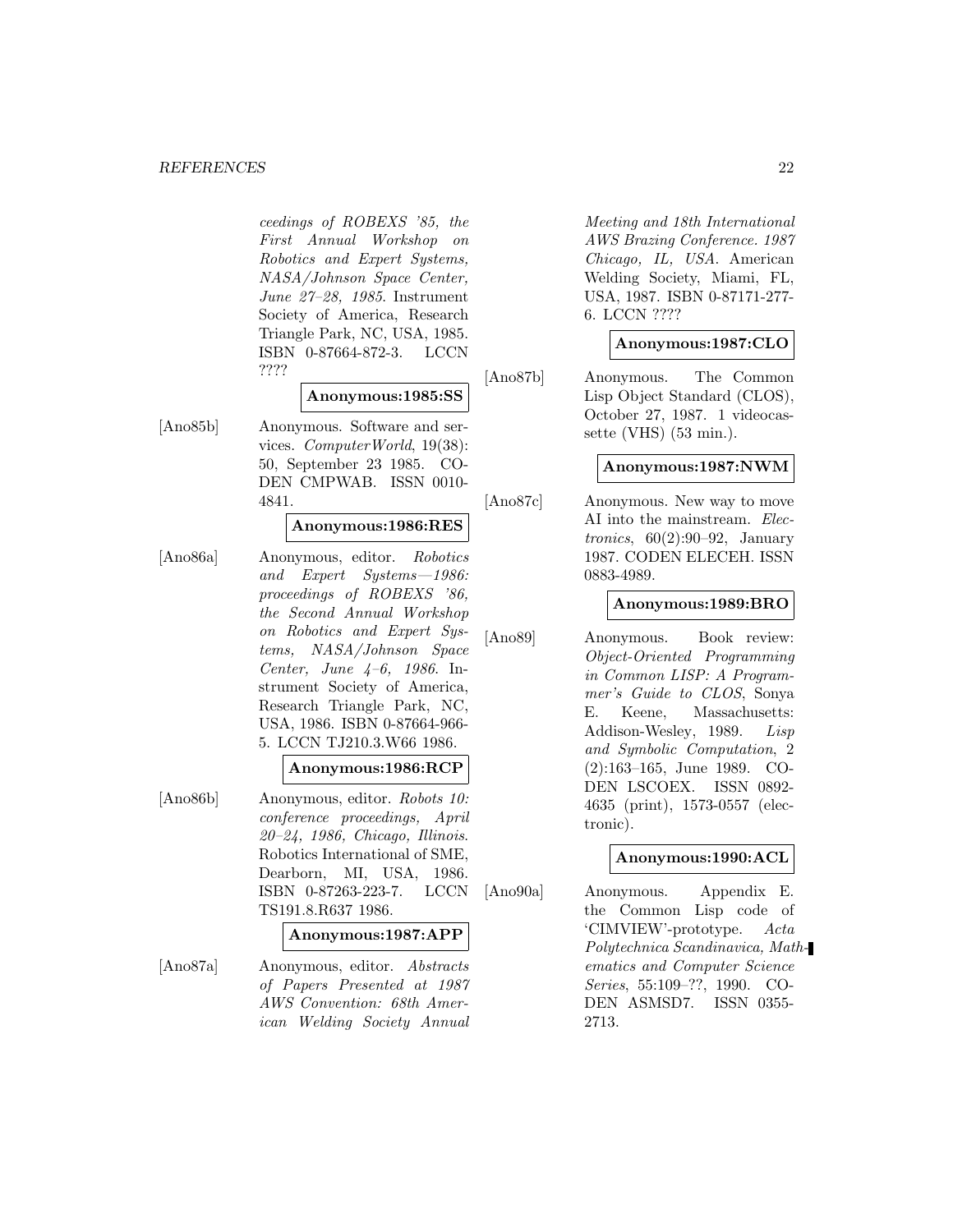#### *REFERENCES* 23

#### **Anonymous:1990:BRC**

[Ano90b] Anonymous. Book review: Common Lisp: A Tutorial, by Wendy L. Milner. Prentice Hall, 1988. softcover; 519 pages. Lisp and Symbolic Computation, 3(3):321– 325, September 1990. CO-DEN LSCOEX. ISSN 0892- 4635 (print), 1573-0557 (electronic).

#### **Anonymous:1990:CP**

[Ano90c] Anonymous. Computing practices. Communications of the ACM, 33(11):87–97, November 1990. CODEN CACMA2. ISSN 0001-0782 (print), 1557- 7317 (electronic).

#### **Anonymous:1990:KDL**

[Ano90d] Anonymous. KnowledgeWorks, DataWorks, & LispWorks 2.0. The AI Magazine, pages 31–32, 1990. CODEN AIMAEK. ISSN 0738-4602.

#### **Anonymous:1990:MAC**

[Ano90e] Anonymous. Macintosh Allegro Common Lisp 1.3 reference. Apple Computer, Cupertino, CA, USA, version 1.3.2 edition, 1990. ISBN ???? xxi + 413 pp. LCCN ????

#### **Anonymous:1990:WYR**

[Ano90f] Anonymous. When you're ready for the future. The AI Magazine, pages 47–49, 1990. CODEN AIMAEK. ISSN 0738- 4602.

#### **Anonymous:1991:GSM**

[Ano91a] Anonymous. Getting started with Macintosh Common Lisp: draft. Developer Technical Publications, Cupertino, CA, USA, version 2.0. edition, 1991. ISBN ????  $8 + 4 + xiii + 95$ pp. LCCN ????

#### **Anonymous:1991:MCL**

[Ano91b] Anonymous. Macintosh Common Lisp 2.0 reference: draft. Developer Technical Publications, Cupertino, CA, USA, 1991. ISBN ???? xxii + 535 pp. LCCN ????

#### **Anonymous:1992:ACL**

[Ano92] Anonymous. Apple Common LISP 2.0. PC Week, 9(38): 99–??, September 1992. ISSN 0740-1604.

#### **Anonymous:1993:MCL**

[Ano93] Anonymous. Macintosh Common Lisp 2.0. Macworld, 10 (10):65–??, October 1993. CO-DEN MACWEA. ISSN 0741- 8647.

#### **Anonymous:1994:IIC**

[Ano94a] Anonymous, editor. ICMC 94: International computer music conference: September 1994, ˚Arhus, Denmark. DIEM (Danish Institute of Electroacoustic Music), Århus, Denmark, 1994. ISBN ???? LCCN ???? Also published as Stanford University, Center for Computer Research in Music and Acoustics, Report no. STAN-M-89.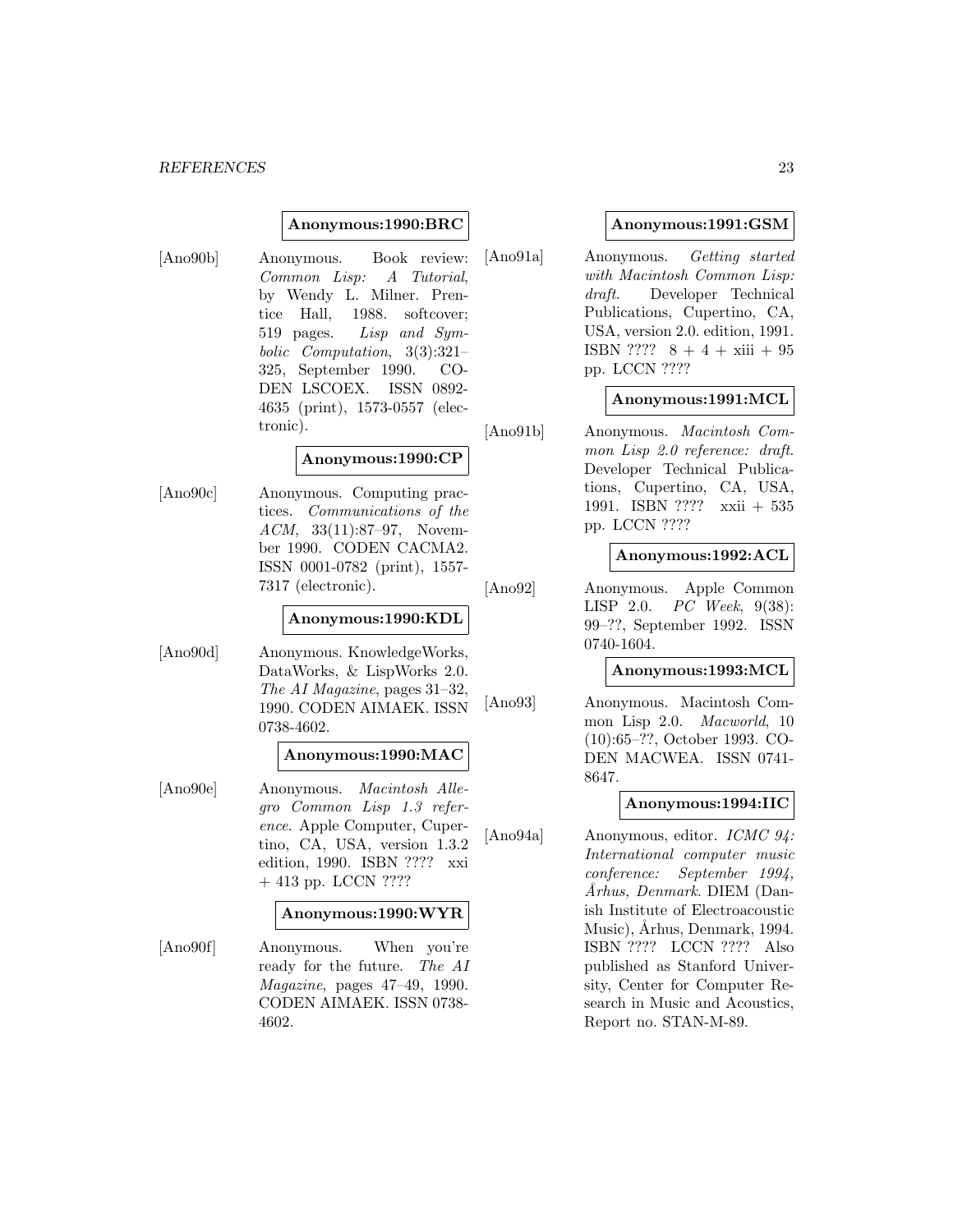#### **Anonymous:1994:PTN**

[Ano94b] Anonymous, editor. Proceeding of the Twelfth National Conference on Artificial Intelligence: July 31–August 4, 1994, Seattle, Washington. MIT Press, Cambridge, MA, USA, 1994. CODEN PNAIEE. ISBN 0- 262-61102-3. LCCN Q334.N36 1994. Two volumes.

# **Alberts:1988:MAA**

[AP88] L. R. Alberts and Y. C. Pao. Microcomputer applications of AUTOLISP and COMMON LISP. In Tipnis et al.  $[TPB+88]$ , pages 447– 453. LCCN TA 345 A86 1988. Three volumes.

#### **Apple:1990:MAC**

[App90] Apple Computer, Cupertino, CA, USA. Macintosh Allegro Common Lisp 1.3 reference, version 1.3.2. edition, 1990. xxi  $+413$  pp.

#### **Baker:1992:DPC**

[Bak92] Henry G. Baker. A decision procedure for Common Lisp's SUBTYPEP predicate. Lisp and Symbolic Computation, 5 (3):157–190, September 1992. CODEN LSCOEX. ISSN 0892- 4635 (print), 1573-0557 (electronic).

#### **Baker:1993:SPL**

[Bak93] Henry G. Baker. Sparse polynomials and linear logic. SIGSAM Bulletin (ACM Special Interest Group on Symbolic and Algebraic Manipulation),

27(4):10–14, December 1993. CODEN SIGSBZ. ISSN 0163- 5824 (print), 1557-9492 (electronic).

# **Balzer:1985:YPA**

[Bal85] Robert Balzer. 15 year perspective on automatic programming. IEEE Transactions on Software Engineering, SE-11 (11):1257–1268, October 1985. CODEN IESEDJ. ISSN 0098- 5589 (print), 1939-3520 (electronic).

# **Bansch:2003:CSC**

[Bän03] Eberhard Bänsch, editor. *Chal*lenges in Scientific Computing — CISC 2002: Proceedings of the Conference Challenges in Scientific Computing, Berlin, October 2–5, 2002, volume 35 of Lecture Notes in Computational Science and Engineering. Springer-Verlag, Berlin, Germany / Heidelberg, Germany / London, UK / etc., 2003. CO-DEN LNCSA6. ISBN 3-642- 62406-5 (print), 3-642-19014- 6 (e-book). ISSN 1439-7358. LCCN ???? URL http: //link.springer.com/book/ 10.1007/978-3-642-19014- 8; http://www.springerlink. com/content/978-3-642-19014- 8.

#### **Barstow:1984:DEI**

[Bar84] David R. Barstow. Displayoriented editor for Interlisp. In Interactive Programming Environments [BSS84], pages 288– 299. ISBN 0-07-003885-6.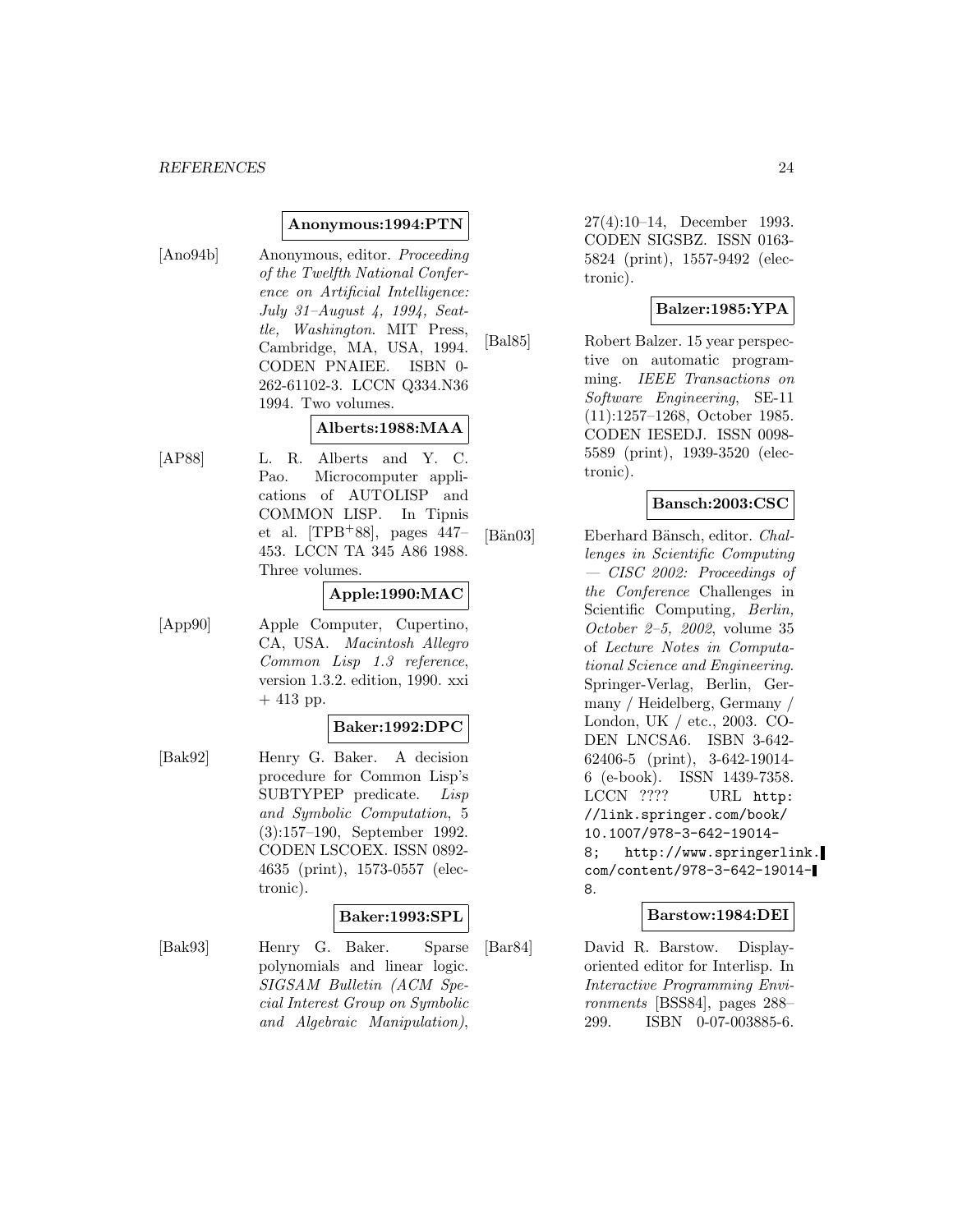LCCN QA76.6 .I5251 1984. US\$34.95.

#### **Basu:1993:LAG**

[Bas93] Anand Basu. A lexical analyzer generator in COMMON LISP. Thesis (m.s.c.e.), Wright State University, Dayton, OH, USA, 1993. vii  $+56$  pp.

# **Bimson:1989:AMP**

[BB89] Kent D. Bimson and Linda Boehm<sup>[</sup>BBD88] Burris. Assisting managers in project definition: foundations for intelligent decision support. IEEE expert: intelligent systems and their applications, 4 (2):66–76, Summer 1989. CO-DEN IEEXE7. ISSN 0885- 9000.

# **Bimson:1990:EPT**

[BB90] Kent D. Bimson and Linda Boehm $BCG+88$ ] Burris. Evolutionary prototyping: Techniques for structuring the iterative development of knowledge-based systems. In Hoevel et al. [HMS<sup>+</sup>90], pages 211–219. CO-DEN PHISD7. ISBN 0-8186- 2008-0 (paperback: vol. 1) 0- 8186-2009-9 (paperback: vol. 2) 0-8186-2010-2 (paperback: vol. 3) 0-8186-2011-0 (paperback: vol. 4) 0-8186-9008-9 (hard: vol. 1) 0-8186-9009- 7 (hard: vol. 2) 0-8186-9010- 0 (hard: vol. 3) 0-8186-9011- 9 (hard: vol. 4) 0-8186-6008- 2 (microfiche: vol. 1) 0-8186- 6009-0 (microfiche: vol. 2) 0- 8186-6010-4 (microfiche: vol. 3) 0-8186-6011-2 (microfiche: vol. 4). ISSN 0073-1129. LCCN

QA76.9.S88H38 1990. Four volumes. Computer Society order no.: 2008 (vol. 1), 2009 (vol. 2), 2010 (vol. 3), 2011 (vol. 4); IEEE catalog no.: 90TH0293- 1 (vol. 1), 90TH0294-9 (vol. 2), 90TH0295- 6 (vol. 3), 90TH0296-4 (vol. 4).

# **Bensana:1988:OMK**

E. Bensana, G. Bel, and D. Dubois. Opal: a multiknowledge-based system for industrial job-shop scheduling. International Journal of Production Research, 26(5):795– 819, May 1988. CODEN IJPRB8. ISSN 0020-7543.

### **Ballou:1988:CES**

Nat Ballou, Hong-Tai Chou, Jorge F. Garza, Won Kim, Charles Petrie, David Russinoff, Donald Steiner, and Darrell Woelk. Coupling an expert system shell with an object-oriented database system. Journal of Object Oriented Programming, 1(2):12– 21, June–July 1988. CODEN JOOPEC. ISSN 0896-8438.

# **Bowen:1990:UCL**

[BCG90] Paul S. Bowen, Steven G. Chappell, and Roger Gonzalez. Using Common Lisp in the EAVE autonomous underwater vehicle. IEEE Journal of Oceanic Engineering, 15(3): 221–227, July 1990. CODEN IJOEDY. ISSN 0364-9059.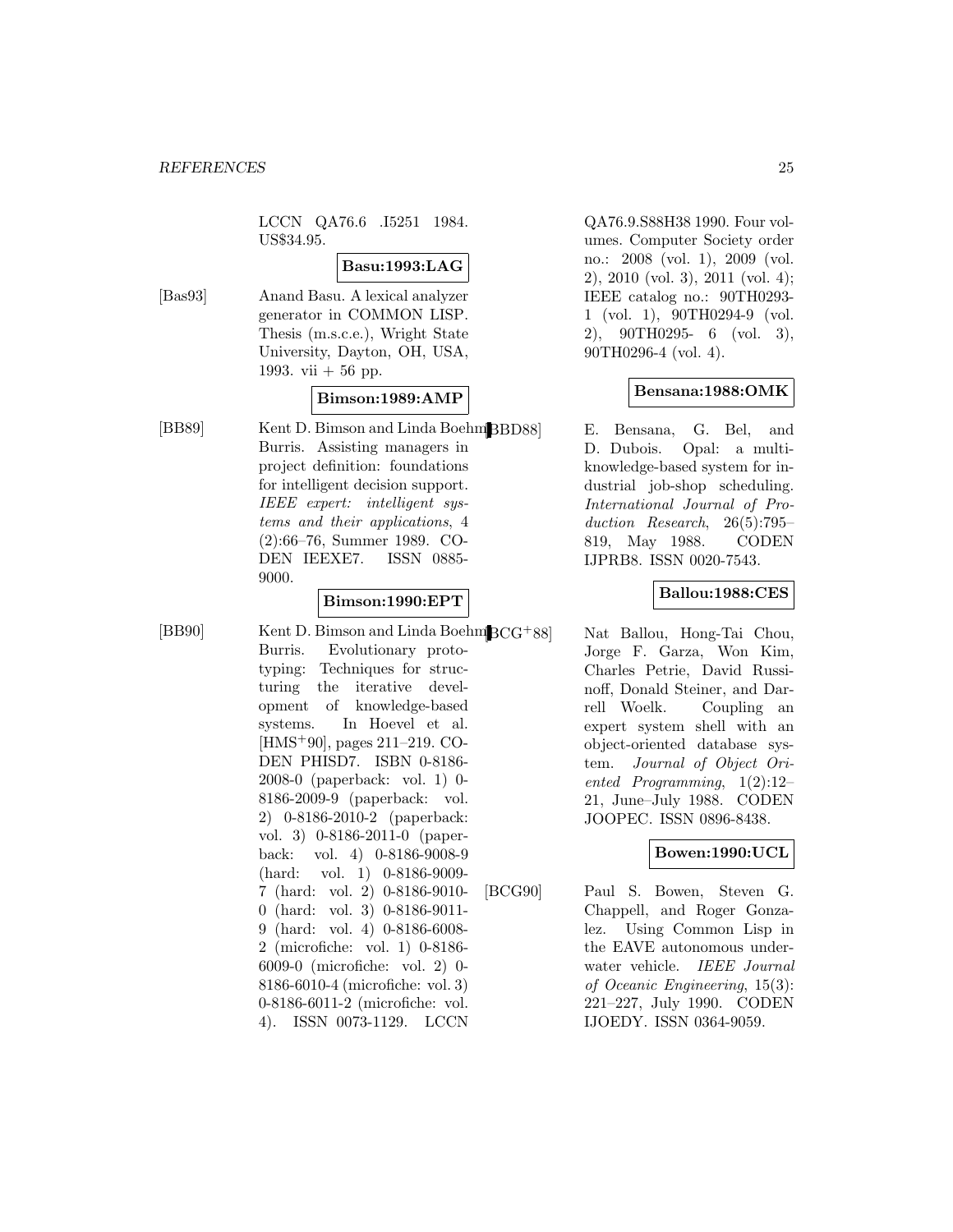#### **Bobrow:1988:CLOa**

[BDG<sup>+</sup>88a] Daniel G. Bobrow, Linda G. Demichiel, Richard P. Gabriel, Sonya E. Keene, Gregor Kiczales, and David A. Moon. Common Lisp Object System specification 1. programmer interface concepts. Lisp and Symbolic Computation, 1(2):245– 298, September 1988. CO-DEN LSCOEX. ISSN 0892- 4635 (print), 1573-0557 (electronic).

#### **Bobrow:1988:CLOb**

[BDG<sup>+</sup>88b] Daniel G. Bobrow, Linda G. Demichiel, Richard P. Gabriel, Sonya E. Keene, Gregor Kiczales, and David A. Moon. Common Lisp Object System specification 2. functions in the programmer interface. Lisp and Symbolic Computation, 1 (2):299–394, September 1988. CODEN LSCOEX. ISSN 0892- 4635 (print), 1573-0557 (electronic).

#### **Bobrow:1988:CLOc**

[BDG<sup>+</sup>88c] Daniel G. Bobrow, Linda G. DeMichiel, Richard P. Gabriel, Sonya E. Keene, Gregor Kiczales, and David A. Moon. Common LISP Object System specification X3J13 Document 88- 002R. ACM SIGPLAN Notices, 23(SI):1–142, September 1988. CODEN SINODQ. ISSN 0362-1340 (print), 1523-2867 (print), 1558-1160 (electronic).

#### **Bobrow:1988:CLOd**

[BDG<sup>+</sup>88d] Daniel Gureasko Bobrow, L. G. DeMichiel, R. P. Gabriel, S. E. Keene, G. Kicsales, and D. A. Moon. Common Lisp Object System specification: X3J13 document 88-002R, volume 23 of ACM SIGPLAN Notices. ACM Press, New York, NY 10036, USA, September 1988. ISBN 0-89791-289-6. 48 + 94 pp. LCCN QA76.73.C28 C65 1988 Sci-Eng. ACM order number 548883.

#### **Brooks:1984:CCL**

[BG84] Rodney A. Brooks and Richard P. Gabriel. Critique of Common Lisp. In ACM [ACM84], pages 1–8. ISBN 0-89791-142-3. LCCN QA76.73.L23 A26 1984.

#### **Bergstraesser:1988:STM**

[BGHW88] T. Bergstraesser, J. Gessner, K. Hafner, and S. Wallstab. SMART: Tools and methods for synthesis of VLSI chips with processor architecture. In IEEE [IEE88b], pages 654– 657. CODEN PDAWDJ. ISBN 0-8186-8864-5. ISSN 0146- 7123. LCCN TA 174 D46p 1988. IEEE catalog number 88CH2540-3.

#### **Brinsmead:1991:CLP**

[BGPS91] Mark Brinsmead, Ken Gamble, Michael Pazzani, and Glenn Silverstein. Common LISP product roundup. AI Expert, 6(6):48–??, June 1991. ISSN 0888-3785.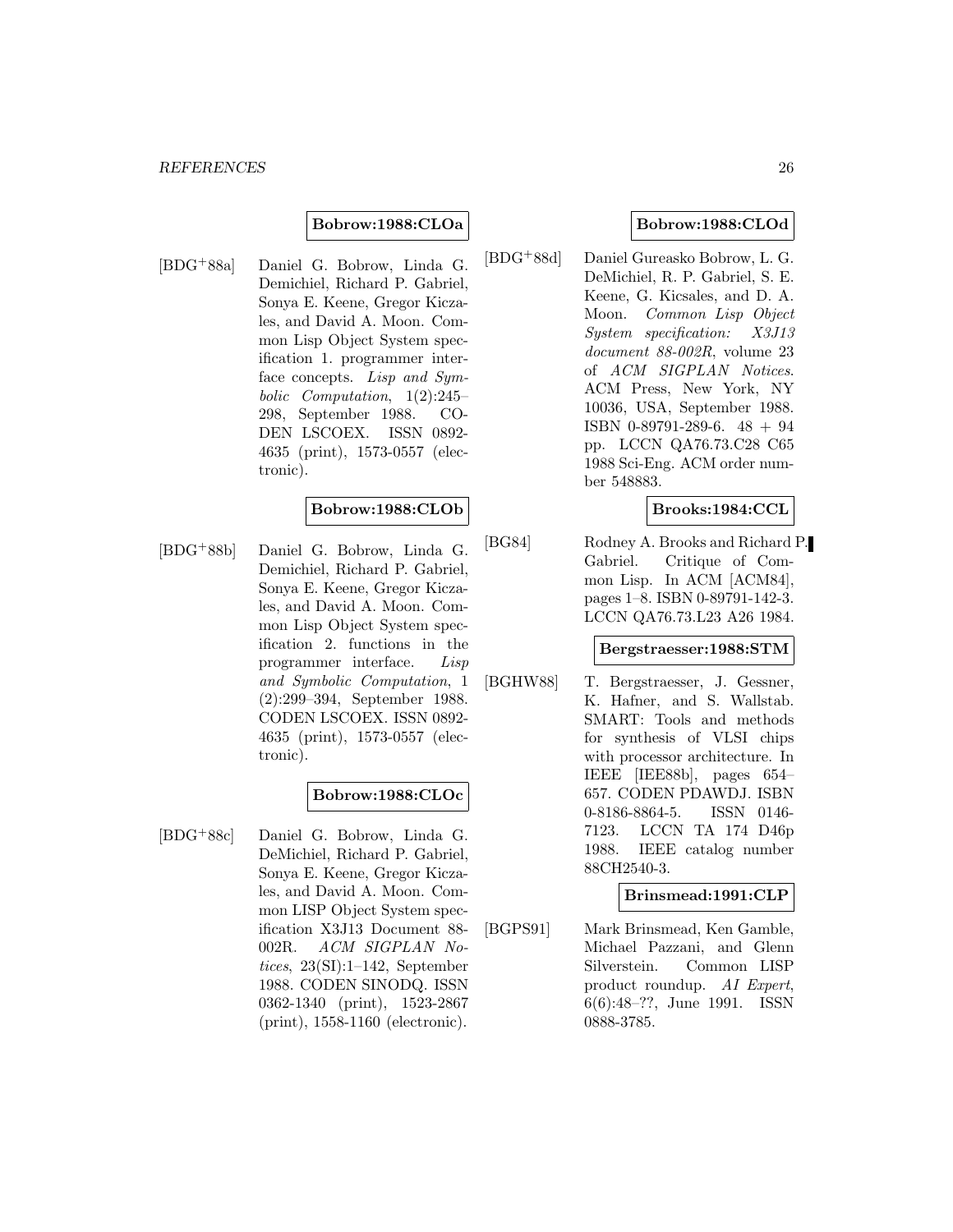# **Bronskill:1989:KAD**

[BHA89] John F. Bronskill, John S. A. Hepburn, and Wing K. Au. Knowledge-based approach to the detection, tracking and classification of target formations in infrared image sequences. In IEEE [IEE89d], pages 153–158. ISBN 0-8186- 1952-X (paperback), 0-8186- 8952-8 (hardcover), 0-8186- 5952-1 (microfiche). LCCN TA1632 .I36 1989.

# **Boning:1991:IPI**

[BHW91] Duane S. Boning, Michael L. Heytens, and Alexander S. Wong. The intertool profile interchange format: An objectoriented approach. IEEE Transactions on Computer-Aided Design of Integrated Circuits and Systems,  $10(9)$ :1150– 1156, September 1991. CO-DEN ITCSDI. ISSN 0278-0070 (print), 1937-4151 (electronic).

#### **Birtwistle:1985:AGS**

[Bir85] Graham Birtwistle, editor. AI, graphics, and simulation. Society for Computer Simulation, La Jolla, CA, USA, 1985. ISBN ???? LCCN Q334 .A47 1985.

#### **Bretthauer:1991:MCS**

[BK91] Harry Bretthauer and Jürgen Kopp. The Meta Class System, MCS: a portable object system for Common Lisp version 1.3: documentation. Arbeitspapiere der GMD 554, Gesellschaft für Mathematik und Datenverarbeitung mbH, Sankt Augustin, Germany, July 1991. 33 pp.

#### **Bobrow:1986:CLM**

[BKK<sup>+</sup>86] D. G. Bobrow, K. Kahn, G. Kiczales, L. Masinter, Stefik, M., and F. Zdybel. Common Loops, merging Lisp and object-oriented programming. ACM SIGPLAN Notices, 21 (11):17–29, November 1986. CODEN SINODQ. ISSN 0362- 1340 (print), 1523-2867 (print), 1558-1160 (electronic).

#### **Broughan:1991:SSC**

[BKR<sup>+</sup>91] K. A. Broughan, G. Keady, T. D. Robb, M. G. Richardson, and M. C. Dewar. Some symbolic computing links to the NAG numeric library. SIGSAM Bulletin (ACM Special Interest Group on Symbolic and Algebraic Manipulation), 25(3): 28–37, July 1991. CODEN SIGSBZ. ISSN 0163-5824 (print), 1557-9492 (electronic).

# **Blair:1986:SAC**

[Bla86] Michael R. Blair. A simulator for the L architecture in COM-MON LISP. Thesis (b.s.), Massachusetts Institute of Technology, Department of Electrical Engineering and Computer Science, Cambridge, MA, USA, 1986.  $1 + 49$  pp. Supervised by Stephen A. Ward.

#### **Bobrow:1987:CLO**

[Bob87] Daniel Gureasko Bobrow. The Common Lisp Object Stan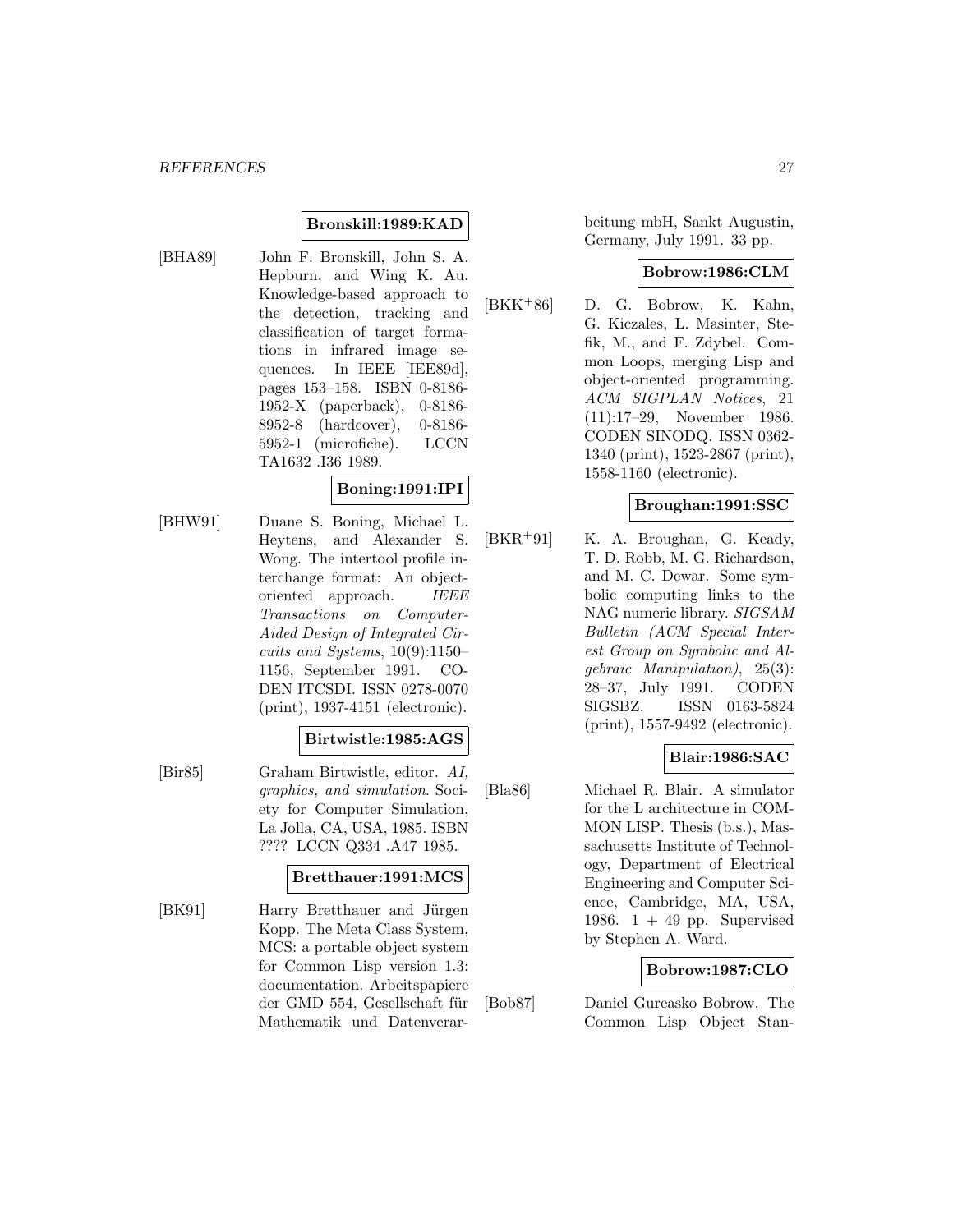dard, 1987. 1 videocassette (53 min.).

# **Boose:1984:EES**

[Boo84] John H. Boose. Extended expert system for display management in a CADD system. In IEEE [IEE84a], pages 41– 44. CODEN CPACE3. ISBN 0-8186-0555-3. LCCN TK 7885 A1 I567 1984.

# **Brinkley:1997:SFS**

[BP97] James F. Brinkley and Jeffrey S. Prothero. Slisp: a flexible software toolkit for hybrid, embedded and distributed applications. Software—Practice and Experience, 27(1):33– 48, January 1997. CODEN SPEXBL. ISSN 0038-0644 (print), 1097-024X (electronic).

#### **Bocks:1994:EDM**

[BPR<sup>+</sup>94] P. Bocks, B. Prasad, R. Rangan, et al., editors. Engineering data management: integrating the engineering enterprise: proceedings of the 1994 ASME Database Symposium, September 11–14, 1994 Minneapolis, Minnesota. American Society of Mechanical Engineers, 345 E. 47th St., New York, NY 10017, USA, 1994. ISBN 0-7918-1281-2. LCCN TA345 .A85 1994.

#### **Boreczky:1993:BCL**

[BR93] John Boreczky and Lawrence A. Rowe. Building Common Lisp applications with reasonable performance. Report

UCB/CSD 93/763, University of California, Berkeley, Computer Science Division, Berkeley, CA, USA, June 1993. 10 pp.

# **Brand:1986:PMS**

[Bra86] Russell L. Brand. A portable multiprogramming scheduler for Common Lisp: research project. Master of science, plan ii, University of California, Berkeley, Department of Computer Science, Berkeley, CA, USA, 1986. 29 pp.

# **Brooks:1984:TDS**

[Bro84] Rodney A. Brooks. Trading data space for reduced time and code space in real-time garbage collection on stock hardware. In ACM [ACM84], pages 256– 262. ISBN 0-89791-142-3. LCCN QA76.73.L23 A26 1984.

# **Brooks:1985:PCL**

[Bro85] Rodney Allen Brooks. Programming in Common LISP. John Wiley and Sons, New York, NY, USA; London, UK; Sydney, Australia, 1985. ISBN  $0-471-81888-7$ .  $xy + 303$  pp. LCCN QA76.73.L23B76 1985. US\$18.95 (est.).

#### **Brooks:1987:PCL**

[Bro87] Rodney A. Brooks. Programmieren in Common LISP. (German) [Programming in Common LISP]. Oldenbourg-Verlag, München, Wien, Oldenbourg, 1987. ISBN ???? xiii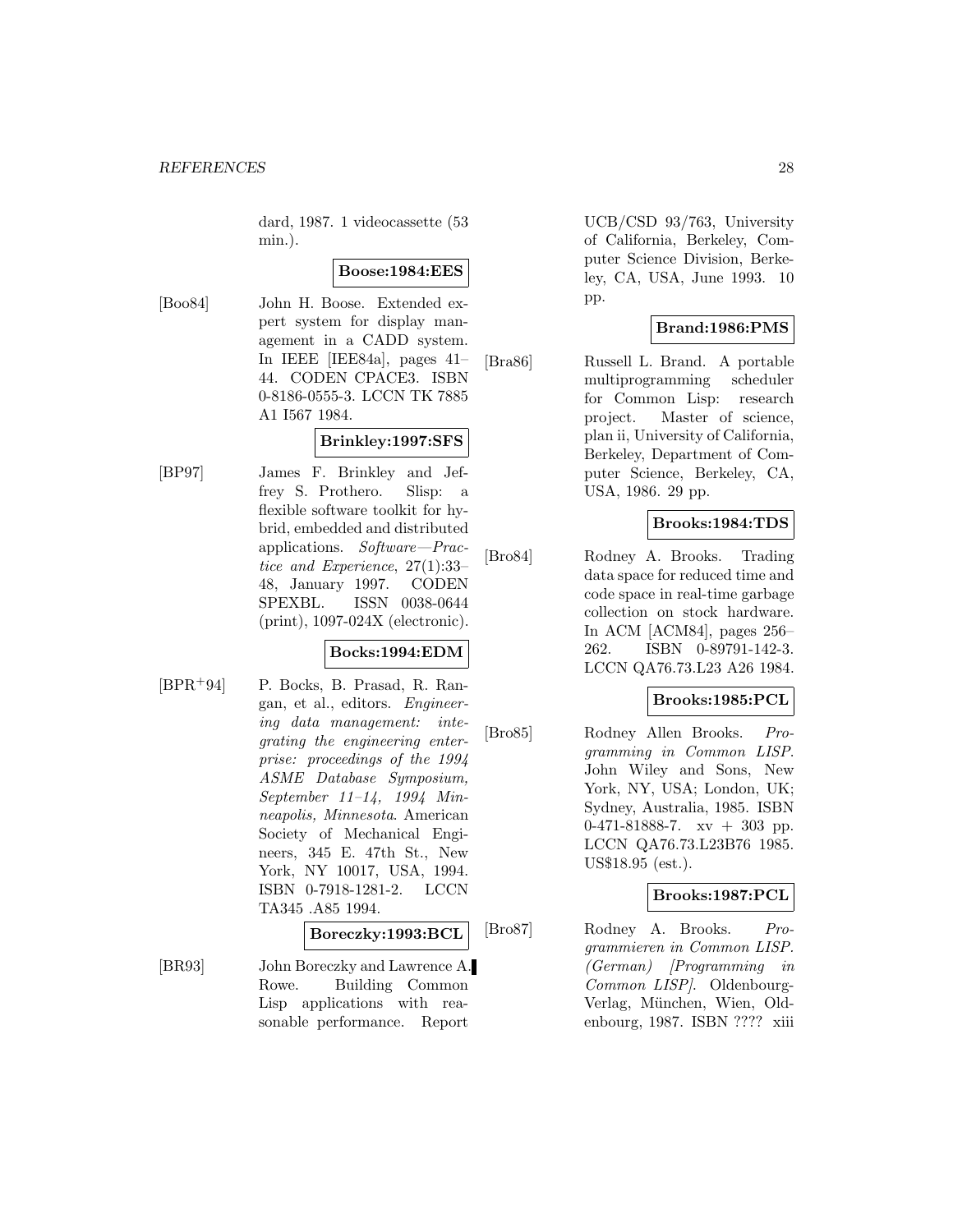+ 318 pp. LCCN ???? Translated by Dieter Bielski.

### **Brown:1985:ILP**

[BS85] Stephen F. Brown and Kathleen M. Swigger. Intelligent learning of physics. In Anonymous [Ano85a], pages 243–248. ISBN 0-87664-872-3. LCCN ????

# **Barstow:1984:IPE**

[BSS84] David R. Barstow, Howard E. Shrobe, and Erik Sandewall. Interactive Programming Environments. McGraw-Hill, New York, NY, USA, 1984. ISBN 0-07-003885-6. xii + 609 pp. LCCN QA76.6 .I5251 1984. US\$34.95.

### **Brajnik:1994:SDN**

[BT94] Giorgio Brajnik and Carlo Tasso. Shell for developing nonmonotonic user modeling systems. International Journal of Human Computer Studies, 40 (1):31–62, January 1994. ISSN 1071-5819.

#### **Burdick:1986:AGE**

[Bur86] Joel W. Burdick. Algorithm for generation of efficient manipulator dynamic equations. In IEEE [IEE86d], pages 212–218. ISBN 0-8186-0695-9. LCCN TJ210.3 .I44 1986. Three volumes. IEEE Computer Society order number 695.

# **Burger:1991:VDT**

[Bur91] W. Burger. Versatile development tool for knowledge-based computer vision. Cybernetics and Systems, 22(3):313– 329, May–June 1991. CODEN CYSYDH. ISSN 0196-9722.

#### **Broughan:1996:FLT**

[BW96] K. A. Broughan and D. M. K. Willcock. Fortran to Lisp translation using f2cl. Software —Practice and Experience, 26 (10):1127–1139, October 1996. CODEN SPEXBL. ISSN 0038- 0644 (print), 1097-024X (electronic).

# **Ball:1989:SOB**

[BWM89] Sheldon Ball, Lawrence Wright, and Perry Miller. SENEX, an object-oriented biomedical knowledge base. In Kingsland III [Kin89], pages 85–89. CO-DEN PCMCDC. ISBN 0-8186- 1985-6. ISSN 0195-4210. IEEE Catalog Number 89TH0286-5. IEEE Computer Society order number 1985.

### **Bachmann:1994:CRM**

[BWZ94] Olaf Bachmann, Paul S. Wang, and Eugene V. Zima. Chains of recurrences — a method to expedite the evaluation of closed-form functions. In ACM [ACM94a], pages 242– 249. ISBN 0-89791-638- 7. LCCN QA76.95.I59 1994. URL http://www.acm.org: 80/pubs/citations/proceedings/ issac/190347/p242-bachmann/

#### **Boyer:1996:APO**

[BY96] Robert S. Boyer and Yuan Yu. Automated proofs of object

.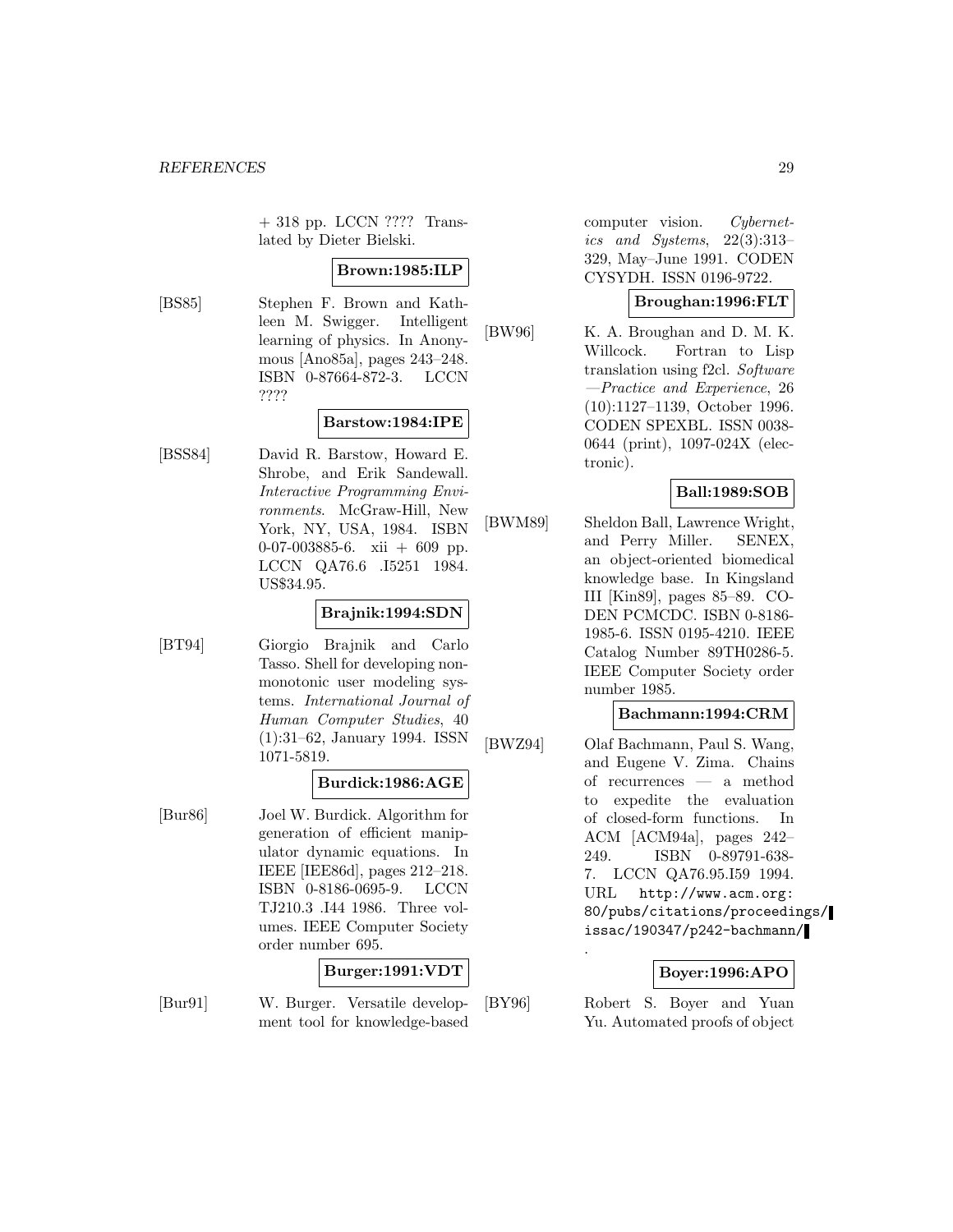code for a widely used microprocessor. Journal of the ACM, 43(1):166–192, January 1996. CODEN JACOAH. ISSN 0004- 5411 (print), 1557-735X (electronic).

# **Cagan:1986:IHP**

[Cag86] Martin R. Cagan. An introduction to Hewlett–Packard's AI workstation technology. Hewlett-Packard Journal: technical information from the laboratories of Hewlett-Packard Company, 37(3):4–14, March 1986. CODEN HPJOAX. ISSN 0018- 1153.

#### **Carter:1984:APF**

[Car84] Michael Carter. Adding primitive I/O functions to Mulisp. Dr. Dobb's Journal of Software Tools, 9(11):18–24, November 1984. CODEN DDJSDM. ISSN 1044-789X.

### **Carlotto:1990:DAI**

[Car90] Mark J. Carlotto. Data-parallel algorithms for image computing. In Janota [Jan90], pages 136–149. CODEN PSISDG. ISBN 0-8194-0352-0. ISSN 0277-786X (print), 1996-756X (electronic). LCCN QC871 .D54 1990.

# **Caviness:1985:PEE**

[Cav85] Bob F. Caviness, editor. Proceedings: EUROCAL '85, European Conference on Computer Algebra, Linz, Austria, April 1–3, 1985. Volume 2. Research Contributions, volume 204 of Lecture Notes in

Computer Science. Springer-Verlag, Berlin, Germany / Heidelberg, Germany / London, UK / etc., 1985. CODEN LNCSD9. ISBN 0-387-15984- 3. ISSN 0302-9743 (print), 1611-3349 (electronic). LCCN QA155.7.E4 E85 1985. URL http://link.springer-ny. com/link/service/series/ 0558/tocs/t0204.htm; http: //www.springerlink.com/openurl. asp?genre=issue&issn=0302- 9743&volume=204.

#### **Cunningham:1986:LBH**

[CB86] P. Cunningham and J. Browne. Lisp-based heuristic scheduler for automatic insertion in electronics assembly. International Journal of Production Research, 24(6):1395– 1408, November–December 1986. CODEN IJPRB8. ISSN 0020-7543.

# **Cousins:1988:GBZ**

[CF88] Steven B. Cousins and J. Andrew Fingerhut. A graph browser with zoom and roam for Allegro Common Lisp. Technical report WUCS-88-19, Washington University, Dept. of Computer Science, Saint Louis, MO, USA, 1988. 18 pp.

#### **Cherubini:1989:IES**

[CFTZ89] M. Alessandra Cherubini, Laura Fanti, Piero Torrigiani, and Massimo Zallocco. Integrated expert-system builder. IEEE Software, 6(6):44–52, November 1989. CODEN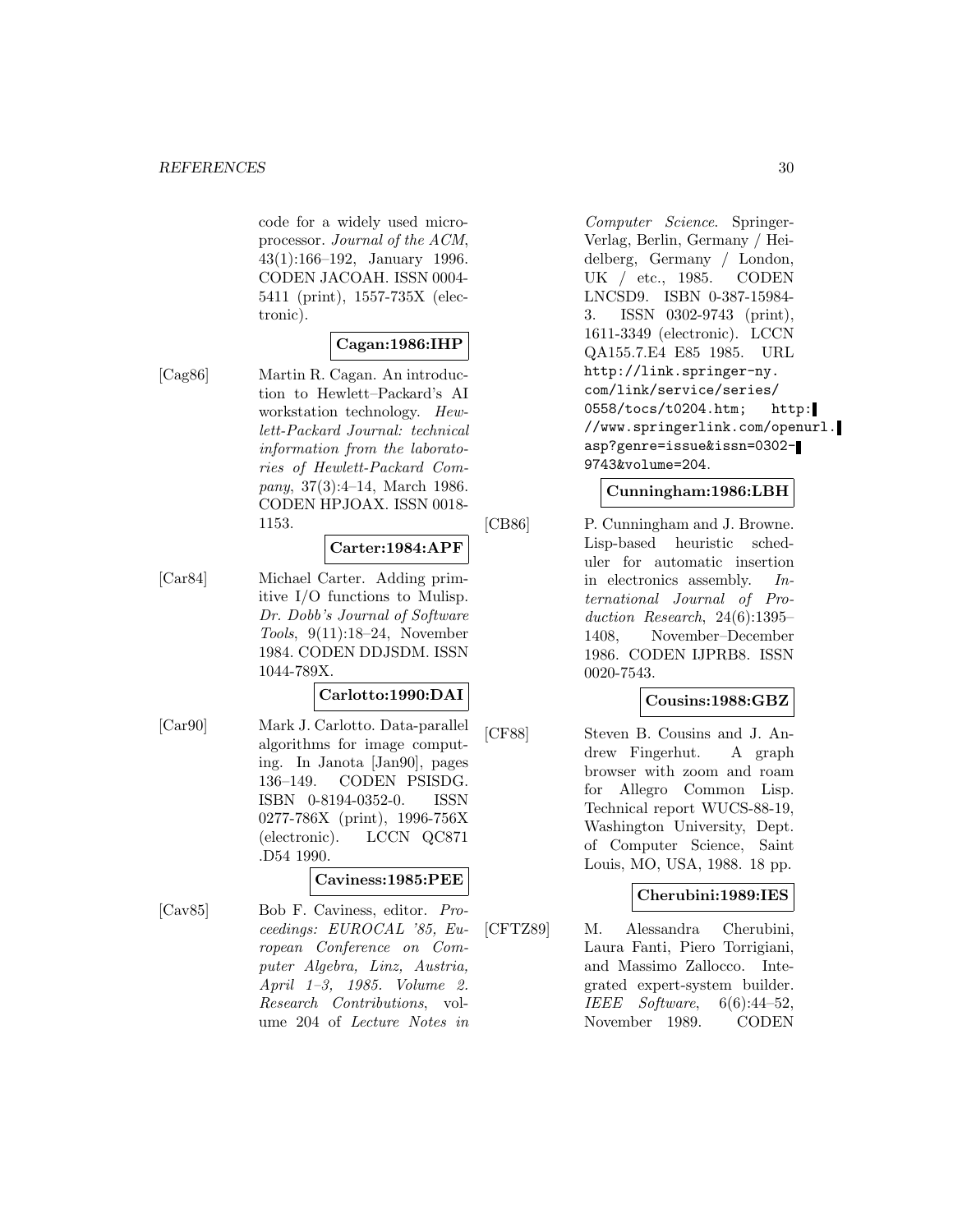IESOEG. ISSN 0740-7459 (print), 0740-7459 (electronic).

# **Chieng:1986:IHS**

[CH86] W.-H. Chieng and D. A. Hoeltzel. Interactive hybrid (symbolic-numeric) system approach to near optimal design of mechanical components. In Gupta et al.  $[GA+86]$ , pages 149–159. CODEN COENEF. ISBN ???? LCCN TA 345 A86 1986. Three volumes.

# **Chieng:1987:IHS**

[CH87] Wei-Hua Chieng and David A. Hoeltzel. Interactive hybrid (symbolic-numeric) system approach to near optimal design of mechanical components. Engineering with Computers, 2 (2):111–123, 1987. CODEN ENCMEH. ISSN 0177-0667 (print), 1435-5663 (electronic).

#### **Chowkwanyun:1988:HDL**

[CH88] Raymond Chowkwanyun and Kai Hwang. Hybrid dynamic load balancing for distributedmemory multicomputers. In IEEE [IEE88f], pages 391–399. ISBN 0-8186-0897-8. LCCN QA76.9.D5W67 1988. IEEE catalog number 88TH0228-7.

# **Chow:1993:KBS**

[CH93] K. P. Chow and C. K. Hui. Knowledge-based system for rostering. Expert Systems with Applications,  $6(3):361-$ 375, July–September 1993. CODEN ESAPEH. ISSN 0957- 4174.

# **Chakravarthy:1995:AMT**

[Cha95] S. Chakravarthy. Architectures and monitoring techniques for active databases: an evaluation. Data and Knowledge Engineering,  $16(1):1-26$ , July 1995. CODEN DKENEW. ISSN 0169-023X (print), 1872- 6933 (electronic).

# **Costanza:2009:COS**

[CHD09] Pascal Costanza, Charlotte Herzeel, and Theo D'Hondt. Context-oriented software transactional memory in Common Lisp. ACM SIGPLAN Notices, 44(12):59–68, December 2009. CODEN SINODQ. ISSN 0362- 1340 (print), 1523-2867 (print), 1558-1160 (electronic).

### **Chiou:1989:RCM**

[Chi89] Derek Chiou. A reverse compiler: Monsoon dataflow microcode to Common Lisp. Thesis (b.s.), Massachusetts Institute of Technology, Department of Electrical Engineering and Computer Science, Cambridge, MA, USA, 1989. 43 pp. Supervised by Gregory Michael Papadopoulos.

#### **Chlobowski:1991:MEA**

[Chl91] Andrzej Chlobowski. McESE extension of Allegro COM-MON LISP. M.Sc. Project, McMaster University, Hamilton, ON, Canada, 1991. x + 109 pp.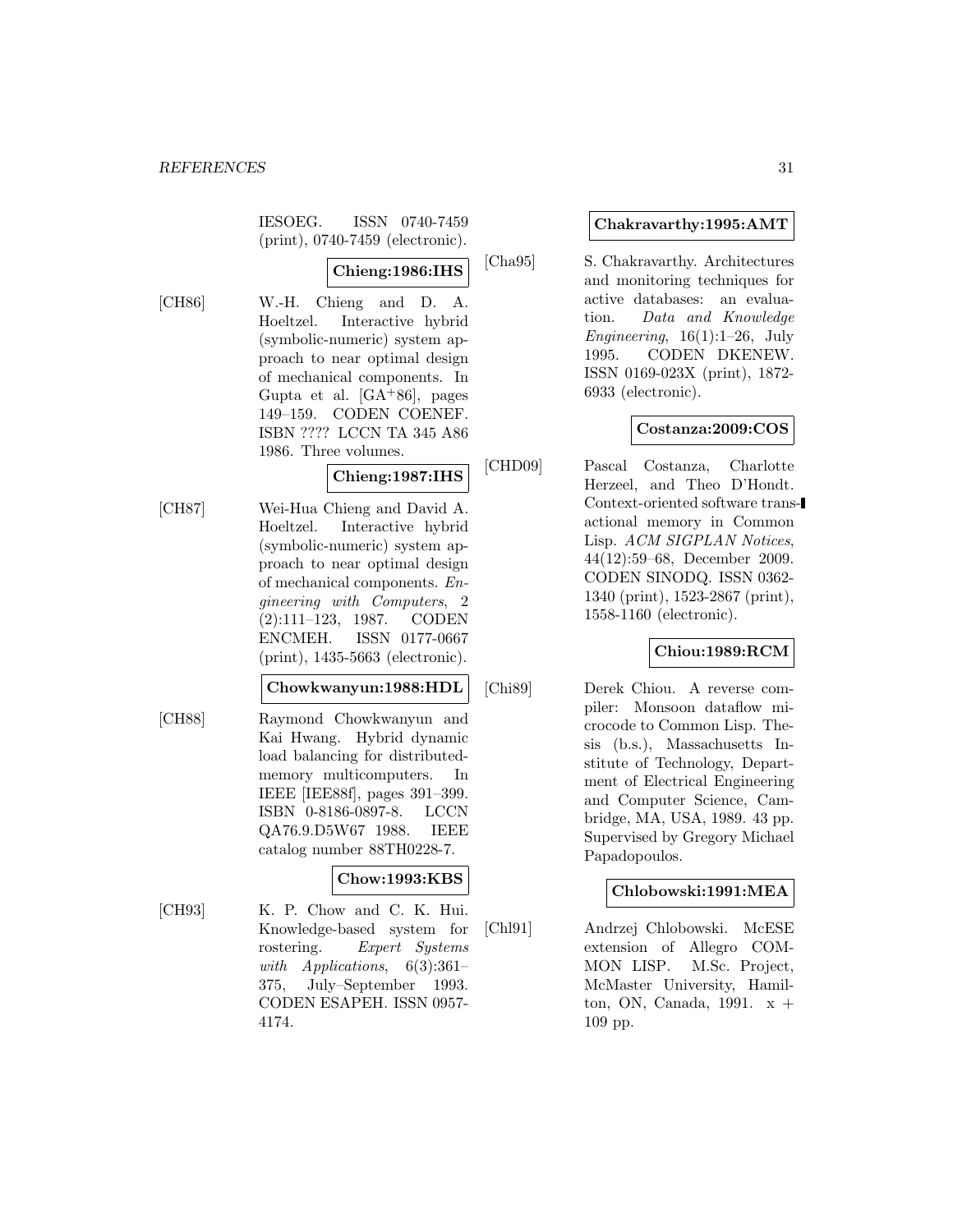#### **Christenson:1993:DIT**

[Chr93] Dee Ann Christenson. The design and implementation of a toolkit using the Common Lisp X interface. Thesis (m.a., computer science), University of South Dakota, Vermillion, SD, USA, 1993. 91 pp.

# **Carr:1987:EUC**

[CK87a] Harold Carr and Robert R. Kessler. Emulator for Utah Common Lisp's Abstract Virtual Register Machine. Journal of FORTH Application and Research, 5(1), 1987. CODEN JFAREL. ISSN 0738-2022.

# **Carr:1987:PLF**

[CK87b] Harold Carr and Robert R. Kessler. Putting Lisp on Forth base. Journal of FORTH Application and Research, 5(1):??, 1987. CODEN JFAREL. ISSN 0738-2022.

#### **Cattaneo:1988:CLI**

[CL88] Giuseppe Cattaneo and Vincenzo Loia. A Common-LISP implementation of an extended Prolog system. ACM SIG-PLAN Notices, 23(4):87–102, April 1988. CODEN SINODQ. ISSN 0362-1340 (print), 1523- 2867 (print), 1558-1160 (electronic).

#### **Clamen:1989:RDC**

[Cla89] S. M. Clamen. Reliable distributed computing with Avalon/Common Lisp. Research paper CMU-CS-89-186, Carnegie Mellon University,

Computer Science Dept., Pittsburgh, PA, USA, September 21, 1989. 18 pp.

### **Clarkson:1992:IUI**

[Cla92] M. E. Clarkson. Intelligent user interface for computer algebra using a Common Lisp object oriented expert system. In Perret-Gallix [PG92], pages 727–?? ISBN 981-02-1122-8. LCCN QC793.47.E4 I58 1992; Q334.I595 1992.

#### **Clamen:1990:RDC**

[CLNW90] Stewart M. Clamen, Linda D. Leibengood, Scott M. Nettles, and Jeannette M. Wing. Reliable distributed computing with Avalon/Common Lisp. In IEEE [IEE90b], pages 169–179. ISBN 0-8186-2036-6. LCCN QA76.7 .I576 1990. IEEE Computer Society Press order number 2036. IEEE catalog number 90CH2854-8.

# **Chazarain:1998:ASR**

[CM98] Jacques Chazarain and Serge Muller. Automated synthesis of recursive programs from a  $\forall \exists$ <br>logical specification. *Journal* logical specification. of Automated Reasoning, 21(2): 233–275, October 1998. CO-DEN JAREEW. ISSN 0168- 7433 (print), 1573-0670 (electronic). URL http://link. springer.com/article/10. 1023/A%3A1005903504159.

# **Clark:1991:PDE**

[CN91] G. C. Clark and M. D. Noakes. Program development environment for high performance HF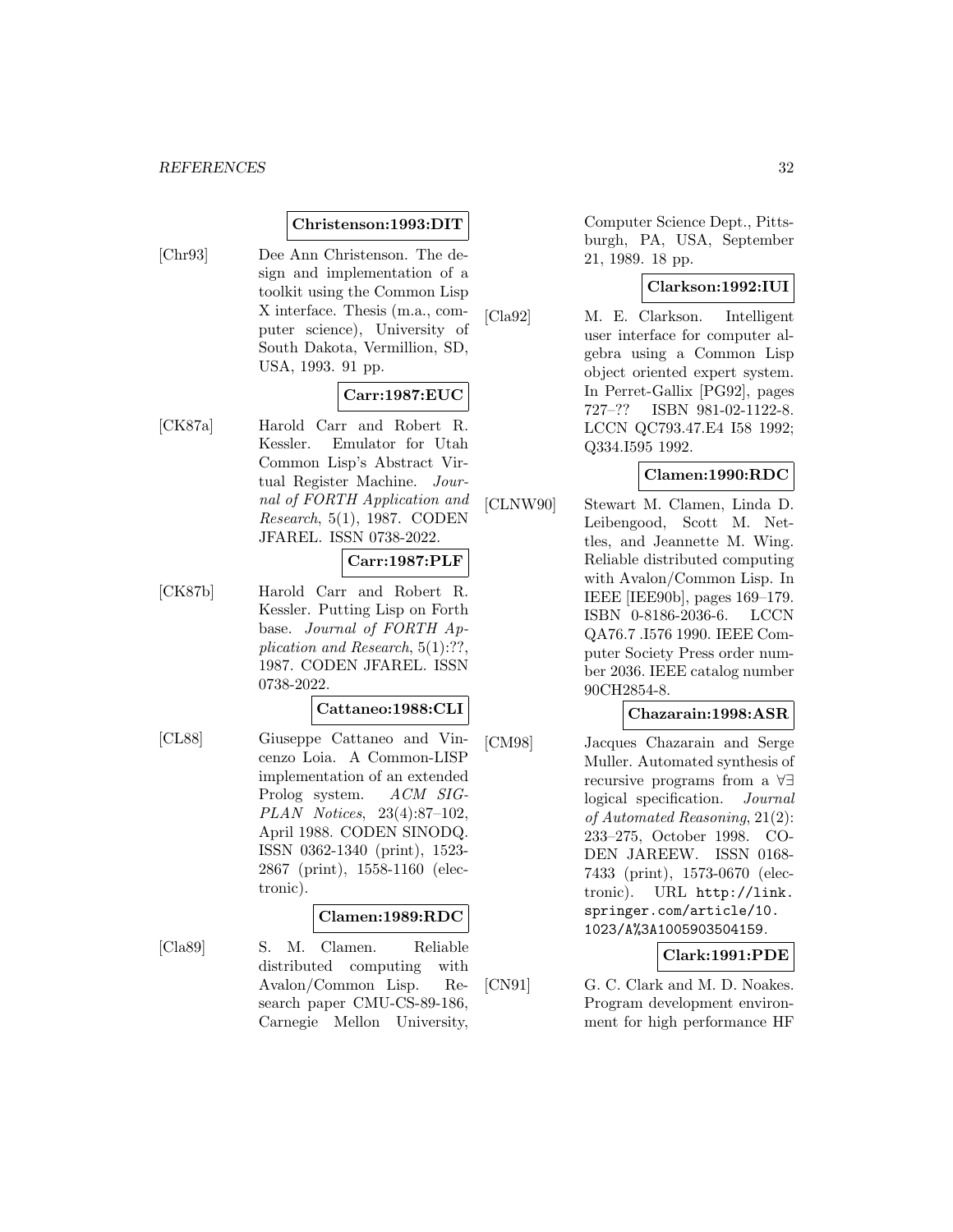modems. IEE conference publication, 339:265–268, 1991. CO-DEN IECPB4. ISSN 0537- 9989.

#### **Cooperman:1995:SBP**

[Coo95a] G. Cooperman. STAR/MPI: binding a parallel library to interactive symbolic algebra systems. In Levelt [Lev95], pages 126–132. ISBN 0-89791-699-9. LCCN A 76.95 I59 1995.

#### **Cooperman:1995:SMB**

[Coo95b] Gene Cooperman. STAR/MPI: binding a parallel library to interactive symbolic algebra systems. In Levelt [Lev95], pages 126–132. ISBN 0-89791-699-9. LCCN A 76.95 I59 1995.

#### **Cornell:1986:KAT**

[Cor86] Matthew Cornell. Knowledgebased automatic test equip-

ment. In Anonymous [Ano86a], pages 97–104. ISBN 0-87664- 966-5. LCCN TJ210.3.W66 1986.

#### **Chandrasekar:1989:ICS**

[CR89] R. Chandrasekar and S. Ramani. Interactive communication of sentential structure and content: An alternative approach to man-machine communication. International Journal of Man-Machine Stud*ies*,  $30(2):121-148$ , February 1989. CODEN IJMMBC. ISSN 0020-7373.

#### **Charness:1990:CSC**

[CR90] Dave Charness and Lawrence A. Rowe. CLING/SQL: Common

LISP to INGRES/SQL interface. Memorandum UCB/ERL M90/40, Electronics Research Laboratory, College of Engineering, University of California, Berkeley, Berkeley, CA, USA, May 8, 1990. 28 pp.

# **Cecchini:1989:SLA**

[CT89] R. Cecchini and M. Tarlini. Symbolic Lie algebras manipulations using COM-MON LISP. Computer Physics Communications, 52 (2):283–289, January/February 1989. CODEN CPHCBZ. ISSN 0010-4655 (print), 1879- 2944 (electronic). URL http://www.sciencedirect. com/science/article/pii/ 0010465589900106.

# **Cecchini:1990:SSM**

[CT90] R. Cecchini and M. Tarlini. Symbolic superalgebra manipulations using COMMON LISP. Computer Physics Communications, 60(2):265–270, September 1990. CODEN CPHCBZ. ISSN 0010-4655 (print), 1879- 2944 (electronic). URL http://www.sciencedirect. com/science/article/pii/ 001046559090013Q.

#### **Calmet:1991:MSH**

[CTB91] J. Calmet, I. A. Tjandra, and G. Bittencourt. MANTRA: a shell for hybrid knowledge representation. In IEEE [IEE91d], pages 164–171. ISBN 0-8186- 2300-4 (paperback), 0-8186- 2302-0 (casebound), 0-8186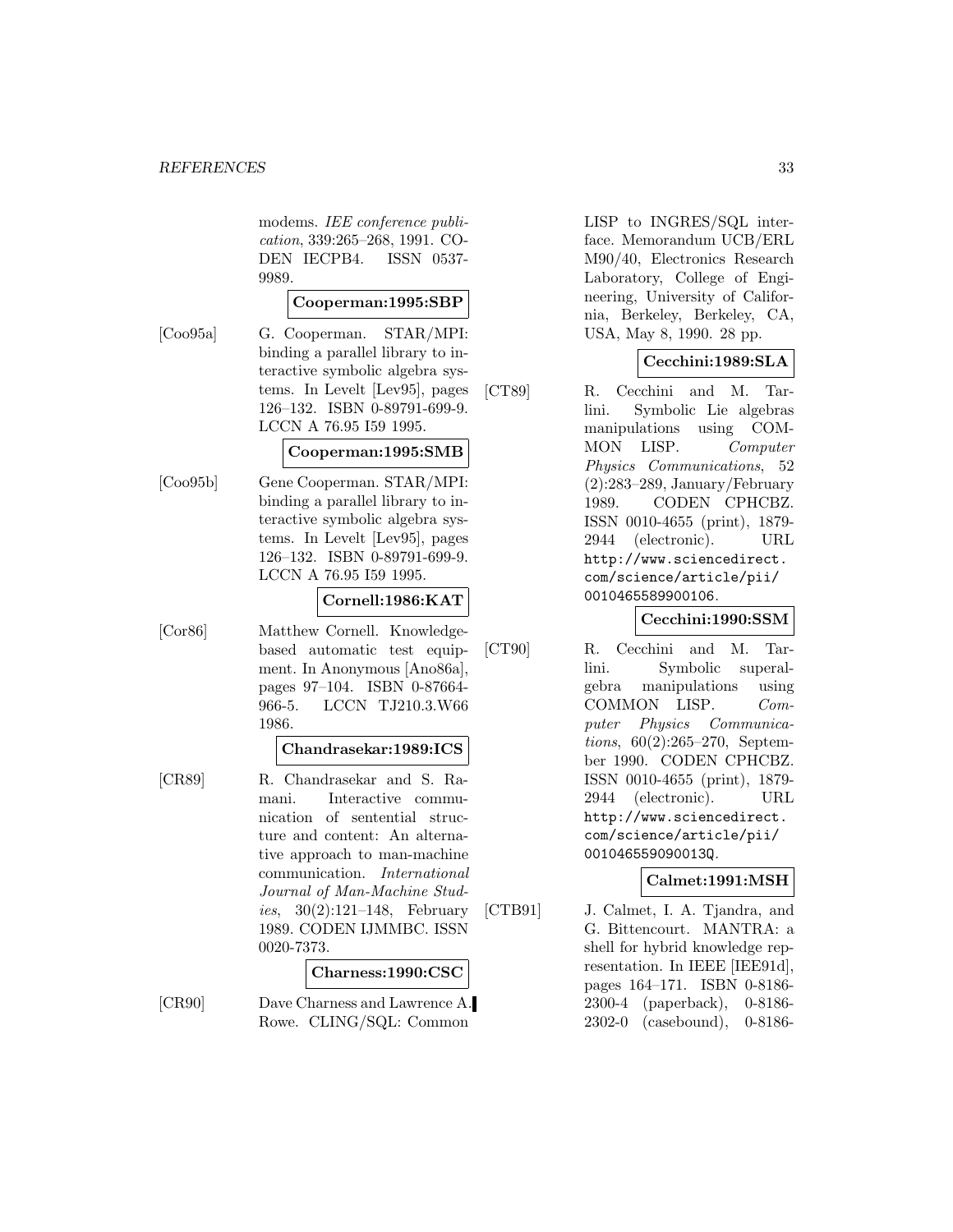2301-2 (microfiche). LCCN Q334 .I563 1991. IEEE Computer Society Press Number 2300. IEEE Catalog Number 91CH3054-4.

# **Czech:1990:GOO**

[Cze90] M. Czech. GKS in an objectoriented environment. Computers and Graphics, 14(3-4):373– 375, 1990. CODEN COGRD2. ISSN 0097-8493 (print), 1873- 7684 (electronic).

# **Davis:1988:DDP**

[Dav88] Stephen Davis. Dypas: a dynamic payload scheduler for Shuttle missions. NASA conference publication, 3013:205– ??, 1988. CODEN NACPDX. ISSN 0191-7811.

# **Davies:1997:PWC**

[DB97] Byron Davies and Victoria Bryan Davies. Patching onto the Web: Common Lisp hypermedia for the Intranet. Communications of the ACM,  $40(5):66-69$ , May 1997. CODEN CACMA2. ISSN 0001-0782 (print), 1557- 7317 (electronic). URL http://www.acm.org/pubs/ citations/journals/cacm/ 1997-40-5/p66-davies/.

# **Danieli:1988:POP**

[DCSS88] Irit Danieli, Shimon Cohen, Raymond Sackler, and Beverly Sackler. Parallel objectoriented programming in SYM-PAL. In IEEE [IEE88i], pages 133–142. ISBN 0-8186-08846, 0-8186-4884-8 (microfiche). LCCN QA76.758 .I872 1988.

### **Diamant:1990:PBI**

[DD90] John R. Diamant and Gerald P. Duggan. A preprocessor based implementation of Common Lisp. Lisp and Symbolic Computation, 3(3):211– 228, September 1990. CO-DEN LSCOEX. ISSN 0892- 4635 (print), 1573-0557 (electronic).

# **Demichiel:1988:OCL**

[Dem88] Linda G. Demichiel. Overview: The Common Lisp Object System. Lisp and Symbolic Computation, 1(2):227–244, September 1988. CODEN LSCOEX. ISSN 0892-4635 (print), 1573-0557 (electronic).

# **Du:1998:ASN**

[DH98] Ding-Zhu Du and Frank K. Hwang, editors. Advances in switching networks: DIMACS workshop, July 7–9, 1997, volume 42 of DIMACS series in discrete mathematics and theoretical computer science. American Mathematical Society, Providence, RI, USA, 1998. ISBN 0-8218-0831-1. LCCN TK5105.5 .A34 1998.

# **De:1995:KSS**

[DKL95] Suranjan De, Chaiho Kim, and Anita Lee. Knowledge-based scheduling of semiconductor testing operations. In IEEE [IEE95b], pages 247–251. CO-DEN PCAAEF. ISBN 0-8186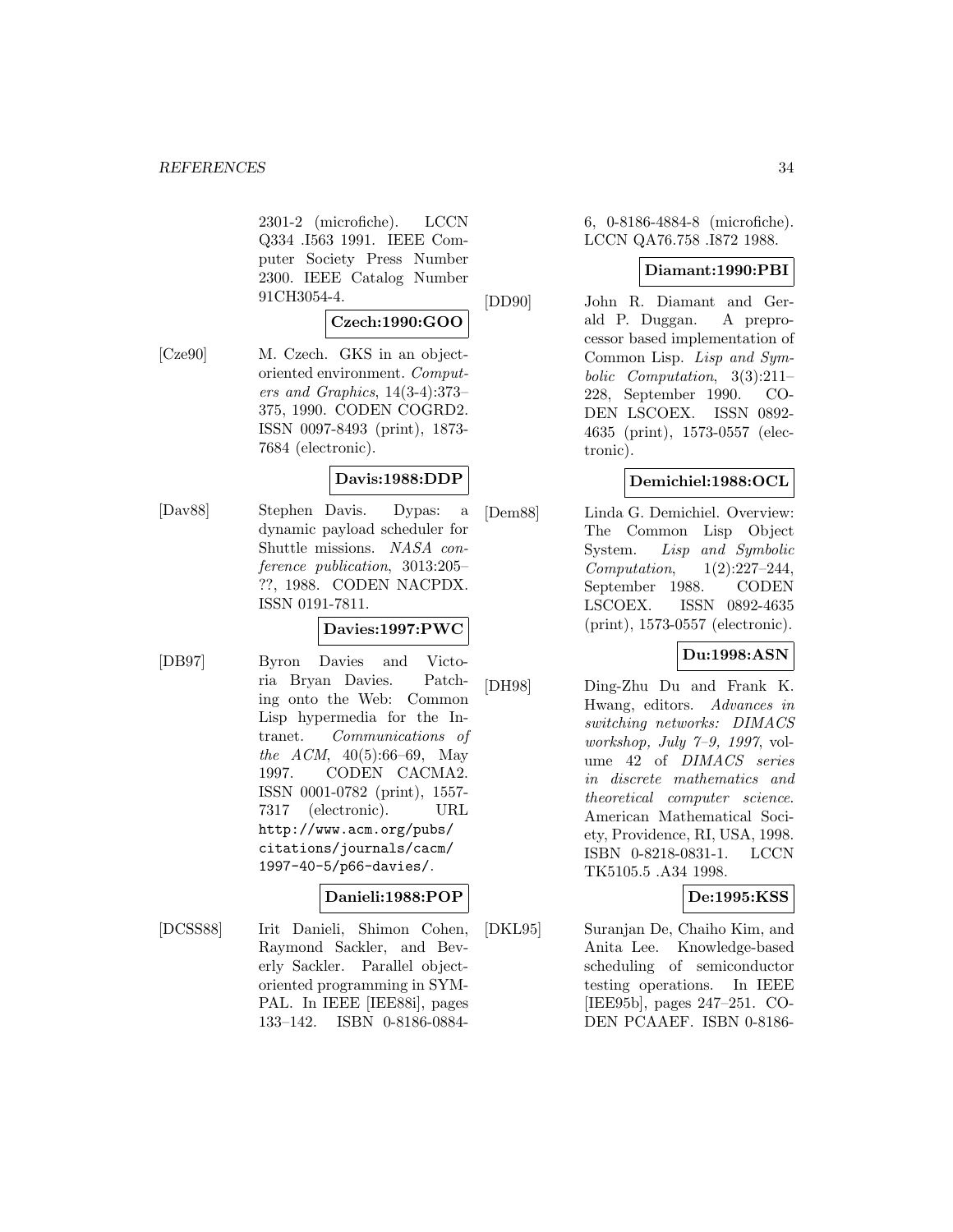7070-3 (paperback), 0-7803- 2522-2 (casebound) 0-7803- 2523-0 (microfiche). LCCN Q334 .C65 1995.

# **De:1993:FAS**

[DL93] Suranjan De and Anita Lee. Flexible assembly scheduling using a knowledge-based approach. Expert Systems with Applications, 6(3):309–326, July–September 1993. CODEN ESAPEH. ISSN 0957-4174.

# **Dattolo:1996:CVC**

[DL96] Antonina Dattolo and Vincenzo Loia. Collaborative version control in an agent-based hypertext environment. Information systems, 21(2):127–145, April 1996. CODEN INSYD6. ISSN 0306-4379 (print), 1873- 6076 (electronic).

# **De:1998:TKB**

[DL98] S. De and A. Lee. Towards a knowledge-based scheduling system for semiconductor testing. International Journal of Production Research, 36(4): 1045–1073, April 1998. CO-DEN IJPRB8. ISSN 0020-7543.

# **Domazet:1992:CDP**

[DLK92] D. S. Domazet, S. C.-Y. Lu, and M. Kalajdzic. Concurrent design and process planning of rotational parts. CIRP Annals, 41(1):181–184, 1992. CODEN CIRAAT. ISSN 0007-8506.

# **Dollin:1990:IAC**

[Dol90] C. Dollin. Implementing Axis in Common Lisp. In Steels

[Ste90b], pages 195–208. ISBN ???? LCCN ????

### **DEC:1986:VLV**

[DS86] Digital Equipment Corporation and Guy L. Steele, Jr. VAX LISP/VMS. Digital Equipment Corporation, Maynard, MA, USA, 1986. various pp. Three volumes.

# **Dandekar:1997:UIS**

[DZB97] Abhay Dandekar, Ibrahim Zeid, and Theodore Bardasz. User interface for specification language for case-based mechanical design. Artificial Intelligence for Engineering Design, Analysis and Manufacturing: AIEDAM, 11(1):17– 31, January 1997. CODEN AIEMEG. ISSN 0890-0604.

# **Evans:1993:WSC**

[E<sup>+</sup>93] Gerald W. Evans et al., editors. 1993 Winter Simulation Conference proceedings: The Biltmore Hotel, Los Angeles, California, December 12– 15, 1993. IEEE Computer Society Press, 1109 Spring Street, Suite 300, Silver Spring, MD 20910, USA, 1993. CODEN WSCPDK. ISBN 0-7803-1381- X (casebound). ISSN 0275- 0708, 0743-1902. LCCN QA 76.9 C65 W56 1993. IEEE catalog no. 93CH3338-1.

# **Eccles:1988:PCL**

[Ecc88] Joseph Eccles. Porting from Common Lisp with Flavors to C++. In USENIX Association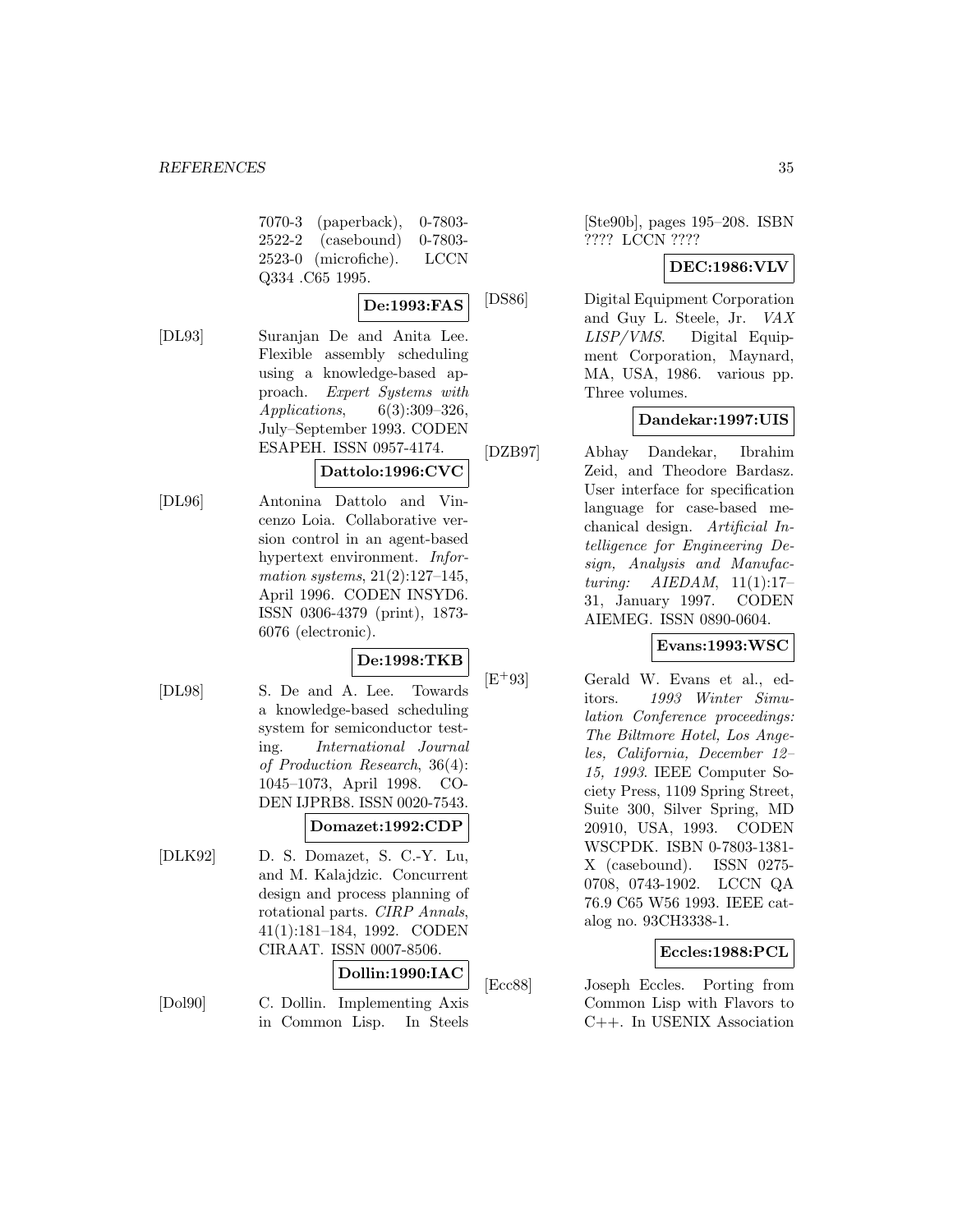[USE88], pages 31–40. ISBN ???? LCCN ????

**Emerick:2012:CP**

[ECG12] Chas Emerick, Brian Carper, and Christophe Grand. Clojure programming. O'Reilly & Associates, Inc., 103a Morris Street, Sebastopol, CA 95472, USA, Tel: +1 707 829 0515, and 90 Sherman Street, Cambridge, MA 02140, USA, Tel: +1 617 354 5800, 2012. ISBN 1-4493-9470-1. xviii + 607 pp. LCCN QA76.73.C565 E538 2012. URL http://www.loc. gov/catdir/enhancements/ fy1211/2012405367-b.html; http://www.loc.gov/catdir/ enhancements/fy1211/2012405367 d.html; http://www.loc. gov/catdir/enhancements/ fy1211/2012405367-t.html.

# **Ehn:1989:CIE**

[Ehn89a] Ludovit Ehn. Contribution to the increase of efficiency of on-the-fly garbage collection. Computers and Artificial Intelligence = Vychislitel'nye mashiny i iskusstvennyi intellekt, 8(1):83–91, 1989. CO-DEN CARIDY. ISSN 0232- 0274.

#### **Ehn:1989:PAF**

[Ehn89b] L'udovit Ehn. Performance analysis of on-the-fly garbage collection system. Computers and Artificial Intelligence = Vychislitel'nye mashiny i iskusstvennyi intellekt, 8(2): 141–152, 1989. CODEN CARIDY. ISSN 0232-0274.

# **Ewerbring:1989:SVC**

[EL89] L. Magnus Ewerbring and Franklin T. Luk. Singular value computations on a massively parallel machine. In IEEE [IEE89g], pages 348–351. ISBN ???? LCCN TK7874 .T44 1989. IEEE catalog order no. A89CH2766-4.

# **Esakov:1990:KKR**

[Esa90] Jeffrey Esakov. KB: a knowledge representation package for Common Lisp. Technical report MS-CIS-90-03, University of Pennsylvania, School of Engineering and Applied Science, Dept. of Computer and Information Science, Philadelphia, PA, USA, January 1990. 7 + 33 pp.

# **Ewing:1987:SIM**

[EWB87] Juanita J. Ewing and Rebecca Wirfs-Brock. Smalltalk isn't meaningless chatter. Computer Design, 26(2):76–79, January 1987. CODEN CMPDAM. ISSN 0010-4566.

#### **Falk:1988:ATE**

[Fal88] Howard Falk. AI techniques enter the realm of conventional languages. Computer Design, 27(19):45–49, October 1988. CODEN CMPDAM. ISSN 0010-4566.

#### **Fateman:1990:LLM**

[Fat90] Richard J. Fateman. A Lisplanguage Mathematica-to-Lisp translator. SIGSAM Bulletin (ACM Special Interest Group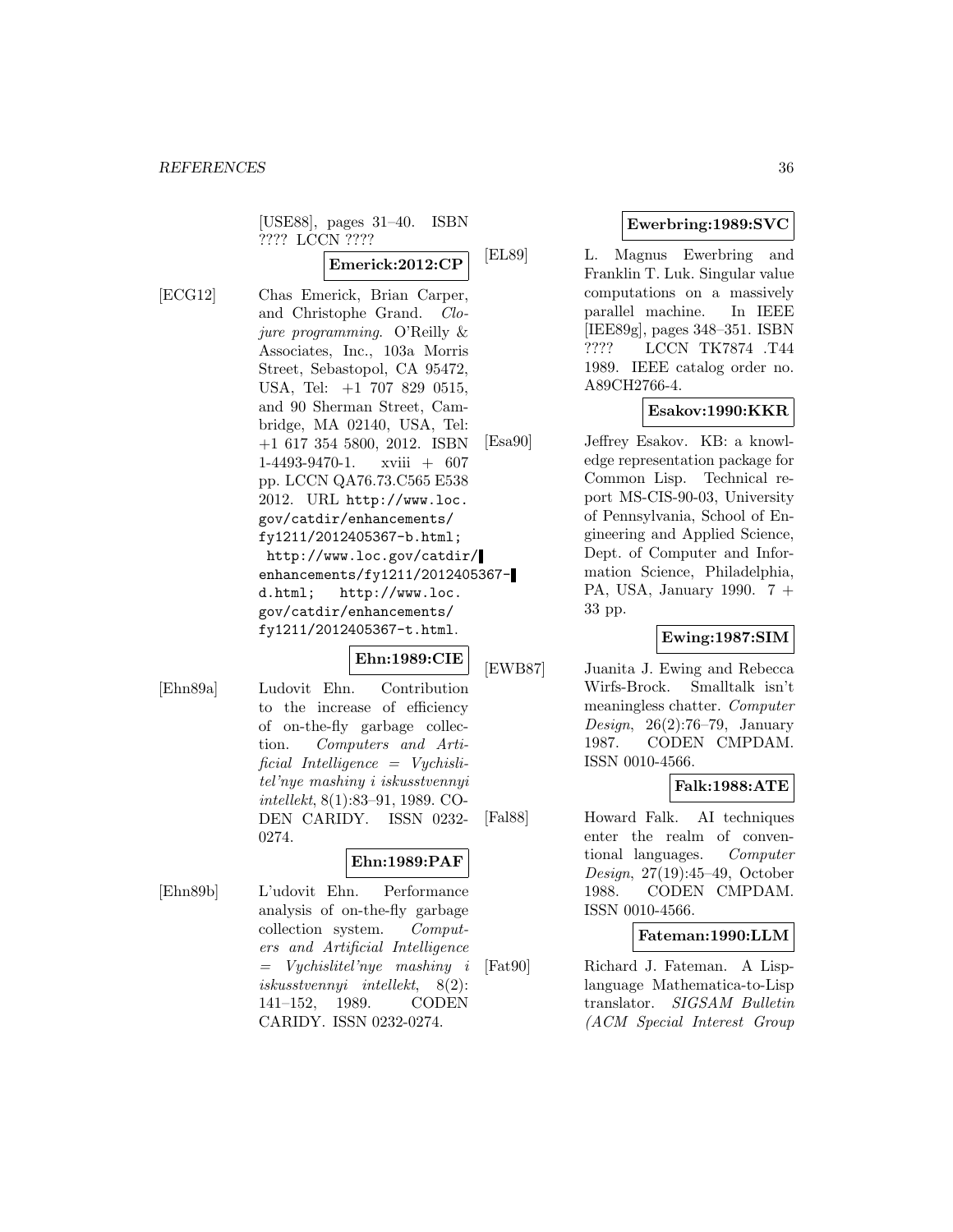on Symbolic and Algebraic Manipulation), 24(2):19–21, April 1990. CODEN SIGSBZ. ISSN 0163-5824 (print), 1557-9492 (electronic).

#### **Fateman:1991:CRL**

- 
- [Fat91] Richard J. Fateman. Canonical representations in Lisp and applications to computer algebra systems. In Watt [Wat91c], pages 360– 369. ISBN 0-89791-437-6. LCCN QA 76.95 I59 1991. URL http://www.acm.org: 80/pubs/citations/proceedings/ issac/120694/p360-fateman/

#### **Fateman:1997:NSS**

[Fat97] Richard J. Fateman. Network servers for symbolic mathematics. In Küchlin [Küc97], pages 249–256. ISBN ???? LCCN ????

.

#### **Ford:1993:OOM**

[FBB93] Steve Ford, José A. Blakeley, and Thomas J. Bannon. Open OODB: a modular object-oriented DBMS. SIG-MOD Record (ACM Special Interest Group on Management of Data), 22(2):552–553, June 1993. CODEN SRECD8. ISBN 0-89791-592-5. ISSN 0163-5808 (print), 1943-5835 (electronic).

#### **Funk:1987:AIA**

[FBHJ87] T. L. Funk, G. F. Braun, D. Heidenrich, and J. E. Jones. Artificial intelligence approach to the selection of welding electrodes. In Anonymous [Ano87a], pages 149–150. ISBN 0-87171-277-6. LCCN ????

### **Fateman:1995:FFP**

[FBWR95] Richard J. Fateman, Kevin A. Broughan, Diane K. Willcock, and Duane Rettig. Fast floating point processing in Common Lisp. ACM Transactions on Mathematical Software,  $21(1):26-62$ , March 1995. CODEN ACM-SCU. ISSN 0098-3500 (print), 1557-7295 (electronic). URL http://www.acm.org/pubs/ citations/journals/toms/ 1995-21-1/p26-fateman/.

### **Frydman:1989:DDB**

[FGGB89] C. Frydman, N. Giambiasi, M. Gatumel, and P. Bayle. DeBuMA: description, building and management of applications. Proceedings — Design Automation Conference, pages 203–208, 1989. CO-DEN PDAWDJ. ISSN 0146- 7123. IEEE catalog number 89CH2734-2.

# **Fogus:2011:JC**

[FH11] Michael Fogus and Chris Houser. The joy of Clojure. Manning, Greenwich, CT, USA, 2011. ISBN 1-935182-64- 1 (paperback).  $xxxi + 328$  pp. LCCN QA76.62 .F64 2011.

#### **Freeman:1988:DSM**

[FIKY88] Timothy S. Freeman, Gregory M. Imirzian, Erich Kaltofen, and Lakshman Yagati. Dagwood: a system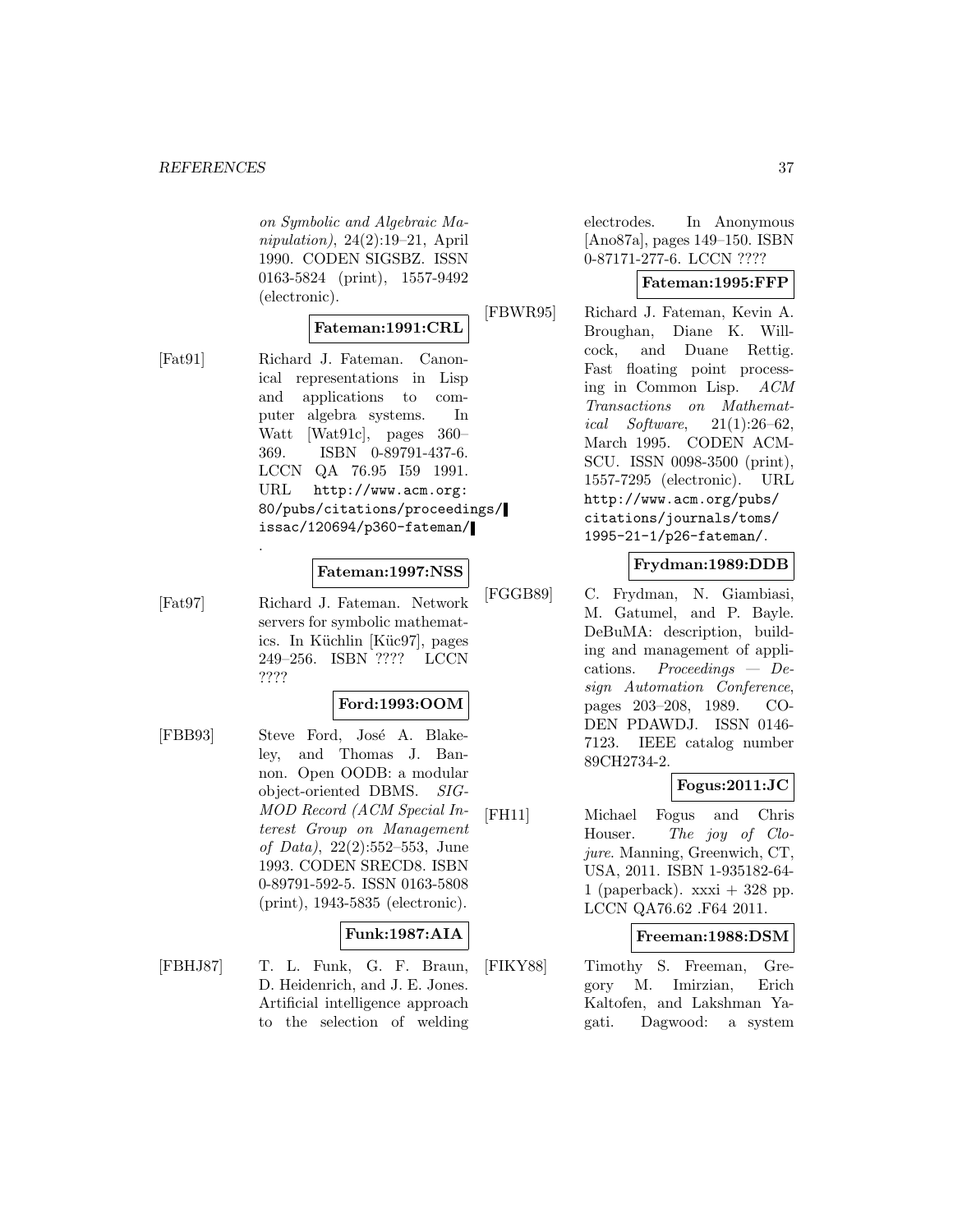for manipulating polynomials given by straight-line programs. ACM Transactions on Mathematical Software, 14(3): 218–240, September 1988. CO-DEN ACMSCU. ISSN 0098- 3500 (print), 1557-7295 (electronic).

### **Fateman:1991:SDP**

- 
- [FL91] R. J. Fateman and D. T. Lai. A simple display package for polynomials and rational functions in Common Lisp. SIGSAM Bulletin (ACM Special Interest Group on Symbolic and Algebraic Manipulation), 25(4):1–3, October 1991. CODEN SIGSBZ. ISSN 0163- 5824 (print), 1557-9492 (electronic).

**Flores:1999:CFR**

[Flo99] Juan Flores. Complex fans: a representation for vectors in polar form with interval attributes. ACM Transactions on Mathematical Software, 25(2):129–156, June 1999. CODEN ACMSCU. ISSN 0098-3500 (print), 1557- 7295 (electronic). URL http://www.acm.org/pubs/ citations/journals/toms/ 1999-25-2/p129-flores/; http://www.acm.org/pubs/ citations/journals/toms/ cgi-bin/TOMSbibget?Flores: 1999:CFR.

## **Flug:1991:KEC**

[Flu91] Christian Flug. Konzeption eines effizienten Common Lisp-Systems für Universal-Prozessoren. (German) [Conception of an efficient Common Lisp system for universal processors. Thesis (ph.d.), Technische Universität Carolo-Wilhelmina zu Braunschweig, Braunschweig, Germany, 1991. 234 pp.

## **Fujita:1981:IMI**

[FN81] Yoneharu Fujita and Fujio Nishida. Improved method of immediate garbage collection.  $Systems - Computers - Con$ trols, 12(2):39–44, March–April 1981. CODEN SYCCBB. ISSN 0096-8765.

## **Follin:1986:MPL**

[Fol86] John F. Follin. Multirobot process line using artificial intelligence. In Anonymous [Ano86b], pages 4.87–4.101. ISBN 0-87263-223-7. LCCN TS191.8.R637 1986.

#### **FranzInc:1988:ACL**

[Fra88a] Franz Inc. Allegro COMMON LISP user guide: Release 3.1. Franz Inc., Berkeley, CA, USA, November 1988. various pp.

#### **FranzInc:1988:CLR**

Franz Inc. COMMON LISP: the reference. Addison-Wesley, Reading, MA, USA, 1988. ISBN 0-201-11458-5.  $xx + 899$ pp. LCCN QA76.73.L23 C651 1988. US\$29.95.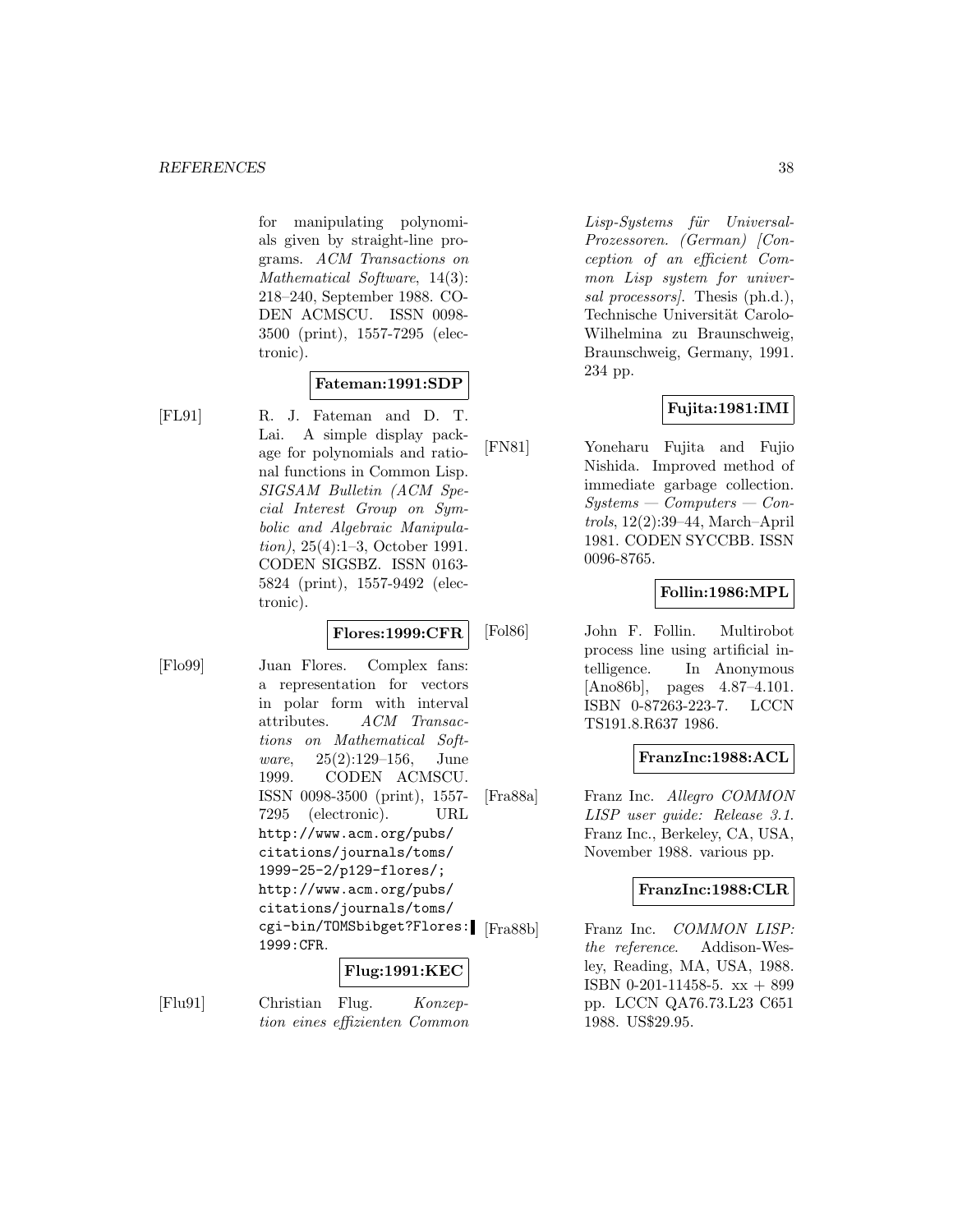## **FranzInc:1994:ACU**

[Fra94] Franz Inc. Allegro CL user guide. Berkeley, CA, USA, January 1994. ???? pp.

#### **FranzInc:1996:ACU**

[Fra96] Franz Inc. Allegro CL user guide. Franz Inc., Berkeley, CA, USA, version 4.3. edition, March 1996. ISBN ???? LCCN ????

# **Freeman:1990:PIC**

[Fre90] Herbert Freeman, editor. Proceedings / 10th International Conference on Pattern Recognition, 16–21 June 1990, Atlantic City, New Jersey, USA. IEEE Computer Society Press, 1109 Spring Street, Suite 300, Silver Spring, MD 20910, USA, 1990. CODEN PICREG. ISBN 0-8186-2062-5 (v. 1, paperback), 0-8186-2063-3 (v.2, paperback), 0-8186-6062-7 (v. 1, microfiche), 0-8186-6063-5 (v.2, microfiche), 0-8186-9062- 3 (v.1, hardback), 0-8186-9063- 1 (v.2, hardback). LCCN Q 327 I615 1990; TK7882.P3 I58 1990. Two volumes. IEEE catalog number 90CH2898-5. IEEE Computer Society order number 2062-2063.

#### **Futrelle:1990:SDU**

[Fut90] Robert P. Futrelle. Strategies for diagram understanding: Generalized equivalence, spatial/object pyramids and animate vision. In Freeman [Fre90], pages 403–408. CODEN PICREG. ISBN

0-8186-2062-5 (v. 1, paperback), 0-8186-2063-3 (v.2, paperback), 0-8186-6062-7 (v. 1, microfiche), 0-8186-6063-5 (v.2, microfiche), 0-8186-9062-3 (v.1, hardback), 0-8186-9063-1 (v.2, hardback). LCCN Q 327 I615 1990; TK7882.P3 I58 1990. Two volumes. IEEE catalog number 90CH2898-5. IEEE Computer Society order number 2062-2063.

### **Gupta:1986:CEP**

 $[GA+86]$  G. D. (Gopal D.) Gupta, K. S. Ahluwalia, et al., editors. Computers in engineering, 1986: proceedings of the 1986 ASME International Computers in Engineering Conference and Exhibition, July 20–24, 1986, Chicago, Illinois. American Society of Mechanical Engineers, 345 E. 47th St., New York, NY 10017, USA, 1986. CODEN COENEF. ISBN ???? LCCN TA 345 A86 1986. Three volumes.

## **Gadol:1988:SCL**

[Gad88] S. Gadol. SPE — a Common Lisp environment on workstations. In Teitell [Tei88], pages 399–404. ISBN ???? LCCN Q335.A7868 1988.

#### **Gat:1997:ELS**

[Gat97] Erann Gat. ESL: a language for supporting robust plan execution in embedded autonomous agents. In IEEE [IEE97b], pages 319–324. ISBN ???? ISSN 1095-323X. LCCN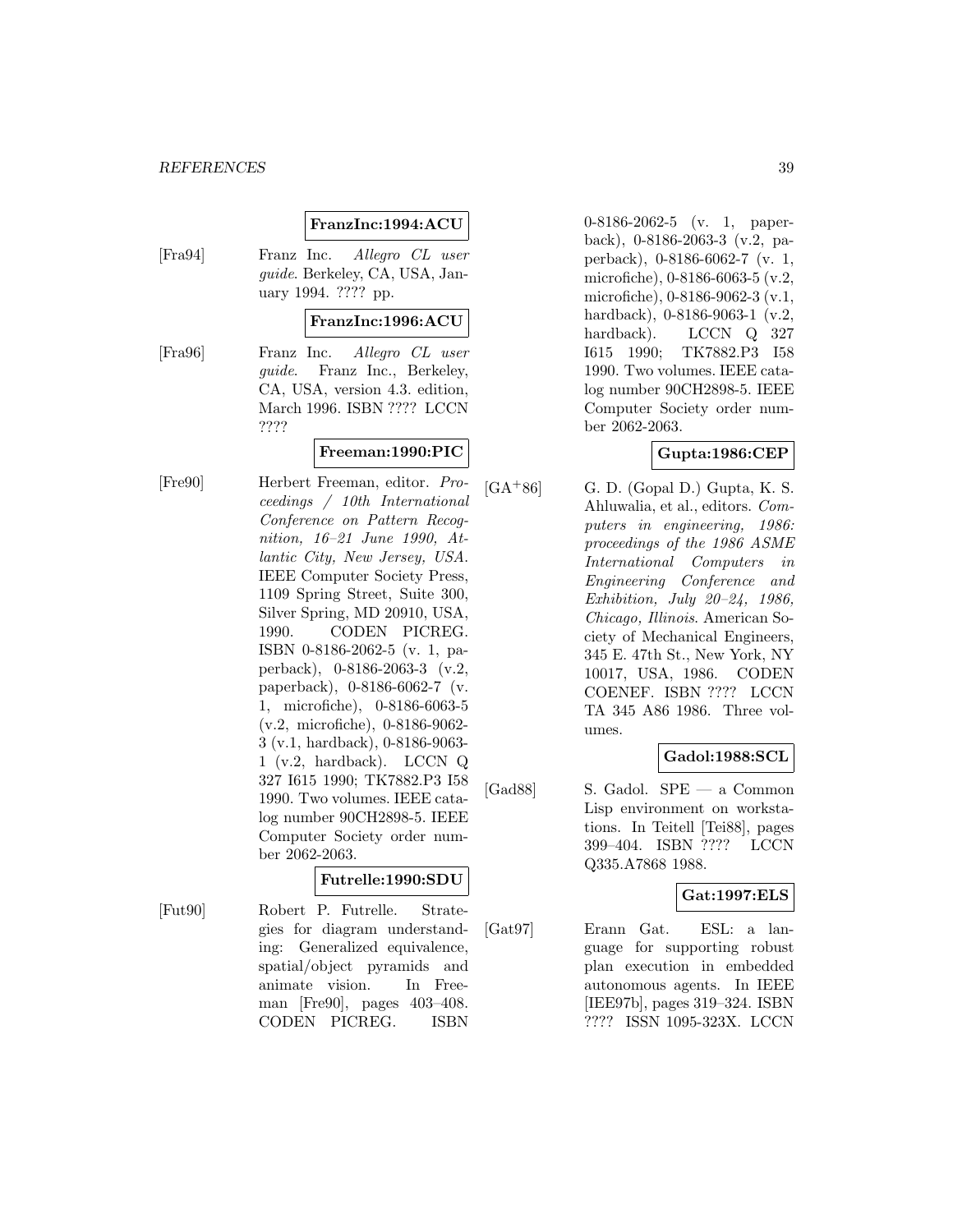???? URL http://iel. ihs.com/ (Go to IEL; then Aerospace); then Conferences; then Search.

### **Goldman:1989:QPPa**

[GG89a] Ron Goldman and Richard P. Gabriel. Qlisp: parallel processing in Lisp. In Hoevel et al.  $[HMS+89]$ , pages 751– 760. CODEN PHISD7. ISBN 0-8186-1911-2 (paperback: vol. 1), 0-8186-5911-4 (microfiche: vol. 1), 0-8186-9911-6 (casebound: vol. 1), 0-8186-1912- 0 (paperback: vol. 2), 0-8186- 5912-2 (microfiche: vol. 2), 0- 8186-9912-4 (casebound: vol. 2), 0-8186-1913-9 (paperback: vol. 3), 0-8186-1914-7 (paperback: vol. 4), 0-8186-5914-9 (microfiche: vol. 4), 0-8186- 9914-0 (casebound: vol. 4). ISSN 0073-1129. LCCN ???? Computer Society order number 1911. IEEE catalog number 89TH0242-8.

#### **Goldman:1989:QPPb**

[GG89b] Ron Goldman and Richard P. Gabriel. Qlisp: Parallel processing in Lisp. IEEE Software, 6(4):51–59, July 1989. CO-DEN IESOEG. ISSN 0740- 7459 (print), 0740-7459 (electronic).

#### **Groschwitz:1994:EST**

[GH94] Hans Groschwitz and Joachim Holtz. Expert system on transformer design for switched mode power supplies. In IEEE [IEE94b], pages 1413– 1418. CODEN IEPREA.

ISBN 0-7803-1329-1 (casebound), 0-7803-1330-5 (microfiche), 0-7803-1328-3 (softbound). LCCN TK7881 .I55 1994. Three volumes. IEEE catalog number 94CH3319-1.

### **Goblick:1990:MCS**

 $[GHL+90]$  T. J. Goblick, P. G. Harmon, J. I. Leivent, J. J. Olsen, D. S. Cogen, J. J. DiTuri, P. G. McHugh, and R. L. Walton. A multiprocessor computer system for integrated numeric and symbolic computation. In Meystel et al. [MHG90], pages 336–341. ISBN 0-8186-2108- 7 (paperback), 0-8186-9108- 5 (casebound), 0-8186-6108-9 (microfiche). LCCN TJ 217.5 I33 1990a. Two volumes. IEEE Computer Society Press Order Number 2108. IEEE Catalog Number 90TH0333-5.

### **Gilmore:1986:AAI**

[Gil86] John F. Gilmore, editor. Applications of artificial intelligence IV: 15-16 April 1986, Innsbruck, Austria, volume 657 of SPIE Proceedings. SPIE Optical Engineering Press, Bellingham, WA, USA, 1986. CO-DEN PSISDG. ISBN 0-89252- 692-0. ISSN 0277-786X (print), 1996-756X (electronic). LCCN TS510 .P632 v. 657.

#### **Giunchiglia:1987:KCL**

[Giu87] Fausto Giunchiglia. Kyoto Common Lisp: a high level language implementation of Common Lisp on general purpose machines. In IEEE [IEE87b],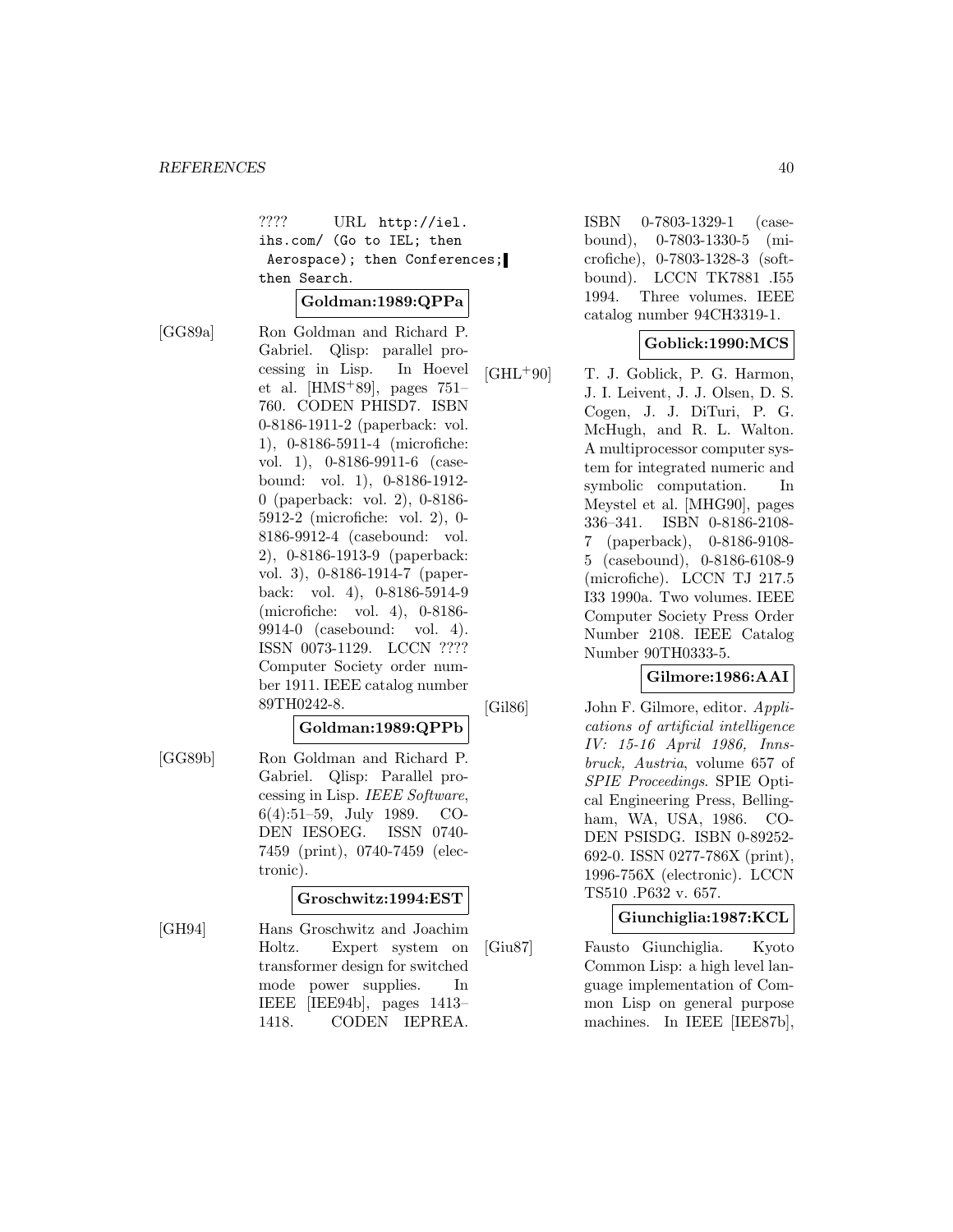pages 124–127. CODEN DC-SIDU. ISBN 0-8186-0764-5. LCCN QA75.5.C58 1987.

### **Goldberg:1990:MCL**

[GK90] David E. (David Edward) Goldberg and Travis Kerzic. mGA1.0: a Common LISP implementation of a messy genetic algorithm. NASA contractor report NASA CR-187260, Research Institute for Computing and Information Systems University of Houston, Clear Lake, Houston, TX, USA, May 1990. 47 pp.

# **Gokhale:1990:LDG**

[GKLM90] Maya B. Gokhale, Andrew Kopser, Sara P. Lucas, and Ronald G. Minnich. The logic description generator. In Kung et al.  $[K^+90]$ , pages 111–120. ISBN ???? LCCN TK7874.6 .I57 1990.

#### **Galperin:1989:KBS**

[GKS89] A. Galperin, S. Kimhi, and M. Segev. Knowledge-based system for optimization of fuel reload configurations. Nuclear Science and Engineering, 102 (1):43–53, May 1989. CODEN NSENAO. ISSN 0029-5639.

#### **Gisolfi:1994:DCS**

[GL94] Antonio Gisolfi and Vincenzo Loia. Designing complex systems within distributed architectures: An intelligent tutoring systems perspective. Applied Artificial Intelligence, 8 (3):393–411, July–September

#### 1994. CODEN AAINEH. ISSN 0883-9514.

#### **Glicksman:1986:SEA**

[Gli86] Jay Glicksman. Simulator environment for an autonomous land vehicle. Simulation series, 17(1):53–57, January 1986. CODEN SISEDL. ISSN 0735- 9276.

## **Gloess:1986:OFF**

[GM86] Paul Y. Gloess and Jacques Marcovich. Oblogis, a flexible flavor implementation of Prolog logic and its application to the design of a broaching expert system. In Sriram and Adey [SA86], page various. ISBN 0-905451-47-3. LCCN TA174.I48 1986. Two volumes.

## **Goto:1991:GTS**

[Got91] Kimio Goto. Generation of the three stages NAND gate circuits with the single rail inputs by using the inhibiting loop method. In IEEE [IEE91b], pages 2994–2998. CODEN PICSDI. ISBN 0-7803-0051- 3 (casebound), 0-7803-0050- 5 (softbound), 0-7803-0052-1 (microfiche). ISSN 0271-4310. LCCN TK7801 .I245 1991. Five volumes. IEEE catalog number 91CH3006-4.

## **Gat:1997:ARM**

[GP97] Erann Gat and Barney Pell. Abstract resource management in an unconstrained plan execution system. In IEEE [IEE97b], pages 383–389. ISBN ???? ISSN 1095-323X. LCCN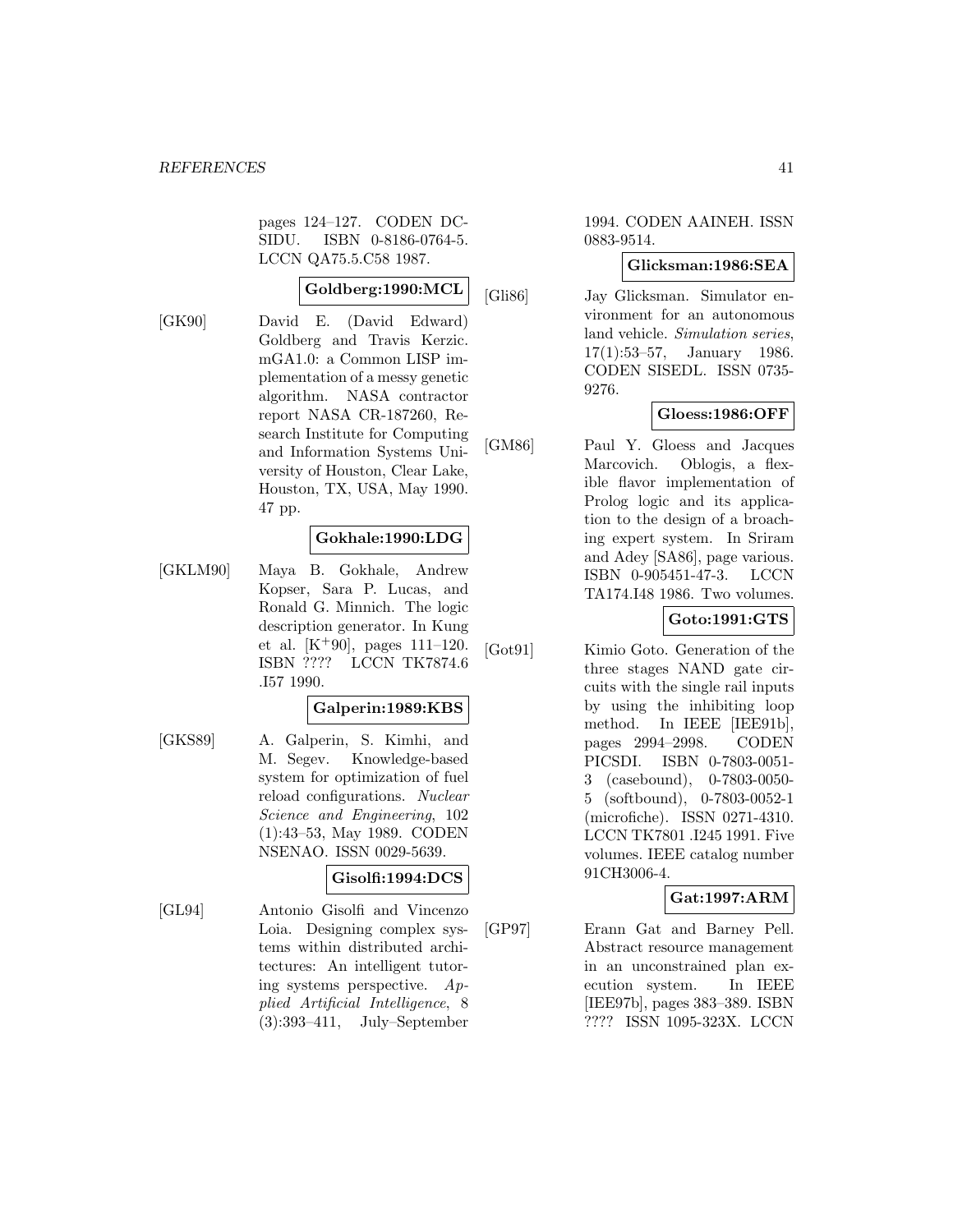???? URL http://iel. ihs.com/ (Go to IEL; then Aerospace); then Conferences; $[8]$ <sup>084</sup>] then Search.

### **Graham:1994:LAT**

[Gra94] Paul Graham. On Lisp: advanced techniques for Common Lisp. Prentice-Hall, Englewood Cliffs, NJ 07632, USA, 1994. ISBN 0-13-030552-9. xiii + 413 pp. LCCN QA76.73.C28 G73 1994.

### **Graham:1996:ACL**

[Gra96] Paul Graham. ANSI Common Lisp. Prentice Hall series in artificial intelligence. Prentice-Hall, Englewood Cliffs, NJ 07632, USA, 1996. ISBN 0-13- 370875-6 (paperback). xiii + 432 pp. LCCN QA76.73.C28 G69 1996. Also available in a German translation [Gra97].

#### **Graham:1997:ACL**

[Gra97] Paul Graham. ANSI Common Lisp. Prentice-Hall, Haar bei München, Germany, 1997. ISBN 3-8272-9543-2. 510 pp. LCCN ???? DM 69,95; S 511,00. German translation of [Gra96].

#### **Graham:1999:ACL**

[Gra99] Paul Graham. ANSI Common LISP. Prentice-Hall, Englewood Cliffs, NJ 07632, USA, second edition, 1999. ISBN 0- 13-096138-8. 432 pp. LCCN ????

#### **Greenwood:1984:ADA**

Leonard J. Greenwood. Apollo Domain: an architectural review. In IEE Colloquium (Digest), volume 1984/80, pages 8.1–8.4. IEE, London, UK, 1984. CODEN DCILDN. ISBN ???? LCCN ????

#### **Guise:1988:LRP**

[Gui88] Dario Guise. LISP as a rapid prototyping environment. the Chinese tutor. Lisp and Symbolic Computation, 1(2):165– 184, September 1988. CO-DEN LSCOEX. ISSN 0892- 4635 (print), 1573-0557 (electronic).

## **Gertner:1998:TOD**

[GW98] Abigail S. Gertner and Bonnie L. Webber. TraumaTIQ: Online decision support for trauma management. IEEE expert: intelligent systems and their applications, 13(1):32–39, January–February 1998. CO-DEN IEEXE7. ISSN 0885- 9000.

## **Gabriel:1991:CIO**

[GWB91] Richard P. Gabriel, Jon L. White, and Daniel G. Bobrow. CLOS: integrating object-oriented and functional programming. Communications of the ACM,  $34(9):28-$ 38, September 1991. CODEN CACMA2. ISSN 0001-0782 (print), 1557-7317 (electronic). URL http://www.acm.org/ pubs/toc/Abstracts/0001- 0782/114671.html.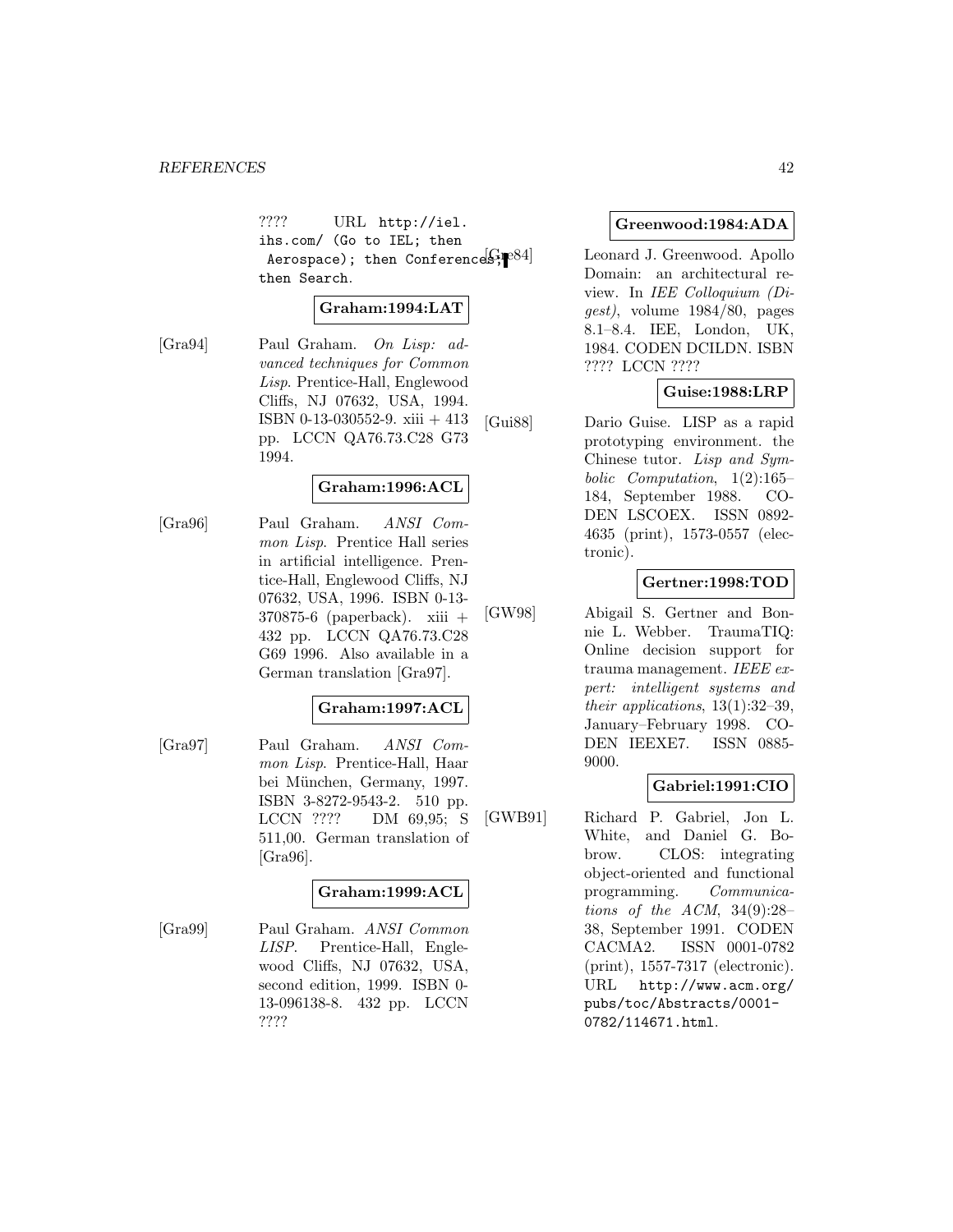#### **Hadden:1986:MES**

[Had86] George D. Hadden. Mentor, an expert system for preventive maintenance. Advances in Instrumentation, 41(pt 2):797– 807, 1986. CODEN AVINBP. ISSN 0065-2814.

#### **Hadingham:1987:AIH**

[Had87] Evan Hadingham. Artificial intelligence in the hospital environment. Physicians & Computers, 5(4):8–11, August 1987. CODEN PHCOEY.

#### **Halstead:1990:DAE**

[Hal90] Rodd Halstead. Develop advanced expert systems. Byte  $Magazine, 15(1), January 1990.$ CODEN BYTEDJ. ISSN 0360- 5280 (print), 1082-7838 (electronic).

## **Hall:1992:CPP**

[Hal92] Robert J. Hall. Call path profiling. Proceedings  $-$  International Conference on Software Engineering, 14:296–306, May 1992. CODEN PCSEDE. ISSN 0270-5257.

#### **Halloway:2009:PC**

[Hal09] Stuart Dabbs Halloway. Programming Clojure. The pragmatic programmer. Pragmatic Bookshelf, Raleigh, NC, USA, 2009. ISBN 1-934356-33-6 (paperback).  $xxi + 280$  pp. LCCN QA76.62 .H35 2009.

## **Harris:1990:PBN**

[Har90a] Nomi L. Harris. Probabilistic belief networks for genetic counseling. Computer Methods and Programs in Biomedicine, 32(1):37–44, May 1990. CO-DEN CMPBEK. ISSN 0169- 2607 (print), 1872-7565 (electronic).

### **Harrison:1990:CLA**

[Har90b] Patrick R. Harrison. Common Lisp and artificial intelligence. Prentice-Hall, Englewood Cliffs, NJ 07632, USA, 1990. ISBN 0-13-155243-0. xi + 244 pp. LCCN QA 76.73 C28 H36 1990. US\$22.50.

## **Hohl:1996:HAH**

[HBG96] Hubertus Hohl, Heinz-Dieter Boecker, and Rul Gunzenhaeuser. Hypadapter: An adaptive hypertext system for exploratory learning and programming. User Modelling and User-Adapted Interaction, 6(2- 3):131–156, July 1996. CODEN UMUIEQ.

#### **Harten:1985:SLD**

[HC85] Leo P. Harten and George J. Carrette. Share library in DOE-MACSYMA. In Anonymous [Ano85a], pages 99–102. ISBN 0-87664-872-3. LCCN ????

#### **Hasemer:1989:CLP**

[HD89] Tony Hasemer and John Domingue. Common LISP programming for artificial intelligence. International computer science series. Addison-Wesley, Reading, MA, USA, 1989. ISBN 0-201-17579-7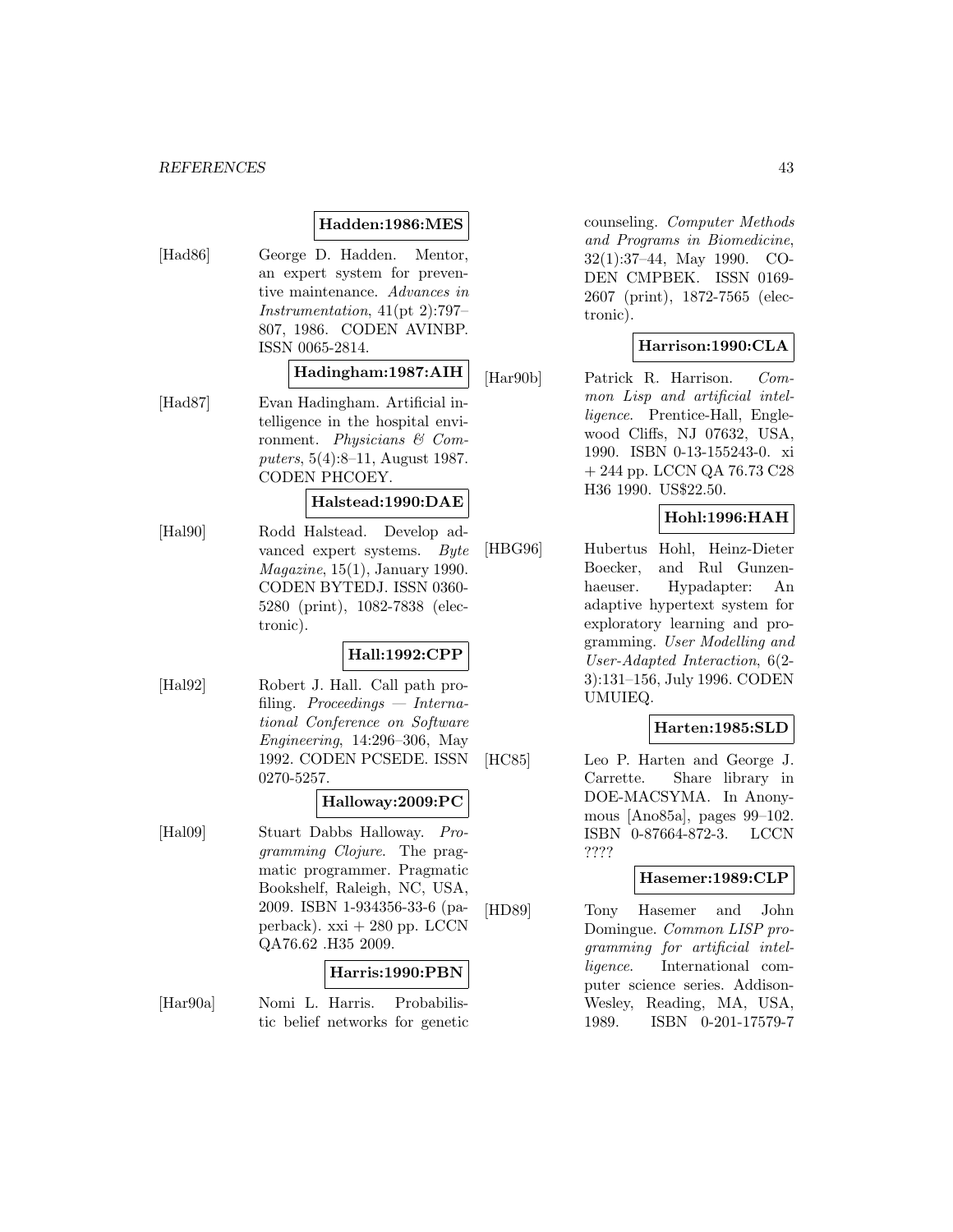$(paperback).$  xiii + 444 pp. LCCN QA76.73.C28 H37 1989. UK£15.95.

# **Hennessey:1989:CL**

[Hen89] Wade L. Hennessey. COM-MON LISP. McGraw-Hill, New York, NY, USA, 1989. ISBN 0-07-028177-7. xv + 395 pp. LCCN QA76.73.L23H48 1989.

### **Henglein:1992:GTO**

[Hen92a] Fritz Henglein. Global tagging optimization by type inference. In ACM [ACM92], pages 205–215. ISBN 0-89791- 481-3, 0-89791-483-X. LCCN QA76.73.L23A26 1992. LISP pointers, volume V, number 1, January-March 1992. ACM order no. 552920.

### **Hennessey:1992:WDE**

[Hen92b] Wade Hennessey. WCL: Delivering efficient Common Lisp applications under Unix. In ACM [ACM92], pages 260– 269. ISBN 0-89791-481- 3, 0-89791-483-X. LCCN QA76.73.L23A26 1992. LISP pointers, volume V, number 1, January-March 1992. ACM order no. 552920.

#### **Herczeg:1993:CAB**

[Her93] J. Herczeg. A constructionkit approach to building tracers for the Common Lisp Object System. In Nierstrasz [Nie93], pages 55–66. ISBN 3-540- 57120-5, 0-387-57120-5. LCCN QA76.64 .E95 1993.

# **Hidde:1991:AMD**

[HG91] Axel R. Hidde and Andreas Gierse. An AI-based manufacturing design rule checker and path optimizer for PCB production preparation and manufacturing. In IEEE/CHMT European International Electronic Manufacturing Technology Symposium, pages 244– 249. IEEE Computer Society Press, 1109 Spring Street, Suite 300, Silver Spring, MD 20910, USA, January 1991. CODEN PIESET. ISBN ???? LCCN ????

## **Hewett:1993:LAE**

[HH93] Micheal Hewett and Rattikorn Hewett. Language and architecture for efficient blackboard systems. In IEEE [IEE93c], pages 34–40. CO-DEN PCAAEF. ISBN 0-8186- 3840-0 (paperback), 0-8186- 3842-7 (casebound), 0-8186- 3841-9 (microfiche). LCCN Q334 .C662 1993. IEEE catalog number 93CH3454-0.

## **Hammad:1994:BMI**

[HI94] Amin Hammad and Yoshito Itoh. BRICAL; a multimedia intelligent educational system for bridge engineering. Computing in Civil Engineering (New York), 2:1671–1678, 1994. CODEN CCENEX.

## **Hwang:1986:PIC**

[HJS86] Kai Hwang, Steven M. Jacobs, and Earl E. Swartzlander, editors. Proceedings of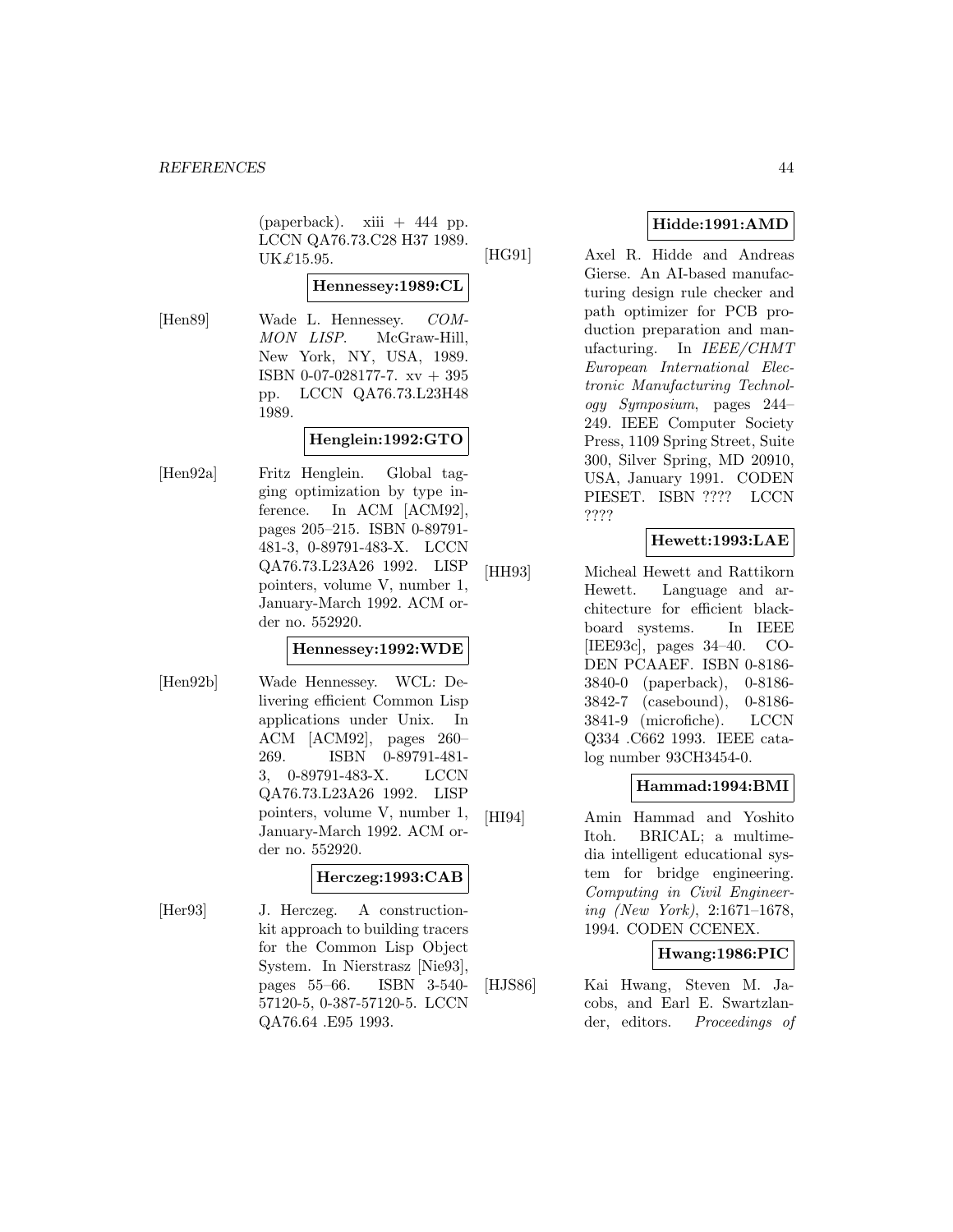#### *REFERENCES* 45

the 1986 International Conference on Parallel Processing, August 19–22, 1986. IEEE Computer Society Press, 1109 Spring Street, Suite 300, Silver Spring, MD 20910, USA, 1986. CODEN PCPADL. ISBN 0- 8186-0724-6. ISSN 0190-3918. LCCN QA76.6 .I581 1986.

### **Heragu:1990:MLO**

[HK90] Sunderesh S. Heragu and Andrew Kusiak. Machine layout: an optimization and knowledge-based approach. International Journal of Production Research, 28(4):615–635, April 1990. CODEN IJPRB8. ISSN 0020-7543.

### **Heger:1991:KAD**

[HK91] A. Sharif Heger and Billy V. Koen. KNOWBOT. an adaptive data base interface. Nuclear Science and Engineering, 107(2):142–157, February 1991. CODEN NSENAO. ISSN 0029- 5639.

### **Hesse:1993:PIB**

[HKLH93] Jan Hesse, Rainer König, Filippo Logi, and Jens Herder. A prototype of an interface builder for the Common Lisp Interface Manager — CLIB. ACM SIGPLAN Notices, 28 (8):19–28, August 1993. CO-DEN SINODQ. ISSN 0362- 1340 (print), 1523-2867 (print), 1558-1160 (electronic).

#### **Hoevel:1989:PTS**

[HMS<sup>+</sup>89] Lee W. Hoevel, Veljko Milutinovic, Bruce D. Shriver, Robert Blanning, David King, and Ralph H. Sprague, Jr., editors. Proceedings of the Twentysecond annual Hawaii International Conference on System Sciences, January 3–6, 1989, Kailua Kona, Hawaii. IEEE Computer Society Press, 1109 Spring Street, Suite 300, Silver Spring, MD 20910, USA, 1989. CODEN PHISD7. ISBN 0-8186-1911-2 (paperback: vol. 1), 0-8186-5911-4 (microfiche: vol. 1), 0-8186-9911-6 (casebound: vol. 1), 0-8186-1912- 0 (paperback: vol. 2), 0-8186- 5912-2 (microfiche: vol. 2), 0- 8186-9912-4 (casebound: vol. 2), 0-8186-1913-9 (paperback: vol. 3), 0-8186-1914-7 (paperback: vol. 4), 0-8186-5914-9 (microfiche: vol. 4), 0-8186- 9914-0 (casebound: vol. 4). ISSN 0073-1129. LCCN ???? Computer Society order number 1911. IEEE catalog number 89TH0242-8.

#### **Hoevel:1990:PTT**

[HMS<sup>+</sup>90] Lee W. Hoevel, Veljko Milutinovic, Bruce D. Shriver, Jay F. Nunamaker, Jr., and Ralph H. Sprague, Jr., editors. Proceedings of the Twenty-Third Annual Hawaii International Conference on System Sciences. IEEE Computer Society Press, 1109 Spring Street, Suite 300, Silver Spring, MD 20910, USA, 1990. CODEN PHISD7. ISBN 0-8186-2008-0 (paperback: vol. 1) 0-8186-2009-9 (paperback: vol. 2) 0-8186-2010-2 (paperback: vol. 3) 0-8186-2011-0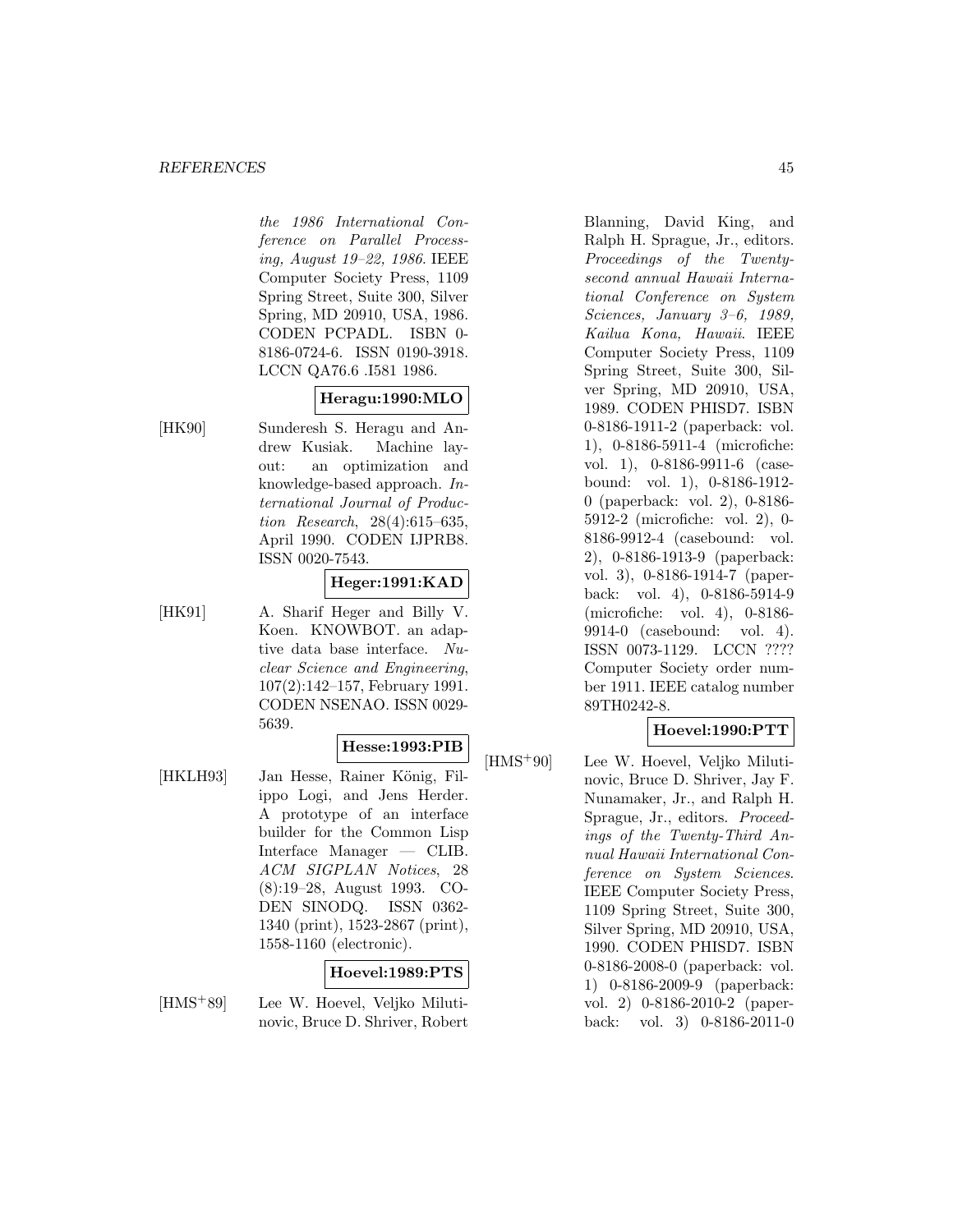(paperback: vol. 4) 0-8186- 9008-9 (hard: vol. 1) 0-8186- 9009-7 (hard: vol. 2) 0-8186- 9010-0 (hard: vol. 3) 0-8186- 9011-9 (hard: vol. 4) 0-8186- 6008-2 (microfiche: vol. 1) 0- 8186-6009-0 (microfiche: vol. 2) 0-8186-6010-4 (microfiche: vol. 3) 0-8186-6011-2 (microfiche: vol. 4). ISSN 0073-1129. LCCN QA76.9.S88H38 1990. Four volumes. Computer Society order no.: 2008 (vol. 1), 2009 (vol. 2), 2010 (vol. 3), 2011 (vol. 4); IEEE catalog no.: 90TH0293- 1 (vol. 1), 90TH0294-9 (vol. 2), 90TH0295- 6 (vol. 3), 90TH0296-4 (vol. 4).

#### **Hollnagel:1992:DFT**

[Hol92] Erik Hollnagel. Design of fault tolerant systems. prevention is better than cure. Reliability Engineering & System Safety, 36(3):231–237, 1992. CODEN RESSEP. ISSN 0951-8320.

#### **Holden:2014:BYO**

[Hol14] Daniel Holden. Build your own lisp: learn C and build your own programming language. ????, ????, 2014. ISBN 1-5010-0662-2. 210 pp. LCCN QA76.73.L23 H65 2014.

# **Habert:1996:OCC**

[HP96] Benoit Habert and Jean-François Perrot. Objectif CLOS (Common Lisp Object System):  $en 10$  leçons. Collection objectif; 1240-1013. Masson Editeur, Masson, France, 1996. ISBN 2- 225-85120-4. 217 pp. LCCN ????

## **Hart:1989:HKE**

[HR89] P. K. Hart and J. Rodriguez. Hybrid knowledge-based expert system for design of structural elements. In Riley et al. [RCG<sup>+</sup>89], pages 287–292. CO-DEN COENEF. ISBN 0-7918- 0357-0 (vol. 1) 0-7918-0358-9 (vol. 2). LCCN TA 345 I5488 1989. Two volumes.

## **Hoevel:1988:PTF**

[HSKS88] Lee W. Hoevel, Bruce D. Shriver, Benn R. Konsynski, and Ralph H. Sprague, Jr., editors. Proceedings of the Twenty-First Annual Hawaii International Conference on System Sciences, Kailua Kona, Hawaii. IEEE Computer Society Press, 1109 Spring Street, Suite 300, Silver Spring, MD 20910, USA, 1988. CODEN PHISD7. ISBN 0-8186-0841- 2 (paperback: vol. 1), 0-8186- 8841-6 (hardcover: vol. 1), 0- 8186-4841-4 (microfiche: vol. 1). ISSN 0073-1129. LCCN QA76.9.S88H375 1988. Four volumes. Computer Society order number 841. IEEE catalog number 88TH0209-7.

# **Horn:1985:GCL**

[HSW85] Berthold Horn, Guy L. Steele, Jr., and Patrick Henry Winston. Golden Common LISP. Gold Hill Computers, Cambridge, MA, USA, version 1.01. edition, 1985. ISBN 0-917589- 05-X. LCCN ???? 6 program files on 1 computer disk data files on 4 computer disks  $+1$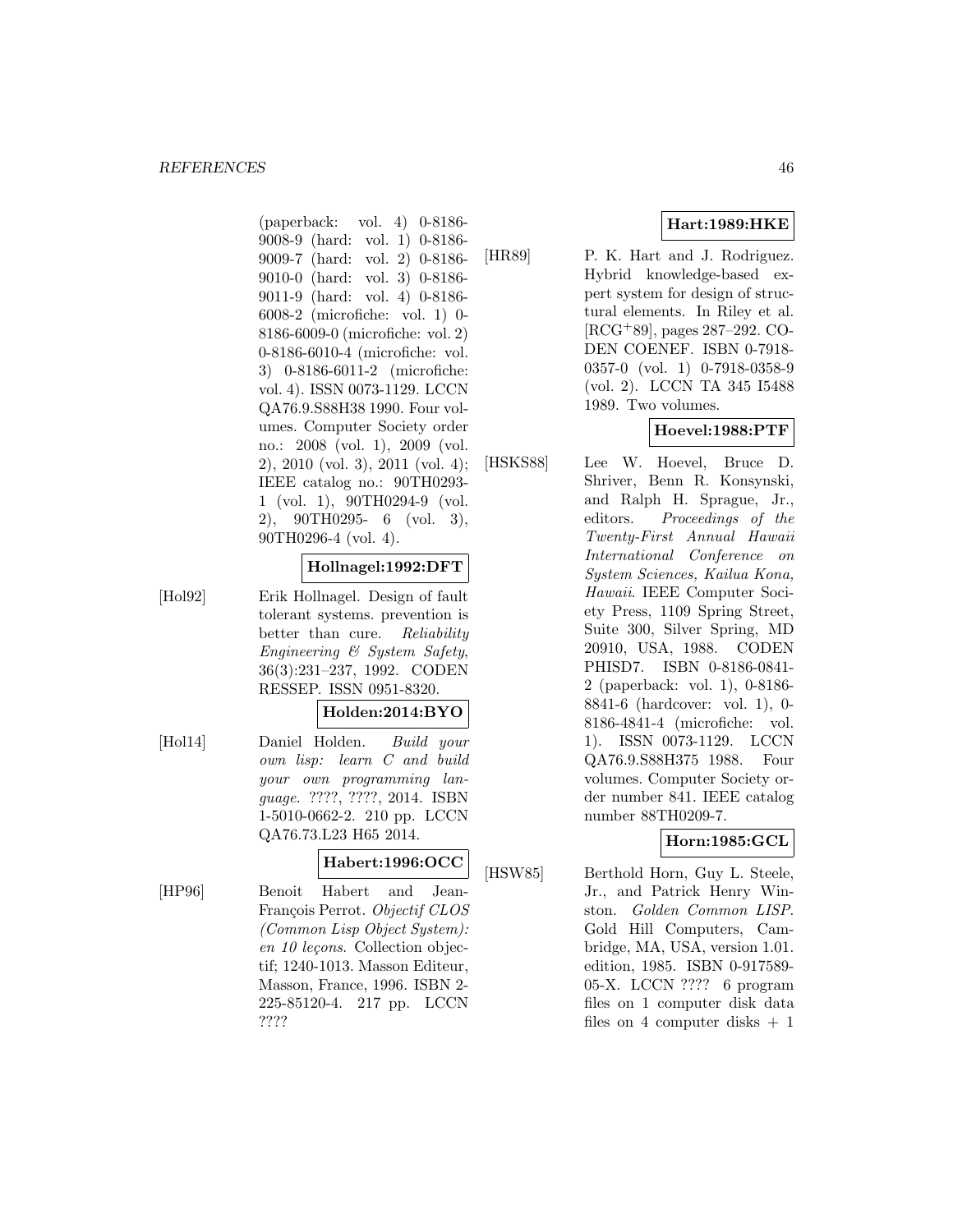$manual + 1$  reference  $manual +$ 1 text.

### **Horn:1987:GCL**

[HSW87] Berthold Horn, Guy L. Steele, Jr., and Patrick Henry Winston. Golden Common LISP. Gold Hill Computers, Cambridge, MA, USA, version 1.10. edition, 1987. ISBN 0-201- 08372-8. Program files on 10 computer disks manual, plus one text.

#### **Hummel:1994:CLI**

[Hum94] T. Hummel. A Common Lisp interface for dynamic patching with the IRCAM signal processing workstation. In Anonymous [Ano94a], pages 216–219. ISBN ???? LCCN ???? Also published as Stanford University, Center for Computer Research in Music and Acoustics, Report no. STAN-M-89.

# **Hurley:1991:OGA**

[Hur91] Catherine Hurley. Objectoriented graphical analysis. In Nelson et al. [NKC91], pages 877–881. CODEN WSCPDK. ISBN 0-7803-0181-X (??invalid checksum??). ISSN 0275-0708, 0743-1902. LCCN QA 76.9 C65 W56 1991. IEEE catalog no. 91CH3050-2.

#### **Herlihy:1987:ALS**

[HW87] Maurice P. Herlihy and Jeannette M. Wing. Avalon: Language support for reliable distributed systems. In IEEE [IEE87d], pages 89–94. CO-DEN DPFTDL. ISBN 0-8186-

### 0778-5. ISSN 0731-3071. LCCN QA 76.9 F38 I57 1987.

## **Hug:1995:UIH**

[HWK95] Berthold Hug, Gerhard J. Walz, and Markus Kuhl. User interaction in HP PE/ SolidDesigner. Hewlett-Packard Journal: technical information from the laboratories of Hewlett-Packard Company, 46 (5):14–23, October 1995. CO-DEN HPJOAX. ISSN 0018- 1153. URL http://www.hp. com/hpj/toc-10-95.html.

## **IPS:1994:DPA**

[IAC94] Information Processing Systems, American National Standards Institute. Committee X3, and Computer and Business Equipment Manufacturers Association. Draft proposed American National Standard Programming Language Common LISP. X3 Secretariat/CBEMA (Reproduced by Global Engineering Documents), Washington, DC, USA, January 10, 1994.

## **Ida:1990:WWD**

[Ida90] M. Ida. What we have done with Common Lisp in Japan during 1984–1989. In Steels [Ste90b], pages 49–56. ISBN ???? LCCN ????

### **IEEE:1984:CPT**

[IEE84a] IEEE, editor. 1984 conference proceedings / third annual International Phoenix Conference on Computers and Communi-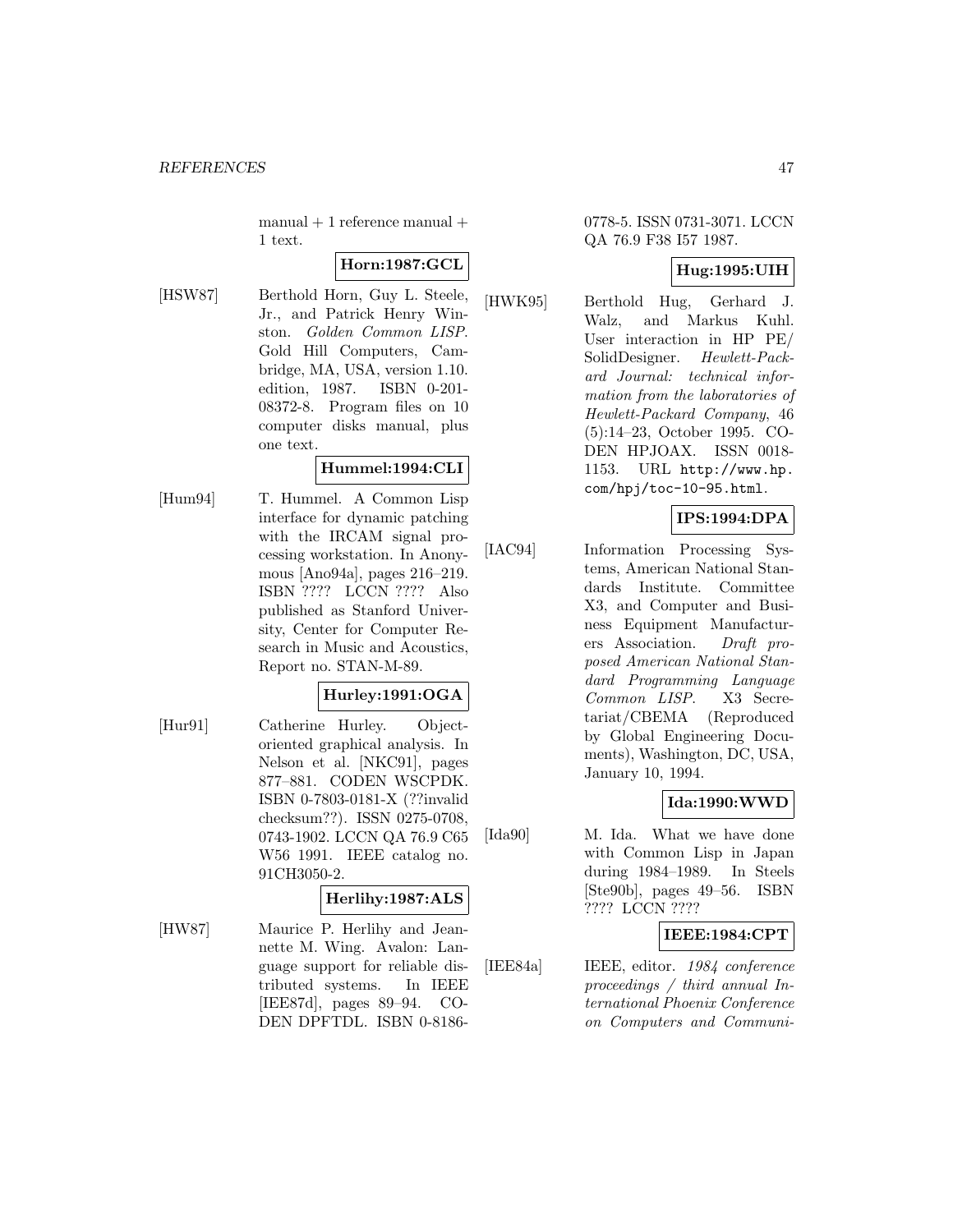cations. IEEE Computer Society Press, 1109 Spring Street, Suite 300, Silver Spring, MD 20910, USA, 1984. CODEN CPACE3. ISBN 0-8186-0555-3. LCCN TK 7885 A1 I567 1984.

## **IEEE:1984:ILD**

[IEE84b] IEEE, editor. Intellectual Leverage the Driving Technologies: Digest of Papers, Compcon Spring 84, February 27–March 1, Twenty-eighth IEEE Computer Society International Conference, Meridien Hotel, San Francisco, California. IEEE Computer Society Press, 1109 Spring Street, Suite 300, Silver Spring, MD 20910, USA, 1984. CODEN PCI-CDQ. ISBN 0-8186-0525-1 (paperback), 0-8186-8525-5 (hardcover). LCCN QA75.5 .C58 1984, TK7885.A1 C53 1984. IEEE catalog no. 84CH2017-2.

#### **IEEE:1985:PIC**

[IEE85a] IEEE, editor. Proceedings / 1st International Conference on Computer Workstations, November 11–14, 1985, San Jose, California. IEEE Computer Society Press, 1109 Spring Street, Suite 300, Silver Spring, MD 20910, USA, 1985. ISBN 0-8186-0649- 5 (paperback), 0-8186-8649- 9 (hardcover), 0-8186-4649-7 (microfiche). LCCN QA76.5 .I544 1985.

#### **IEEE:1985:PIN**

[IEE85b] IEEE, editor. Proceedings of the IEEE 1985 National Aerospace and Electronics Conference, NAECON 1985: held at the Dayton Convention Center, May 20–24, 1985. IEEE Computer Society Press, 1109 Spring Street, Suite 300, Silver Spring, MD 20910, USA, 1985. CODEN NASEA9. ISBN ???? LCCN TL 693 N37 1985. Two volumes. IEEE catalog no. 86CH2189-9.

## **IEEE:1985:SCA**

[IEE85c] IEEE, editor. The Second Conference on Artificial Intelligence Applications: the engineering of knowledge-based systems / sponsored by IEE Computer Society, Fontainebleau Hilton, Miami Beach, Florida, December 11–13, 1985. IEEE Computer Society Press, 1109 Spring Street, Suite 300, Silver Spring, MD 20910, USA, 1985. ISBN 0-8186-0688-6, 0-8186- 8688-X (hardcover), 0-8186- 4688-8 (microfiche). LCCN Q 334 C66 1985.

## **IEEE:1986:ATC**

[IEE86a] IEEE, editor. Advancing test concepts and the user: proceedings / Autotestcon 86, San Antonio, TX, September 8– 11, 1986, IEEE International Automatic Testing Conference, Henry B. Gonzalez Convention Center, San Antonio, Texas. IEEE Computer Society Press, 1109 Spring Street, Suite 300, Silver Spring, MD 20910, USA, 1986. CODEN AUPRDX. ISBN ???? ISSN 0734-7510. LCCN TK 7895 A8 A98 1986.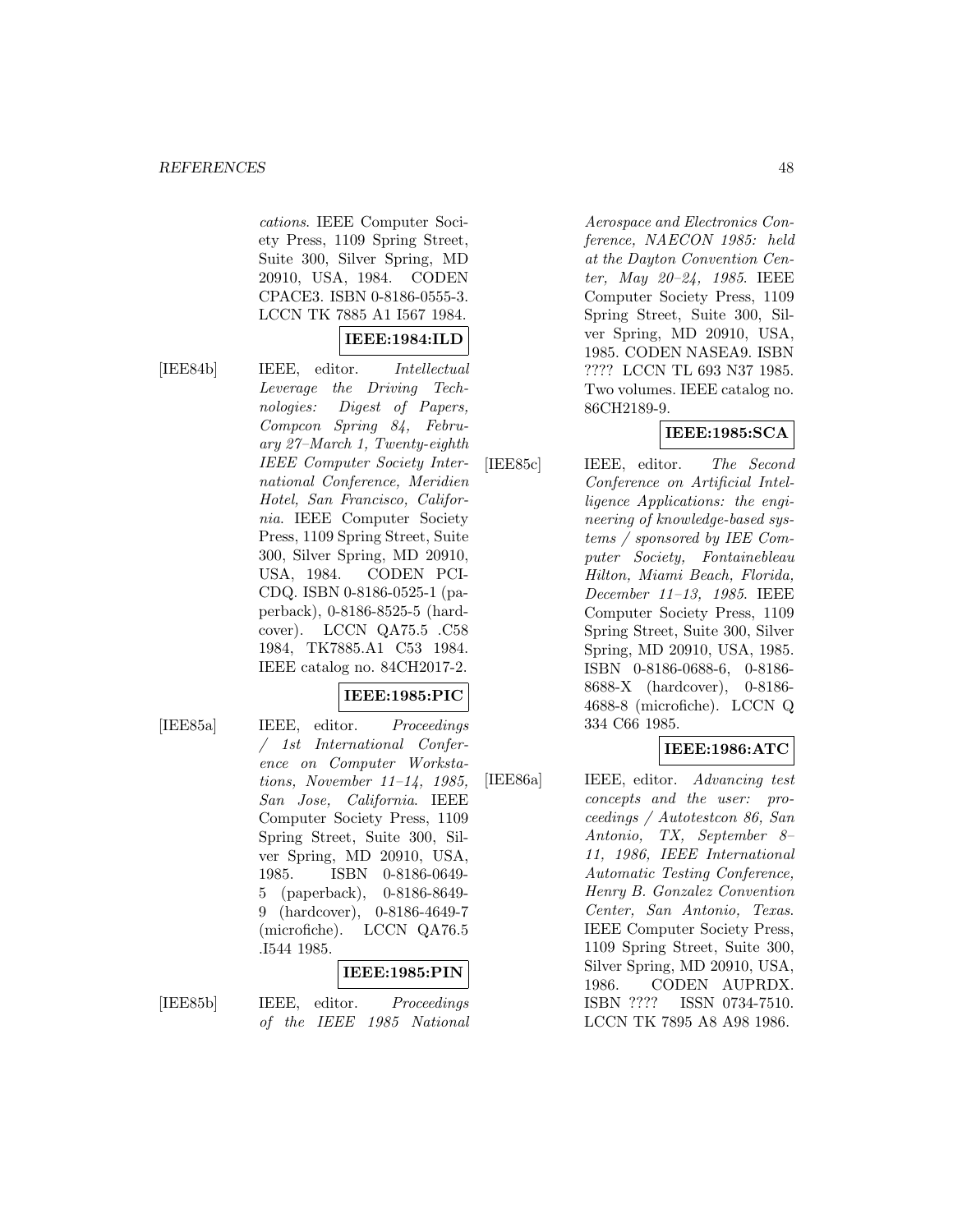### **IEEE:1986:CPA**

[IEE86b] IEEE, editor. Conference proceedings / the 13th annual International Symposium on Computer Architecture, June 2–5, 1986, Tokyo, Japan. IEEE Computer Society Press, 1109 Spring Street, Suite 300, Silver Spring, MD 20910, USA, 1986. CODEN CPAADU. ISBN 0-8186-0719-X (pbk.), 0-8186- 8719-3. ISSN 0149-7111. LCCN QA 76.9 A73 I56 1986.

## **IEEE:1986:ICS**

[IEE86c] IEEE, editor. IEEE Computer Society Second International Conference on Ada Applications and Environments: April 8–10, 1986, Konover Hotel, Miami Beach, Florida. IEEE Computer Society Press, 1109 Spring Street, Suite 300, Silver Spring, MD 20910, USA, 1986. ISBN 0-8186-0718- 1 (paperback), 0-8186-8718- 5 (hard), 0-8186-4718-3 (microfiche). LCCN QA76.73.A35 I33 1986. IEEE catalog number 86CH2281-4. IEEE Computer Society order number 718.

#### **IEEE:1986:PII**

[IEE86d] IEEE, editor. Proceedings / 1986 IEEE International Conference on Robotics and Automation, April 7–10, 1986, the San Francisco Hilton and Tower, San Francisco, California. IEEE Computer Society Press, 1109 Spring Street, Suite 300, Silver Spring, MD 20910, USA, 1986. ISBN 0-81860695-9. LCCN TJ210.3 .I44 1986. Three volumes. IEEE Computer Society order number 695.

#### **IEEE:1986:PIA**

[IEE86e] IEEE, editor. Proceedings / IEEE/AIAA 7th Digital Avionics Systems Conference, October 13–16, 1986, Worthington Hotel, Fort Worth, Texas. IEEE Computer Society Press, 1109 Spring Street, Suite 300, Silver Spring, MD 20910, USA, 1986. ISBN ???? LCCN TL693.D55 1986. IEEE catalog number: 86CH2359-8.

#### **IEEE:1987:IIS**

[IEE87a] IEEE, editor. 1987 IEEE International Symposium on Circuits and Systems, Dunfey City Line Hotel, Philadelphia, PA, May 4–7, 1987. IEEE Computer Society Press, 1109 Spring Street, Suite 300, Silver Spring, MD 20910, USA, 1987. CODEN PICSDI. ISBN ???? LCCN TK 7801 I22 1987. Three volumes.

#### **IEEE:1987:DPI**

[IEE87b] IEEE, editor. *Digest of papers:* intellectual leverage / Compcon spring 87, February 23–27, Thirty-Second IEEE Computer Society International Conference, Cathedral Hill Hotel, San Francisco, California. IEEE Computer Society Press, 1109 Spring Street, Suite 300, Silver Spring, MD 20910, USA, 1987. CODEN DCSIDU.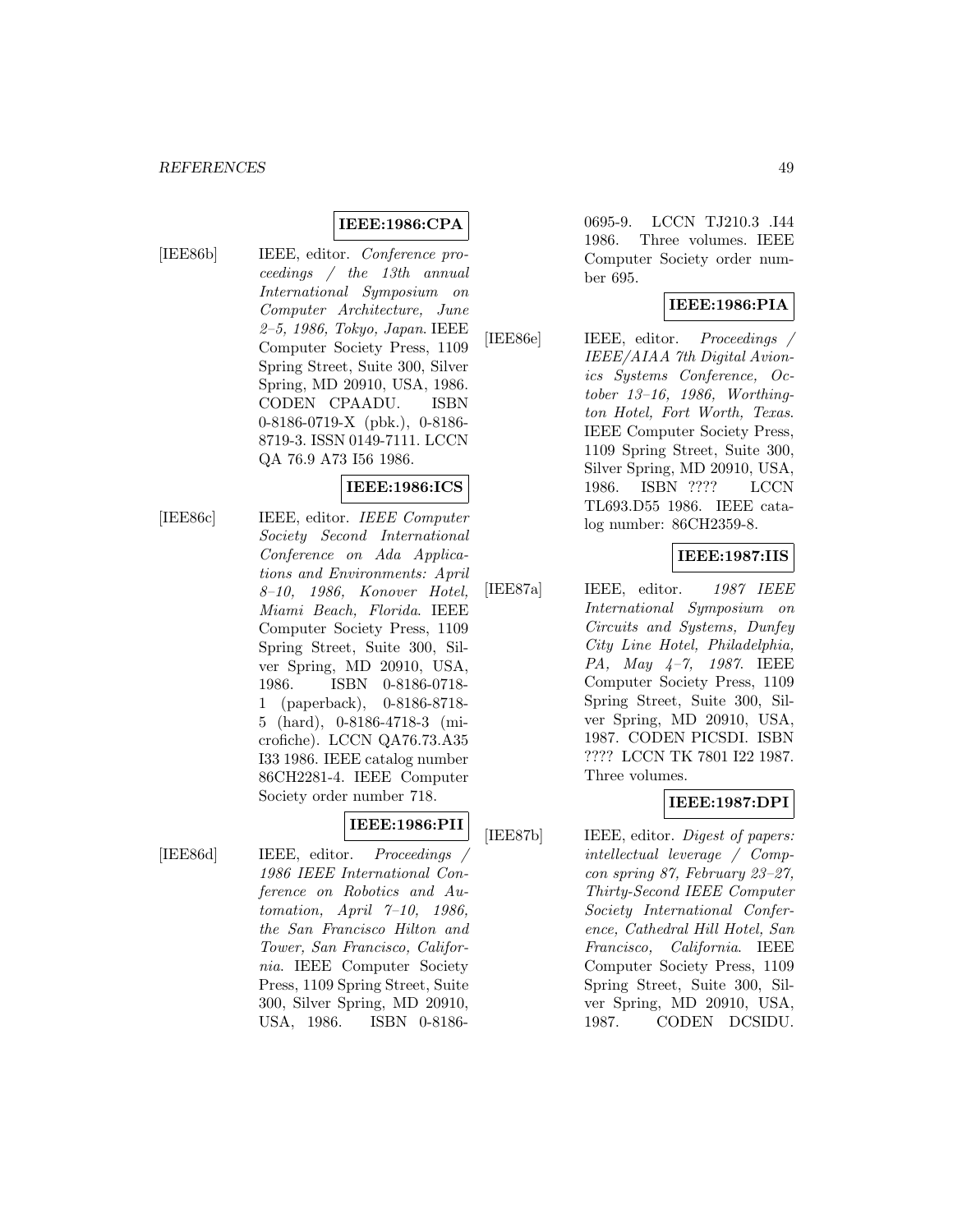### ISBN 0-8186-0764-5. LCCN QA75.5.C58 1987.

### **IEEE:1987:DPT**

[IEE87c] IEEE, editor. *Digest of papers:* thirty-second IEEE Computer Society international conference, Cathedral Hill Hotel, San Francisco, California, February 23–27, Compcon, spring 87. IEEE Computer Society Press, 1109 Spring Street, Suite 300, Silver Spring, MD 20910, USA, 1987. CODEN DC-SIDU. ISBN 0-8186-0764- 5 (paperback), 0-8186-8764- 9 (casebound), 0-8186-4764-7 (microfiche). LCCN QA76 .I49 1987. IEEE catalog number 87CH2409-1. Computer Society Order number 764.

#### **IEEE:1987:FDP**

[IEE87d] IEEE, editor. FTCS 17: digest of papers / the Seventeenth International Symposium on Fault-Tolerant Computing, July 6–8, 1987, Sheraton Station Square, Pittsburgh, Pennsylvania, USA. IEEE Computer Society Press, 1109 Spring Street, Suite 300, Silver Spring, MD 20910, USA, 1987. CODEN DPFTDL. ISBN 0-8186-0778-5. ISSN 0731-3071. LCCN QA 76.9 F38 I57 1987.

#### **IEEE:1987:PII**

[IEE87e] IEEE, editor. Proceedings / 1987 IEEE International Conference on Computer Design, VLSI in Computers & Processors, ICCD '87, Rye Town Hilton, Rye Brook, New York, October 5–October 8, 1987. IEEE Computer Society Press, 1109 Spring Street, Suite 300, Silver Spring, MD 20910, USA, 1987. ISBN 0-8186-0802-1 (paperback), 0-8186-4802-3 (microfiche), 0-8186-8802-5 (casebound). LCCN TK 7888.4 I23 1987. IEEE catalog number 87CH2473-7. IEEE Computer Society order number 802.

## **IEEE:1987:PAC**

[IEE87f] IEEE, editor. Proceedings of the 1987 American Control Conference: Hyatt Regency Hotel, Minneapolis, MN, June 10–12, 1987. IEEE Computer Society Press, 1109 Spring Street, Suite 300, Silver Spring, MD 20910, USA, 1987. CO-DEN PRACEO. ISBN ???? ISSN 0743-1619. LCCN TJ 213 A43 1987. Three volumes. IEEE Catalog Number: 87CH2378-8.

## **IEEE:1988:ICC**

[IEE88a] IEEE, editor. 1988 International Conference on Computer Languages: proceedings, October 9–13, 1988, Castle Hotel and Resort, Miami Beach, Florida. IEEE Computer Society Press, 1109 Spring Street, Suite 300, Silver Spring, MD 20910, USA, 1988. ISBN 0- 8186-0874-9. LCCN QA76.7 .I561 1988. IEEE catalog number 88CH2647-6. Computer Society order number 874.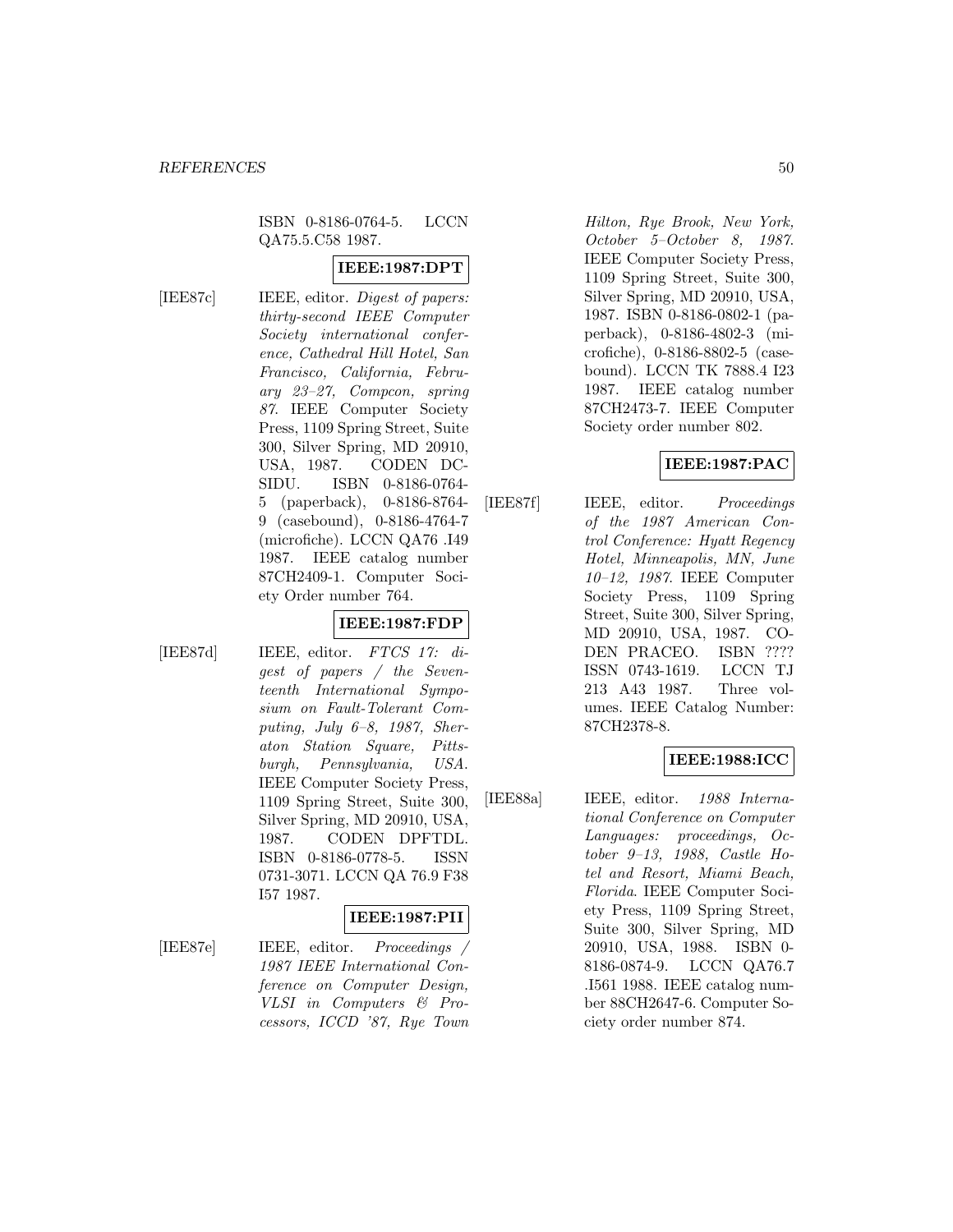#### **IEEE:1988:AID**

[IEE88b] IEEE, editor. 25th ACM/ IEEE Design Automation Conference: 25th DAC, June 12– June 15, 1988, Anaheim Convention Center: proceedings 1988. IEEE Computer Society Press, 1109 Spring Street, Suite 300, Silver Spring, MD 20910, USA, 1988. CODEN PDAWDJ. ISBN 0-8186-8864- 5. ISSN 0146-7123. LCCN TA 174 D46p 1988. IEEE catalog number 88CH2540-3.

#### **IEEE:1988:OPP**

[IEE88c] IEEE, editor. Oceans 88: proceedings, a partnership of marine interests / conference sponsored by Marine Technology Society, IEEE: Baltimore, Maryland, October 31–November 2, 1988. IEEE Computer Society Press, 1109 Spring Street, Suite 300, Silver Spring, MD 20910, USA, 1988. ISBN ???? LCCN GC2 .O32 1988. Four volumes. IEEE catalog number 88-CH2585-8.

#### **IEEE:1988:PIIa**

[IEE88d] IEEE, editor. Proceedings — IEEE International Symposium on Circuits and Systems, June 7–9, Espoo, Finland. IEEE Computer Society Press, 1109 Spring Street, Suite 300, Silver Spring, MD 20910, USA, 1988. CODEN PICSDI. ISBN 951-721-240-2. ISSN 0271-4310. LCCN ???? Available from IEEE Service Cent

(catalog number 88CH2458-8). Piscataway, NJ, USA.

#### **IEEE:1988:PFC**

[IEE88e] IEEE, editor. Proceedings / the Fourth Conference on Artificial Intelligence Applications. Sheraton Harbor Island Hotel, San Diego, California, March 14– 18, 1988. IEEE Computer Society Press, 1109 Spring Street, Suite 300, Silver Spring, MD 20910, USA, 1988. ISBN 0- 8186-0837-4. LCCN Q 334 C66 1988. IEEE catalog number 88CH2552-8.

#### **IEEE:1988:PWF**

[IEE88f] IEEE, editor. Proceedings / Workshop on the Future Trends of Distributed Computing Systems in the 1990s, 14– 16 September 1988, Royal Garden Hotel, Hong Kong. IEEE Computer Society Press, 1109 Spring Street, Suite 300, Silver Spring, MD 20910, USA, 1988. ISBN 0-8186-0897-8. LCCN QA76.9.D5W67 1988. IEEE catalog number 88TH0228-7.

#### **IEEE:1988:PIIb**

[IEE88g] IEEE, editor. Proceedings 1988 IEEE International Conference on Robotics and Automation, April 24–29, 1988, Franklin Plaza Hotel, Philadelphia, Pennsylvania. IEEE Computer Society Press, 1109 Spring Street, Suite 300, Silver Spring, MD 20910, USA, 1988. ISBN ???? LCCN ???? Three volumes. IEEE catalog number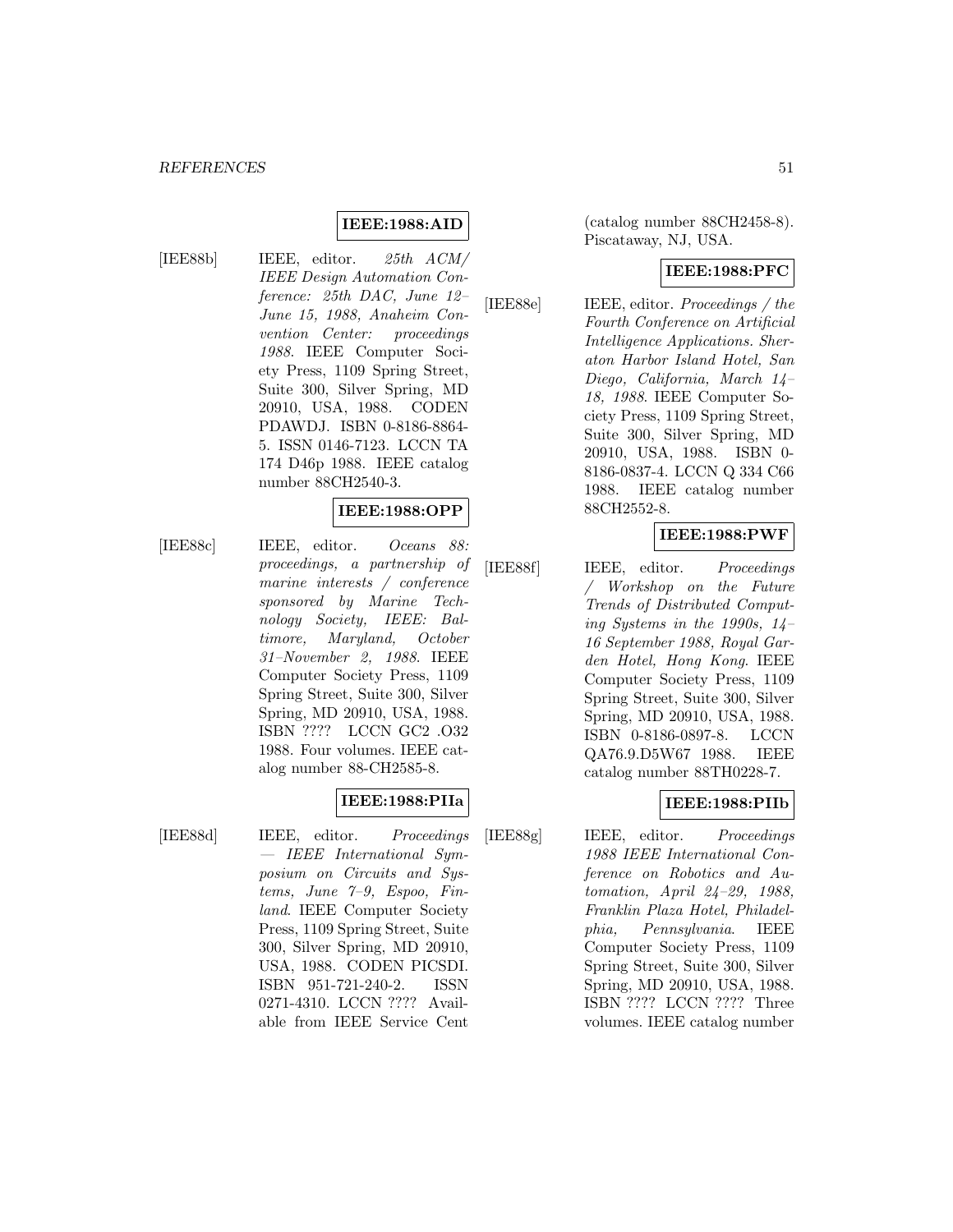88CH2555-1. Computer Society order number 852.

#### **IEEE:1988:PHI**

[IEE88h] IEEE, editor. Proceedings of the Twenty-First Annual Hawaii International Conference on System Science (Kailua-Kona, HI, USA). Volume II: Software Track. IEEE Computer Society Press, 1109 Spring Street, Suite 300, Silver Spring, MD 20910, USA, 1988. CODEN PHISD7. ISBN 0- 8186-0842-0. ISSN 0073-1129. LCCN ????

#### **IEEE:1988:TIC**

[IEE88i] IEEE, editor. The Third Israel Conference on Computer Systems and Software Engineering: proceedings: June 6– 7, 1988, Hilton Hotel, Tel-Aviv. IEEE Computer Society Press, 1109 Spring Street, Suite 300, Silver Spring, MD 20910, USA, 1988. ISBN 0-8186-0884- 6, 0-8186-4884-8 (microfiche). LCCN QA76.758 .I872 1988.

## **IEEE:1989:IIC**

[IEE89a] IEEE, editor. 1989 IEEE International Conference on Systems, Man, and Cybernetics: conference proceedings, November 14–17, 1989, Hyatt Regency, Cambridge, Cambridge, Massachusetts. IEEE Computer Society Press, 1109 Spring Street, Suite 300, Silver Spring, MD 20910, USA, 1989. CODEN PICYE3. ISBN ???? ISSN 0884-3627. LCCN

Q300 .I485 1989. Three volumes. IEEE catalog number 89CH2809-2.

## **IEEE:1989:IPR**

[IEE89b] IEEE, editor. IEEE Pacific Rim Conference on Communications, Computers and Signal Processing, Victoria, BC, Canada, June 1st–2nd, 1989. IEEE Computer Society Press, 1109 Spring Street, Suite 300, Silver Spring, MD 20910, USA, 1989. ISBN ???? LCCN TK5102.5 .I4 1989. IEEE Cat No. 89CH2691-4.

## **IEEE:1989:PIC**

[IEE89c] IEEE, editor. Proceedings: 11th International Conference on Software Engineering, Nice, France. IEEE Computer Society Press, 1109 Spring Street, Suite 300, Silver Spring, MD 20910, USA, 1989. CODEN PCSEDE. ISBN 0-89791-258-6, 0-8186-1941-4 (paperback), 0- 8186-5941-6 (microfiche). ISSN 0270-5257. LCCN QA 76.6 I553 1989.

#### **IEEE:1989:PCJ**

[IEE89d] IEEE, editor. Proceedings, CVPR '89: June 4–8, 1989, San Diego, California. IEEE Computer Society Press, 1109 Spring Street, Suite 300, Silver Spring, MD 20910, USA, 1989. ISBN 0-8186-1952- X (paperback), 0-8186-8952- 8 (hardcover), 0-8186-5952-1 (microfiche). LCCN TA1632 .I36 1989.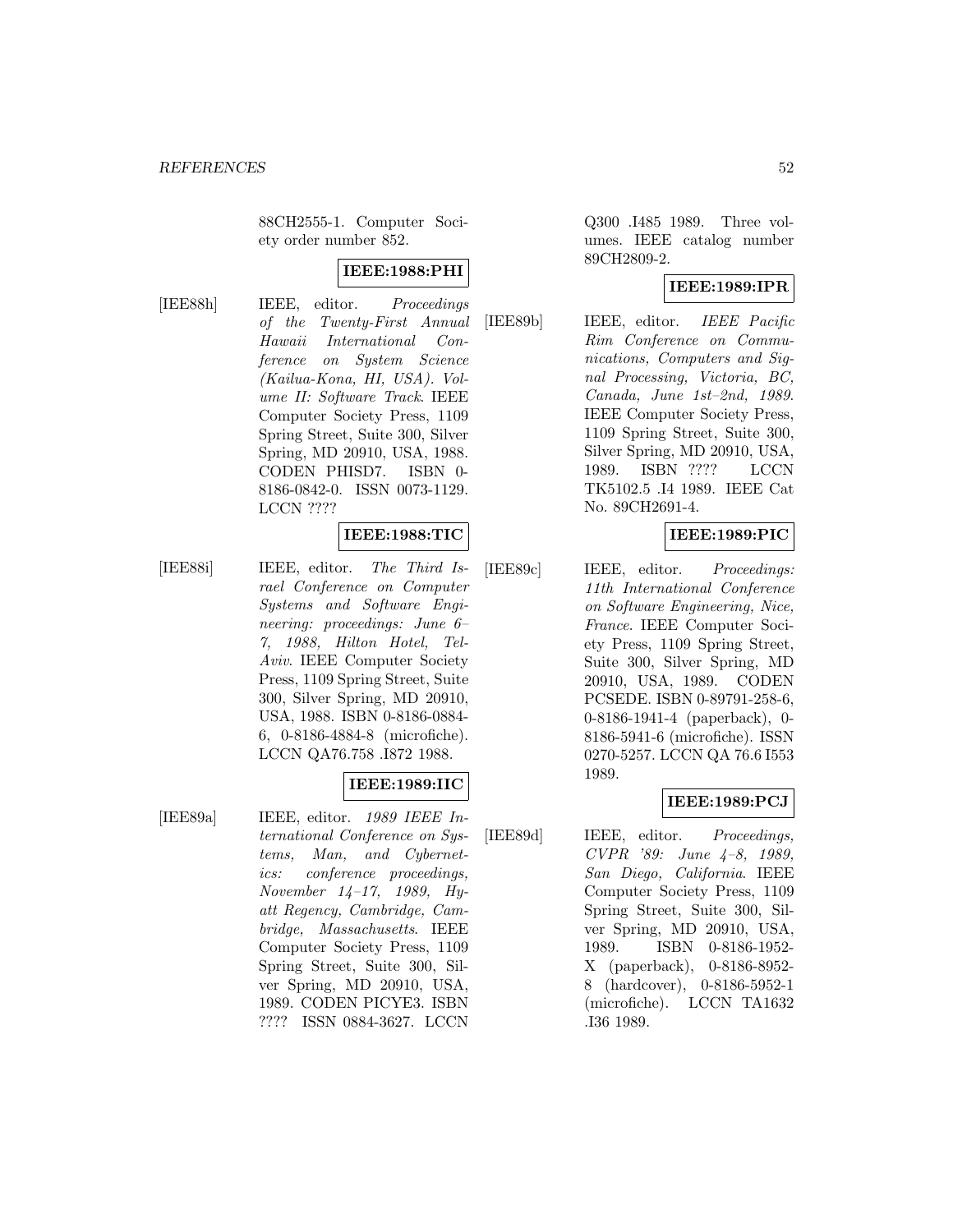#### **IEEE:1989:PAC**

[IEE89e] IEEE, editor. Proceedings of the 1989 American Control Conference: Pittsburgh Hilton Hotel and Towers, Pittsburgh, PA, June 21–23, 1989. IEEE Computer Society Press, 1109 Spring Street, Suite 300, Silver Spring, MD 20910, USA, 1989. ISBN ???? LCCN TJ 212.2 A44 1989. Three volumes. IEEE catalog number: 89CH2772-2.

### **IEEE:1989:PAI**

[IEE89f] IEEE, editor. Proceedings: the 16th Annual International Symposium on Computer Architecture, Jerusalem, 1989. IEEE Computer Society Press, 1109 Spring Street, Suite 300, Silver Spring, MD 20910, USA, 1989. CODEN CPAADU. ISBN 0-8186-8948-X (casebound), 0-8186-1948-1 (paperback). ISSN 0149-7111. LCCN QA 76.9 A73 C65 v.17 no.3 1989. IEEE Computer Society order number 1948. IEEE catalog number 89CH2705-2. ACM order number 415890.

#### **IEEE:1989:TFI**

[IEE89g] IEEE, editor. TENCON '89: fourth IEEE Region 10 International Conference: "Information technologies for the 90's," EC, energy, electrons, computers, communications: Oberoi Towers, Bombay India, 22, 23 & 24 November 1989. IEEE Computer Society Press, 1109 Spring Street, Suite 300,

Silver Spring, MD 20910, USA, 1989. ISBN ???? LCCN TK7874 .T44 1989. IEEE catalog order no. A89CH2766-4.

#### **IEEE:1990:IIS**

[IEE90a] IEEE, editor. 1990 IEEE International Symposium on Circuits and Systems, Sheraton Hotel, New Orleans, LA, May 1–3, 1990. IEEE Computer Society Press, 1109 Spring Street, Suite 300, Silver Spring, MD 20910, USA, 1990. CODEN PICSDI. ISBN ???? ISSN 0271-4310. LCCN TK 7801 I22 1990. Four volumes.

#### **IEEE:1990:ICC**

[IEE90b] IEEE, editor. 1990 International Conference on Computer Languages, New Orleans, LA, USA, March 12–15, 1990. IEEE Computer Society Press, 1109 Spring Street, Suite 300, Silver Spring, MD 20910, USA, 1990. ISBN 0-8186-2036- 6. LCCN QA76.7 .I576 1990. IEEE Computer Society Press order number 2036. IEEE catalog number 90CH2854-8.

## **IEEE:1990:CPT**

[IEE90c] IEEE, editor. The changing philosophy of test: International Test Conference, 1990 proceedings: September 10– 14, 1990, Sheraton Washington Hotel, Washington, DC. IEEE Computer Society Press, 1109 Spring Street, Suite 300, Silver Spring, MD 20910, USA, 1990. CODEN DITCDP. ISBN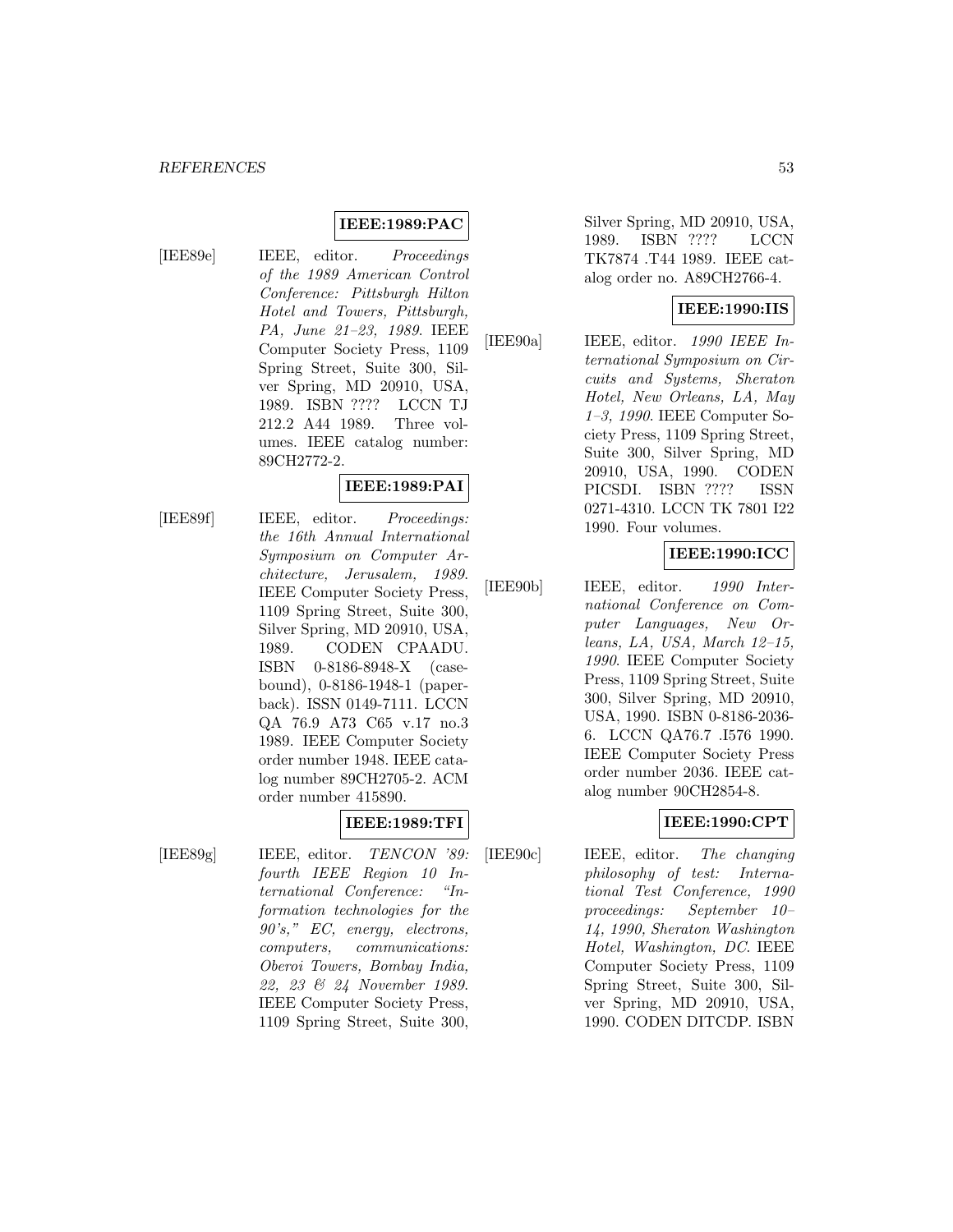0-8186-2064-1 (paperback), 0- 8186-9064-X (hardcover), 0- 8186-6064-3 (microfiche). ISSN 0743-1686. LCCN TK 7874 I593 1990. IEEE catalog number 90CH2910-6.

### **IEEE:1990:ITC**

[IEE90d] IEEE, editor. IEEE TEN-CON'90: conference proceedings / 1990 IEEE Region 10 Conference on Computer and Communication Systems, 24– 27 September, 1990, Hong Kong Convention and Exhibition Centre, Hong Kong. IEEE Computer Society Press, 1109 Spring Street, Suite 300, Silver Spring, MD 20910, USA, 1990. ISBN 0-87942-557-1, 0-87942- 556-3 (paperback), 0-87942- 558-X (microfiche). LCCN TK 5105.5 I34 1990. Two volumes. IEEE catalog number 90CH2866-2.

#### **IEEE:1990:PSN**

[IEE90e] IEEE, editor. Proceedings, Supercomputing '90: November 12–16, 1990, New York Hilton at Rockefeller Center, New York, New York. IEEE Computer Society Press, 1109 Spring Street, Suite 300, Silver Spring, MD 20910, USA, 1990. ISBN 0-8186-2056-0. LCCN QA 76.88 S87 1990. ACM order number 415903. IEEE Computer Society Press order number 2056. IEEE catalog number 90CH2916-5.

## **IEEE:1991:IIC**

[IEE91a] IEEE, editor.  $1991$  IEEE In-

ternational Conference on Systems, Man, and Cybernetics: decision aiding for complex systems: October 13– 16, 1991, Omni Charlottesville Hotel and the University of Virginia, Charlottesville, Virginia. IEEE Computer Society Press, 1109 Spring Street, Suite 300, Silver Spring, MD 20910, USA, 1991. CODEN PICYE3. ISBN 0-7803-0234- 6 (set: casebound), 0-7803- 0233-8 (set: softbound), 0- 7803-0235-4 (microfiche). ISSN 0884-3627. LCCN TA 168 I19 1991; Q300 .I485 1991. Three volumes. IEEE catalog number 91CH3067-6.

#### **IEEE:1991:IIS**

[IEE91b] IEEE, editor. 1991 IEEE International Symposium on Circuits and Systems: the Westin Stamford and Westin Plaza, Singapore, 11–14 June 1991. IEEE Computer Society Press, 1109 Spring Street, Suite 300, Silver Spring, MD 20910, USA, 1991. CODEN PICSDI. ISBN 0-7803-0051- 3 (casebound), 0-7803-0050- 5 (softbound), 0-7803-0052-1 (microfiche). ISSN 0271-4310. LCCN TK7801 .I245 1991. Five volumes. IEEE catalog number 91CH3006-4.

#### **IEEE:1991:PIN**

[IEE91c] IEEE, editor. Proceedings of the IEEE 1991 National Aerospace and Electronics Conference, NAECON 1991, held at the Dayton Convention Cen-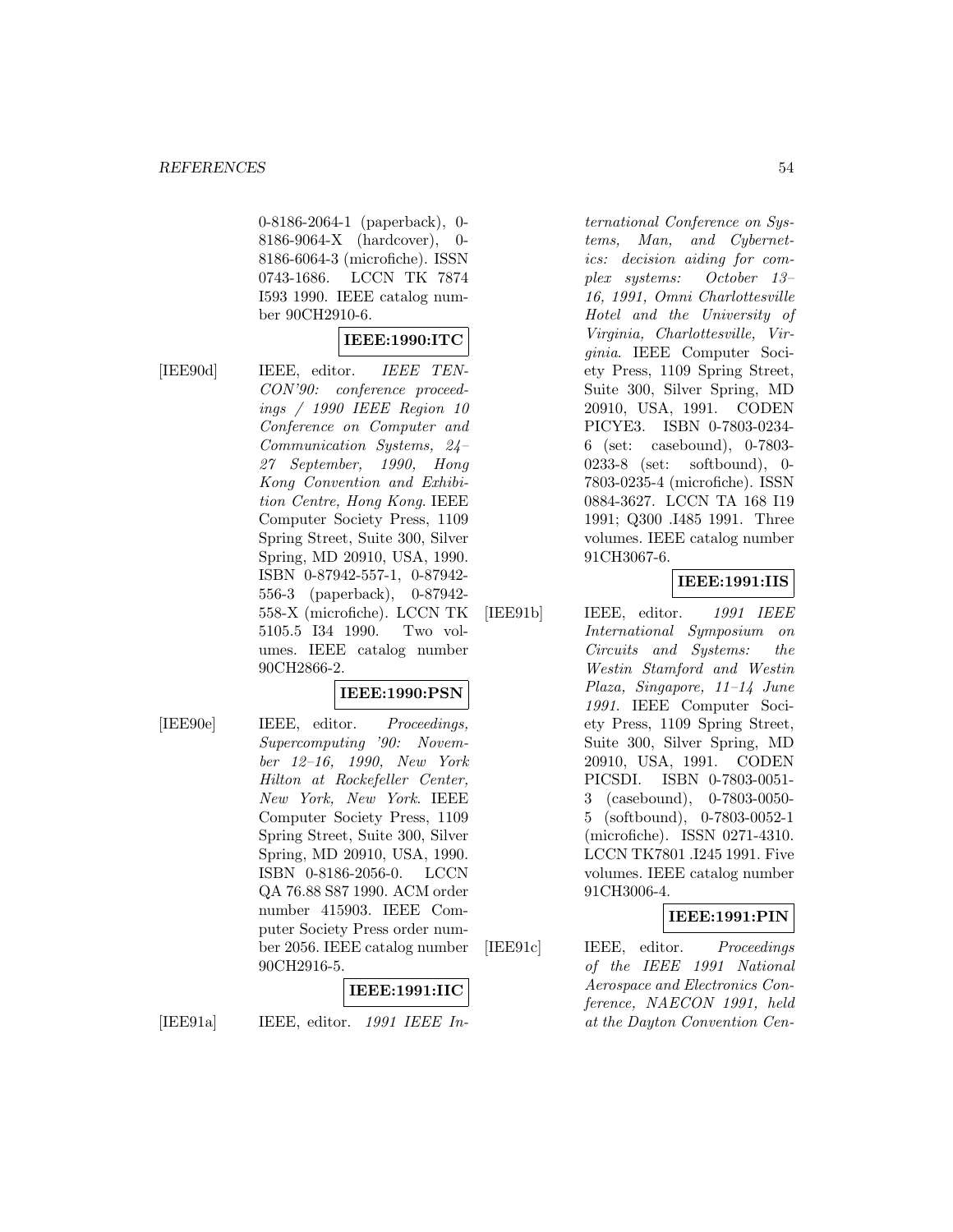ter, May 20–24, 1991. IEEE Computer Society Press, 1109 Spring Street, Suite 300, Silver Spring, MD 20910, USA, 1991. CODEN NASEA9. ISBN 0-7803-0085-8. LCCN TL 693 N37 1991. Three volumes.

## **IEEE:1991:TIC**

[IEE91d] IEEE, editor. Third International Conference on Tools for Artificial Intelligence: TAI '91, November 5–8, 1991, San Jose, California. IEEE Computer Society Press, 1109 Spring Street, Suite 300, Silver Spring, MD 20910, USA, 1991. ISBN 0-8186-2300-4 (paperback), 0-8186-2302-0 (casebound), 0-8186-2301-2 (microfiche). LCCN Q334 .I563 1991. IEEE Computer Society Press Number 2300. IEEE Catalog Number 91CH3054-4.

## **IEEE:1992:FIC**

[IEE92] IEEE, editor. Fourth International Conference on Software Engineering and Knowledge Engineering: proceedings (SE KE 92, June 15–20, 1992, Europa Palace Hotel, Capri, Italy). IEEE Computer Society Press, 1109 Spring Street, Suite 300, Silver Spring, MD 20910, USA, 1992. ISBN 0-8186-2830- 8. LCCN QA76.758.I573 1992.

#### **IEEE:1993:CPS**

[IEE93a] IEEE, editor. COMPSAC 93: Proceedings of the Seventeenth Annual International Computer Software & Applications Conference, November 1–5, 1993, Phoenix, Arizona. IEEE Computer Society Press, 1109 Spring Street, Suite 300, Silver Spring, MD 20910, USA, 1993. CODEN PSICD2. ISBN 0-8186-4440- 0 (paperback), 0-8186-4442- 7 (casebound), 0-8186-4441- 9 (microfiche). ISSN 0730- 6512. LCCN QA76.6.C6295 1993. IEEE catalog number 93CH3349-8.

## **IEEE:1993:FIC**

[IEE93b] IEEE, editor. Fifth International Conference on Tools with Artificial Intelligence: TAI '93: proceedings, November 8–11, 1993, Boston, Massachusetts. IEEE Computer Society Press, 1109 Spring Street, Suite 300, Silver Spring, MD 20910, USA, 1993. ISBN 0-8186-4202- 5 (casebound), 0-8186-4200-9 (paperback). ISSN 1063-6730. LCCN Q334 .I5634 1993. IEEE Catalog Number 93CH3325-8. IEEE Computer Society Press Order Number 4200-02.

# **IEEE:1993:NCA**

[IEE93c] IEEE, editor. The Ninth Conference on Artificial Intelligence for Applications: proceedings / March 1–5, 1993, Orlando, Florida. IEEE Computer Society Press, 1109 Spring Street, Suite 300, Silver Spring, MD 20910, USA, 1993. CODEN PCAAEF. ISBN 0-8186-3840-0 (paperback), 0-8186-3842-7 (casebound), 0-8186-3841-9 (microfiche). LCCN Q334 .C662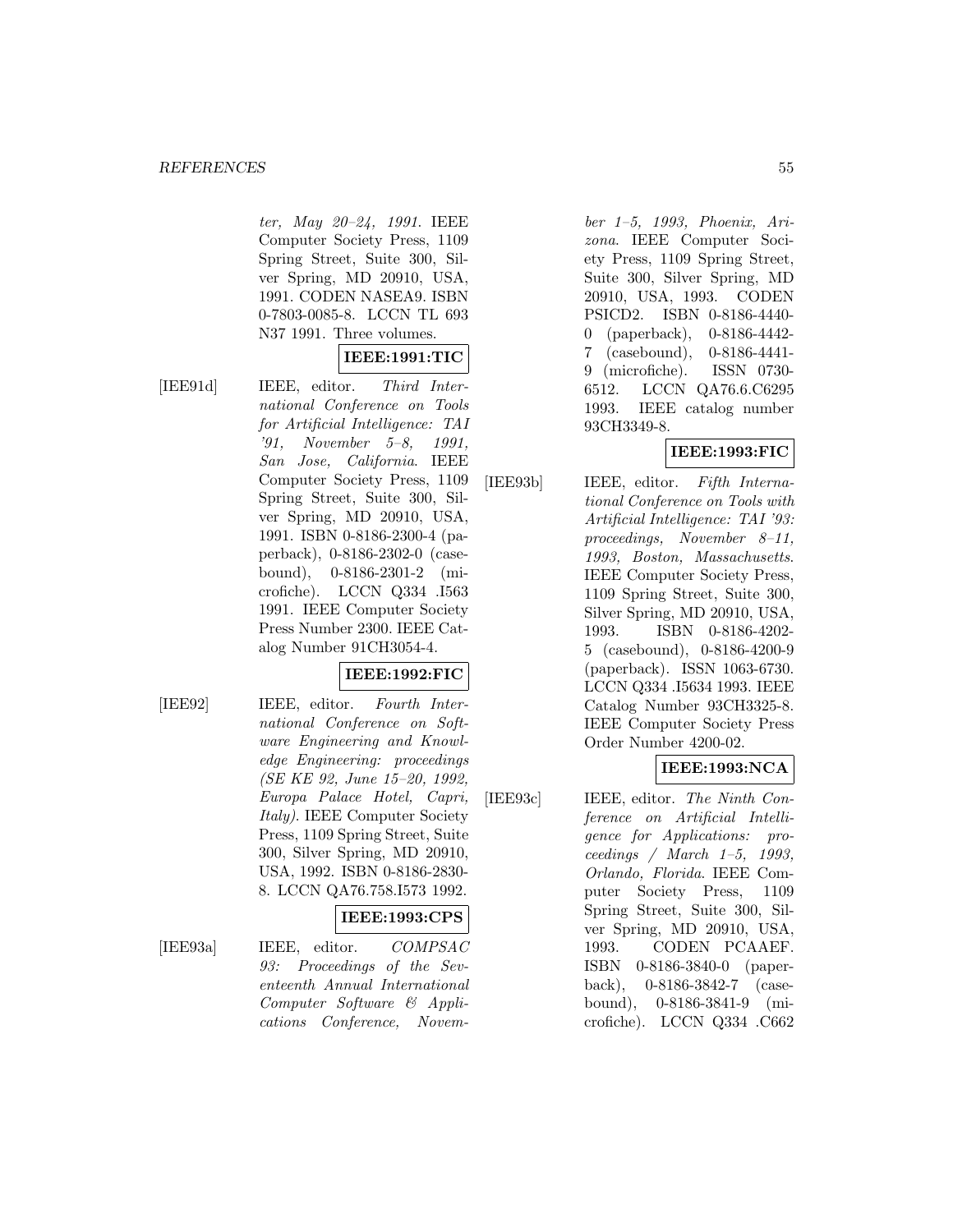1993. IEEE catalog number 93CH3454-0.

# **IEEE:1993:SII**

[IEE93d] IEEE, editor. Second IEEE International Conference on Fuzzy Systems: San Francisco, California, March 28–April 1, 1993. IEEE Computer Society Press, 1109 Spring Street, Suite 300, Silver Spring, MD 20910, USA, 1993. ISBN 0-7803- 0616-3 (microfiche), 0-7803- 0615-5 (casebound), 0-7803- 0614-7 (softbound). LCCN TJ212.2.I3249 1993. Two volumes. IEEE catalog number: 93CH3136-9.

## **IEEE:1994:CIC**

[IEE94a] IEEE, editor.  $CVPR$  '94: 1994 IEEE Computer Society Conference on Computer Vision and Pattern Recognition: proceedings, June 21– 23, 1994, Seattle, Washington. IEEE Computer Society Press, 1109 Spring Street, Suite 300, Silver Spring, MD 20910, USA, 1994. ISBN 0-8186-5827- 4 (casebound), 0-8186-5825- 8 (paperback), 0-8186-5826-6 (microfiche). ISSN 1063-6919. LCCN TA1632 .I36 1994. IEEE Computer Society Press order number 5825-02. IEEE catalog number 94CH3405-8.

## **IEEE:1994:IIC**

[IEE94b] IEEE, editor. IECON '94, 20th International Conference on Industrial Electronics, Control, and Instrumentation, Sept. 5– 9, 1994, Universita di Bologna,

Italy. IEEE Computer Society Press, 1109 Spring Street, Suite 300, Silver Spring, MD 20910, USA, 1994. CO-DEN IEPREA. ISBN 0-7803- 1329-1 (casebound), 0-7803- 1330-5 (microfiche), 0-7803- 1328-3 (softbound). LCCN TK7881 .I55 1994. Three volumes. IEEE catalog number 94CH3319-1.

# **IEEE:1994:PIC**

[IEE94c] IEEE, editor. Proceedings of the 1994 International Conference on Computer Languages: May 16–19, 1994, Toulouse, France. IEEE Computer Society Press, 1109 Spring Street, Suite 300, Silver Spring, MD 20910, USA, 1994. ISBN 0- 8186-5642-5. ISSN 1074-8970. LCCN QB76.7 .I34 1994.

## **IEEE:1995:IIC**

[IEE95a] IEEE, editor. 1995 IEEE International Conference on Evolutionary Computation, the University of Western Australia, Perth, Western Australia, 29 November–1 December, 1995. IEEE Computer Society Press, 1109 Spring Street, Suite 300, Silver Spring, MD 20910, USA, 1995. ISBN 0-7803- 2759-4 (softbound), 0-7803- 2760-8 (microfiche). LCCN QA76.87.I342 1995. Two volumes. IEEE catalog number: 95TH8099.

# **IEEE:1995:PCA**

[IEE95b] IEEE, editor. Proceedings / the 11th Conference on Ar-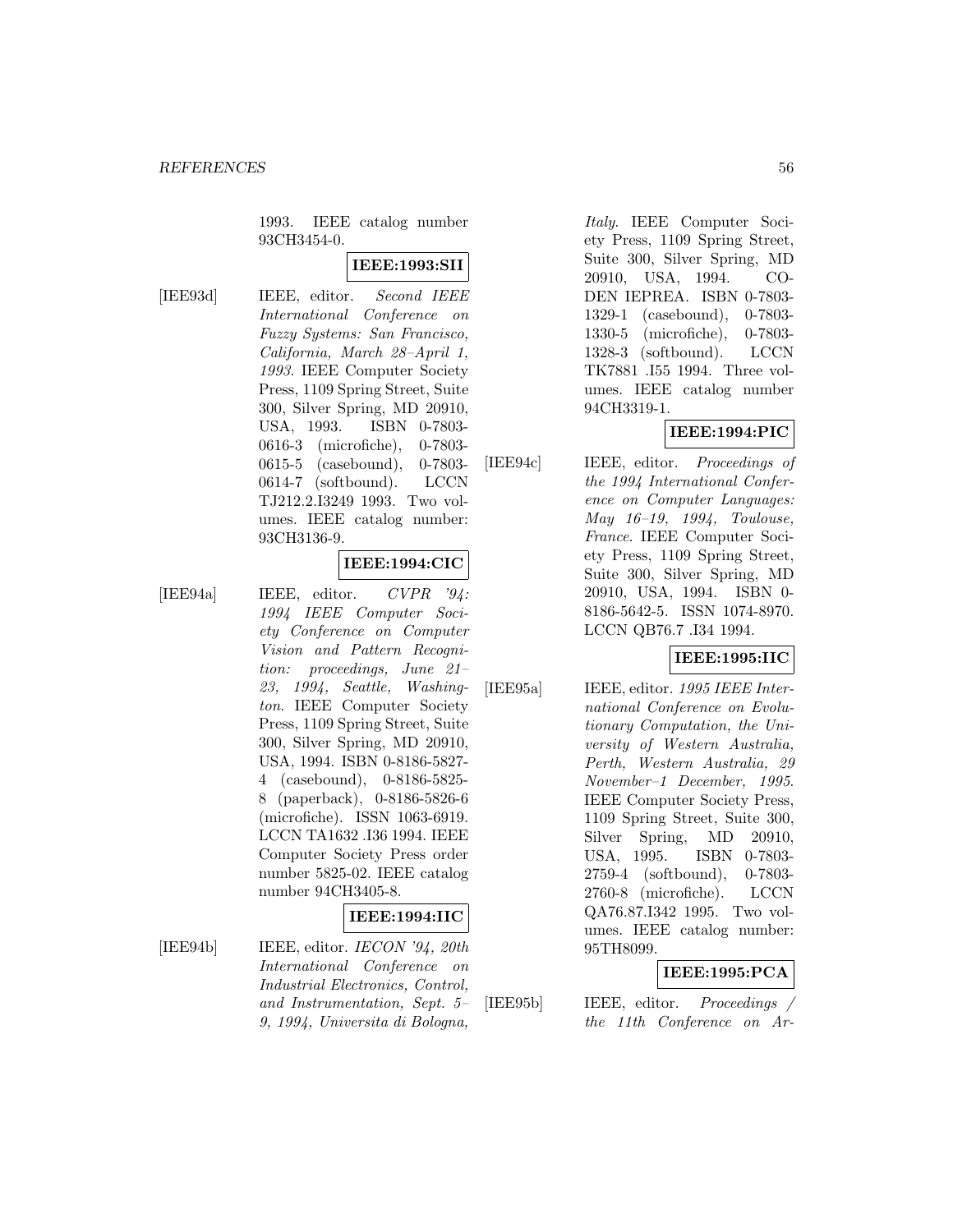#### *REFERENCES* 57

tificial Intelligence for Applications, February 20–23, 1995, Los Angeles, California. IEEE Computer Society Press, 1109 Spring Street, Suite 300, Silver Spring, MD 20910, USA, 1995. CODEN PCAAEF. ISBN 0-8186-7070- 3 (paperback), 0-7803-2522- 2 (casebound) 0-7803-2523-0 (microfiche). LCCN Q334 .C65 1995.

## **IEEE:1996:PEI**

[IEE96] IEEE, editor. Proceedings. Eighth IEEE International Conference on Tools with Artificial Intelligence. November 16–19, 1996, Toulouse, France. IEEE Computer Society Press, 1109 Spring Street, Suite 300, Silver Spring, MD 20910, USA, 1996. CODEN PCTIFX. ISBN 0-8186-7686-8. ISSN 1063- 6730. LCCN Q 334 I564 1996.

#### **IEEE:1997:IIC**

[IEE97a] IEEE, editor. 1997 IEEE International Conference on Acoustics, Speech, and Signal Processing: April 21–24, 1997, Munich, Germany. IEEE Computer Society Press, 1109 Spring Street, Suite 300, Silver Spring, MD 20910, USA, 1997. CODEN IPRODJ. ISBN 0-8186-7920-4 (casebound), 0-8186-7919-0, 0-8186- 7921-2 (microfiche). ISSN 0736-7791. LCCN TK 7882 S65 I16 1997. Five volumes. IEEE Computer Society Press order number PR07919. IEEE

Order Plan catalog number 97CB36052.

#### **IEEE:1997:IAA**

[IEE97b] IEEE, editor. IEEE Aerospace Applications Conference. IEEE Computer Society Press, 1109 Spring Street, Suite 300, Silver Spring, MD 20910, USA, 1997. ISBN ???? ISSN 1095-323X. LCCN ???? URL http://iel. ihs.com/ (Go to IEL; then Aerospace); then Conferences; then Search.

#### **Ito:1985:IAC**

[IO85] Ikuo Ito and Takao Onozawa. Intelligent aspect of CAD for mechanical design: (the conceptual design of simple object). Nippon Kikai Gakkai  $Ronbunshu, C Hen, 51(465):$ 1158–1161, May 1985. CODEN NKCHDB. ISSN 0387-5024.

#### **Jacobs:1994:UPC**

[Jac $94$ ] James H. Jacobs.  $UCL+P: a$ persistent Common Lisp. Thesis (ph. d.), Department of Computer Science, University of Utah, Salt Lake City, UT, USA,  $1994.$  ix  $+114$  pp.

#### **Janota:1990:DIP**

[Jan90] Paul Janota, editor. Digital image processing and visual communications technologies in the earth and atmospheric sciences: 18–19 April 1990, Orlando, Florida, volume 1301 of SPIE Proceedings. SPIE Optical Engineering Press, Bellingham, WA, USA, 1990. CODEN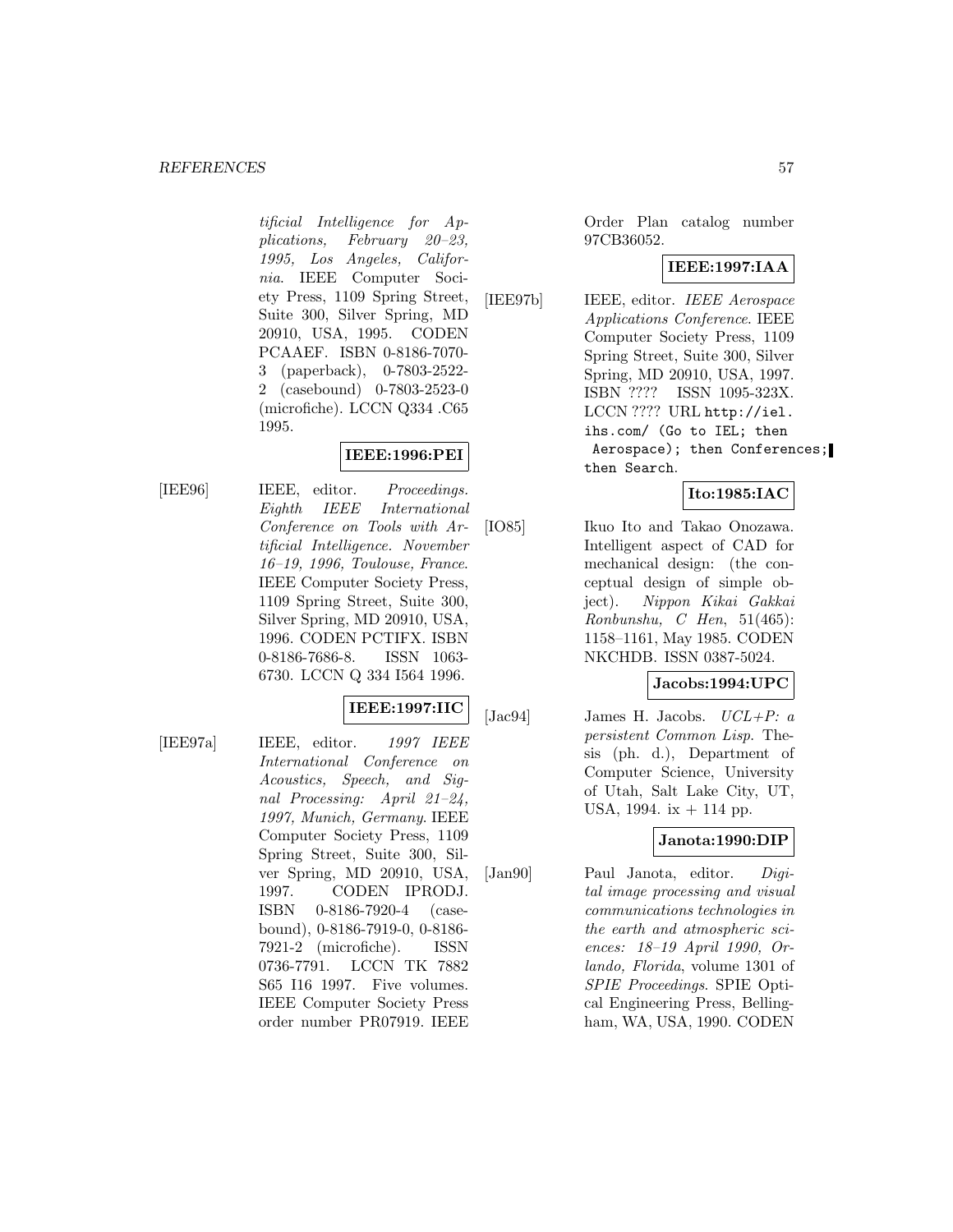PSISDG. ISBN 0-8194-0352- 0. ISSN 0277-786X (print), 1996-756X (electronic). LCCN QC871 .D54 1990.

#### **Jellesed:1989:DES**

[Jel89] R. H. Jellesed. Developing an expert system to link the piping designer to computer-aided design. American Society of Mechanical Engineers, Pressure Vessels and Piping Division (Publication) PVP, 177:49–54, 1989. CODEN AMPPD5. ISSN 0277-027X.

#### **Jambunathan:1992:DIF**

[JLHB92] K. Jambunathan, E. Lai, S. L. Hartle, and B. L. Button. Development of an intelligent front end using LISP. Applications of Artificial Intelligence in Engineering, pages 228–243, 1992. CODEN AAIEEO.

#### **Jacob:1990:BCP**

[JR90] G. Jacob and R. Rorschach. Building a commercial-quality parallel Common Lisp system. In Steels [Ste90b], pages 101– 108. ISBN ???? LCCN ????

#### **Jacobs:1994:SSP**

[JS94] J. H. Jacobs and M. R. Swanson. Syntax and semantics of a persistent Common Lisp. In ACM [ACM94b], pages 103– 112. ISBN 0-89791-643-3. LCCN QA76.73.L23A26 1994. ACM order no. 522940.

#### **Jacobs:1997:UDI**

[JS97] J. H. Jacobs and M. R. Swanson.  $UCL+P$  — defining and implementing persistent Common Lisp. Lisp and Symbolic Computation, 10(1):5– 38, June 1997. CODEN LSCOEX. ISSN 0892-4635 (print), 1573-0557 (electronic). URL http://www.wkap.nl/ oasis.htm/134677.

#### **Jaaksoo:1991:ACW**

[JU91] U. Jaaksoo and V. I. Utkin, editors. Automatic control: World Congress 1990: in the service of mankind: proceedings of the 11th Triennial World Congress of the International Federation of Automatic Control, Tallinn, Estonia, USSR, 13–17 August 1990. Pergamon, New York, NY, USA, 1991. CODEN ISYSEK. ISBN 0-08- 040174-0. LCCN TJ212.2 .I58 1990. Six volumes.

#### **Kung:1990:PIC**

[K<sup>+</sup>90] Sun-Yuan Kung et al., editors. Proceedings of the International Conference on Application Specific Array Processors: September 5–7, 1990, Princeton, New Jersey. IEEE Computer Society Press, 1109 Spring Street, Suite 300, Silver Spring, MD 20910, USA, 1990. ISBN ???? LCCN TK7874.6 .I57 1990.

## **Katz:1995:HFC**

[K<sup>+</sup>95] Irvin R. Katz et al., editors. Human factors in computing systems: CHI '95 conference proceedings, "Mosaic of Creativity," Denver, Colorado, May 7–11, 1995. ACM Press,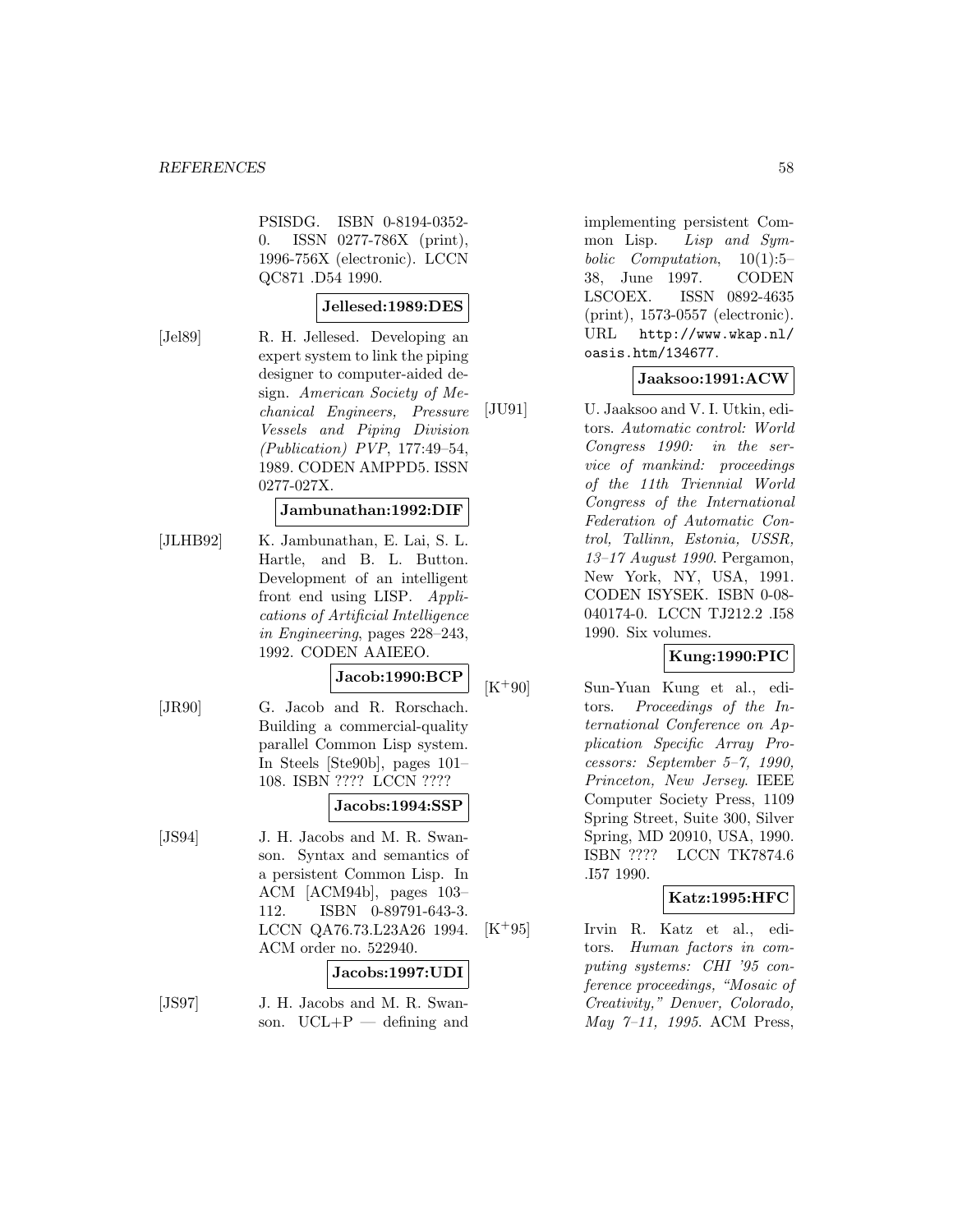New York, NY 10036, USA, 1995. ISBN 0-201-84705-1. LCCN QA76.9.H85 C44 1995.

# **Kilian:1995:CLE**

[KA95] Jens Kilian and Heinz-Peter Arndt. Common Lisp as an embedded extension language. Hewlett-Packard Journal: technical information from the laboratories of Hewlett-Packard Company, 46(5):69–73, October 1995. CODEN HPJOAX. ISSN 0018-1153. URL http:// www.hp.com/hpj/toc-10-95. html.

## **Kaisler:1986:LAP**

[Kai86] Stephen H. Kaisler. Lisp: an AI programming language. IEEE Journal of Oceanic Engineering, OE-11(4):468–473, October 1986. CODEN IJOEDY. ISSN 0364-9059.

#### **Kantrowitz:1991:PUC**

[Kan91] Mark Kantrowitz. Portable utilities for Common Lisp user guide and implementation notes. Research paper CMU-CS-91-143, School of Computer Science, Carnegie Mellon University, Pittsburgh, PA, USA, May 1991. ii  $+ 74$  pp.

## **Karjalainen:1989:LBH**

[Kar89] Matti Karjalainen. Lisp-based high-level programming environment for the TMS320C30. Proceedings of the International Conference on Acoustics, Speech, and Signal Processing, 2:1150–1153, 1989. CO-DEN IPRODJ. ISSN 07367791. IEEE catalog number 89CH2673-2.

## **Krueger:1987:HLP**

[KB87] Steven D. Krueger and Patrick W. Bosshart. High Lisp performance on a high-level language processor. In IEEE [IEE87c], pages 120–123. CODEN DC-SIDU. ISBN 0-8186-0764- 5 (paperback), 0-8186-8764- 9 (casebound), 0-8186-4764-7 (microfiche). LCCN QA76 .I49 1987. IEEE catalog number 87CH2409-1. Computer Society Order number 764.

### **Kawamura:1987:DCE**

[KBS<sup>+</sup>87] K. Kawamura, G. Beale, J. Schaffer, B.-J. Hsieh, S. Padalkar, J. Rodriguez-Moscoso, F. Vinz, and K. Fernandez. Development of a coupled expert system for the spacecraft attitude control problem. NASA conference publication, 2491:125– 132, 1987. CODEN NACPDX. ISSN 0191-7811.

## **Kiczales:1991:AMP**

[KdR91] Gregor Kiczales and Jim des Rivieres. The art of the metaobject protocol. MIT Press, Cambridge, MA, USA, 1991. ISBN 0-262-11158- 6 (hardcover), 0-262-61074-4 (paperback). viii  $+335$  pp. LCCN QA76.73.C28 K53 1991.

## **Kempe:1991:CTAa**

[Kem91] Johann Kempe. CL/TB: an Allegro Common Lisp programming interface for trans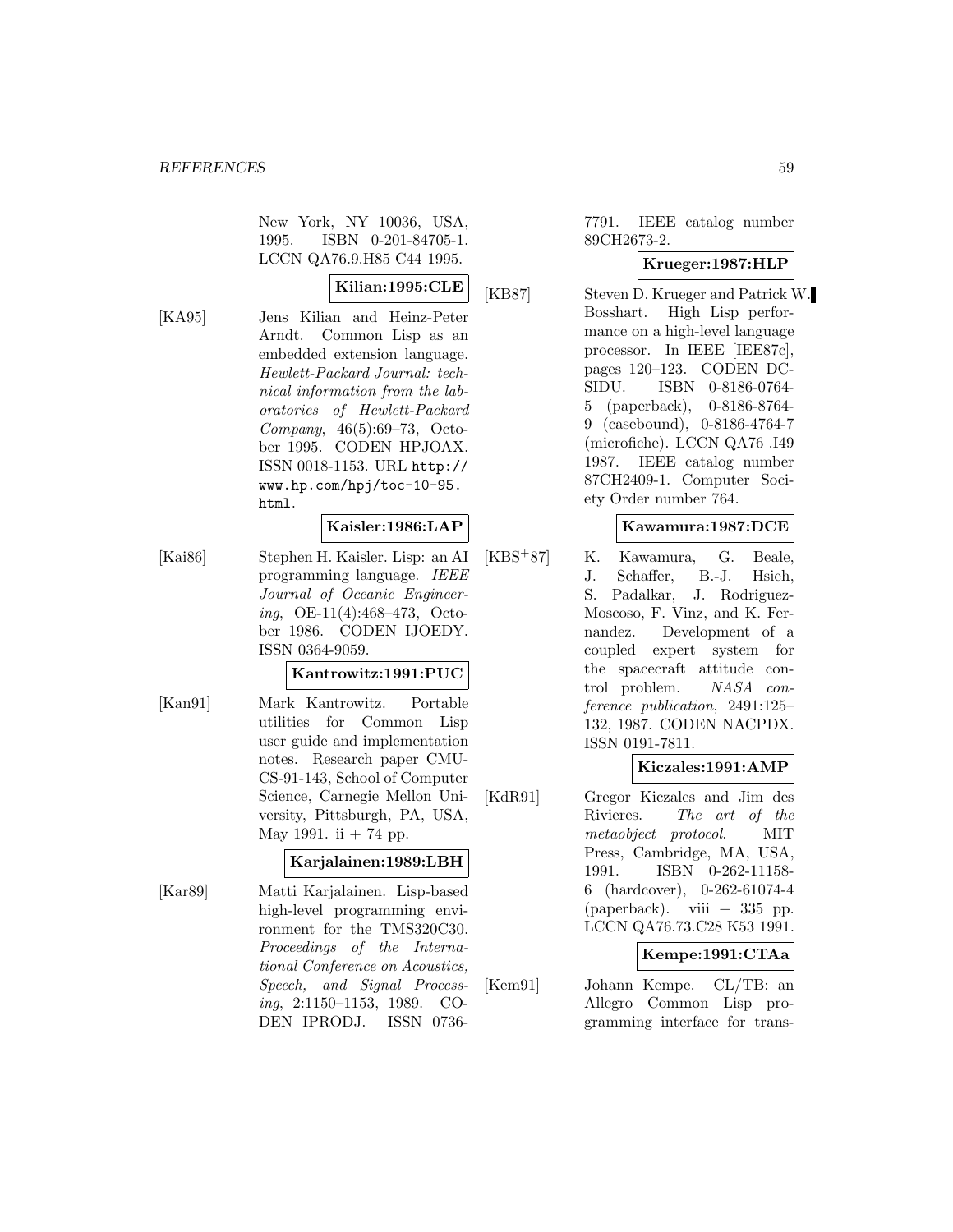base. Technical report TUM-I9106, Mathematisches Institut und Institut für Informatik der Technischen Universitãt München, Munich, Germany, April 1991. 56 pp.

# **Keene:1989:OOP**

[KG89] Sonya E. Keene and Dan Gerson. Object-oriented programming in Common LISP: a programmer's guide to CLOS. Addison-Wesley, Reading, MA, USA, 1989. ISBN 0-201-17589- 4 (paperback).  $xix + 266$ pp. LCCN QA76.73.C28 K441 1989.

### **Karjalainen:1988:BDC**

[KH88] Matti Karjalainen and Seppo Helle. Block diagram compilation and graphical editing of DSP algorithms in the Quicksig system. In IEEE [IEE88d], pages 1057–1060. CODEN PICSDI. ISBN 951-721-240- 2. ISSN 0271-4310. LCCN ???? Available from IEEE Service Cent (catalog number 88CH2458-8). Piscataway, NJ, USA.

# **Kempf:1987:EC**

[KHDS87] James Kempf, Warren Harris, Roy D'Souza, and Alan Snyder. Experience with Common-Loops. ACM SIGPLAN Notices, 22(12):214–226, December 1987. CODEN SINODQ. ISSN 0362-1340 (print), 1523- 2867 (print), 1558-1160 (electronic).

### **Kimbrough:1990:PCC**

[Kim90] Kerry Kimbrough. *Program*ming CLUE: A Common Lisp X toolkit. Integrated Computer Solutions, Inc., Cambridge, MA, USA, 1990. ISBN ???? 29 + 4 + 13 pp. LCCN ???? Tutorial notes. "Xhibition 90, X and beyond, May 21- 24, San Jose Convention Center, San Jose, California.

## **Kingsland:1989:PTA**

[Kin89] Lawrence C. Kingsland III, editor. Proceedings: the thirteenth annual Symposium on Computer Applications in Medical Care, November 5–8, 1989, Washington, DC. IEEE Computer Society Press, 1109 Spring Street, Suite 300, Silver Spring, MD 20910, USA, 1989. CODEN PCMCDC. ISBN 0-8186-1985-6. ISSN 0195- 4210. IEEE Catalog Number 89TH0286-5. IEEE Computer Society order number 1985.

## **Kersten:1993:TLO**

[KK93] P. R. Kersten and A. C. Kak. Tutorial on LISP object-oriented programming for blackboard computation (solving the radar tracking problem). International Journal of Intelligent Systems, 8(5): 617–669, June 1993. CODEN IJISED. ISSN 0884-8173.

## **Kota:1989:CMC**

[KL89] S. Kota and Chun-Liang Lee. Computational model for the conceptual design synthesis of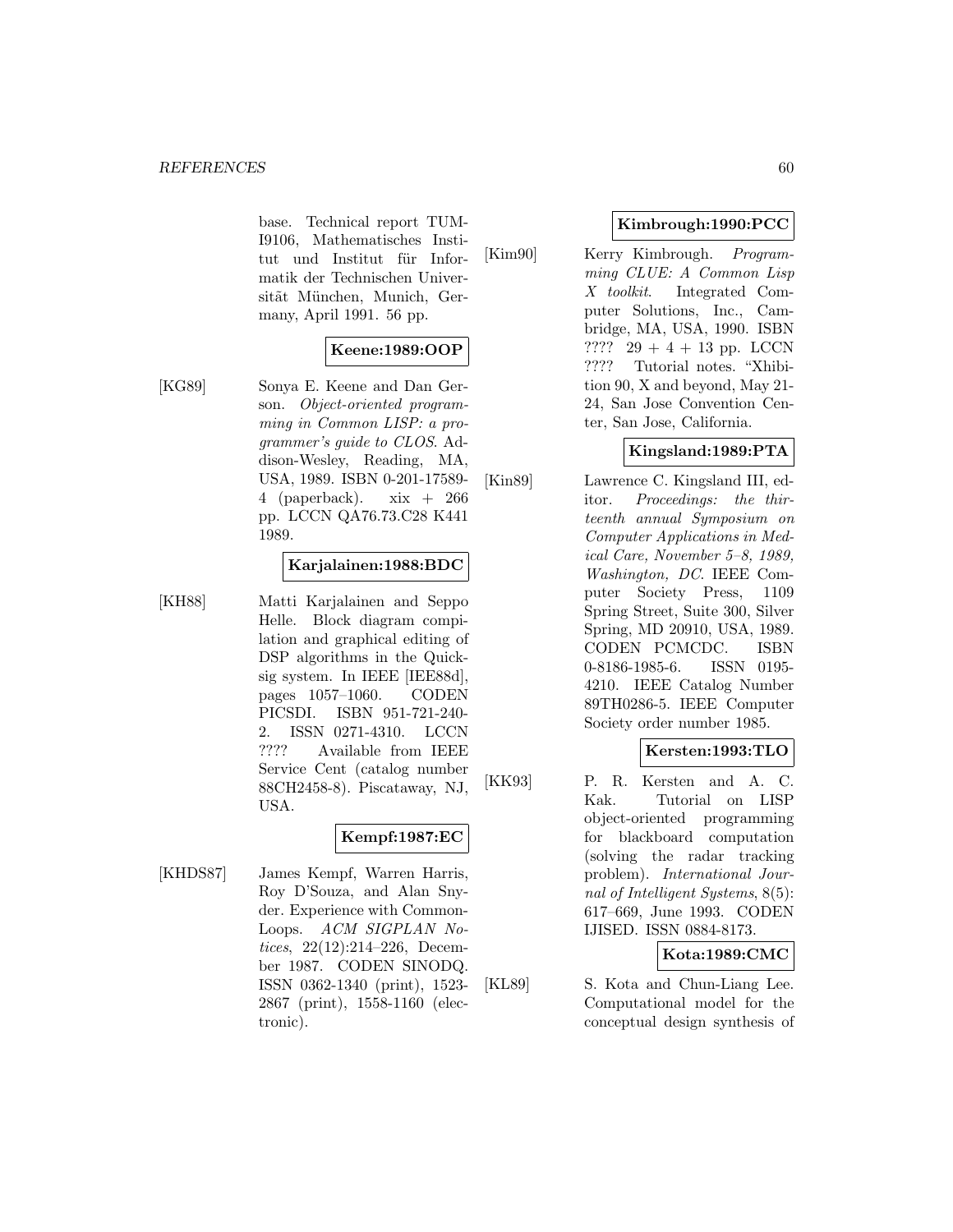hydraulic circuits. In Riley et al.  $[RCG+89]$ , pages 161– 170. CODEN COENEF. ISBN 0-7918-0357-0 (vol. 1) 0-7918- 0358-9 (vol. 2). LCCN TA 345 I5488 1989. Two volumes.

## **Kim:1995:BRE**

[KL95] Bonn-Oh Kim and Sang M. Lee. Bond rating expert system for industrial companies. Expert Systems with Applications, 9(1):63–70, 1995. CO-DEN ESAPEH. ISSN 0957- 4174.

#### **Klassner:2004:ELI**

[Kla04] Frank Klassner. Enhancing Lisp instruction with RCXLisp and robotics. SIGCSE Bulletin (ACM Special Interest Group on Computer Science Education), 36(1):214–218, March 2004. CODEN SIGSD3. ISSN 0097-8418 (print), 2331-3927 (electronic).

#### **Kempe:1991:CTAb**

 $[KLF+91]$  J. Kempe, T. Lenz, B. Freitag, H. Shütz, and G. Specht. CL/TB an allegro common Lisp programming interface for TransBase. ACM SIGPLAN Notices, 26(8):60–69, August 1991. CODEN SINODQ. ISSN 0362-1340 (print), 1523-2867 (print), 1558-1160 (electronic).

#### **Karp:1994:GCG**

[KLSW94] Peter D. Karp, John D. Lowrance, Thomas M. Strat, and David E. Wilkins. Grasper-CL graph management system.

Lisp and Symbolic Computation, 7(4):251–290, 1994. CO-DEN LSCOEX. ISSN 0892- 4635 (print), 1573-0557 (electronic).

### **Kwak:1990:RBM**

[KM90] S. H. Kwak and R. B. McGhee. Rule-based motion coordination for a hexapod walking machine. Advanced Robotics, 4 (3):263–282, 1990. CODEN ADROEI. ISSN 0169-1864.

## **Kohl:1994:DIU**

[KM94] Charles Kohl and Joe Mundy. Development of the image understanding environment. In IEEE [IEE94a], pages 443– 447. ISBN 0-8186-5827-4 (casebound), 0-8186-5825-8 (paperback), 0-8186-5826-6 (microfiche). ISSN 1063-6919. LCCN TA1632 .I36 1994. IEEE Computer Society Press order number 5825-02. IEEE catalog number 94CH3405-8.

## **Kaufmann:1996:AIS**

[KM96] Matt Kaufmann and J. Strother Moore. ACL2: An industrial strength version of Nqthm. COMPASS — Proceedings of the Annual Conference on Computer Assurance, pages 23–34, 1996. CODEN CCOAEA. IEEE catalog number 96CH35960.

## **Kaufmann:1997:IST**

[KM97] Matt Kaufmann and J. S. Moore. Industrial strength theorem prover for a logic based on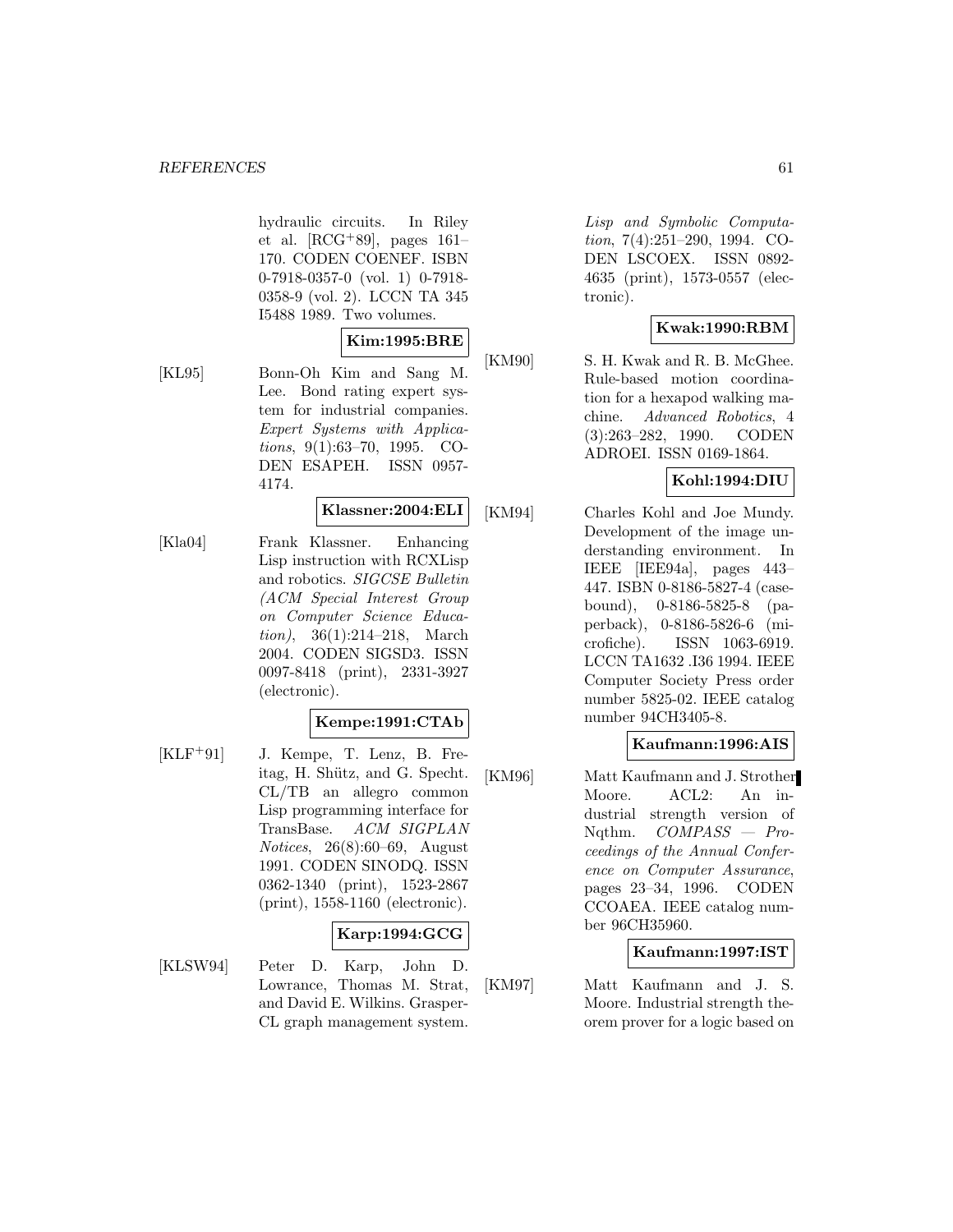Common Lisp. IEEE Transactions on Software Engineering, 23(4):203–213, April 1997. CO-DEN IESEDJ. ISSN 0098-5589 (print), 1939-3520 (electronic).

## **Knafl:1989:PSC**

[Kna89] George J. Knafl, editor. Proceedings 13: September 20- 22, 1989: Compsac 89 / the Thirteenth Annual International Computer Software and Applications Conference, Hyatt Orlando Hotel, Orlando, Florida. IEEE Computer Society Press, 1109 Spring Street, Suite 300, Silver Spring, MD 20910, USA, 1989. CODEN PSICD2. ISBN 0-8186-1964- 3. ISSN 0730-6512. LCCN QA76.6 .C62951 1989.

## **Koomen:1987:TTR**

[Koo87] Johannes A. G. M. Koomen. The TIMELOGIC temporal reasoning system in Common Lisp. Technical report TR 231, University of Rochester, Dept. of Computer Science, Rochester, NY, USA, 1987. i + 33 pp.

## **Koschmann:1990:CLC**

[Kos90] Timothy D. Koschmann. The Common Lisp companion. John Wiley and Sons, New York, NY, USA; London, UK; Sydney, Australia, 1990. ISBN  $0-471-50308-8$ . xvi  $+459$  pp. LCCN QA76.73.L23 K67 1990.

## **Kempf:1988:LLP**

[KPB<sup>+</sup>88] James Kempf, Andreas Paepcke, Brian Beach, Joseph Mohan, Brom Mahbod, and Alan Snyder. Language level persistence for an object-oriented application programming platform. In Hoevel et al. [HSKS88], pages 424–433. CODEN PHISD7. ISBN 0-8186-0841-2 (paperback: vol. 1), 0-8186-8841- 6 (hardcover: vol. 1), 0- 8186-4841-4 (microfiche: vol. 1). ISSN 0073-1129. LCCN QA76.9.S88H375 1988. Four volumes. Computer Society order number 841. IEEE catalog number 88TH0209-7.

### **Krueger:1985:MVC**

[Kru85] Steven D. Krueger. Microprogrammed VLSI computer for Lisp. WESCON Conference Record, 1985. CODEN WCREDI. ISSN 1044-6036, 0083-8837.

#### **Kaiser:1988:DIM**

[KSv88] F. Kaiser, L. Stok, and R. van den Born. Design and implementation of a module library to support the structural synthesis. Eut report, Eindhoven University of Technology, Department of Electrical Engineering, Eindhoven, The Netherlands, January 1988. 53 pp.

## **Kamio:1988:ICL**

[KT88] Minoru Kamio and Ikuo Takeuchi. On the implementation of Common Lisp and com-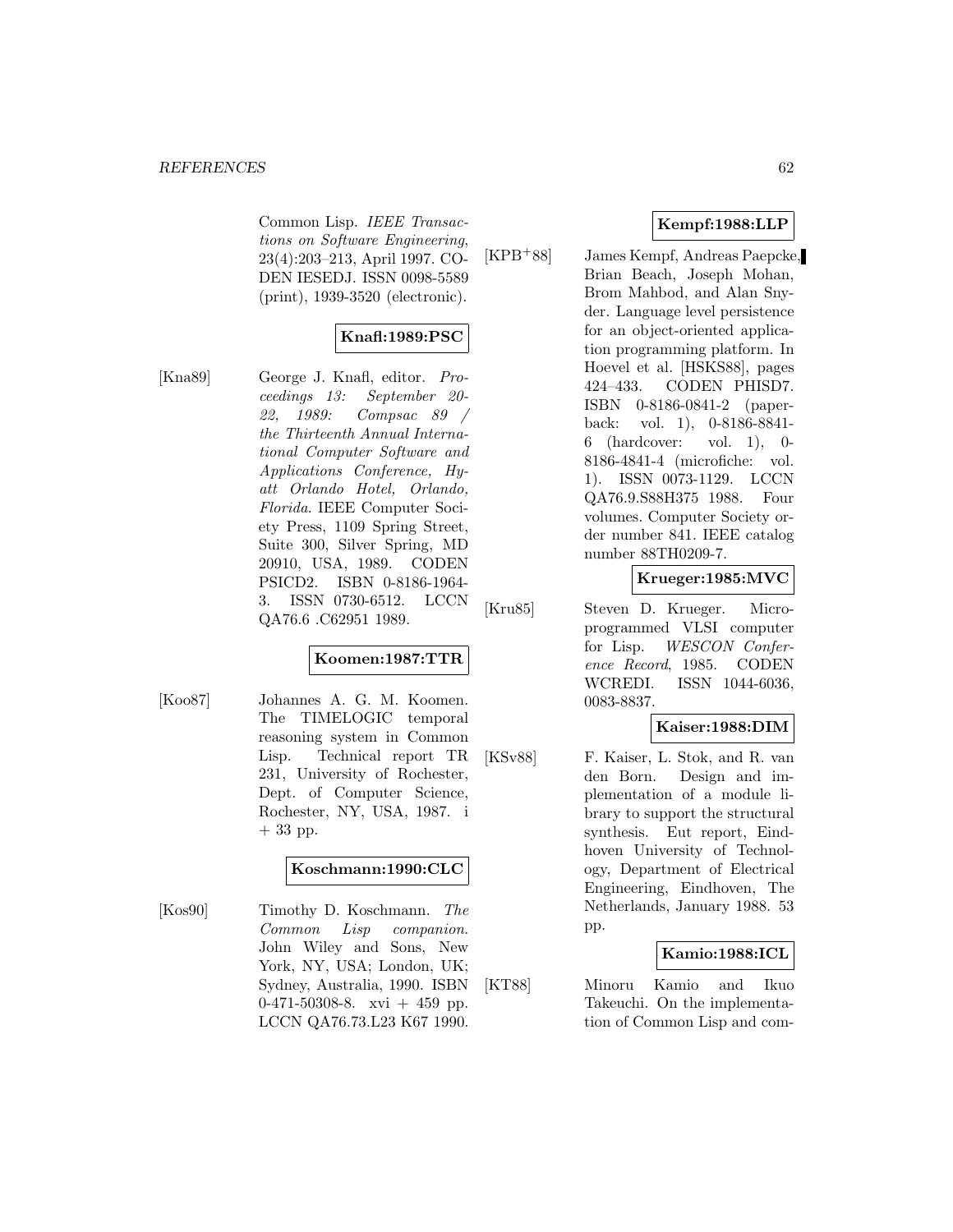#### *REFERENCES* 63

piler on Elis. Denki Tsushin Kenkyusho Kenkyu Jitsuyoka Hokoku, 37(2):153–157, 1988. CODEN DTKKAA. ISSN 0415-3200.

#### **Kuchlin:1997:IPI**

[Küc97] Wolfgang W. Küchlin, editor. ISSAC '97. Proceedings of the 1997 International Symposium on Symbolic and Algebraic Computation, July 21– 23, 1997, Maui, Hawaii. ACM Press, New York, NY 10036, USA, 1997. ISBN ???? LCCN ????

### **Kalet:1997:EPR**

[KUJP97] I. J. Kalet, J. M. Unger, J. P. Jacky, and M. H. Phillips. Experience programming radiotherapy applications in Common Lisp. In Leavitt and Starkschall [LS97], pages 445– 448. ISBN 0-944838-77-4. LCCN ????

#### **Klaassen:1989:TPL**

[Kv89] Arno J. Klaassen and Anton M. van Wezenbeek. A three-processor Lisp machine architecture based on statistical analysis of Common Lisp programs. ACM SIGPLAN Notices, 24(9):86–91, September 1989. CODEN SINODQ. ISSN 0362-1340 (print), 1523- 2867 (print), 1558-1160 (electronic).

#### **Karjalainen:1990:PCG**

[KVJ90] Matti Karjalainen, Matti Vartiainen, and Kari Jarvinen. A

programming and code generation environment for nonhomogeneous DSP multiprocessors. In IEEE [IEE90a], pages 2881–2884. CODEN PICSDI. ISBN ???? ISSN 0271-4310. LCCN TK 7801 I22 1990. Four volumes.

#### **Lamer:1990:DOS**

[Lam90] Daniel L. Lamer. Distributed, operating system based, blackboard architecture for real-time control. In ACM [ACM90a], pages 99–108. ISBN 0-89791- 372-8. LCCN Q334.I556 1990. Two volumes.

### **Lamkins:2005:SLH**

[Lam05] David B. Lamkins. Successful Lisp: How to Understand and Use Common Lisp. bookfix.com, Frankfurt am Main, Germany, 2005. ISBN 3- 937526-00-5. xx + 360 pp. LCCN PPPP. Foreword by Richard P. Gabriel.

#### **Langemyr:1986:CSC**

[Lan86] Lars Langemyr. Converting SAC-2 code to Lisp. SIGSAM Bulletin (ACM Special Interest Group on Symbolic and Algebraic Manipulation), 20(4): 11–13, December 1986. CO-DEN SIGSBZ. ISSN 0163-5824 (print), 1557-9492 (electronic).

#### **Lane:1988:PPAb**

[Lan88a] Darrin J. Lane. Porting Pan I to Allegro Common Lisp: research project. Master of science, plan ii, University of California, Berkeley, Computer Sci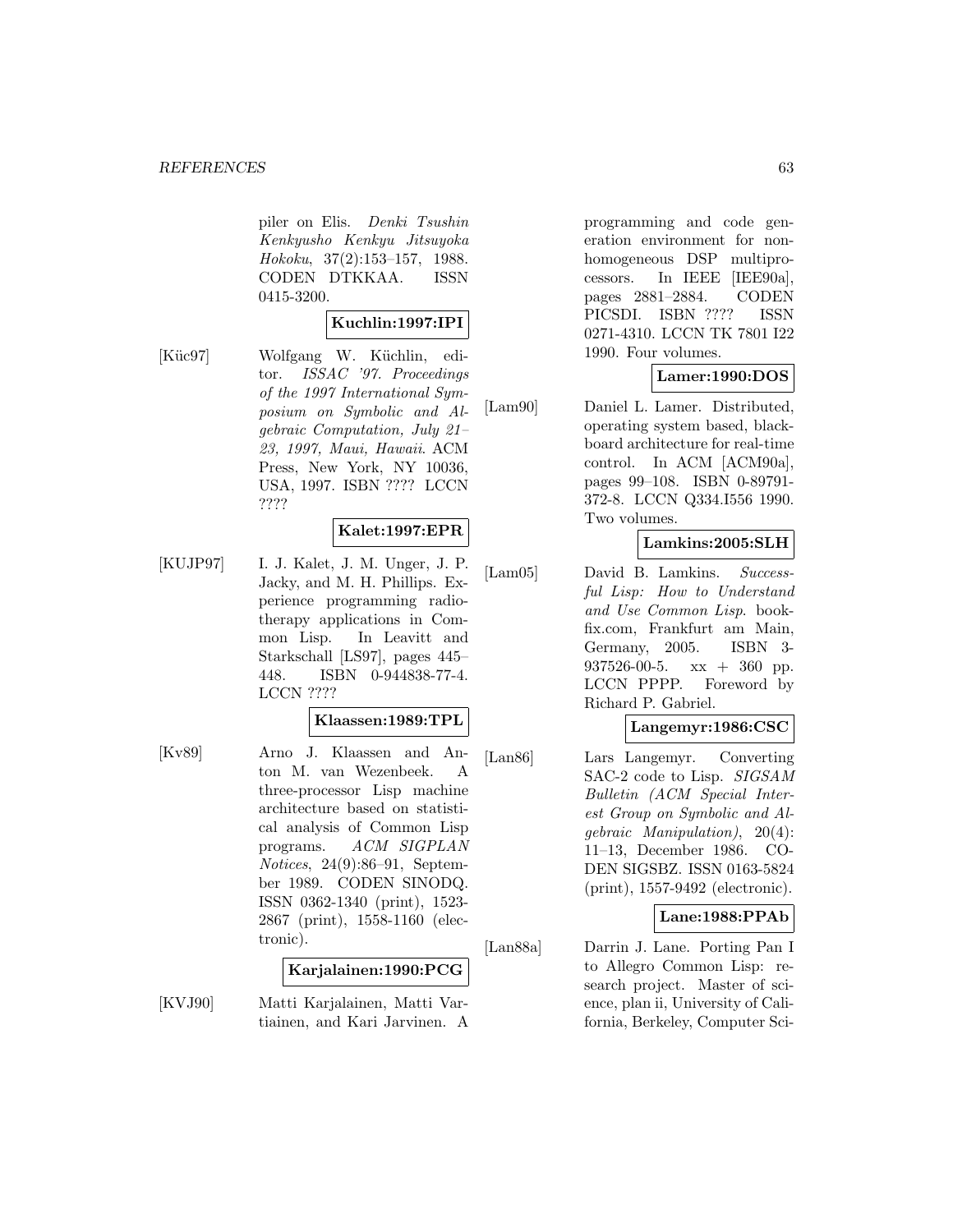ence Division, Berkeley, CA, USA, 1988. 35 pp.

#### **Lane:1988:PPAa**

[Lan88b] Darrin J. Lane. Porting Pan I to Allegro COMMON pLisp. Report UCB/CSD 88/453, University of California, Berkeley, Computer Science Division, Berkeley, CA, USA, 1988. 35 pp.

# **Lane:1989:MAH**

[Lan89a] A. Lane. MicroExplorer in action! (hybrid Macintosh/Lisp technology). Byte Magazine, 14 (12):247–249, November 1989. CODEN BYTEDJ. ISSN 0360- 5280 (print), 1082-7838 (electronic).

### **Langa:1989:DES**

[Lan89b] J. M. Langa. Diagnostic expert system for Bayer digestion ratio control. In Light Metals: Proceedings of Sessions, AIME Annual Meeting (Warrendale, Pennsylvania), pages 9–19. ????, ????, 1989. CO-DEN LMPMDF. ISBN ???? ISSN 0147-0809. LCCN ????

#### **Landi:1992:USA**

[Lan92] William Landi. Undecidability of static analysis. ACM Letters on Programming Languages and Systems, 1(4):323– 337, December 1992. CO-DEN ALPSE8. ISSN 1057-4514 (print), 1557-7384 (electronic).

#### **Larsson:1996:DBE**

[Lar96] Jan Eric Larsson. Diagnosis based on explicit meansend models. Artificial Intelligence,  $80(1):29-93$ , January 1996. CODEN AINTBB. ISSN 0004-3702 (print), 1872-7921 (electronic).

### **Lee:1995:KBA**

[LC95] Anita Lee and Chun Hung Cheng. Knowledge-based approach for task allocation in heterogeneous distributed computer systems. Expert Systems, 12(4):303–312, November 1995. CODEN EXSYEX. ISSN 0266- 4720.

### **Leitao:2008:UGO**

[Lei08] A. Menezes Leitão. UCL-GLORP — an ORM for Common Lisp. J.UCS: Journal of Universal Computer Science, 14(20):3333–??, ???? 2008. CODEN ???? ISSN 0948- 6968. URL http://www.jucs. org/jucs\_14\_20/ucl\_glorp\_ an\_orm.

## **Levelt:1995:IPI**

[Lev95] A. H. M. (Antonius Henricus Maria) Levelt, editor. IS-SAC'95: proceedings of the 1995 International Symposium on Symbolic and Algebraic Computation, July 10– 12, 1995, Montréal, Canada, ISSAC — Proceedings. ACM Press, New York, NY 10036, USA, 1995. ISBN 0-89791-699- 9. LCCN A 76.95 I59 1995.

## **Lim:1987:LMA**

[Lim87] Raymond S. Lim. Lisp Machine architecture issues. In IEEE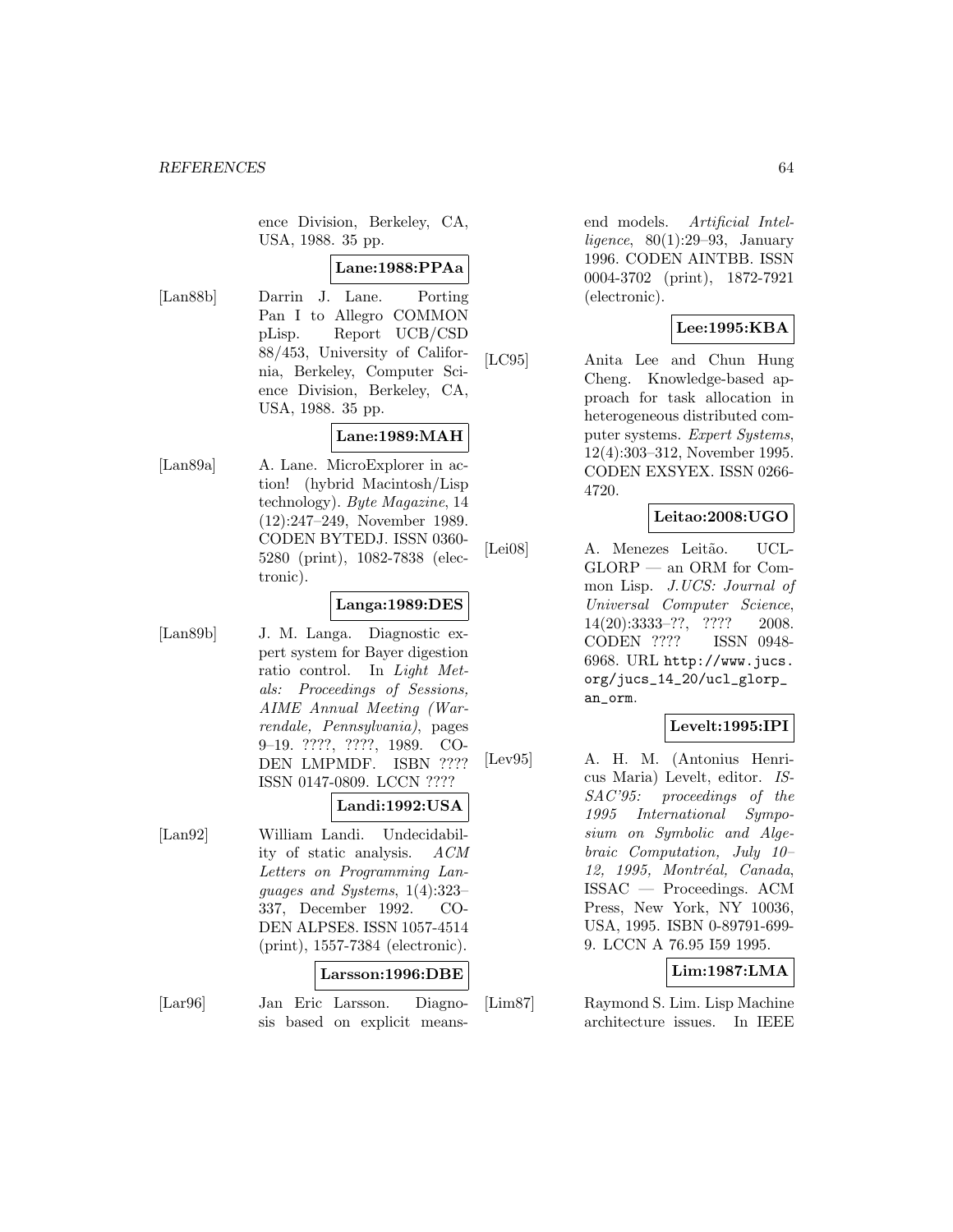[IEE87c], pages 116–119. CO-DEN DCSIDU. ISBN 0-8186- 0764-5 (paperback), 0-8186- 8764-9 (casebound), 0-8186- 4764-7 (microfiche). LCCN QA76 .I49 1987. IEEE catalog number 87CH2409-1. Computer Society Order number 764.

# **Lin:1991:RBE**

[Lin91] Chaung Lin. Rule-based expert system for automatic control rod pattern generation for boiling water reactors. Nu $clear \quad Technology, \quad 95(1):1-8,$ July 1991. CODEN NUTYBB. ISSN 0029-5450 (print), 1943- 7471 (electronic).

#### **Lieslehto:1987:ESI**

[LK87] J. Lieslehto and H. N. Koivo. Expert system for interaction analysis of multivariable systems. In IEEE [IEE87f], pages 961–962. CODEN PRACEO. ISBN ???? ISSN 0743-1619. LCCN TJ 213 A43 1987. Three volumes. IEEE Catalog Number: 87CH2378-8.

### **Leung:1989:LPA**

[LLC89] K. S. Leung, K. H. Lee, and S. M. Cheang. Lists processing for artificial intelligence applications. Microprocessing and Microprogramming, 26(4):271– 287, December 1989. CODEN MMICDT. ISSN 0165-6074 (print), 1878-7061 (electronic).

## **Lue:1989:ESL**

[LM89] Wen-Jeng Lue and L. P. Mc-Namee. Extracting schematiclike information from CMOS circuit net-lists. Proceedings — Design Automation Conference, pages 690–693, 1989. CO-DEN PDAWDJ. ISSN 0146- 7123. IEEE catalog number 89CH2734-2.

## **Lawless:1991:UCC**

[LM91] Jo A. Lawless and Molly M. Miller. Understanding CLOS: the COMMON LISP OBJECT SYSTEM. Digital Press, 12 Crosby Drive, Bedford, MA 01730, USA, 1991. ISBN 1- 55558-064-5 (Digital Press), 0- 13-735283-2 (Prentice Hall). ix + 192 pp. LCCN QA76.64.L38 1991.

## **Ling:1989:ESC**

[LMM89a] N. Ling, M. E. Malowany, and A. S. Malowany. Expert system for circuit board repair. In IEEE [IEE89b], pages 253– 256. ISBN ???? LCCN TK5102.5 .I4 1989. IEEE Cat No. 89CH2691-4.

## **Ling:1989:ESS**

[LMM89b] N. Ling, M. E. Malowany, and A. S. Malowany. Expert system scheduler for circuit-board repair task in a robotic workcell. In Riley et al. [RCG<sup>+</sup>89], pages 523–529. CODEN COENEF. ISBN 0-7918-0357-0 (vol. 1) 0- 7918-0358-9 (vol. 2). LCCN TA 345 I5488 1989. Two volumes.

## **Loui:1989:UMC**

[Lou89] Ronald P. Loui. User's manual for CCRC: (Common Lisp Version) computing reference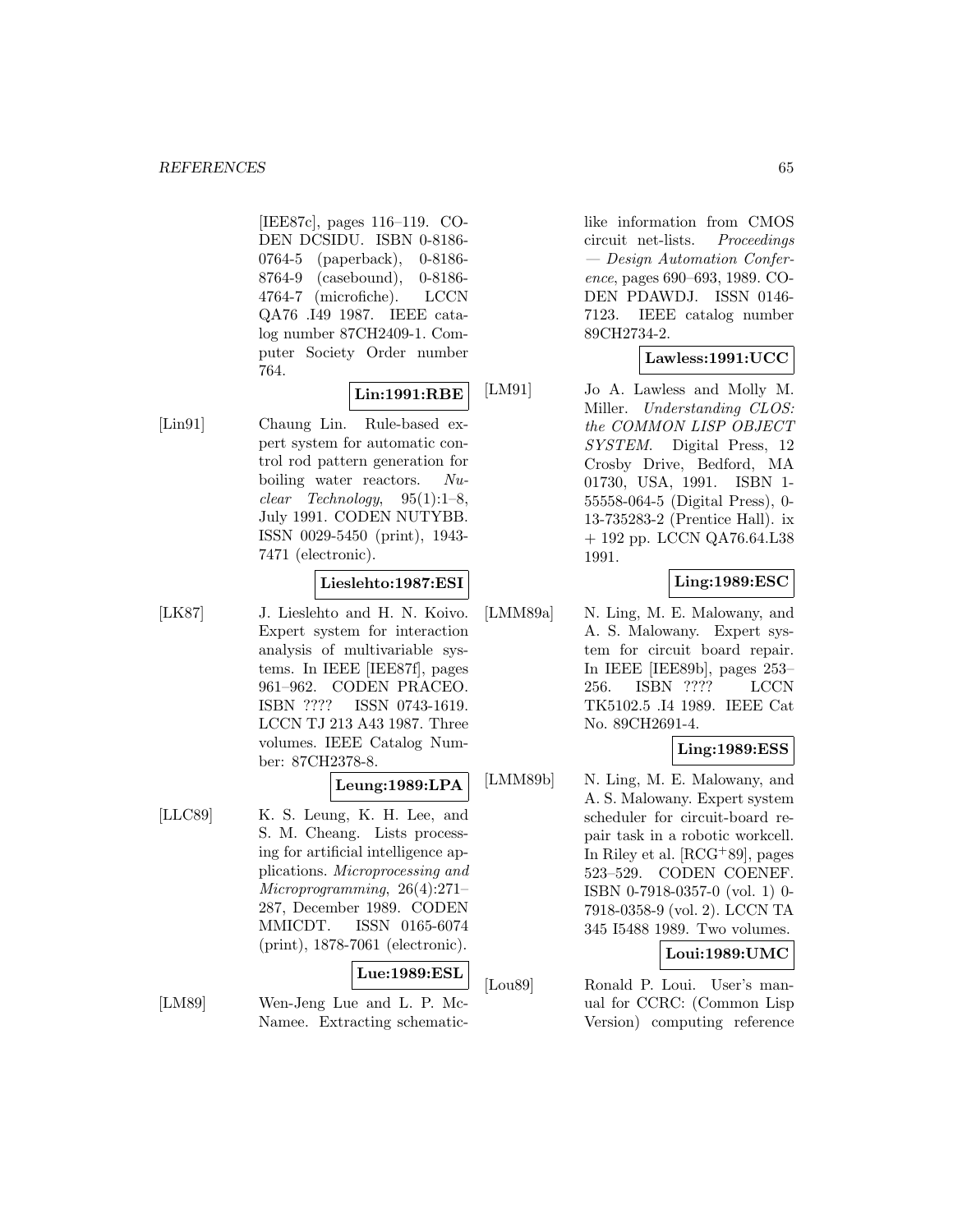classes, statistical reasoning shell v. 2.5. Technical report WUCS-89-08, Washington University, Dept. of Computer Science, Saint Louis, MO, USA, June 1989. 39 pp.

# **Loia:1994:IOO**

[LQ94] Vincenzo Loia and Michel Quaggetto. Integrating objectoriented paradigms and logic programming: the OPLA language.  $Knowledge - Based$ Software Engineering — Conference Proceedings, KBSE, pages 158–164, 1994. ISSN 1068-3062. IEEE catalog number 94TH0664-3.

## **Loia:1996:OSD**

[LQ96] Vincenzo Loia and Michel Quaggetto. OPLA system: designing complex systems in an object-oriented logic programming framework. The Computer Journal, 39(1):20– 35, 1996. CODEN CMPJA6. ISSN 0010-4620 (print), 1460- 2067 (electronic).

# **Li:1992:SBS**

[LS92a] Xiaofeng Li and Osamu Shigo. Simulation-based SDL support system. In IEEE [IEE92], pages 284–291. ISBN 0-8186-2830-8. LCCN QA76.758.I573 1992.

## **Li:1992:SSS**

[LS92b] Xiaofeng Li and Osamu Shigo. Simulation-based SDL support system. In IEEE [IEE92], pages 284–291. ISBN 0-8186-2830-8. LCCN QA76.758.I573 1992.

## **Leavitt:1997:UCR**

[LS97] D. D. Leavitt and G. Starkschall, editors. Use of computers in radiation therapy. Proceedings of the 12th international conference on the use of computers in radiation therapy: International conference; 12th  $-$  May 1997, Salt Lake City, UT, Proceedings of the International Conference on the Use of Computers in Radiation Therapy. Medical Physics Publishing, Madison, WI, USA, 1997. ISBN 0-944838-77-4. LCCN ????

## **Lubars:1991:RDD**

[Lub91] Mitchell D. Lubars. Representing design dependencies in an issue-based style. IEEE Software, 8(4):81–89, July 1991. CODEN IESOEG. ISSN 0740- 7459 (print), 0740-7459 (electronic).

## **Lucid:1992:CLI**

[Luc92a] Lucid, Inc. Common Lisp interface manager, user's guide. Lucid, Inc., Menlo Park, CA, USA, 1992. ISBN ???? various pp. LCCN ????

#### **Lucid:1992:XUG**

[Luc92b] Lucid, Inc. XLT User's Guide: an X-based programming environment for Lucid Common Lisp. Lucid, Inc., Menlo Park, CA, USA, first edition (december 1992). edition, 1992. ISBN ???? various pp. LCCN ????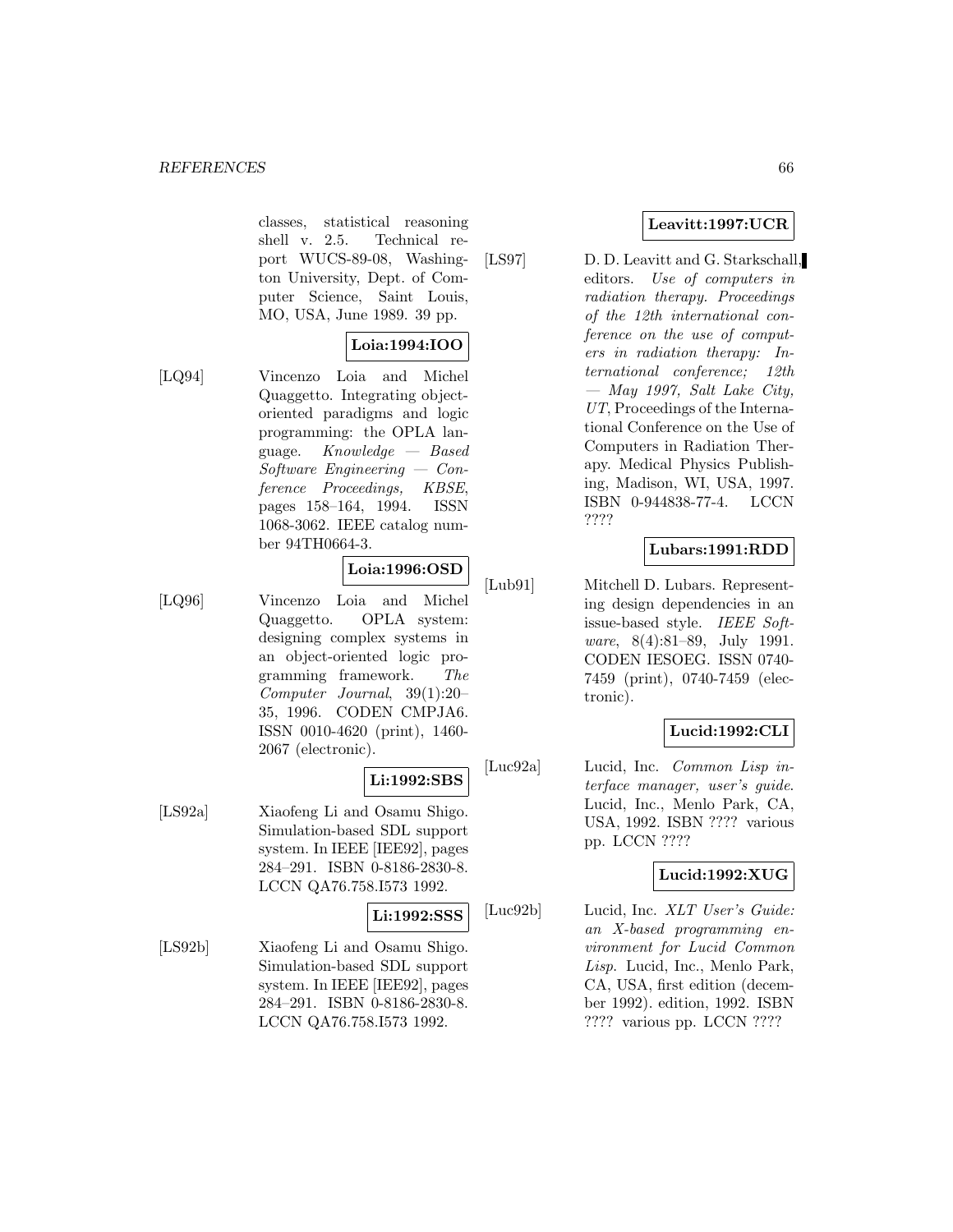## **Li:1995:CPP**

[LW95] Liwei Li and Paul S. Wang. The CL–PVM package. SIGSAM Bulletin (ACM Special Interest Group on Symbolic and Algebraic Manipulation), 29(3–4): 2–8, December 1995. CO-DEN SIGSBZ. ISSN 0163-5824 (print), 1557-9492 (electronic).

## **Lee:1994:UMA**

[LZ94] Arthur H. Lee and Joseph L. Zachary. Using metaprogramming to add persistence to CLOS. In IEEE [IEE94c], pages 136–147. ISBN 0-8186- 5642-5. ISSN 1074-8970. LCCN QB76.7 .I34 1994.

#### **Lee:1995:RM**

[LZ95] Arthur H. Lee and Joseph L. Zachary. Reflections on metaprogramming. IEEE Transactions on Software Engineering, 21(11):883–893, November 1995. CODEN IESEDJ. ISSN 0098-5589 (print), 1939- 3520 (electronic).

### **Lee:1997:ASP**

[LZ97] Arthur H. Lee and Joseph L. Zachary. Adding support for persistence to CLOS via its metaobject protocol. Lisp and Symbolic Computation, 10 (1):39–60, June 1997. CO-DEN LSCOEX. ISSN 0892- 4635 (print), 1573-0557 (electronic). URL http://www. wkap.nl/oasis.htm/134678.

## **Ma:1989:TTI**

[Ma89] Kwan-Lin Ma. TICL: a type inference system of Common Lisp. Thesis (m.s.), Department of Computer Science, University of Utah, Salt Lake City, UT, USA,  $1989. \text{ xi} + 70$ pp.

### **Mattsson:1991:KSR**

[MA91] S. E. Mattsson and M. Andersson. Kernel for system representation. In Jaaksoo and Utkin [JU91], pages 373–378. CODEN ISYSEK. ISBN 0-08- 040174-0. LCCN TJ212.2 .I58 1990. Six volumes.

### **MacLachlan:1991:CCL**

[Mac91] Rob MacLachlan. CMU Common Lisp user's manual. Research paper CMU-CS-91-108, School of Computer Science, Carnegie Mellon University, Pittsburgh, PA, USA, February 1991. vi  $+$  168 pp. This is a revised version of Technical Report CMU-CS-87-156.

#### **MacLachlan:1992:CCL**

[Mac92a] Rob MacLachlan. CMU Common Lisp user's manual. Research paper CMU-CS-92-161, School of Computer Science, Carnegie Mellon University, Pittsburgh, PA, USA, July 1992.  $v + 142$  pp. Supersedes Technical Reports CMU-CS-87-156 and CMU-CS-91-108.

#### **MacLachlan:1992:PCC**

[Mac92b] Robert A. MacLachlan. Python compiler for CMU Common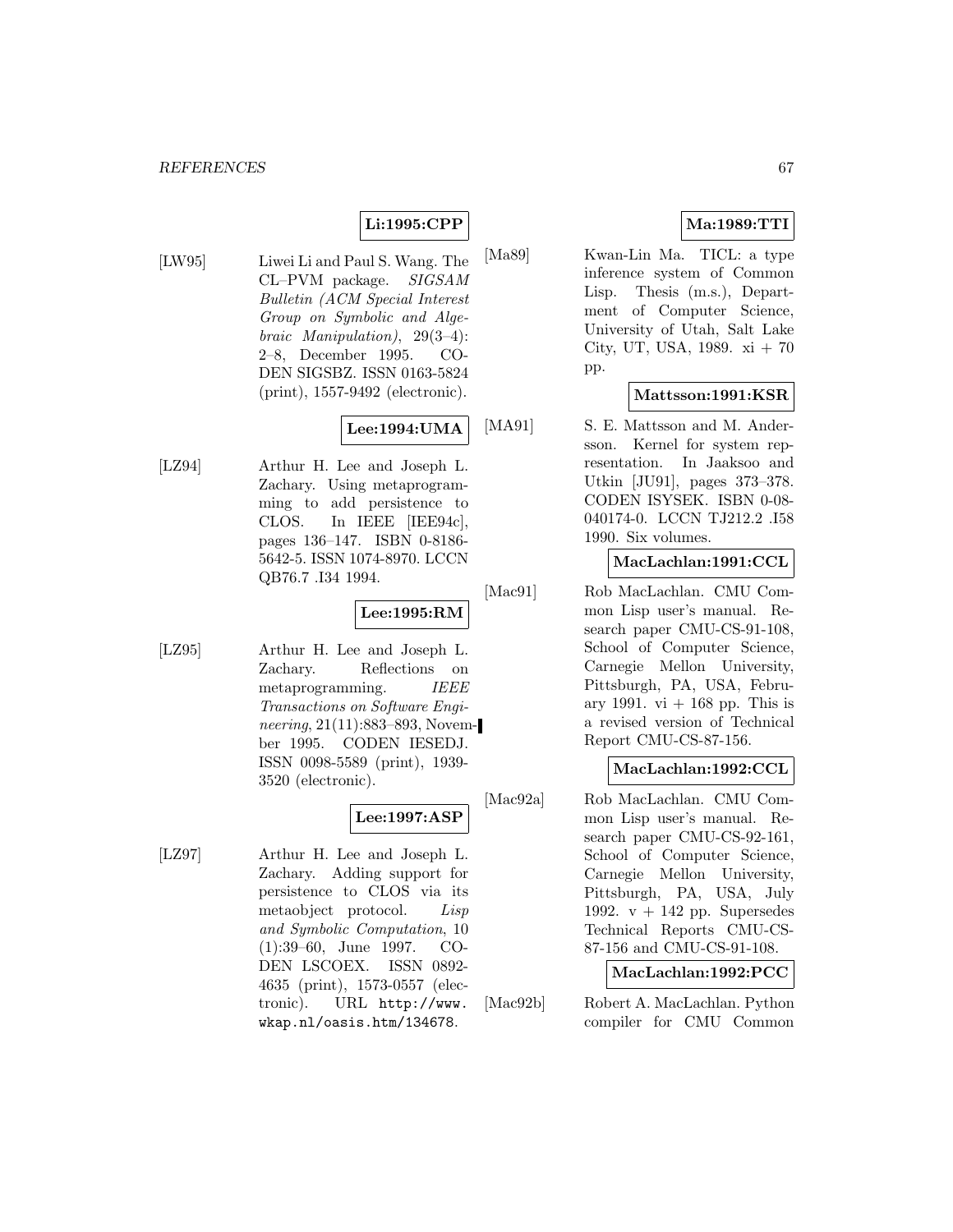Lisp. In ACM [ACM92], pages 235–246. ISBN 0-89791- 481-3, 0-89791-483-X. LCCN QA76.73.L23A26 1992. LISP pointers, volume V, number 1, January-March 1992. ACM order no. 552920.

#### **Maida:1991:MMM**

[Mai91] Anthony S. Maida. Maintaining mental models of agents who have existential misconceptions. Artificial Intelligence, 50(3):331–383, August 1991. CODEN AINTBB. ISSN 0004- 3702 (print), 1872-7921 (electronic).

## **Malec:1991:DSD**

[Mal91] J. Malec. Dynamic scene description system. ODYS. In Jaaksoo and Utkin [JU91], pages 159–164. CODEN ISY-SEK. ISBN 0-08-040174-0. LCCN TJ212.2 .I58 1990. Six volumes.

#### **Margolies:2004:ACL**

[Mar04] D. Margolies. The ANSI Common Lisp reference book. Apress, Berkeley, CA, USA, 2004. ISBN 1-59059-220-4. 1000 (est.) pp. LCCN ????

#### **Matsui:1990:OOI**

[Mat90] T. Matsui. Object-oriented implementation of EusLisp. Denshi Gijutsu Sogo Kenkyusho Iho/Bulletin of the Electrotechnical Laboratory, 54(8):18–40, 1990. CODEN DGSKAR. ISSN 0366-9092.

#### **Medina-Bulo:2010:VCL**

[MBPLRR10] Inmaculada Medina-Bulo, Francisco Palomo-Lozano, and José-Luis Ruiz-Reina. A verified Common Lisp. Journal of Symbolic Computation, 45(1): 96–123, January 2010. CO-DEN JSYCEH. ISSN 0747- 7171 (print), 1095-855X (electronic).

#### **Manivannan:1990:RBA**

[MC90] S. Manivannan and Richard Cotton. Rule-based approach to robotic collision avoidance in a flexible assembly cell. American Society of Mechanical Engineers, Production Engineering Division (Publication) PED, 47:235–244, 1990. CODEN ASMDDU.

## **McDonald:1987:CCL**

[McD87a] David B. McDonald. CMU Common Lisp user's manual: Mash/IBM RT PC edition. Carnegie Mellon University, Computer Science Dept., Pittsburgh, PA, USA, 1987. iii + 94 pp.

#### **McDonald:1987:ECL**

[McD87b] David B. McDonald. An efficient Common Lisp for the IBM RT PC. Research paper. Carnegie-Mellon University. Computer Science Department; 87-134 Carnegie-Mellon University. Computer Science Dept. Research paper; 87-134. CMU-CS-87-134, Carnegie Mellon University, Computer Science Department,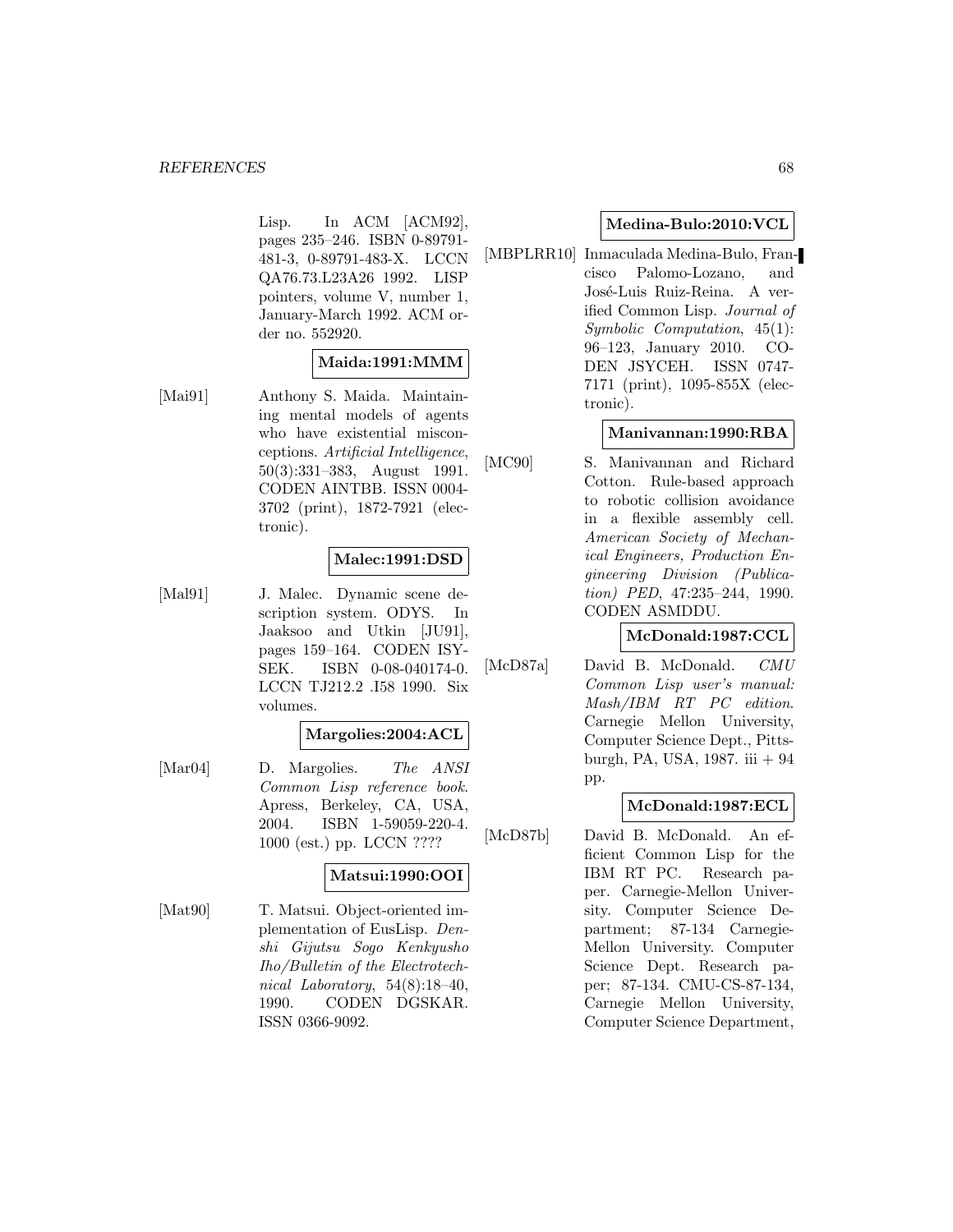Pittsburgh, PA, USA, 1987. 18 pp.

### **McDonald:1989:CCL**

[McD89a] David B. McDonald. CMU Common Lisp user's manual Mach/IBM RT edition. Carnegie Mellon University, Computer Science Dept., Pittsburgh, PA, USA, 1989.  $v + 120$ pp. Revised version of technical report CMU-CS-87-156.

### **McDonald:1989:OOP**

[McD89b] J. A. McDonald. Objectoriented programming for linear algebra. ACM SIGPLAN Notices, 24(10):175–184, October 1989. CODEN SINODQ. ISSN 0362-1340 (print), 1523- 2867 (print), 1558-1160 (electronic).

# **Miller:1994:FPI**

[MCd<sup>+</sup>94] Philip Miller, Michael Clancy, Andrea diSessa, Jeremy Roschelle, Marcia Linn, Michael Eisenberg, Mark Guzdial, Mitchell Resnick, and Elliot Soloway. Future of programming instruction. SIGCSE Bulletin (ACM Special Interest Group on Computer Science Education), 26(1), March 1994. CO-DEN SIGSD3. ISSN 0097-8418 (print), 2331-3927 (electronic).

#### **McLean:1991:GEC**

[MCH91] Francis G. McLean, De-Wayne A. Campbell, and David W. Harris, editors. Geotechnical Engineering Congress 1991: proceedings of the

Congress / sponsored by the Geotechnical Engineering Division of the American Society of Civil Engineers in cooperation with the University of Colorado and U.S. Bureau of Reclamation; hosted by the Colorado Section, ASCE, Boulder, Colorado, June 10–12, 1991. American Society of Civil Engineers, Dallas, Texas, 1991. CO-DEN GSPUER. ISBN 0-87262- 806-x. ISSN 0895-0563. LCCN TA703.5.G47 1991. Two volumes.

## **McKay:1991:CCL**

[McK91] Scott McKay. CLIM: the Common Lisp interface manager. Communications of the ACM, 34(9):58–59, September 1991. CODEN CACMA2. ISSN 0001-0782 (print), 1557- 7317 (electronic). URL http://www.acm.org/pubs/ toc/Abstracts/0001-0782/ 114675.html.

# **Mingins:1997:TPC**

[MDM97] Christine Mingins, Roger Duke, and Bertrand Meyer, editors. TOOLS 25: Proceedings of the 1997 Conference on Technology of Object-Oriented Languages and Systems Nov 24–28 1997 1997 Melbourne, Australia. IEEE Computer Society Press, 1109 Spring Street, Suite 300, Silver Spring, MD 20910, USA, 1997. ISBN 0-8186-8485-2, 0-8186- 8487-9 (microfiche). LCCN QA76.64.T66 1997b.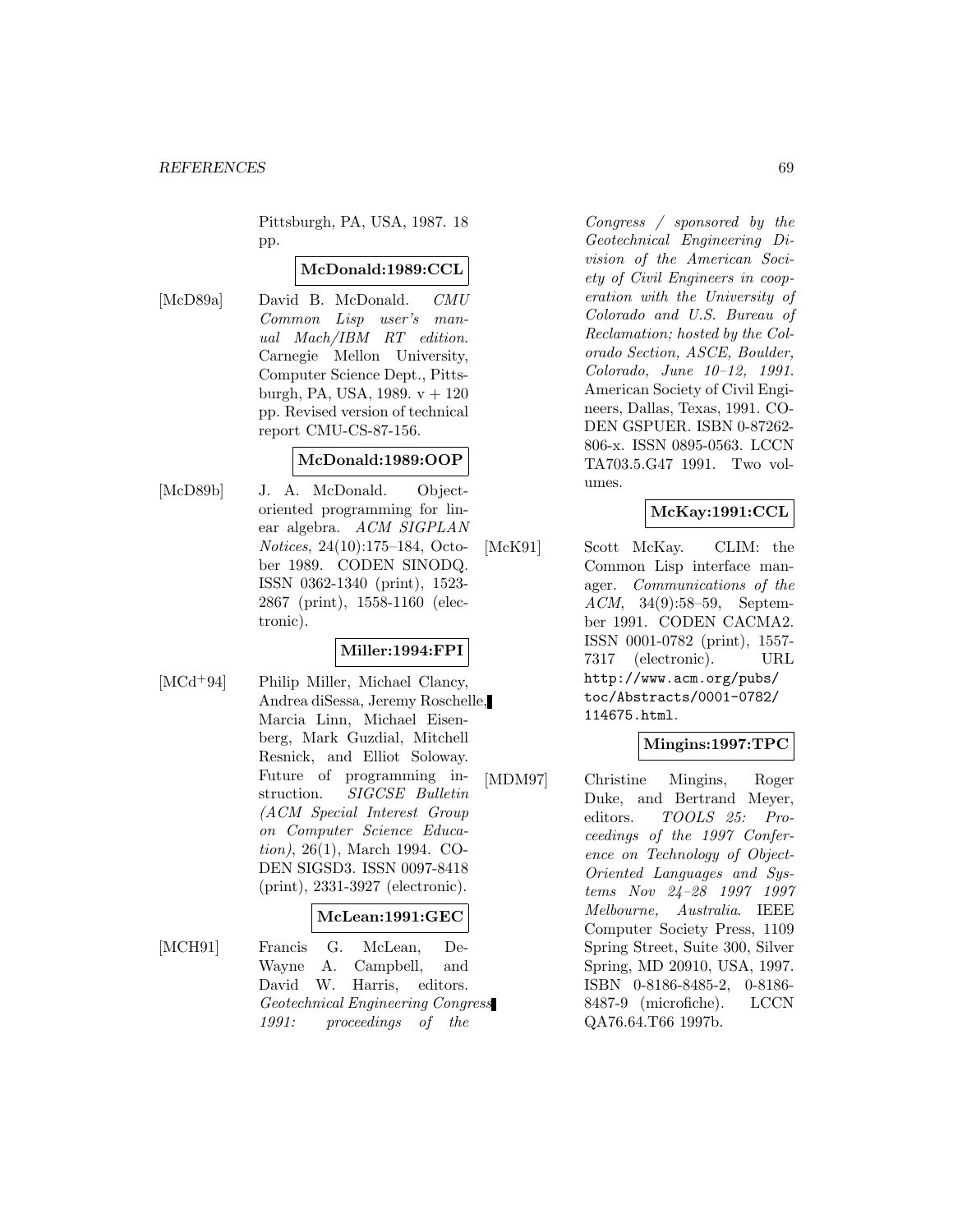### **Morrison:1995:CDP**

[ME95] Ernest E. Morrison, Jr. and Robert M. Ebeling. Computation of dynamic passive earth pressure using LISP. Journal of Computing in Civil Engineering, 9(4):285–291, October 1995. CODEN JCCEE5. ISSN 0887-3801.

**McDonald:1987:IDC**

[MFW87] David B. McDonald, Scott E. Fahlman, and Skef Wholey. Internal design of CMU Common Lisp on the IBM RT PC. Research paper CMU-CS-87- 157, Carnegie Mellon University, Computer Science Dept., Pittsburgh, PA, USA, 1987. ii  $+ 64$  pp.

#### **McDonald:1988:IDC**

[MFW88] David B. McDonald, Scott E. Fahlman, and Skef Wholey. Internal design of CMU Common Lisp on the IBM RT PC. Technical report CMU-CS-87-157, Computer Science Dept., Carnegie Mellon University, Pittsburgh, PA, USA, April 1988. ii  $+ 64$  pp.

### **Meystel:1990:PII**

[MHG90] Alex Meystel, Jayantha Herath, and Steve Gray, editors. Proceedings / 5th IEEE International Symposium on Intelligent Control 1990, September 5–7, 1990, Philadelphia, Pennsylvania. IEEE Computer Society Press, 1109 Spring Street, Suite 300, Silver Spring, MD 20910, USA,

1990. ISBN 0-8186-2108-7 (paperback), 0-8186-9108-5 (casebound), 0-8186-6108-9 (microfiche). LCCN TJ 217.5 I33 1990a. Two volumes. IEEE Computer Society Press Order Number 2108. IEEE Catalog Number 90TH0333-5.

#### **Messimer:1996:CDM**

[MHMR96] Sherri L. Messimer, John M. Henshaw, John Montgomery, and John Rogers. Composite design and manufacturing critiquing system. Artificial Intelligence for Engineering Design, Analysis and Manufacturing:  $AIEDAM$ , 10(1):65– 79, January 1996. CODEN AIEMEG. ISSN 0890-0604.

### **Milner:1988:CLT**

[Mil88] Wendy L. Milner. Common Lisp: a tutorial. Prentice-Hall, Englewood Cliffs, NJ 07632, USA, 1988. ISBN 0-13-152844- 0.  $xx + 521$  pp. LCCN QA76.73.L23 M55 1988.

#### **McGehearty:1986:PPE**

[MK86] Patrick F. McGehearty and Edward J. Krall. Potentials for parallel execution of Common Lisp programs. In Hwang et al. [HJS86], pages 696–702. CO-DEN PCPADL. ISBN 0-8186- 0724-6. ISSN 0190-3918. LCCN QA76.6 .I581 1986. IEEE Service Cent. Piscataway, NJ, USA.

#### **Ma:1990:TTI**

[MK90] Kwan-Liu Ma and Robert R. Kessler. TICL – A type in-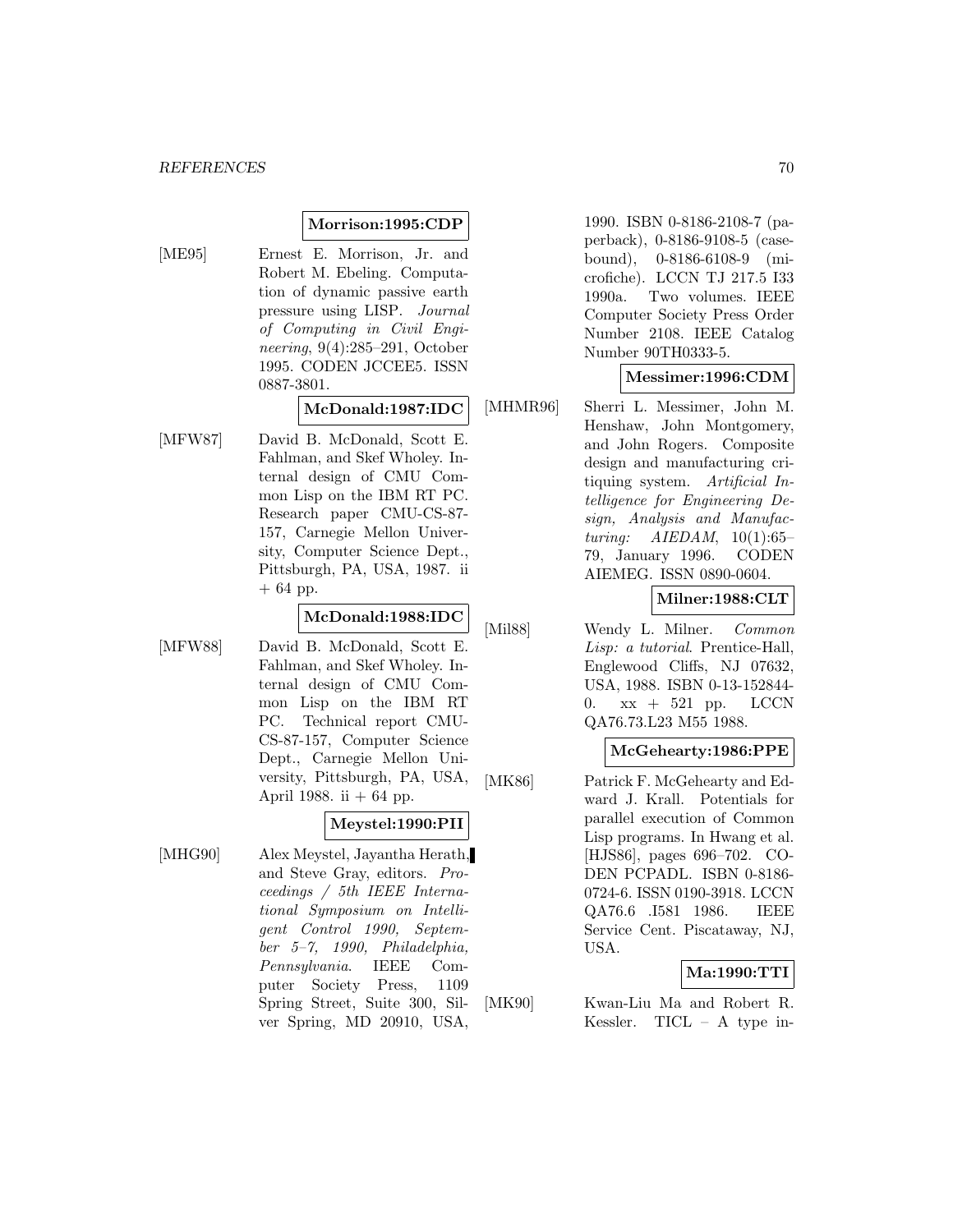#### *REFERENCES* 71

ference system for Common Lisp. Software—Practice and Experience, 20(6):593–625 (or 593–623??), June 1990. CO-DEN SPEXBL. ISSN 0038- 0644 (print), 1097-024X (electronic).

### **Mayfield:1991:PMC**

[MN91] Blayne E. Mayfield and Jin Cheon Na. Prolog methods for Com $mon$   $LISP$  +  $Flavors.$  OSU-CS-TR; 91-17. Oklahoma State University, Dept. of Computer Science, Stillwater, OK, USA, 1991. ISBN ???? 12 pp. LCCN ????

### **Moon:1986:OOP**

[Moo86] David A. Moon. Objectoriented programming with Flavors. ACM SIGPLAN Notices,  $21(11):1-8$ , November 1986. CODEN SINODQ. ISSN 0362-1340 (print), 1523-2867 (print), 1558-1160 (electronic).

### **Moore:1999:MCP**

[Moo99] J. Strother Moore. Mechanically checked proof of a multiprocessor result via a uniprocessor view. Formal Methods in System Design,  $14(2):213-$ 228, March 1999. CODEN FMSDE6. ISSN 0925-9856.

## **Moore:2012:MLF**

[Moo12] J. Strother Moore. Metalevel features in an industrialstrength theorem prover. ACM SIGPLAN Notices, 47(1):425– 426, January 2012. CO-DEN SINODQ. ISSN 03621340 (print), 1523-2867 (print), 1558-1160 (electronic).

#### **Mayaram:1987:COM**

[MP87] Kartikeya Mayaram and Donald O. Pederson. Codecs: an object-oriented mixed-level circuit and device simulator. In IEEE [IEE87a], pages 604– 607. CODEN PICSDI. ISBN ???? LCCN TK 7801 I22 1987. Three volumes.

#### **Monnier:2020:EEL**

[MS20] Stefan Monnier and Michael Sperber. Evolution of Emacs Lisp. 4(HOPL):74:1–74:55, June 2020. URL https://dl. acm.org/doi/abs/10.1145/ 3386324.

#### **Morrey:1993:USC**

[MSBH93] Ian Morrey, Jawed Siddiqi, Graham Buckberry, and Richard Hibberd. Use of a specification construction and animation tool to teach formal methods. In IEEE [IEE93a], pages 327–333. CODEN PSICD2. ISBN 0-8186-4440- 0 (paperback), 0-8186-4442- 7 (casebound), 0-8186-4441- 9 (microfiche). ISSN 0730- 6512. LCCN QA76.6.C6295 1993. IEEE catalog number 93CH3349-8.

### **Maegawa:1985:FLM**

[MSD<sup>+</sup>85] Hirotoshi Maegawa, Toshifumi Saito, Toshio Doi, Takeshi Nishikawa, and Hiroshi Yasui. Fast Lisp machine and listevaluation processor Eval II — processor architecture and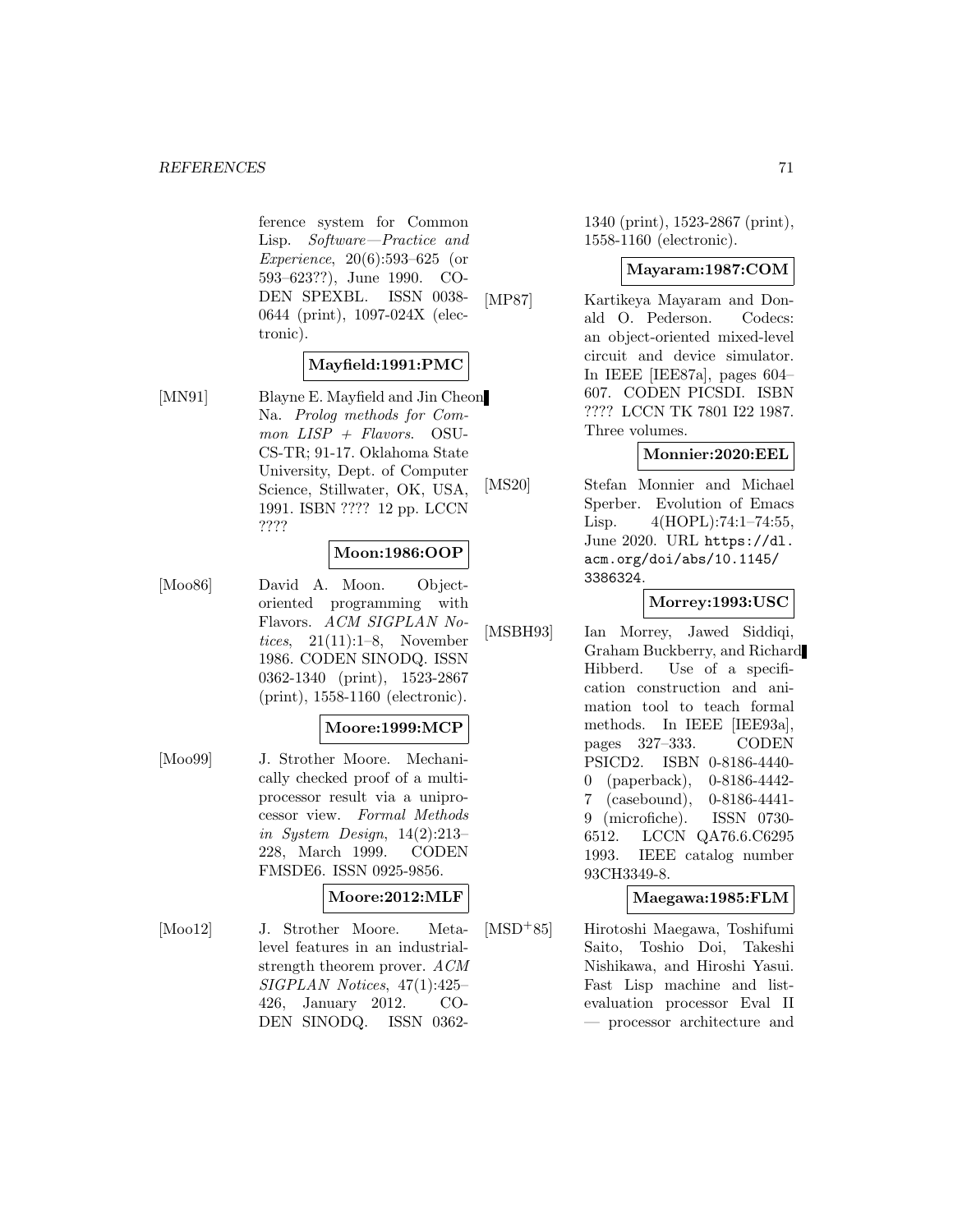hardware configuration. Journal of Information Processing, 8(2):121–126, 1985. CODEN JIPRDE. ISSN 0387-6101.

### **Mizoguchi:1995:TAI**

[MTI95] Riichiro Mizoguchi, Yuri Tijerino, and Mitsuru Ikeda. Task analysis interview based on task ontology. Expert Systems with Applications,  $9(1):15-25$ , 1995. CODEN ESAPEH. ISSN 0957-4174.

### **MuQqoz:1995:MTW**

[Mu 95] J. Mu Qq oz. Manual TIG welding and control chart advisor: a prototype program in Common Lisp using pattern matching techniques. Quality Engineering, 7(2):277–??, 1995. CODEN QUENE7. ISSN 0898- 2112.

## **Muller:1991:LLT**

[Mul91] Hans Muller. LispView: leverage through integration. Communications of the ACM, 34(9): 59–61, September 1991. CO-DEN CACMA2. ISSN 0001- 0782 (print), 1557-7317 (electronic). URL http://www. acm.org/pubs/toc/Abstracts/ 0001-0782/126333.html.

#### **Mundy:1995:IUE**

[Mun95a] Joseph L. Mundy. Image understanding environment program. IEEE expert: intelligent systems and their appli $cations, 10(6):64-73, December$ 1995. CODEN IEEXE7. ISSN 0885-9000.

# **Munoz:1994:MTW**

[Mun95b] J. Munoz. Manual TIG welding and control chart advisor. A prototype program in Common Lisp using pattern matching techniques. Quality Engineering, 7(2):277–??, 1994/ 1995. CODEN QUENE7. ISSN 0898-2112.

# **Murray:1990:FCL**

[Mur90] K. E. Murray. The future of Common Lisp: Higher performance through parallelism. In Steels [Ste90b], pages 35–42. ISBN ???? LCCN ????

### **MuThoz:1995:MTW**

[MuT95] J. MuThoz. Manual TIG welding and control chart advisor: a prototype program in Common Lisp using pattern matching techniques. Quality engineer $ing, 7(2):277-??, ???? 1995.$ ISSN 0898-2112.

## **Myers:1995:GAU**

[Mye95] Brad A. Myers. Garnet and amulet user interface development environments. In Katz et al.  $[K^+95]$ , pages  $334-??$ ISBN 0-201-84705-1. LCCN QA76.9.H85 C44 1995.

# **Ng:1990:IFI**

 $[N+90]$  Peter A. Ng et al., editors. *ICSI* '90, the First International Conference on Systems Integration: April 23–26, 1990, Headquarters Plaza Hotel, Morristown, New Jersey, USA. IEEE Computer Society Press, 1109 Spring Street, Suite 300, Silver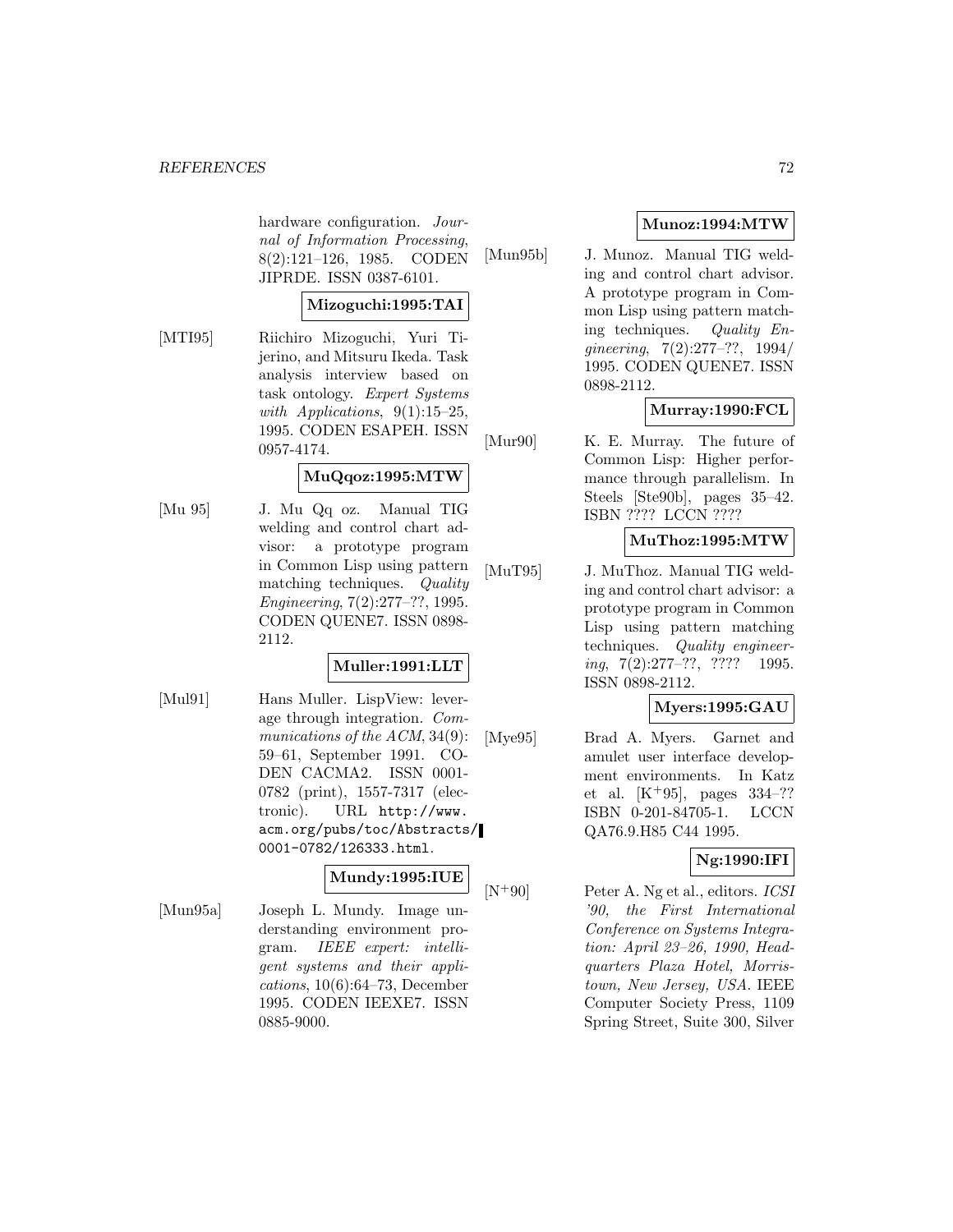Spring, MD 20910, USA, 1990. ISBN 0-8186-9027-5. LCCN TS176.I645 1990. IEEE catalog number 90TH0309-5.

#### **Naef:1984:AIE**

[Nae84] F. E. Naef. Artificial intelligence expert program for a restricted memory microcomputer. In IEEE [IEE84b], pages 4–10. CODEN PCI-CDQ. ISBN 0-8186-0525-1 (paperback), 0-8186-8525-5 (hardcover). LCCN QA75.5 .C58 1984, TK7885.A1 C53 1984. IEEE catalog no. 84CH2017-2.

### **Narayanaswamy:1988:SAA**

[Nar88a] K. Narayanaswamy. Static analysis: an aid to program maintenance and development. In IEEE [IEE88h], pages 492– 499. CODEN PHISD7. ISBN 0- 8186-0842-0. ISSN 0073-1129. LCCN ????

#### **Narayanaswamy:1988:SAB**

[Nar88b] K. Narayanaswamy. Static analysis-based program evolution support in the Common Lisp framework. Proceedings — International Conference on Software Engineering, pages 222–230, 1988. CODEN PCSEDE. ISBN 0-89791-258-6. ISSN 0270-5257. IEEE catalog number 88CH2554-4.

#### **Nachtsheim:1988:SFE**

[NC88] Philip R. Nachtsheim and Ames Research Center. Simulating futures in extended Common LISP. NASA technical memorandum A-88176, National Aeronautics and Space Administration, Ames Research Center, Moffett Field, CA, USA, 1988.

## **Nishida:1990:PPE**

[ND90] Toyoaki Nishida and Shuji Doshita. PSX. A program that explores phase portraits of twodimensional piecewise linear differential equations. Memoirs of the Faculty of Engineering, Kyoto University, 52(pt 4): 311–355, October 1990. CO-DEN MEKYAC. ISSN 0023- 6063.

### **Nishida:1995:QAB**

[ND95] Toyoaki Nishida and Shuji Doshita. Qualitative analysis of behavior of systems of piecewise linear differential equations with two state variables. Artificial Intelligence, 75(1):3–29, May 1995. CO-DEN AINTBB. ISSN 0004- 3702 (print), 1872-7921 (electronic).

## **Neusss:2002:UCL**

[Neu02] Nicolas Neusß. On using Common Lisp for scientific computing. Sonderforschungsbereich 359, Ruprecht-Karls-Universität Heidelberg, Interdisziplinäres Zentrum für Wissenschaftliches Rechnen, Heidelberg, Germany, 2002. 10 pp.

## **Neuss:2003:UCL**

[Neu03] Nicolas Neuss. On using common Lisp for scientific computing. In Bänsch [Bän03], pages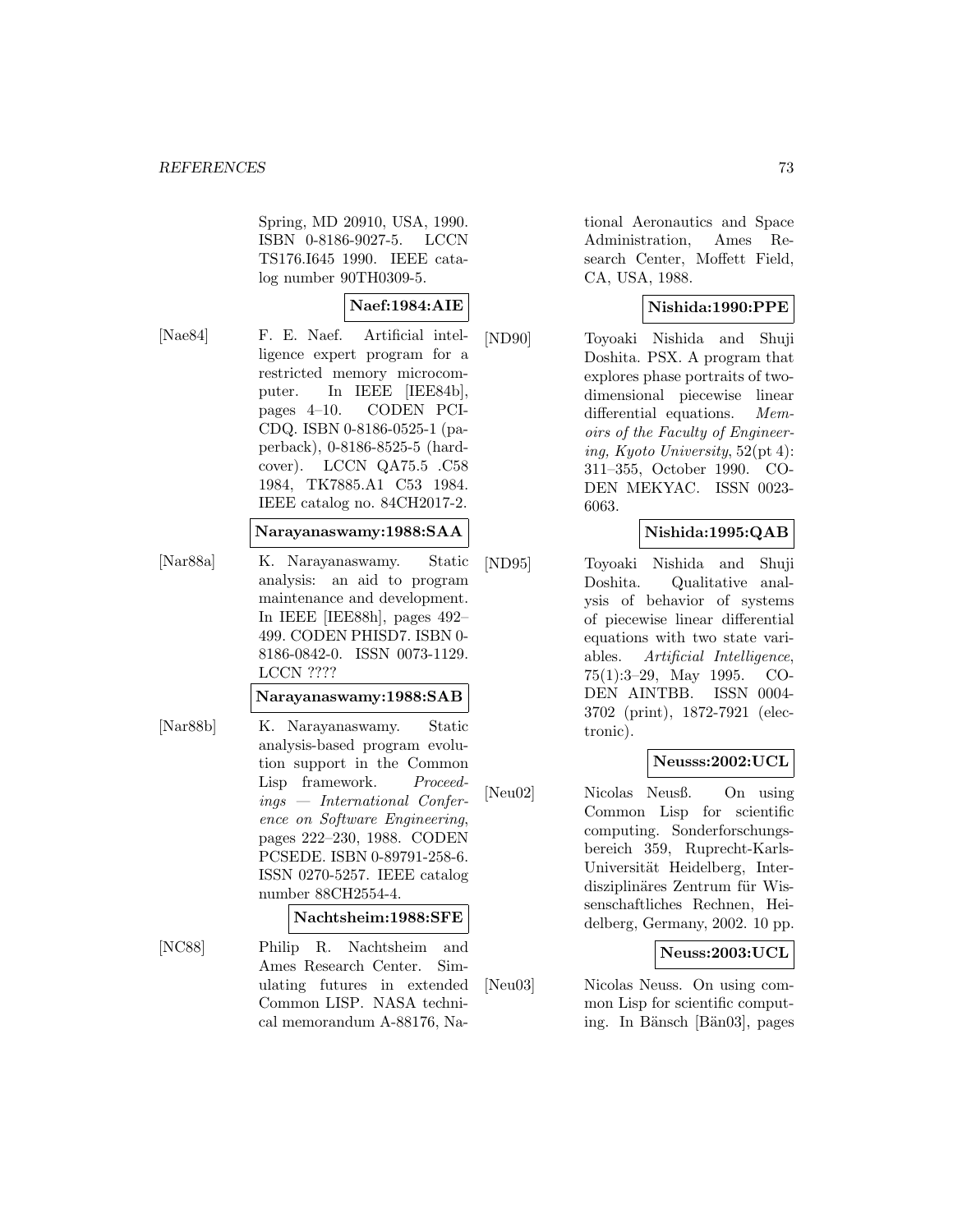237–245. CODEN LNCSA6. ISBN 3-642-62406-5 (print), 3- 642-19014-6 (e-book). ISSN 1439-7358. LCCN ???? URL http://link.springer.com/ content/pdf/10.1007/978- 3-642-19014-8\_11.

#### **Nierstrasz:1993:EOO**

[Nie93] Oscar M. Nierstrasz, editor. ECOOP '93, objectoriented programming, 7th European conference, Kaiserslautern, Germany, July 26– 30, 1993: proceedings, number 788 in Arbeitspapiere GMD 1993. Springer-Verlag, Berlin, Germany / Heidelberg, Germany / London, UK / etc., 1993. ISBN 3-540-57120-5, 0- 387-57120-5. LCCN QA76.64 .E95 1993.

#### **Nishida:1994:QRA**

[Nis94] Toyoaki Nishida. Qualitative reasoning for automated exploration for chaos. In Anonymous [Ano94b], pages 1211–1216. CODEN PNAIEE. ISBN 0-262-61102-3. LCCN Q334.N36 1994. Two volumes.

## **Nelson:1989:CDT**

[NJB89] Gordon R. Nelson, Michael A. Johnston, and John L. Blue. CODER. A design tool for aerospace applications. Simulation series, 20(4):165–169, March 1989. CODEN SISEDL. ISSN 0735-9276.

#### **Nelson:1991:WSC**

[NKC91] Barry L. Nelson, W. David Kelton, and Gordon M. Clark, editors. 1991 Winter Simulation Conference proceedings: December 8–11, 1991, the Arizona Biltmore, Phoenix, Arizona. IEEE Computer Society Press, 1109 Spring Street, Suite 300, Silver Spring, MD 20910, USA, 1991. CODEN WSCPDK. ISBN 0-7803-0181-X (??invalid checksum??). ISSN 0275-0708, 0743-1902. LCCN QA 76.9 C65 W56 1991. IEEE catalog no. 91CH3050-2.

### **Norvig:1991:PAI**

[Nor91] Peter Norvig. Paradigms of artificial intelligence programming: case studies in Common LISP. Morgan Kaufmann Publishers, Los Altos, CA 94022, USA, 1991. ISBN 1-55860-191- 0. xxviii  $+$  946 pp. LCCN QA76.6.N687 1992.

### **Norvig:1992:PAI**

[Nor92] Peter Norvig. Paradigms of artificial intelligence programming: case studies in Common LISP. Morgan Kaufmann Publishers, Los Altos, CA 94022, USA, 1992. ISBN ???? xxviii + 946 pp. LCCN ????

#### **Norvig:2004:PAI**

[Nor04] Peter Norvig. Paradigms of artificial intelligence programming: case studies in Common Lisp. Morgan Kaufmann Publishers, Los Altos, CA 94022, USA, 2004. ISBN 1-55860-191- 0. xxviii + 946 pp. LCCN ????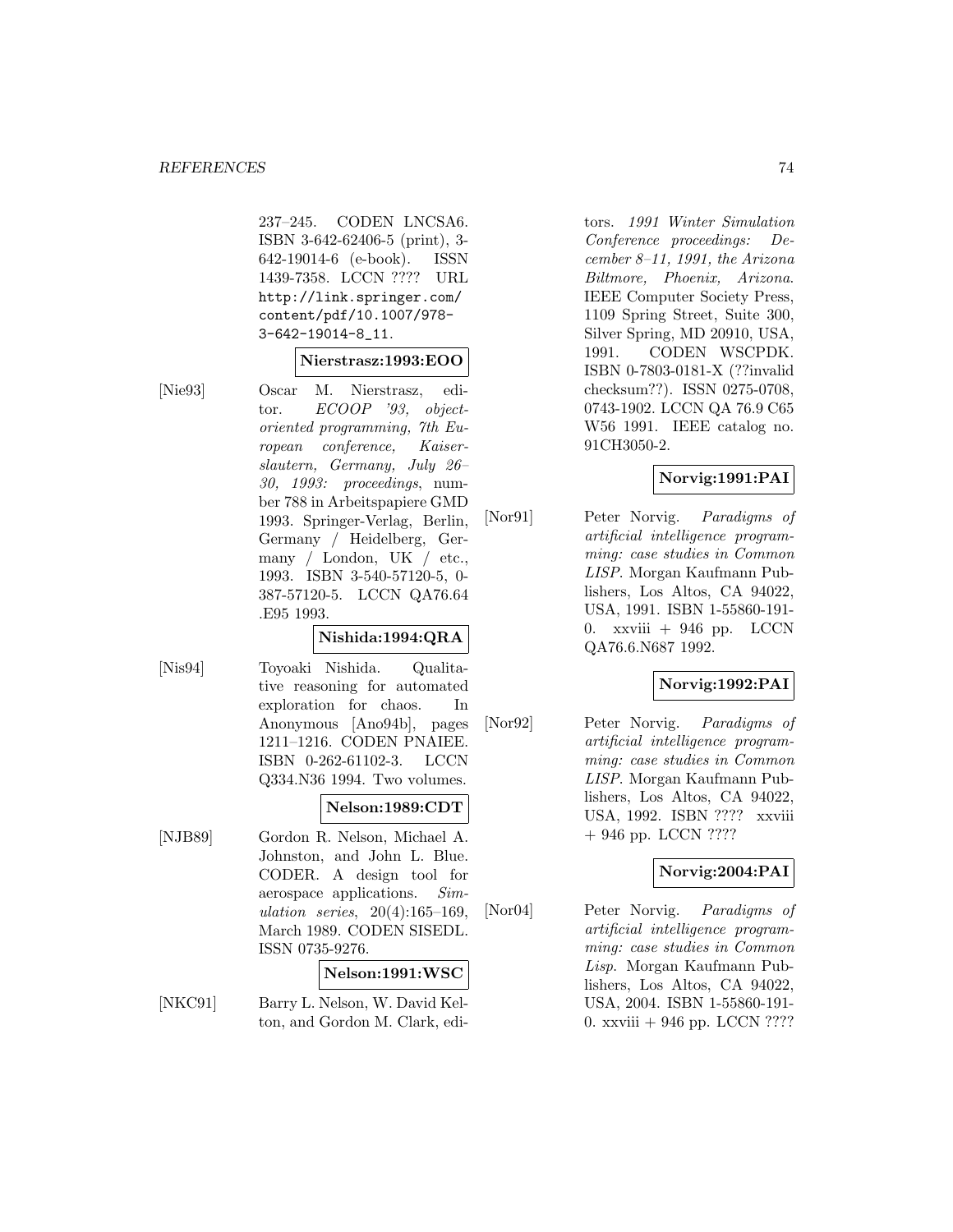### **Noyes:1992:AIC**

[Noy92] James L. Noyes. Artificial intelligence with Common Lisp: fundamentals of symbolic and numeric processing. D. C. Heath and Company, Lexington, MA, USA, 1992. ISBN 0- 669-19473-5. xvii  $+542 + A80$ pp. LCCN QA76.73.C62 N68 1992 Bar.

#### **Nord:1988:EAS**

[NP88] Robert L. Nord and Frank Pfenning. The Ergo Attribute System. ACM SIGSOFT Software Engineering Notes, 13(5): 110–120, November 1988. CO-DEN SFENDP. ISSN 0163- 5948 (print), 1943-5843 (electronic).

#### **Nann:1989:DSS**

[NRK89] Steven R. Nann, Asok Ray, and Soundar Kumara. Decision support system for realtime control and monitoring of dynamical processes. In IEEE [IEE89e], pages 361–365. ISBN ???? LCCN TJ 212.2 A44 1989. Three volumes. IEEE catalog number: 89CH2772-2.

#### **Nann:1991:DSS**

[NRK91] Steven R. Nann, Asok Ray, and Soundar Kumara. Decision support system for realtime monitoring and control of dynamical processes. International Journal of Intelligent Systems, 6(7):739–758, December 1991. CODEN IJISED. ISSN 0884-8173.

## **Nagasaka:1992:TCL**

[NSI<sup>+</sup>92] Atsushi Nagasaka, Yoshihiro Shintani, Tanji Ito, Hiroshi Gomi, and Junichi Takahashi. Tachyon Common Lisp: An efficient and portable implementation of CLtL2. In ACM [ACM92], pages 270–277. ISBN 0-89791-481-3, 0-89791-483-X. LCCN QA76.73.L23A26 1992. LISP pointers, volume V, number 1, January-March 1992. ACM order no. 552920.

# **Narikawa:1994:IID**

[NSS94] N. Narikawa, T. Sato, and N. Sasaki. Integrated and intelligent database systems for plant engineering framework. In Bocks et al.  $[BPR+94]$ , pages 13–20. ISBN 0-7918-1281-2. LCCN TA345 .A85 1994.

#### **Nayama:1990:DES**

[NTS90] Michisuke Nayama, Masahiko Toyoda, and Susumu Shono. Development of an expert system for vacuum brazing. Yosetsu Gakkai Ronbunshu/Quarterly Journal of the Japan Welding Society, 8(3): 359–364, August 1990. CO-DEN YGRODU. ISSN 0288- 4771.

#### **Nyman:1987:TCL**

[Nym87] Lars Nyman. Transliteration of Common Lisp into executable C code. Thesis (m.s.), Department of Computer Engineering and Science, Case Western Reserve University, Cleveland, OH, USA, 1987. vi + 105 pp.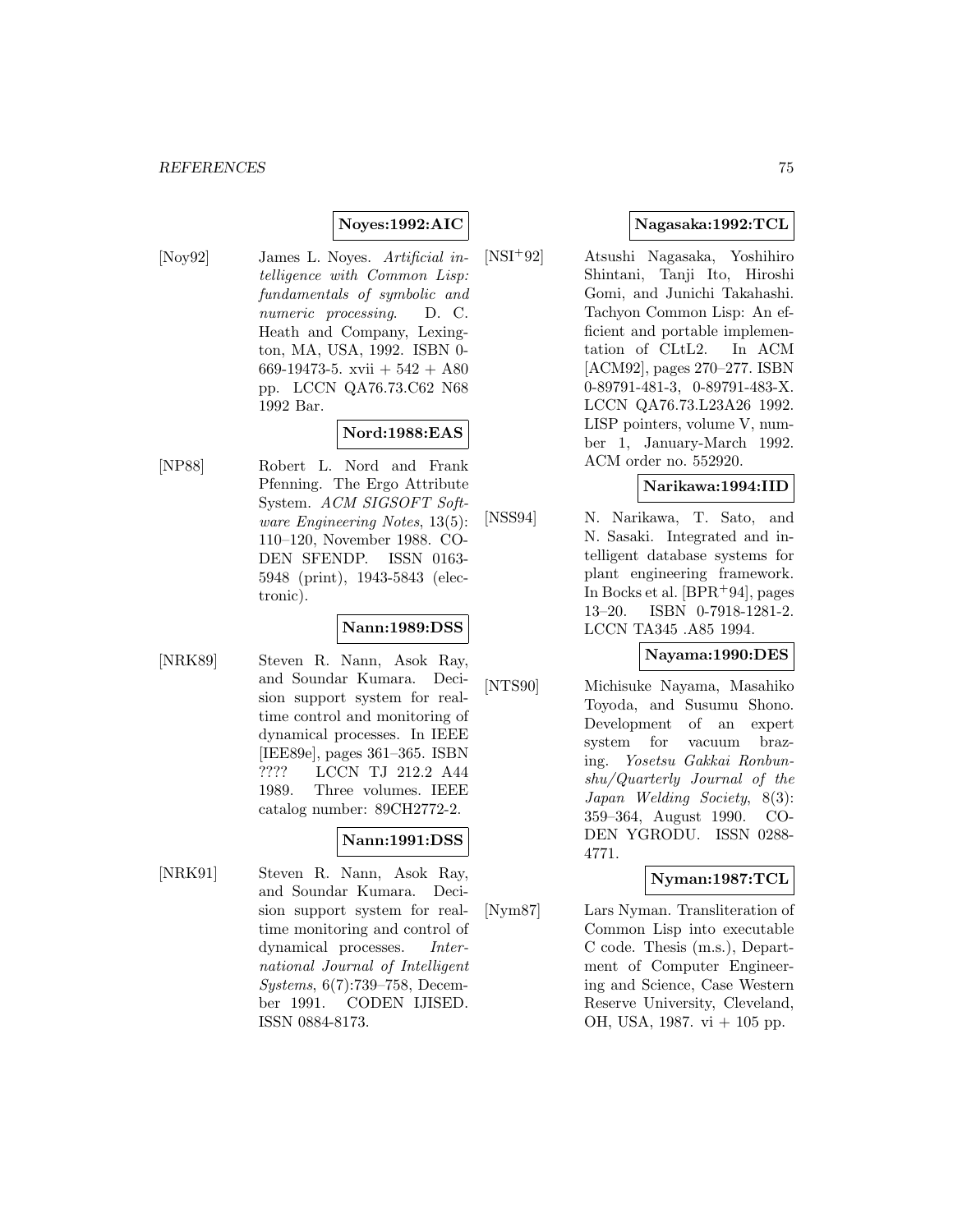## **Olthoff:1989:ASM**

[OK89] Walter Olthoff and James Kempf. An algebraic specification of method combination for the Common Lisp Object System. Lisp and Symbolic Computation, 2(1):115–152, February 1989. CODEN LSCOEX. ISSN 0892-4635 (print), 1573- 0557 (electronic).

# **Okuno:1987:FAF**

[OOT87] Hiroshi G. Okuno, Nobuyasu Osato, and Ikuo Takeuchi. Firmware approach to fast Lisp interpreter. In ACM [ACM87], pages 1–11. CODEN MAWMDB. ISBN 0-89791- 250-0. ISSN 0361-2163. LCCN ???? ACM order no. 520870. IEEE catalog no. 87TH0208-9. IEEE Computer Society order no. 831.

## **Ong:1986:KPE**

[OSD86] K. K. Ong, R. E. Seviora, and P. Dasiewicz. Knowledge-based position estimation for a multisensor house robot. In Sriram and Adey [SA86], pages 119–130. ISBN 0-905451-47-3. LCCN TA174.I48 1986. Two volumes.

## **Paeke:1993:OOP**

[Pae93] Andreas Paeke, editor. Objectoriented programming: the CLOS perspective. MIT Press, Cambridge, MA, USA, 1993. ISBN 0-262-16136-2. viii + 352 pp. LCCN QA76.64 .O27 1993.

#### **Praehofer:1993:EDB**

[PAR93] H. Praehofer, F. Auernig, and G. Reisinger. Environment for DEVS-based multiformalism simulation in Common Lisp/CLOS. Discrete Event Dynamic Systems: Theory and Applications, 3(2-3): 119–??, July 1993. CODEN DEDAEE. ISSN 0924-6703.

# **Pavelle:1985:PPC**

[Pav85] Richard Pavelle. The power of present computer algebra systems: MACSYMA on a LISP-Machine. In Caviness [Cav85], page ?? CODEN LNCSD9. ISBN 0-387-15984- 3. ISSN 0302-9743 (print), 1611-3349 (electronic). LCCN QA155.7.E4 E85 1985. URL http://link.springer-ny. com/link/service/series/ 0558/tocs/t0204.htm; http: //www.springerlink.com/openurl. asp?genre=issue&issn=0302- 9743&volume=204.

#### **Pfenning:1988:HOA**

[PE88] F. Pfenning and C. Elliot. Higher-order abstract syntax. ACM SIGPLAN Notices, 23 (7):199–208, July 1988. CO-DEN SINODQ. ISSN 0362- 1340 (print), 1523-2867 (print), 1558-1160 (electronic).

#### **Perret-Gallix:1992:NCT**

[PG92] D. Perret-Gallix, editor. New computing techniques in physics research II: proceedings of the Second International Workshop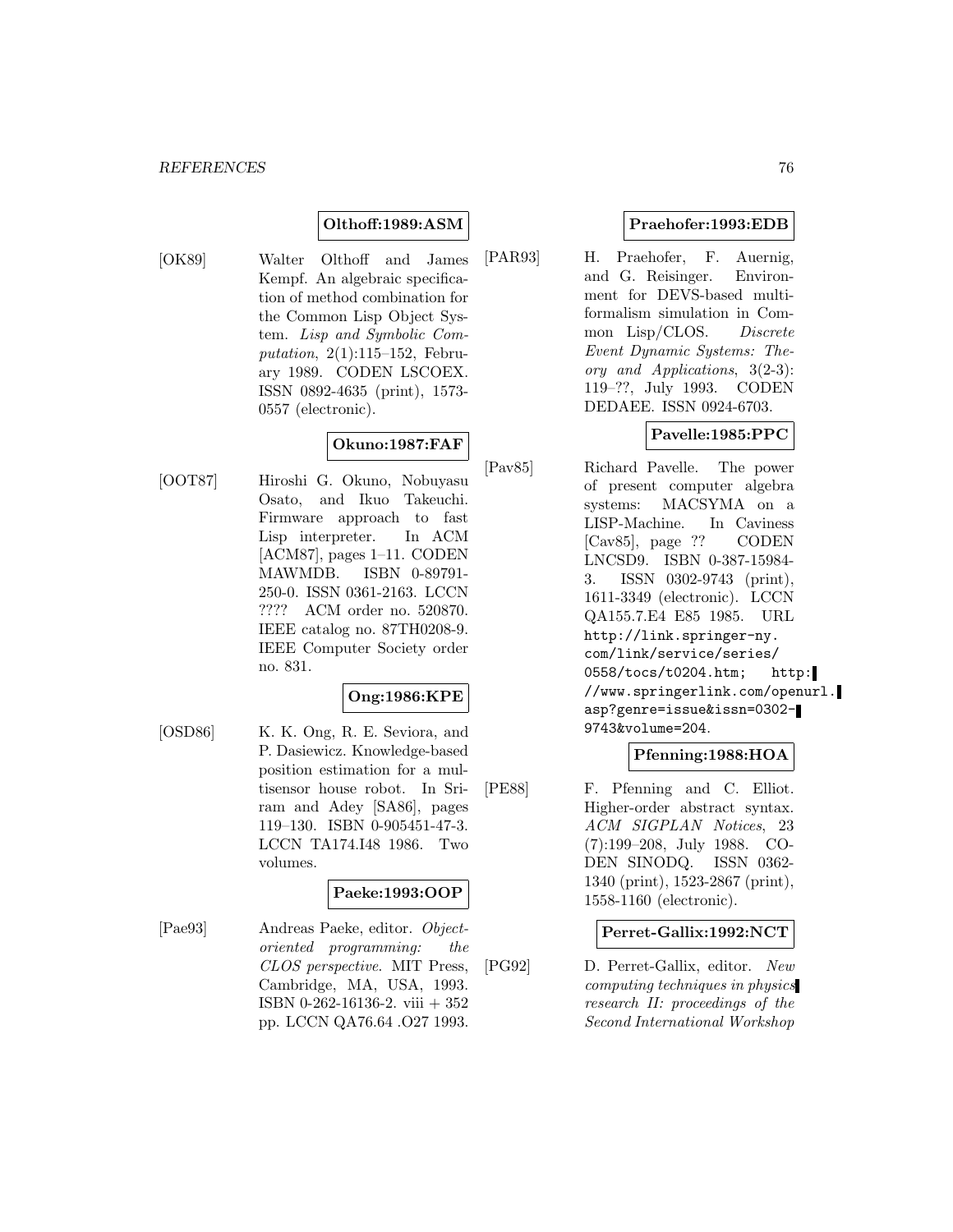#### *REFERENCES* 77

on Software Engineering, Artificial Intelligence and Expert Systems in High Energy and Nuclear Physics, January 13– 18, 1992, L'Agelonde France-Telecom La Londe-les-Maures (France). World Scientific Publishing Co. Pte. Ltd., P. O. Box 128, Farrer Road, Singapore 9128, 1992. ISBN 981- 02-1122-8. LCCN QC793.47.E4 I58 1992; Q334.I595 1992.

### **Pinkowski:1985:LSG**

[Pin85] Ben Pinkowski. Lisp-based system for generating diagnostic keys. In IEEE [IEE85c], pages 592–596. ISBN 0-8186- 0688-6, 0-8186-8688-X (hardcover), 0-8186-4688-8 (microfiche). LCCN Q 334 C66 1985.

#### **Pirolli:1986:CMC**

[Pir86] Peter Pirolli. Cognitive model and computer tutor for programming recursion. Human-Computer Interaction, 2(4): 319–355, 1986. CODEN HCOIEL. ISSN 0737-0024.

## **Parikh:1991:ESC**

[PK91] Sanjay A. Parikh and N. S. V. Kameswara Rao. Expert system for civil engineering applications. In McLean et al. [MCH91], pages 413–421. CO-DEN GSPUER. ISBN 0-87262- 806-x. ISSN 0895-0563. LCCN TA703.5.G47 1991. Two volumes.

### **Pase:1989:PME**

[PKSA89] Bill Pase, Sentot Kromodimoeljo, Karen. Summerskill, and I. P. Sharp Associates. Porting m-EVES to Common Lisp: final report. I.P. Sharp Associates Ltd., Ottawa, ON, Canada, 1989. ISBN ???? 14 pp. LCCN ????

### **Prakash:1993:STA**

[PM93] G. Ravi Prakash and H. N. Mahabala. SVEPOA: a tool to aid verification and validation of OPS5-based AI applications. International Journal of Expert Systems, 6(2):193–236, 1993. CODEN IJSYED. ISSN 0894-9077.

#### **Pedersen:1990:BEP**

[PO90] Peder C. Pedersen and Banu Onaral, editors. Biomedical engineering perspectives: health care technologies for the 1990's and beyond: proceedings of the Twelfth Annual International Conference of the IEEE Engineering in Medicine and Biology Society, Philadelphia, Pennsylvania, USA, November 1–4, 1990. IEEE Computer Society Press, 1109 Spring Street, Suite 300, Silver Spring, MD 20910, USA, 1990. CODEN CEMBAD. ISBN 0-87942-559- 8 (paperback), 0-87942-560-1 (casebound). ISSN 0589-1019. LCCN R856.A2I344 1990. Five volumes. IEEE catalog number 90CH2936-3.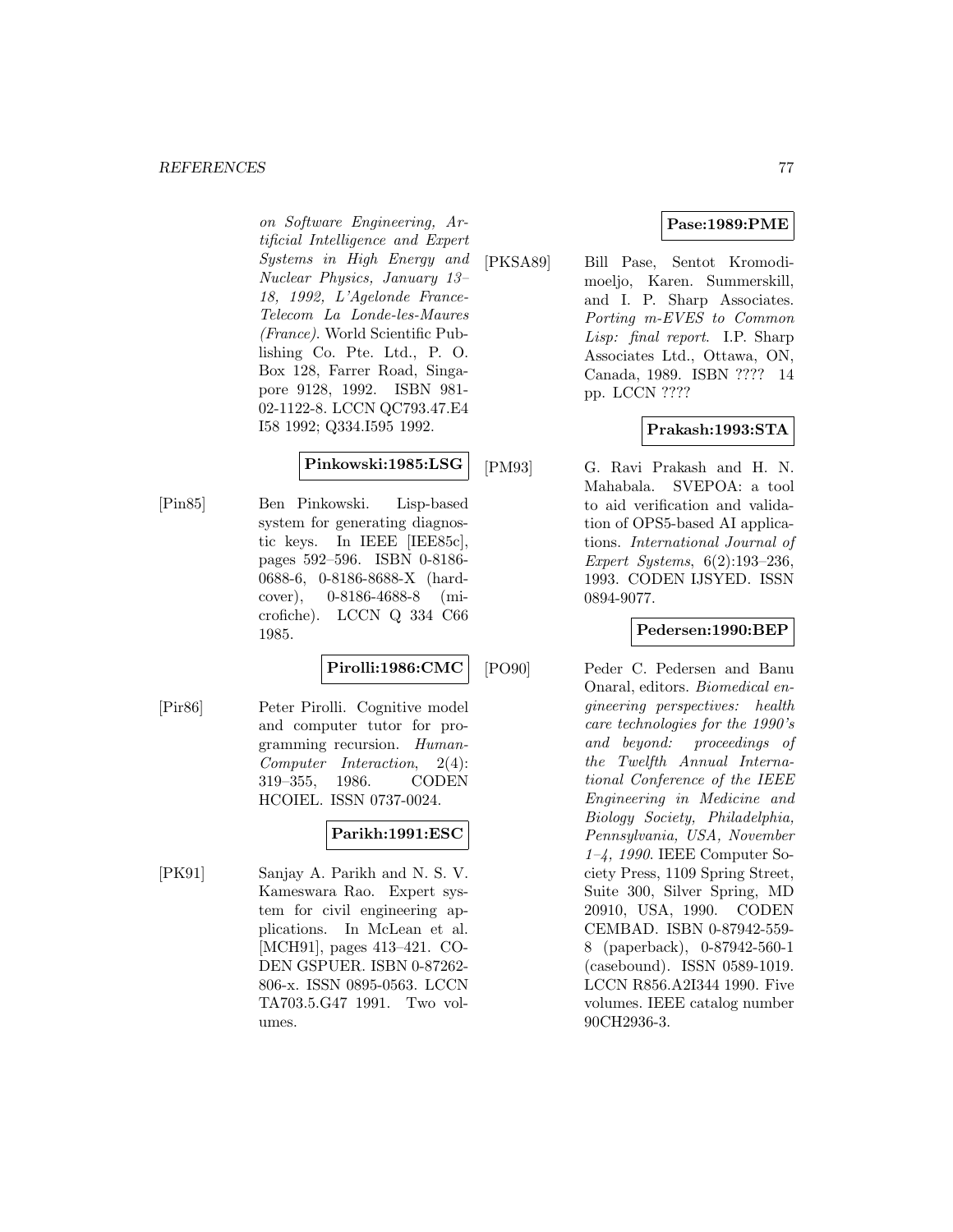### **Poggi:1996:IAO**

[Pog96] Agostino Poggi. Integrating agents and objects to develop distributed AI systems. In IEEE [IEE96], pages 443–444. CODEN PCTIFX. ISBN 0- 8186-7686-8. ISSN 1063-6730. LCCN Q 334 I564 1996.

### **Pierce:1988:IKA**

[PRD88] Jonathan A. Pierce, Linda L. Rodi, and Robert E. Dalton. Interactive knowledge acquisition for fault isolation and repair. In IEEE [IEE88e], page 421. ISBN 0-8186-0837-4. LCCN Q 334 C66 1988. IEEE catalog number 88CH2552-8.

#### **Puppe:1987:RCE**

[Pup87] Frank Puppe. Requirements for a classification expert system shell and their realization in Med2. Applied Artificial Intelligence, 1(2):163–171, 1987. CODEN AAINEH.

### **PurdueUniversity:1990:EECa**

[Pur90a] Purdue University. ECN: engineering computer network: Sun COMMON LISP 4.0. Purdue University, West Lafayette, IN, USA, 1990. ISBN ???? various pp. LCCN ???? Two volumes in one.

#### **PurdueUniversity:1990:EECb**

[Pur90b] Purdue University. ECN: engineering computer network: Sun COMMON LISP: the Window tool kit/programmers' manual. Purdue University, West Lafayette, IN, USA, 1990.

ISBN ???? various pp. LCCN ????

### **Quednau:1976:LLB**

[Que76] H. D. Quednau. Libaform: a Lisp-based computer language for symbolic formula manipulation. Angewandte Informatik/Applied Informatics, 18 (4):168–174, April 1976. CO-DEN AWIFA7.

#### **Queinnec:1996:LSP**

[Que96] Christian Queinnec. LISP in small pieces. Cambridge University Press, Cambridge, UK, 1996. ISBN 0-521-56247- 3. xx + 514 pp. LCCN QA76.73.L23Q4613 1996.

## **Rathke:1993:OPF**

[Rat93] Christian Rathke. Objectoriented programming and frame-based knowledge representation. In IEEE [IEE93b], pages 95–98. ISBN 0-8186- 4202-5 (casebound), 0-8186- 4200-9 (paperback). ISSN 1063-6730. LCCN Q334 .I5634 1993. IEEE Catalog Number 93CH3325-8. IEEE Computer Society Press Order Number 4200-02.

## **Rathore:2012:CA**

[Rat12] Amit Rathore. Clojure in action. Manning, Greenwich, CT, USA, 2012. ISBN 1-935182-59- 5 (paperback).  $xxi + 410$  pp. LCCN QA76.7 .R375 2012.

## **Riva:1998:DEK**

[RBLS98] A. Riva, R. Bellazzi, G. Lanzola, and M. Stefanelli. De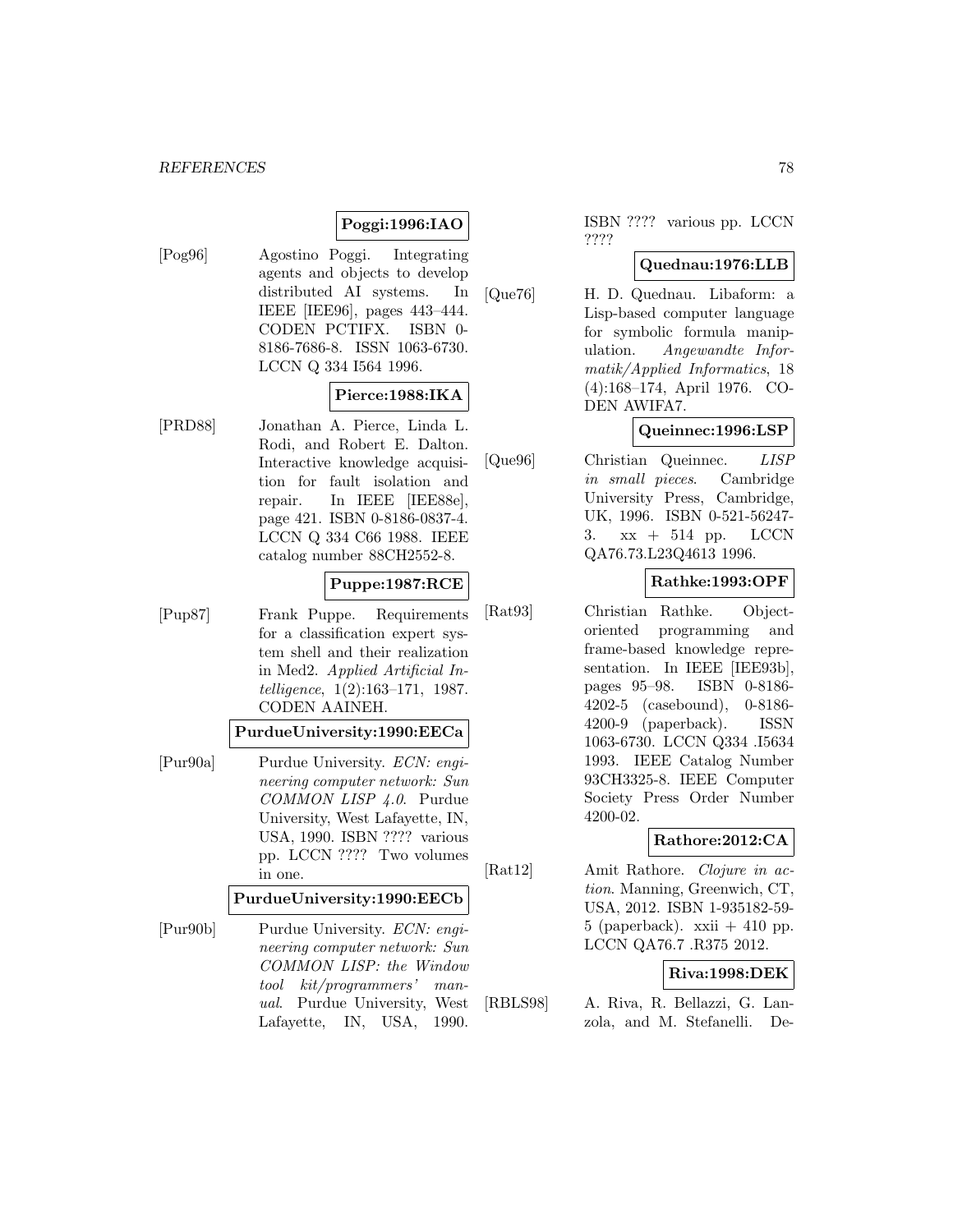velopment environment for knowledge-based medical applications on the World-Wide Web. Artificial Intelligence in Medicine, 14(3):279–293, November 1998. CODEN AIMEEW. ISSN 0933-3657.

#### **Riley:1989:CEP**

[RCG<sup>+</sup>89] Donald R. Riley, T. J. Cokonis, Gary A. Gabriele, et al., editors. Computers in engineering 1989: proceedings of the 1989 ASME International Computers in Engineering Conference and Exposition, July 30–August 3, 1989, Anaheim, California. American Society of Mechanical Engineers, 345 E. 47th St., New York, NY 10017, USA, 1989. CODEN COENEF. ISBN 0-7918-0357-0 (vol. 1) 0-7918-0358-9 (vol. 2). LCCN TA 345 I5488 1989. Two volumes.

#### **Reid:1996:RFF**

[Rei96] J. K. Reid. Remark on "Fast Floating-Point Processing in Common Lisp". ACM Transactions on Mathematical Software, 22(4):496–497, December 1996. CODEN ACMSCU. ISSN 0098-3500 (print), 1557- 7295 (electronic).

#### **Renkes:1986:SCP**

[Ren86] Gordon D. Renkes. Symbolic computer programs applied to group theory. In ACS Symposium Series, pages 176– 185. American Chemical Society, Washington, DC, USA, 1986. CODEN ACSMC8. ISBN

???? ISSN 0097-6156. LCCN ????

### **Ressler:1992:RLP**

[Res92] Eugene K. Ressler. Random list permutations in place. Information Processing Letters, 43(5):271–275, October 1992. CODEN IFPLAT. ISSN 0020- 0190 (print), 1872-6119 (electronic).

### **Ruggiero:1990:UFC**

[RGG90] C. Ruggiero, M. Giacomini, and S. Gaglio. A user friendly cognitive modelling environment. In Pedersen and Onaral [PO90], pages 1381–1383. CO-DEN CEMBAD. ISBN 0- 87942-559-8 (paperback), 0- 87942-560-1 (casebound). ISSN 0589-1019. LCCN R856.A2I344 1990. Five volumes. IEEE catalog number 90CH2936-3.

#### **Richardson:1990:LCL**

[Ric90] C. Richardson. LispWorks: a Common Lisp programming environment for Unix workstations. In Steels [Ste90b], pages 127–134. ISBN ???? LCCN ????

## **Richards:1994:PC**

[Ric94] Barry Richards. Planning with constraints. IEE Colloquium  $(Digest), 038:1/1-1/7,$  February 1994. CODEN DCILDN. ISSN 0963-3308.

## **Riley:1991:CLW**

[Ril91] John H. Riley. A Common Lisp workbook. Prentice-Hall, Englewood Cliffs, NJ 07632, USA,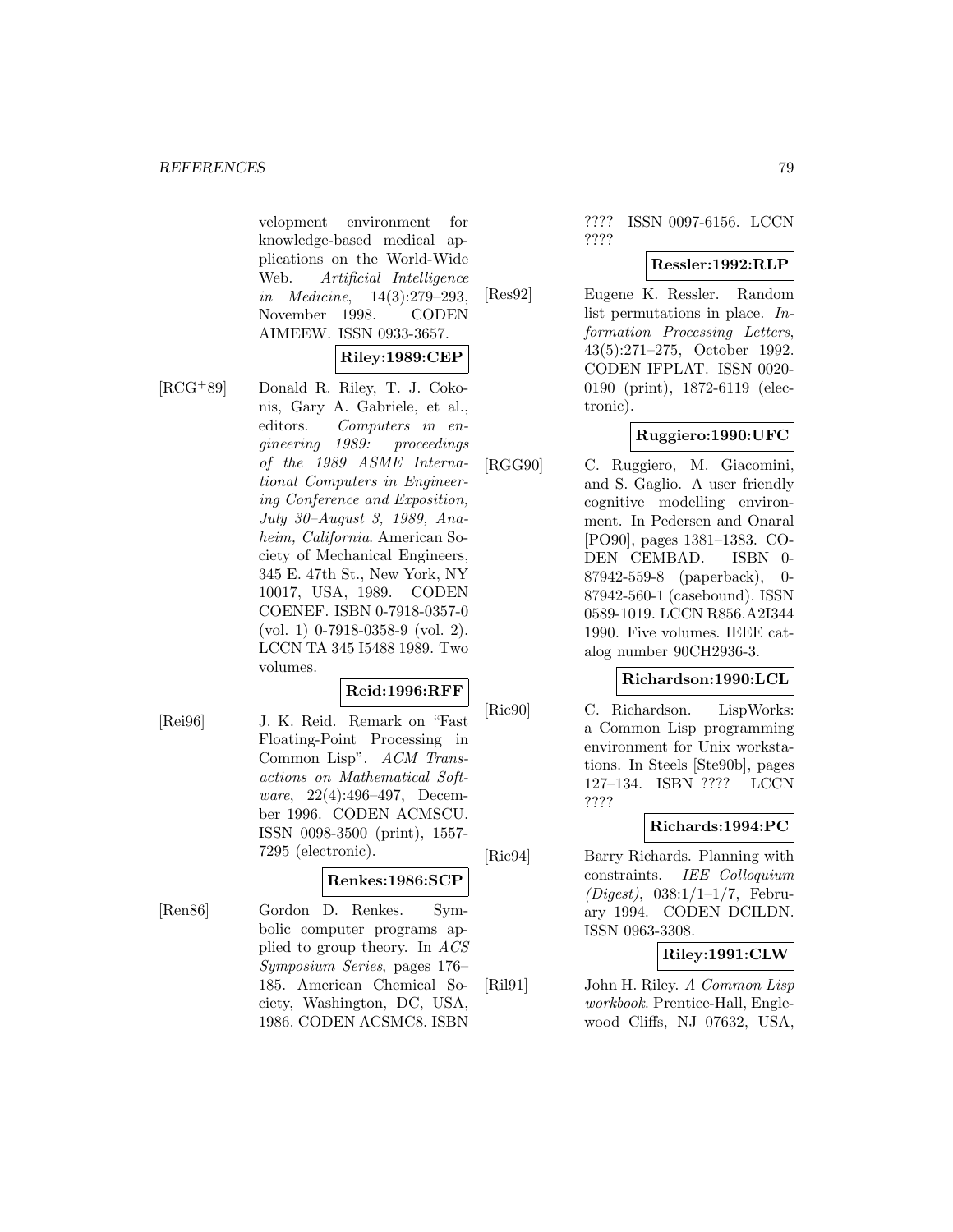1991. ISBN 0-13-155797-1 (paperback). 192 pp. LCCN QA76.73.C62R55 1991.

#### **Riley:1992:CLW**

[Ril92] John H. Riley. A Common LISP workbook. Prentice-Hall, Englewood Cliffs, NJ 07632, USA, 1992. ISBN 0-13-155797- 1. xiv + 242 pp. LCCN QA76.73.C62R55 1991.

## **Rahkila:1997:IDT**

[RK97] Martti Rahkila and Matti Karjalainen. Interactive DSP tutorial on the Web. In IEEE [IEE97a], pages 2253–2256. CODEN IPRODJ. ISBN 0- 8186-7920-4 (casebound), 0- 8186-7919-0, 0-8186-7921-2 (microfiche). ISSN 0736-7791. LCCN TK 7882 S65 I16 1997. Five volumes. IEEE Computer Society Press order number PR07919. IEEE Order Plan catalog number 97CB36052.

#### **Richardson:1993:CLI**

[RMM93] Chris Richardson, Colin Meldrum, and Scott Mckay. The Common LISP Interface Manager.  $PC \; AI, \; 7(5):38-41,$ September 1993. ISSN 0894- 0711.

# **Richardson:1994:CLI**

[RMM94] Chris Richardson, Colin Meldrum, and Scott McKay. Common LISP interface manager architecture. PC AI Intelligent Solutions for Desktop Computers, 8(2):34–35, March–April 1994. CODEN PCAIE5. ISSN 0894-0711.

## **Ruokangas:1988:RTC**

[Ruo88] Corinne C. Ruokangas. Realtime control for manufacturing Space Shuttle main engines: Work in progress. NASA conference publication, 3013:5– 18, 1988. CODEN NACPDX. ISSN 0191-7811.

## **Reeker:1986:PPA**

[RW86] Larry H. Reeker and Kenneth Wauchope. Pattern-directed processing in Ada. In IEEE [IEE86c], pages 49–56. ISBN 0-8186-0718-1 (paperback), 0- 8186-8718-5 (hard), 0-8186- 4718-3 (microfiche). LCCN QA76.73.A35 I33 1986. IEEE catalog number 86CH2281-4. IEEE Computer Society order number 718.

## **Rich:1990:RPD**

[RW90] Charles Rich and Linda M. Wills. Recognizing a program's design: a graph-parsing approach. IEEE Software, 7(1): 82–89, January 1990. CO-DEN IESOEG. ISSN 0740- 7459 (print), 0740-7459 (electronic).

## **Roberts:1996:UO**

[RZ96] Jonathan Roberts and Dan Zigmond. Using OODCE. Dr. Dobb's Journal of Software Tools, 21(3):98–101, March 1996. CODEN DDJTEQ. ISSN 1044-789X.

#### **Sriram:1986:PIC**

[SA86] D. Sriram and R. Adey, editors. Proceedings of the 1st In-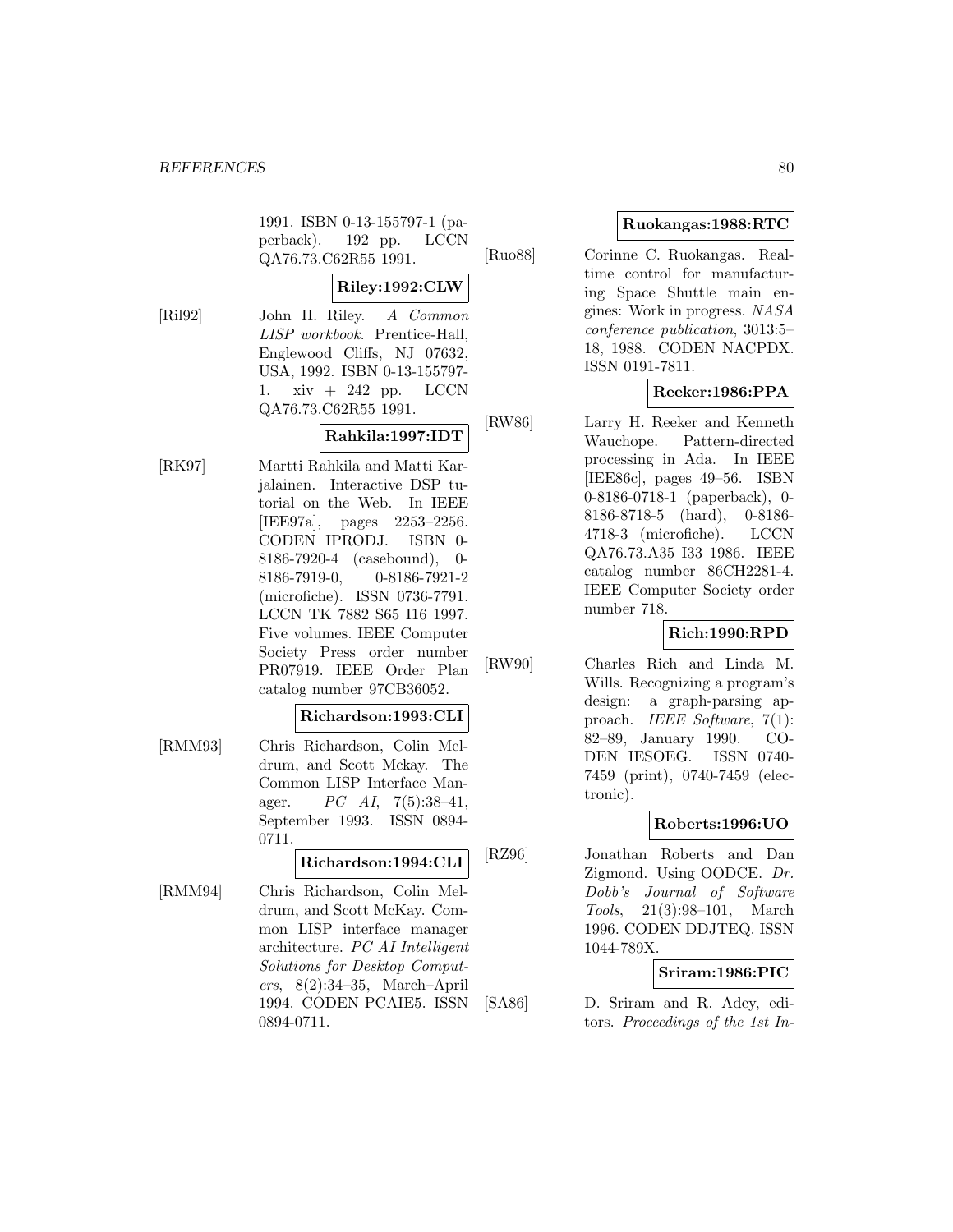#### **REFERENCES** 81

ternational Conference on the Application of Artificial Intelligence in Engineering Problems, Southampton University, U.K., April 1986. Springer-Verlag, Berlin, Germany / Heidelberg, Germany / London, UK / etc., 1986. ISBN 0- 905451-47-3. LCCN TA174.I48 1986. Two volumes.

## **Salem:1990:ABC**

[Sal90] Nabeel H. Salem. AutoCAD based computer-aided mechanism design system. American Society of Mechanical Engineers, Design Engineering Division (Publication) DE, 26:331–339, 1990. CODEN AMEDEH.

# **Samet:1977:MDF**

[Sam77] Hanan Samet. Machine description facility for compiler testing. IEEE Transactions on Software Engineering, SE-3(5): 343–351, September 1977. CO-DEN IESEDJ. ISSN 0098-5589 (print), 1939-3520 (electronic).

## **Smith:1989:UKS**

[SB89] Barry R. Smith and Carolyn P. Banda. Use of a knowledgebased system to assess aircrew training requirements as part of conceptual design. In IEEE [IEE89a], pages 105– 110. CODEN PICYE3. ISBN ???? ISSN 0884-3627. LCCN Q300 .I485 1989. Three volumes. IEEE catalog number 89CH2809-2.

## **Schryver:1992:OOQ**

[Sch92] Jack C. Schryver. Objectoriented qualitative simulation of human mental models of complex systems. IEEE Transactions on Systems, Man, and Cybernetics, 22(3):526– 541, May–June 1992. CODEN ISYMAW. ISSN 0018-9472, 1083-4427.

## **Schottstaedt:1994:MTX**

[Sch94] Bill Schottstaedt. Machine tongues XVII: CLM: Music V meets Common Lisp. Computer Music Journal, 18(2):30– ??, Summer 1994. CODEN CMUJDY. ISSN 0148-9267 (print), 1531-5169 (electronic).

### **Sansonnet:1985:RTO**

[SCP<sup>+</sup>85] J. P. Sansonnet, P. Clere, E. Papon, S. Bourgault, and B. Grandjean. Real time oriented machine for A.I. applications. In IEEE [IEE85a], pages 99–106. ISBN 0-8186-0649- 5 (paperback), 0-8186-8649- 9 (hardcover), 0-8186-4649-7 (microfiche). LCCN QA76.5 .I544 1985.

## **Seibel:2005:PCL**

[Sei05] Peter Seibel. Practical Common Lisp. Apress, Berkeley, CA, USA, 2005. ISBN 1-59059-239-5 (hardcover).  $xxv + 499$  pp. LCCN QA76.73.L23 S45 2005. URL ftp://uiarchive.cso.uiuc. edu/pub/etext/gutenberg/; http://www.gigamonkeys. com/book/; http://www.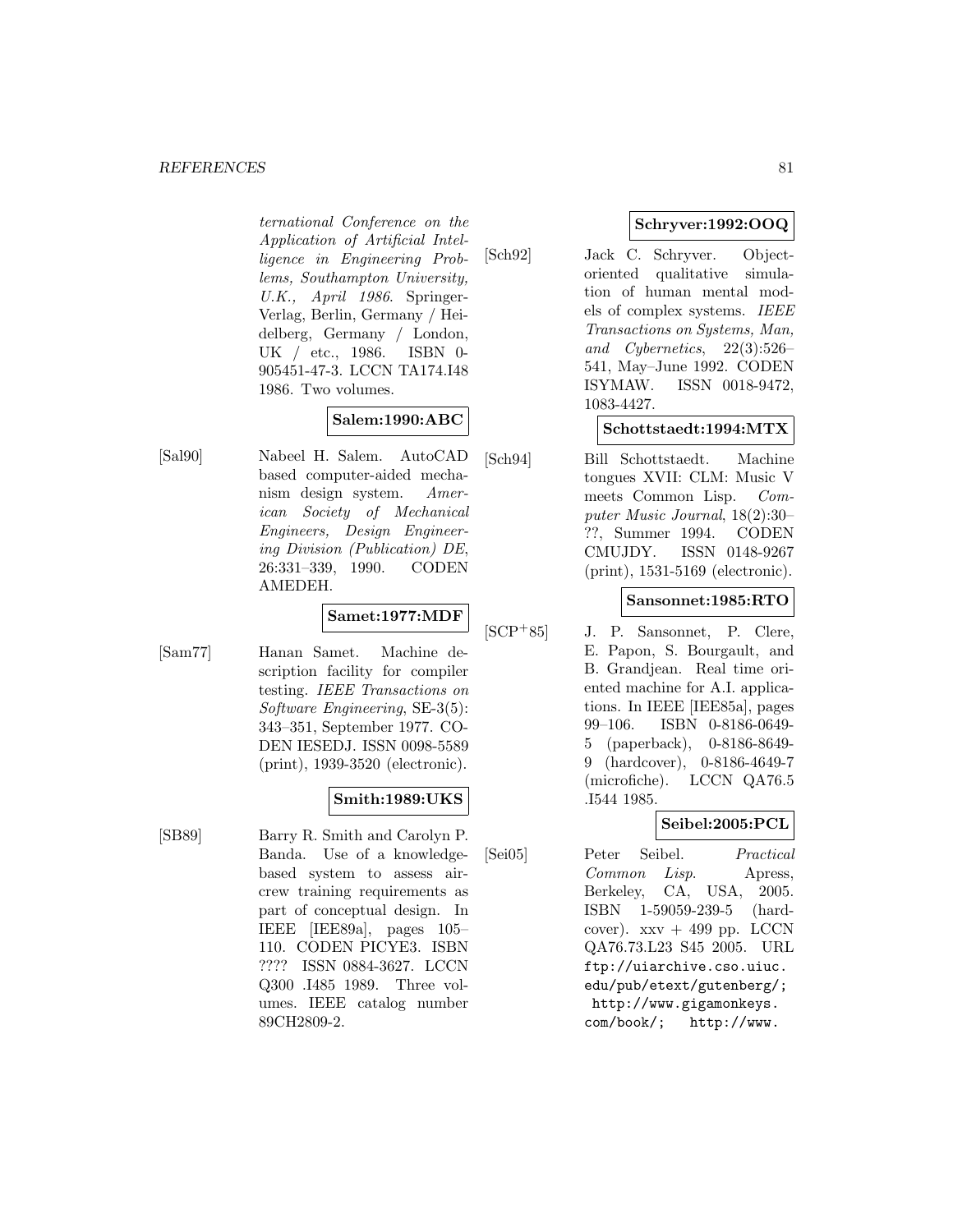loc.gov/catdir/toc/ecip058/ 2005005859.html.

#### **Sevinc:1991:ECL**

[Sev91] Suleyman Sevinc. Extending Common LISP Object System for discrete event modeling and simulation. In Nelson et al. [NKC91], pages 204–206. CO-DEN WSCPDK. ISBN 0- 7803-0181-X (??invalid checksum??). ISSN 0275-0708, 0743- 1902. LCCN QA 76.9 C65 W56 1991. IEEE catalog no. 91CH3050-2.

## **Steele:1993:EL**

[SG93] Guy L. Steele, Jr. and Richard P. Gabriel. The evolution of Lisp. ACM SIGPLAN Notices, 28(3):231–270, March 1993. CODEN SINODQ. ISSN 0362-1340 (print), 1523-2867 (print), 1558-1160 (electronic). URL http://www.acm.org: 80/pubs/citations/proceedings/ plan/154766/p231-steele/.

#### **Silbert:1986:TDA**

[SGBL86] Mark Silbert, Steven Gabai, William Bremner, and David Loewenstern. Tool for development of AI hybrid systems. In IEEE [IEE86e], pages 601–607. ISBN ???? LCCN TL693.D55 1986. IEEE catalog number: 86CH2359-8.

#### **Sansen:1989:SSA**

[SGW89] Willy Sansen, Georges Glelen, and Herman Walscharts. Symbolic simulator for analog circuits. In Wuorinen [Wuo89], pages 204–205. CODEN DT-PCDE. ISBN ???? LCCN TK7870 .I58 1989. IEEE catalog no. 89CH2684-9.

### **Skrien:1996:CTL**

[SH96] D. Skrien and J. Hallstrom. Composers toolbox, a Lispbased precomposition environment: general system overview and an introduction to the package's new Krayola MIDI paint module. Computers and Mathematics with Applications, 32(1):49–55, July 1996. CO-DEN CMAPDK. ISSN 0898- 1221 (print), 1873-7668 (electronic).

## **Shapiro:1986:LIA**

[Sha86] Stuart Charles Shapiro. LISP: an interactive approach. Computer Science Press, Inc., 11 Taft Court, Rockville, MD 20850, USA, 1986. ISBN 0- 88175-069-7 (paperback). x + 150 pp. LCCN QA76.73.L23 S53 1986. See also revised edition [Sha92].

## **Shankar:1991:ZIT**

[Sha91] Renuka Shankar. Z-scheduler: Integrating theories on scheduling behavior into a computational model. In IEEE [IEE91a], pages 1367–1371. CODEN PICYE3. ISBN 0- 7803-0234-6 (set: casebound), 0-7803-0233-8 (set: softbound), 0-7803-0235-4 (microfiche). ISSN 0884-3627. LCCN TA 168 I19 1991; Q300 .I485 1991.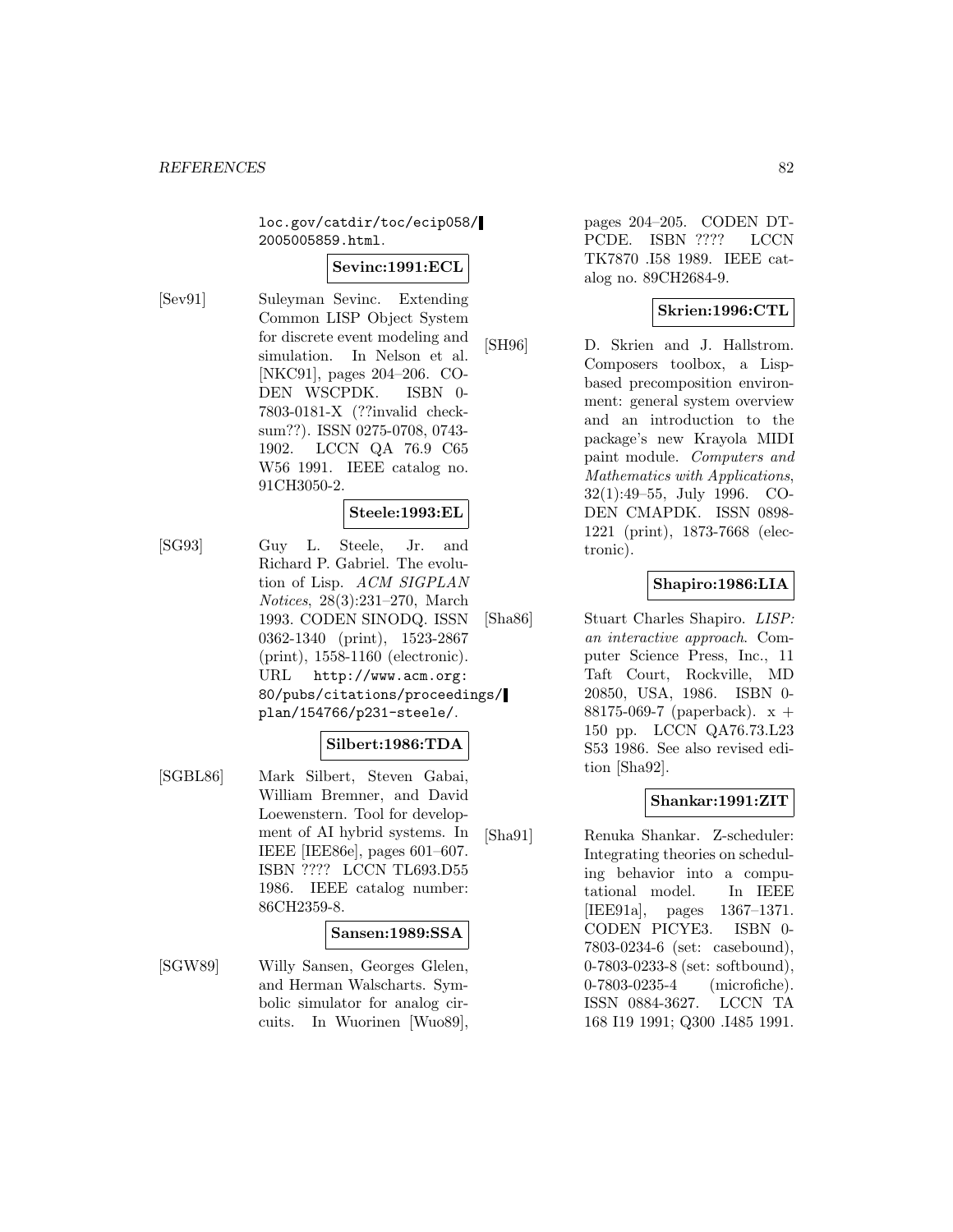Three volumes. IEEE catalog number 91CH3067-6.

### **Shapiro:1992:CLI**

[Sha92] Stuart Charles Shapiro. Common LISP: an interactive approach. Principles of computer science series. Computer Science Press, Inc., 11 Taft Court, Rockville, MD 20850, USA, 1992. ISBN 0-7167-8218-9. xxi + 358 pp. LCCN QA 76.73 L23 S53 1992. Revised edition of [Sha86].

### **Shivers:1988:CFA**

[Shi88] O. Shivers. Control flow analysis in Scheme. ACM SIGPLAN Notices, 23(7):164–174, July 1988. CODEN SINODQ. ISSN 0362-1340 (print), 1523-2867 (print), 1558-1160 (electronic). URL http://www.acm.org: 80/pubs/citations/proceedings/ pldi/53990/p164-shivers/.

#### **Sigal:1985:KAS**

[Sig85] Burton C. Sigal. Knowledgebased advisory system for casualty procedures. In IEEE [IEE85b], pages 1364–1368. CODEN NASEA9. ISBN ???? LCCN TL 693 N37 1985. Two volumes. IEEE catalog no. 86CH2189-9.

# **Sato:1989:RCL**

[SIG89] Mitsuhisa Sato, Shuichi Ichikawa, and Eiichi Goto. Run-time checking in Lisp by integrating memory addressing and range checking. In IEEE [IEE89f], pages 290–297. CO-

DEN CPAADU. ISBN 0- 8186-8948-X (casebound), 0- 8186-1948-1 (paperback). ISSN 0149-7111. LCCN QA 76.9 A73 C65 v.17 no.3 1989. IEEE Computer Society order number 1948. IEEE catalog number 89CH2705-2. ACM order number 415890.

### **Simpson:1987:CLI**

[Sim87] Rosemary Simpson. Common Lisp: the index: a crossreferenced index to Common Lisp: the language. Coral Software Corp., Cambridge, MA, USA, 1987. ISBN ???? 71 pp. LCCN QA76.73.C28 S55 1987.

## **Sitaram:1993:HC**

[Sit93] Dorai Sitaram. Handling control. In ACM SIGPLAN PLDI '93 [ACM93], pages 147–155. ISBN 0-89791-598-4. LCCN QA76.7.A152 v. 28, no. 6. URL http://www.acm.org: 80/pubs/citations/proceedings/ pldi/155090/p147-sitaram/.

#### **Smith:1990:RSA**

[SK90a] Barry Smith and Joseph Katz. Range scheduling aid. In ACM [ACM90a], pages 275– 280. ISBN 0-89791-372-8. LCCN Q334.I556 1990. Two volumes.

#### **Su:1990:CDP**

Chau-Chin Su and Charles R. Kime. Computer-aided design of pseudoexhaustive BIST for semiregular circuits. In IEEE [IEE90c], pages 680– 689. CODEN DITCDP. ISBN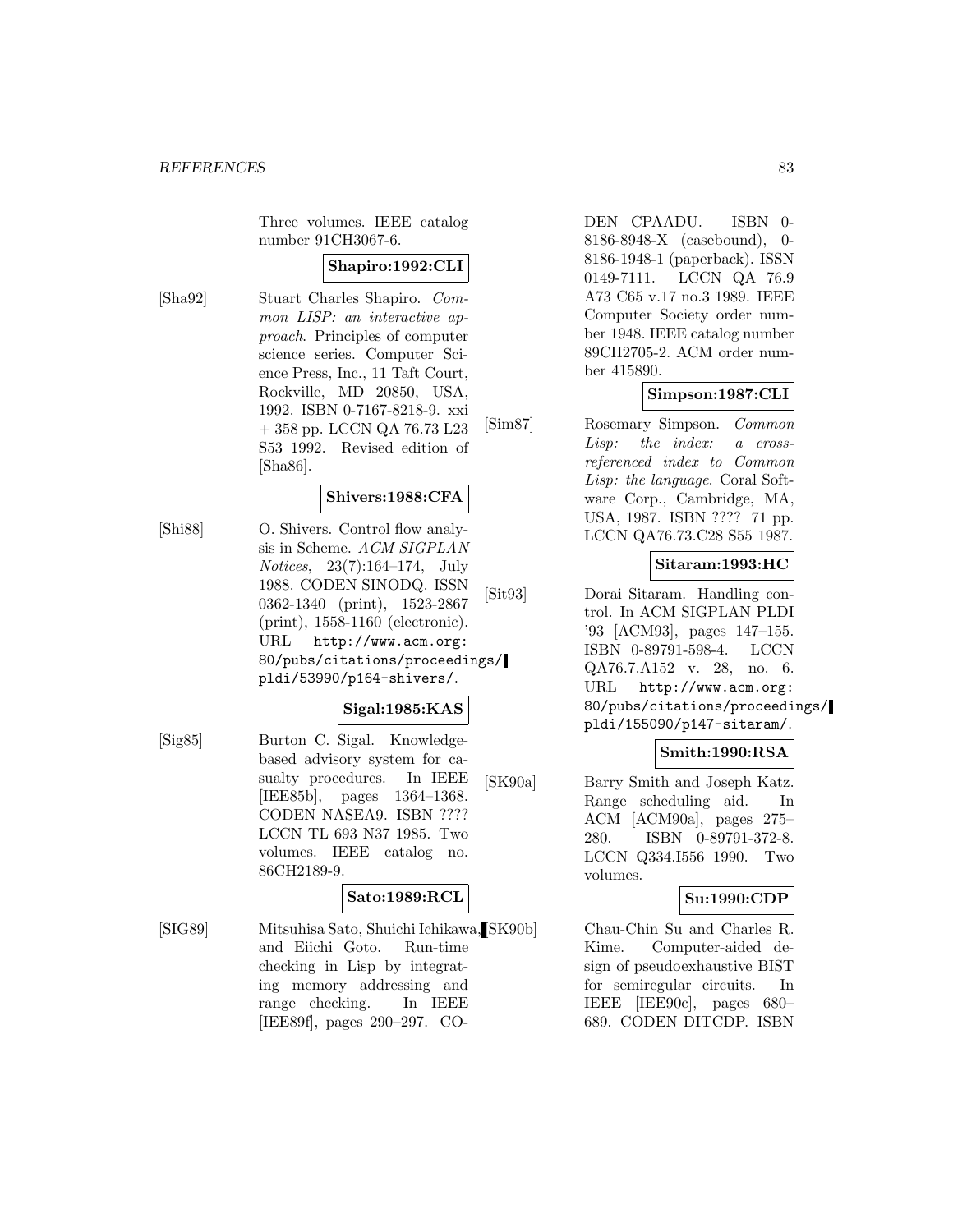0-8186-2064-1 (paperback), 0- 8186-9064-X (hardcover), 0- 8186-6064-3 (microfiche). ISSN 0743-1686. LCCN TK 7874 I593 1990. IEEE catalog number 90CH2910-6.

#### **Shapiro:1996:SHB**

[SK96] Bruce A. Shapiro and Wojciech Kasprzak. STRUCTURELAB: a heterogeneous bioinformatics system for RNA structure analysis. Journal of Molecular Graphics, 14(4):194–205, August 1996. CODEN JMGRDV. ISSN 0263-7855.

#### **Slade:1998:OOC**

[Sla98] Stephen Slade. Object-oriented Common LISP. Prentice-Hall PTR, Upper Saddle River, NJ 07458, USA, 1998. ISBN 0- 13-605940-6. xviii + 774 pp. LCCN QA76.64 .S576 1998.

#### **Sly:1993:ABI**

[Sly93] David Sly. AutoCAD based industrial layout planning and material flow analysis in factory flow and plan. In Evans et al.  $[E+93]$ , pages 281–284. CODEN WSCPDK. ISBN 0-7803-1381-X (casebound). ISSN 0275-0708, 0743-1902. LCCN QA 76.9 C65 W56 1993. IEEE catalog no. 93CH3338-1.

#### **Shevenell:1988:LER**

[SM88] Michael P. Shevenell and Charles Millett. LISP environment for real-time ocean systems. In IEEE [IEE88c], pages 1276–1279. ISBN ???? LCCN GC2 .O32 1988. Four

volumes. IEEE catalog number 88-CH2585-8.

#### **Siskind:1993:NLS**

[SM93] Jeffrey Mark Siskind and David Allen McAllester. Nondeterministic Lisp as a substrate for constraint logic programming. In AAAI [AAA93], pages 133–136. CODEN PNAIEE. ISBN 0-262-51071- 5. LCCN Q334.N36 1993.

### **Springfield:1988:GST**

[SMK<sup>+</sup>88] J. Springfield, A. Mutammara, G. Karsai, G. E. Cook, J. Sztipanovits, and K. Fernandez. Graphic simulation test bed for robotics applications in a workstation environment. NASA conference publication, 3013:303–312, 1988. CODEN NACPDX. ISSN 0191-7811.

### **Snyder:1986:COC**

[Sny86a] Alan Snyder. CommonObjects: an overview (Common Lisp extension). ACM SIG-PLAN Notices, 21(10):19–28, October 1986. CODEN SIN-ODQ. ISSN 0362-1340 (print), 1523-2867 (print), 1558-1160 (electronic).

## **Snyder:1986:COO**

[Sny86b] Alan Snyder. CommonObjects: object-oriented programming in Common Lisp. ACM SIGPLAN Notices, 21(10):189, October 1986. CODEN SIN-ODQ. ISSN 0362-1340 (print), 1523-2867 (print), 1558-1160 (electronic).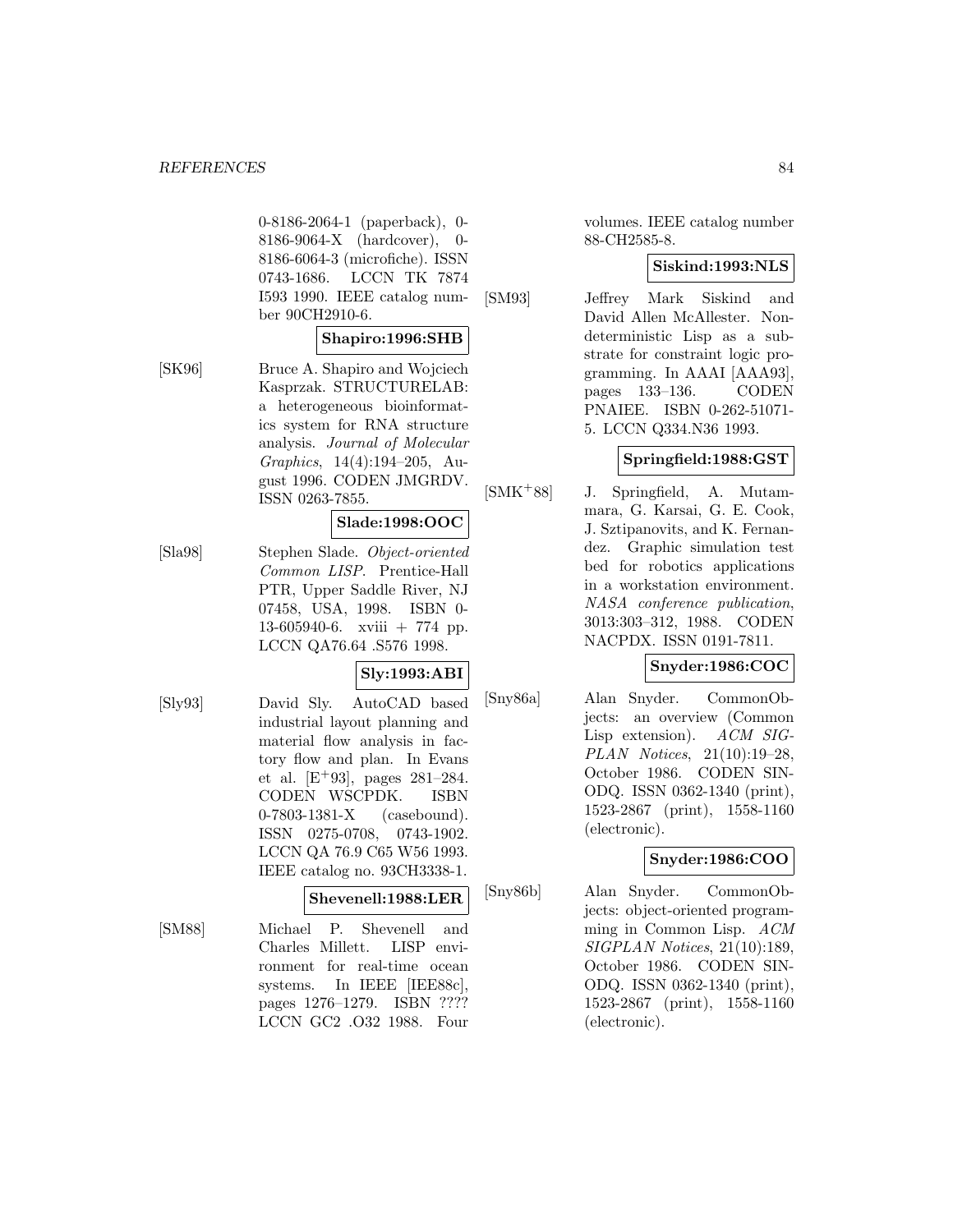#### **Schmidt:1991:CES**

[SO91] Heinz W. Schmidt and Stephen M. Omohundro. CLOS, Eiffel, and Sather: A comparison. Technical Report TR-91-047, International Computer Science Institute, Berkeley, CA, September 1991.

### **Spenke:1992:GDA**

[Spe92a] Michael Spenke. GINA demo applications version 2.1 for Common Lisp. Arbeitspapiere der GMD 613, Gesellschaft für Mathematik und Datenverarbeitung mbH, Sankt Augustin, Germany, February 1992. 69 pp.

#### **Spenke:1992:GUM**

[Spe92b] Michael Spenke. GINA user manual version 2.1 for Common Lisp. Arbeitspapiere der GMD 614, Gesellschaft für Mathematik und Datenverarbeitung mbH, Sankt Augustin, Germany, February 1992. 64 pp.

### **Swartout:1991:EKS**

[SPM91] William Swartout, Cecile Paris, and Johanna Moore. Explanations in knowledge systems: Design for explainable expert systems. IEEE expert: intelligent systems and their applications, 6(3):58–64, June 1991. CODEN IEEXE7. ISSN 0885- 9000.

#### **Sugimoto:1989:CLB**

[SST89] S. Sugimoto, T. Sakaguchi, and K. Tabata. Concurrent LISP

based on lexical scope. In Knafl [Kna89], pages 700–707. CO-DEN PSICD2. ISBN 0-8186- 1964-3. ISSN 0730-6512. LCCN QA76.6 .C62951 1989.

#### **Steele:1984:CLL**

[Ste84] Guy L. Steele Jr. Common Lisp: The Language. Digital Press, 12 Crosby Drive, Bedford, MA 01730, USA, 1984. ISBN 0-13-152851-3, 0-932376- 41-X (paperback). xii  $+465$ pp. LCCN QA76.73.L23 S73 1984. US\$22.00. With contributions by Scott E. Fahlman and Richard P. Gabriel and David A. Moon and Daniel L. Weinreb. See also [Tat87].

#### **Steele:1986:CLC**

[Ste86] Guy Lewis Steele. Common LISP, and the connection machine. Computer Language Magazine, 11(8):??, August 1986. CODEN COMLEF. ISSN 0749-2839.

#### **Steele:1989:GCL**

[Ste89] David J. (David Jay) Steele. Golden Common LISP: a hands-on approach. Addison-Wesley, Reading, MA, USA, 1989. ISBN 0-201-41653-0 (paperback). xxxii + 543 pp. LCCN QA76.73.C28 S74 1989 Bar.

#### **Steele:1990:CLL**

[Ste90a] Guy L. Steele Jr. Common Lisp: The Language. Digital Press, 12 Crosby Drive, Bedford, MA 01730,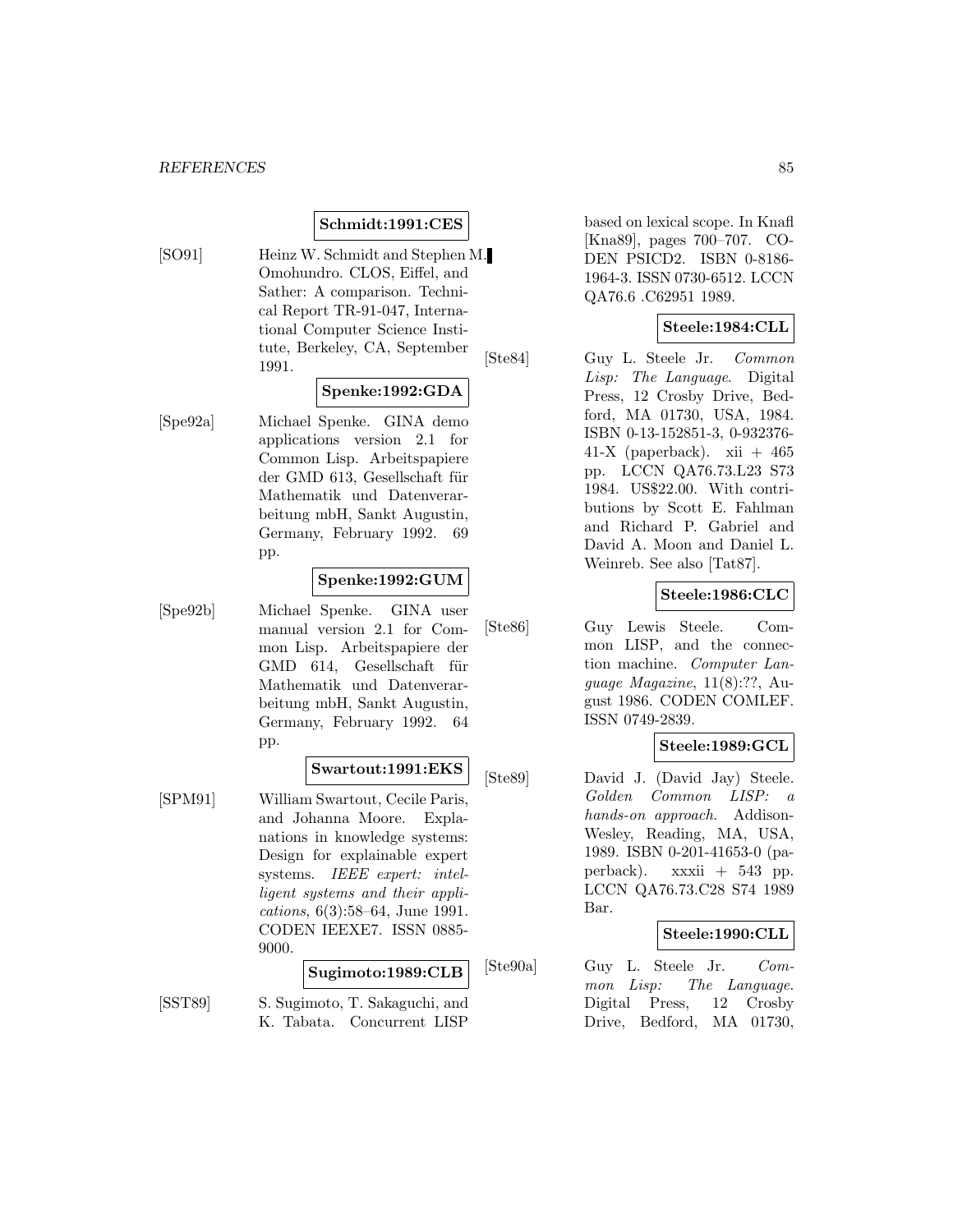USA, second edition, 1990. ISBN 1-55558-041-6 (paperback), 1-55558-042-4 (hardcover), 0-08-050226-1 (e-book), 0-13-152414-3 (Prentice-Hall).  $xxiii + 1029$  pp. LCCN QA76.73.L23 S73 1990. With contributions by Scott E. Fahlman and others, and with contributions to the second edition by Daniel G. Bobrow and others. See also [**?**, **?**].

# **Steels:1990:EPF**

[Ste90b] Luc Steels, editor. Europal 90: Proceedings of the First European Conference on the Practical Application of Lisp, Churchill College, Cambridge. Europal, Dorking, UK, 1990. ISBN ???? LCCN ????

#### **Stewart:1991:BNS**

[Ste91a] Rocky L. Stewart. Biosphere 2 nerve system. Communications of the ACM,  $34(9):69-$ 71, September 1991. CODEN CACMA2. ISSN 0001-0782 (print), 1557-7317 (electronic). URL http://www.acm.org/ pubs/toc/Abstracts/0001- 0782/114680.html.

#### **Stewart:1991:LRG**

[Ste91b] William P. (William Paschal) Stewart.  $LINK - a$  representation of gene linkage in Common LISP. Thesis (b.s.), Massachusetts Institute of Technology, Department of Electrical Engineering and Computer Science, Cambridge, MA, USA, 1991. 35 pp.

### **Stoyenko:1994:SRS**

[Sto94] Alexander D. Stoyenko. SUPRA-RPC: SUbprogram PaRAmeters in remote procedure calls. Software—Practice and Experience, 24(1):27–49, January 1994. CODEN SPEXBL. ISSN 0038-0644 (print), 1097-024X (electronic).

### **SunMicrosystems:1988:SCL**

[Sun88] Sun Microsystems. Sun Common Lisp 3.0 manual set. Sun Microsystems, 2550 Garcia Avenue, Mountain View, CA 94043, USA, August 1988. Nine parts.

# **Saaty:1997:INF**

[SV97] T. L. Saaty and L. G. Vargas. Implementing neural firing: Towards a new technology. Mathematical and Computer Modelling (Oxford), 26 (4):113–124, August 1997. CO-DEN MCMOEG. ISSN 0895- 7177 (print), 1872-9479 (electronic).

## **Swaine:1990:PPG**

[Swa90a] M. Swaine. Programming paradigms: Getting CLOS (Lisp extension). Dr. Dobb's Journal of Software Tools, 15 (3):122–125, March 1990. CO-DEN DDJOEB. ISSN 1044- 789X.

#### **Swaine:1990:PPb**

[Swa90b] Michael Swaine. Programming paradigms. Dr. Dobb's Journal of Software Tools, 15(2):118–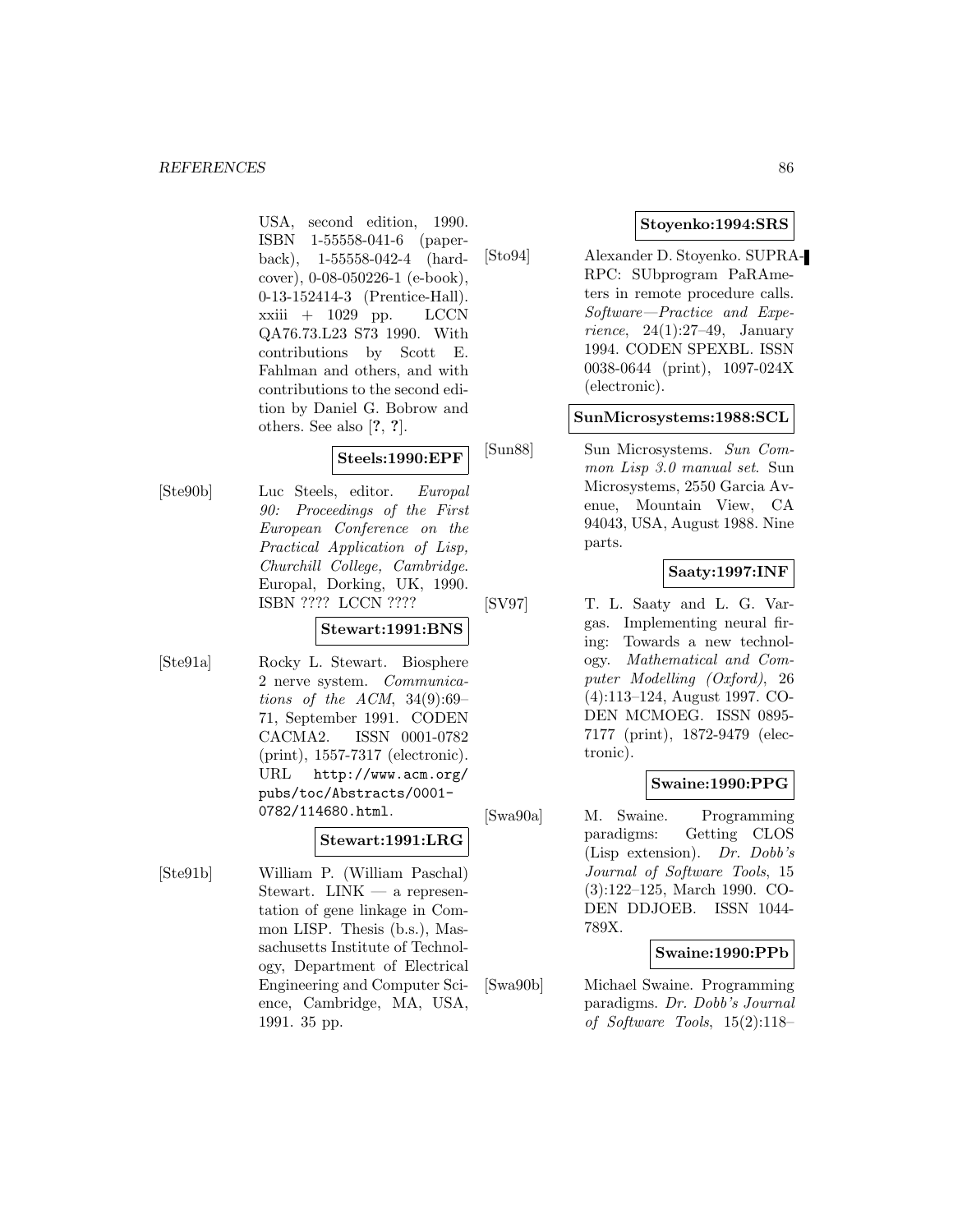??, February 1990. CODEN DDJOEB. ISSN 1044-789X.

### **Steele:1985:GCL**

[SWH85] Guy Steele, Patrick Henry Winston, and Berthold Horn. Golden Common LISP. Gold Hill Computers, Cambridge, Mass., version 1.01 edition, 1985. ISBN 0-09-175805-X. LCCN QA76.73.L23 G64 1985 Type EXPLAIN UCBS Tolman Microcomputer Facility. Title from title screen. Title on reference manual: COMMON LISP. Title on text: LISP. Reference manual by Guy L. Steele, Jr.; text by Patrick Henry Winston and Berthold Klaus Paul Horn. Computer program language for creating artificial intelligence programs. Includes tutorial programs.

#### **Symbolics:1986:SCL**

[Sym86] Symbolics, Inc. Symbolics Common Lisp: language dictionary: 2b. Symbolics, Inc., Concord, MA, USA, 1986.

#### **Symbolics:1988:SCL**

[Sym88] Symbolics, Inc. Symbolics Common Lisp: language concepts, 2A. Symbolics, Cambridge, MA, USA, February 1988. ISBN ???? xvi + 828 pp. LCCN ????

#### **Sugihara:1992:ALD**

[SYM92] Kazuo Sugihara, Kazunari Yamamoto, and Isao Miyamoto. Automatic layout of diagrams for software specification. In

IEEE [IEE92], pages 245–252. ISBN 0-8186-2830-8. LCCN QA76.758.I573 1992.

## **Tichy:1989:NNL**

[TAH89] Walter F. Tichy, Rolf L. Adams, and Lars Holter. NLH/E: a natural language help system. In IEEE [IEE89c], pages 364–374. CODEN PCSEDE. ISBN 0-89791-258-6, 0-8186-1941-4 (paperback), 0- 8186-5941-6 (microfiche). ISSN 0270-5257. LCCN QA 76.6 I553 1989.

### **Tanimoto:1990:EAI**

[Tan90] S. (Steven) Tanimoto. The elements of artificial intelligence using Common LISP. Principles of computer science series. Computer Science Press, Inc., 11 Taft Court, Rockville, MD 20850, USA, 1990. ISBN 0- 7167-8230-8. xxiv + 562 pp. LCCN Q336.T37 1990.

## **Tanimoto:1995:EAI**

[Tan95] S. (Steven) Tanimoto. The elements of artificial intelligence using Common Lisp. Computer Science Press, Inc., 11 Taft Court, Rockville, MD 20850, USA, second edition, 1995. ISBN 0-7167-8269-3. xxix + 823 pp. LCCN Q336.T37.

## **Tatar:1987:PGC**

[Tat87] Deborah G. Tatar. A programmer's guide to COMMON LISP. Digital Press, 12 Crosby Drive, Bedford, MA 01730, USA, 1987. ISBN 0-932376-87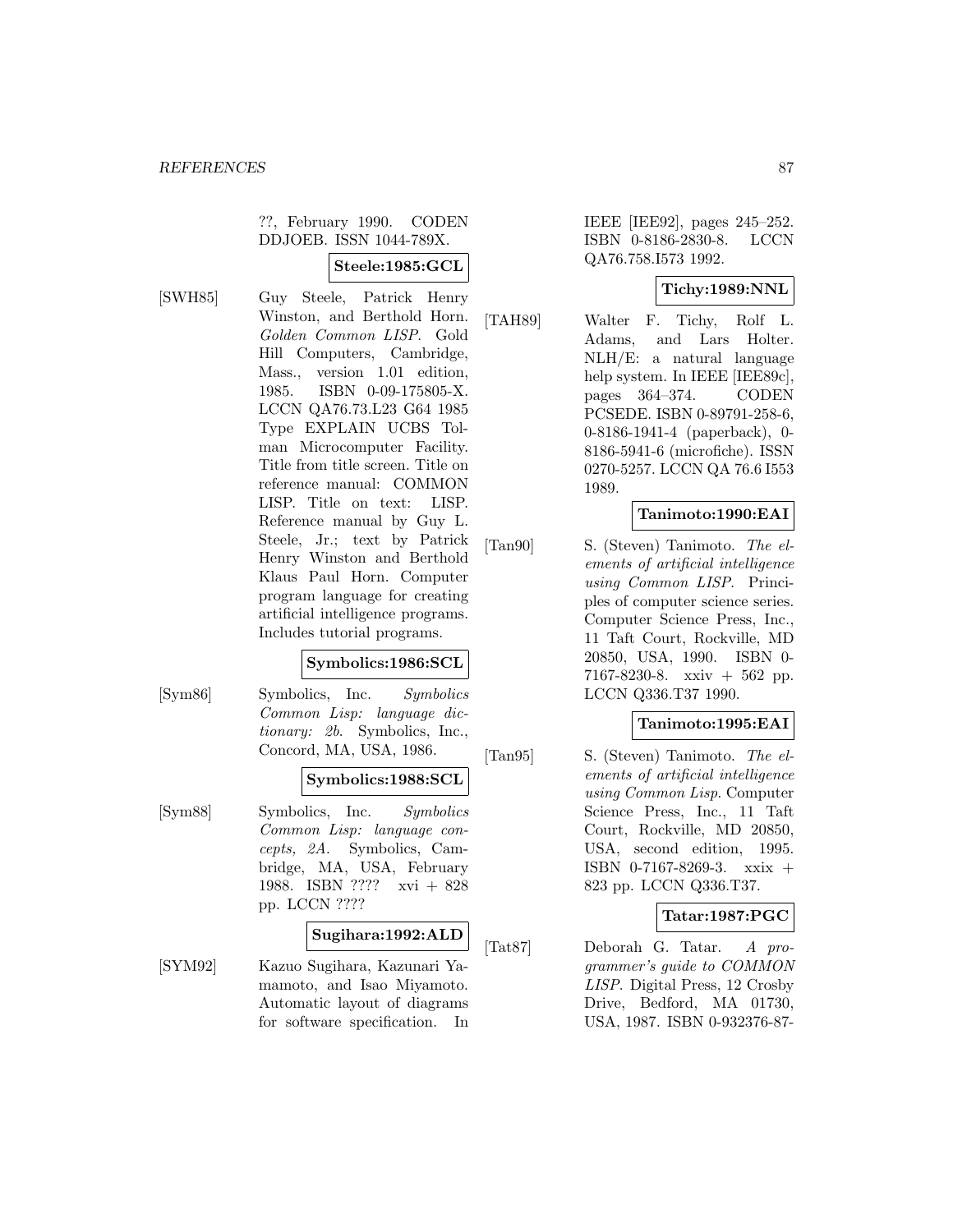8 (paperback). x + 327 pp. LCCN QA76.73.C28T38 1987.

**Tate:2010:SLS**

[Tat10] Bruce Tate. Seven languages in seven weeks: a pragmatic guide to learning programming languages. Pragmatic programmers. Pragmatic Bookshelf, Raleigh, NC, USA, 2010. ISBN 1-934356-59-X (paperback). xvii  $+317$  pp. LCCN QA76.7 .T38 2010.

## **Taube:1990:CMM**

[Tau90] H. Taube. Common Music: a music composition language in Common Lisp and CLOS. In Steels [Ste90b], pages 235–244. ISBN ???? LCCN ????

## **Taube:1991:CMM**

[Tau91] Heinrich Taube. Common Music: a music composition language in Common Lisp and CLOS. Computer Music Journal, 15(2):21–32, Summer 1991. CODEN CMUJDY. ISSN 0148-9267 (print), 1531- 5169 (electronic).

# **Tou:1994:PSG**

[TBE<sup>+</sup>94] Ivan Tou, Steven Berson, Gerald Estrin, Yadran Eterovic, and Elsie Wu. Prototyping synchronous group applications. Computer, 27(5):48–56, May 1994. CODEN CPTRB4. ISSN 0018-9162 (print), 1558- 0814 (electronic).

#### **Teitelman:1976:CCL**

[Tei76] W. Teitelman. Clisp: Conversational Lisp. IEEE Transactions on Computers, C-25 (4):354–357, April 1976. CO-DEN ITCOB4. ISSN 0018-9340 (print), 1557-9956 (electronic). URL http://ieeexplore. ieee.org/stamp/stamp.jsp? tp=&arnumber=1674617.

# **Teitell:1988:PFA**

[Tei88] Murray Teitell, editor. Proceedings of the fourth annual artificial intelligence & advanced computer technology conference: held as part of the artificial intelligence & advanced computer technology conference/exhibition, Long Beach Convention Center, Long Beach, California, May 4–6, 1988. Tower Conference Management, Glen Ellyn, IL, USA, 1988. ISBN ???? LCCN Q335.A7868 1988.

#### **Taylor:1986:ESL**

[THL<sup>+</sup>86] George S. Taylor, Paul N. Hilfinger, James R. Larus, David A. Patterson, and Benjamin G. Zorn. Evaluation of the Spur Lisp architecture. In IEEE [IEE86b], pages 444– 452. CODEN CPAADU. ISBN 0-8186-0719-X (pbk.), 0-8186- 8719-3. ISSN 0149-7111. LCCN QA 76.9 A73 I56 1986.

#### **Thrift:1988:CLR**

[Thr88] Philip Thrift. Common LISP relations: An extension of LISP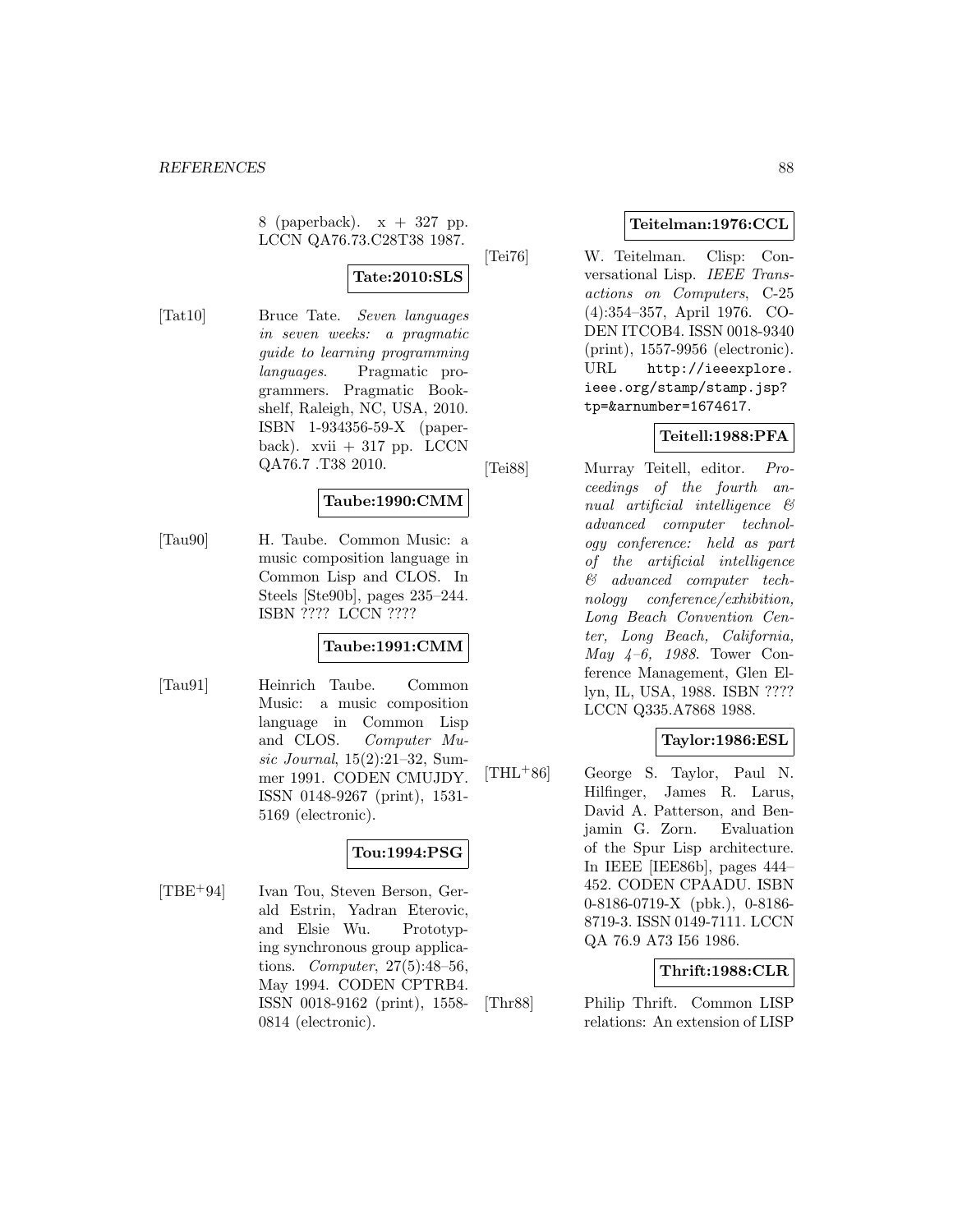for logic programming. In IEEE [IEE88a], pages 332–337. ISBN 0-8186-0874-9. LCCN QA76.7 .I561 1988. IEEE catalog number 88CH2647-6. Computer Society order number 874.

### **Tibbitts:1993:FSC**

[Tib93] B. R. Tibbitts. Flexible simulation of a complex semiconductor manufacturing line using a rule-based system. IBM Journal of Research and Development, 37(4):507–521, July 1993. CODEN IBMJAE. ISSN 0018-8646 (print), 2151-8556 (electronic).

## **Touretzky:1990:BRC**

[Tou90a] David S. Touretzky. Book review: Common Lisp: the Reference, by Franz, Inc. Addison-Wesley Publishing Company, 1988. softcover; 919 pages. Lisp and Symbolic Computation, 3(1):101–102, January 1990. CODEN LSCOEX. ISSN 0892-4635 (print), 1573-0557 (electronic).

#### **Touretzky:1990:CLG**

[Tou90b] David S. Touretzky. Common LISP: a gentle introduction to symbolic computation. Benjamin/Cummings Pub. Co., Menlo Park, CA, USA, 1990. ISBN 0-8053-0492- 4. xxiii  $+442 + 122$  pp. LCCN QA76.73.C28T68 1990.

### **Tipnis:1988:CEP**

[TPB<sup>+</sup>88] V. A. Tipnis, E. M. Patton, D. W. Bennett, et al., editors. Computers in engineering, 1988: proceedings of the 1988 ASME International Computers in Engineering Conference and Exhibition, July 31–August 4, 1988, San Francisco, California. American Society of Mechanical Engineers, 345 E. 47th St., New York, NY 10017, USA, 1988. LCCN TA 345 A86 1988. Three volumes.

### **Tsang:1990:DMS**

[TS90] C. P. Tsang and S. E. Smith. Designing a microcode synthesis system. In IEEE [IEE90d], pages 437–441. ISBN 0-87942- 557-1, 0-87942-556-3 (paperback), 0-87942-558-X (microfiche). LCCN TK 5105.5 I34 1990. Two volumes. IEEE catalog number 90CH2866-2.

## **Torrance:1988:DFI**

[TSL<sup>+</sup>88] Randy R. Torrance, Steve P. Sadler, J. Pierre Lamoureux, Jean Lamarche, David J. Frank, and François Leveille. Design of a fully integrated graphics system. IEEE Journal of Solid-State Circuits, 23 (2):368–376, April 1988. CO-DEN IJSCBC. ISSN 0018-9200 (print), 1558-173X (electronic).

## **Tana:1987:VGS**

[TW87] David Tana and Neil Weste. Virtual Grid Symbolic Layout 1987. In IEEE [IEE87e], pages 192–196. ISBN 0-8186-0802- 1 (paperback), 0-8186-4802- 3 (microfiche), 0-8186-8802-5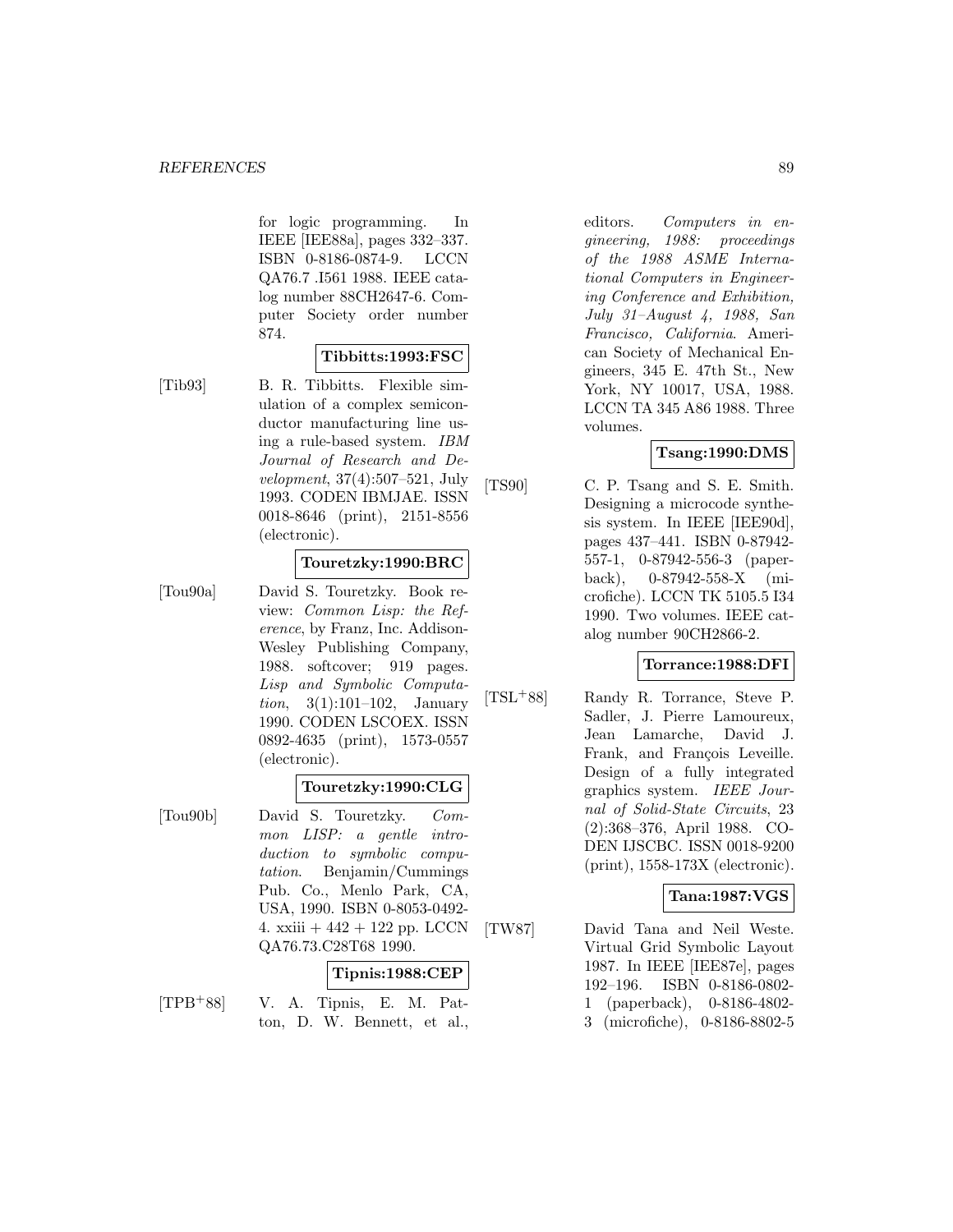(casebound). LCCN TK 7888.4 I23 1987. IEEE catalog number 87CH2473-7. IEEE Computer Society order number 802.

#### **Umaretiya:1992:IES**

[UJ92] J. R. Umaretiya and S. P. Joshi. Insight into the expertseisd: a knowledge based system for structural design. Engineering with Computers, 8(3): 151–161, Summer 1992. CO-DEN ENGCE7. ISSN 0177- 0667.

### **USENIX:1988:UPC**

[USE88] USENIX Association, editor. USENIX proceedings:  $C++$ Conference, Denver, CO, October 17–21, 1988. USENIX, San Francisco, CA, USA, 1988. ISBN ???? LCCN ????

#### **Vantaggiato:1998:AEM**

[Van98] Antonio Vantaggiato. Automatic exams management with the Common Lisp HTTP Server. Computer Networks and ISDN Systems,  $30(1-7):697-698$ , April 1, 1998. CODEN CNISE9. ISSN 0169-7552 (print), 1879- 2324 (electronic). URL http://www.elsevier.com/ cas/tree/store/comnet/sub/ 1998/30/1-7/1847.pdf.

#### **Vashisht:1997:CPI**

[Vas97] Rohini Vashisht. Is CLIM 2.0 a platform independent window manager library? Thesis (m.s.), University of Kansas, Electrical Engineering and

Computer Science, Lawrence, KS, USA, 1997. 83 pp.

### **Vaucher:1985:VMC**

[Vau85] Jean G. Vaucher. Views of modelling: Comparing the simulation and AI approaches. In Birtwistle [Bir85], pages 3–7. ISBN ???? LCCN Q334 .A47 1985.

## **Valente:1995:OAM**

[VB95] Andre Valente and Joost Breuker. On-line: an architecture for modelling legal information. In ACM [ACM95], pages 307–315. ISBN 0-89791- 758-8. LCCN ???? URL http://www.acm.org/pubs/ contents/proceedings/ai/ 222092/index.html.

#### **Verna:2019:QCL**

[Ver19] Didier Verna. Quickref: Common Lisp reference documentation as a stress test for Texinfo.  $TUGboat, 40(2):119-125,$ ???? 2019. CODEN ???? ISSN 0896-3207. URL https: //tug.org/TUGboat/tb40-2/ tb125verna-quickref.pdf.

## **Vogt:1998:FPP**

[Vog98] Christopher J. Vogt. Floating point performance of Common Lisp. ACM SIGPLAN Notices, 33(9):103–107, September 1998. CODEN SINODQ. ISSN 0362-1340 (print), 1523- 2867 (print), 1558-1160 (electronic).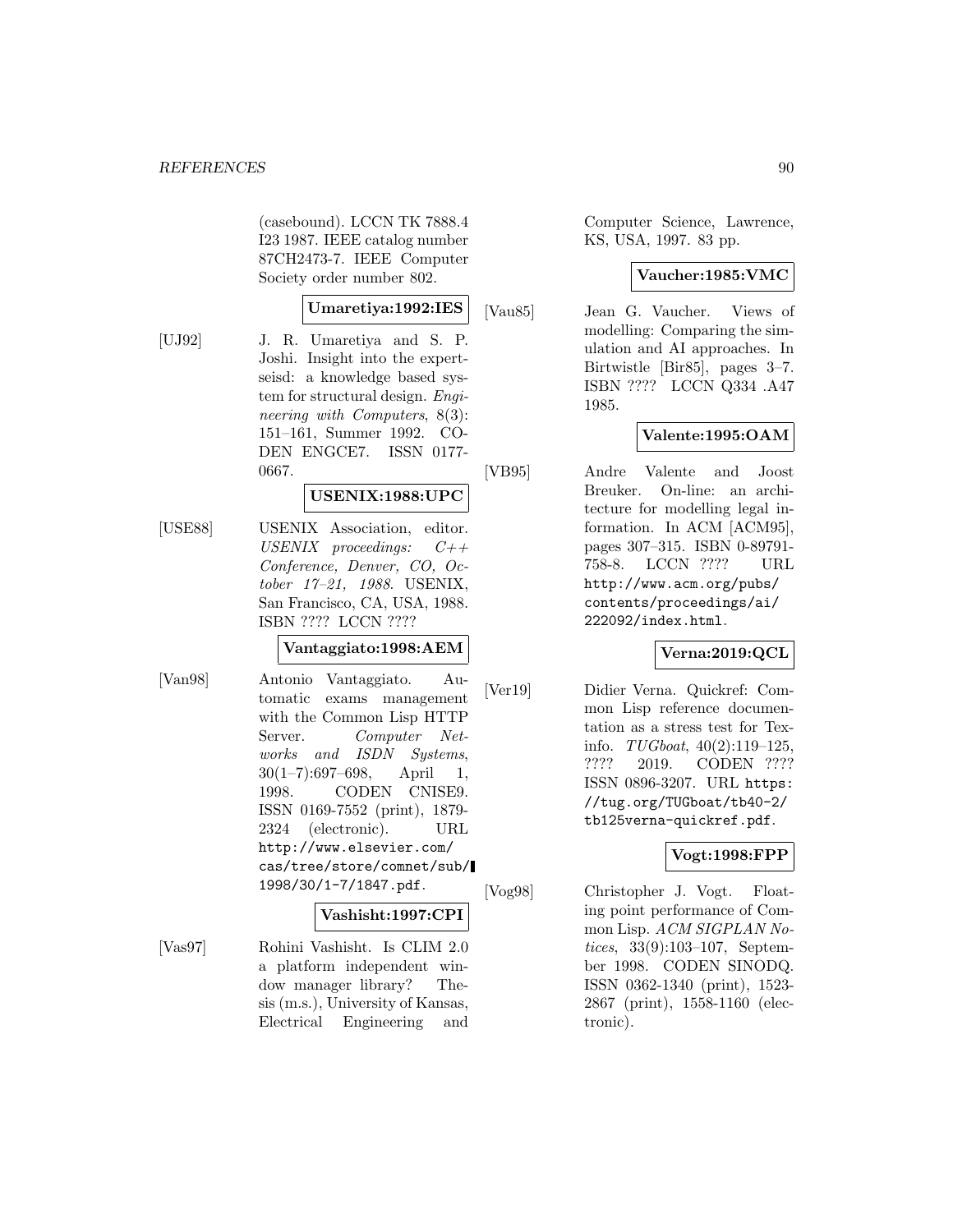## **Voss:1994:PC**

[Vos94] Greg Voss. Polymorphic C. Dr. Dobb's Journal of Software Tools, 19(8):36–42, August 1994. CODEN DDJTEQ. ISSN 1044-789X.

#### **Vick:1990:TTD**

[VS90] Shon Vick and Jeff Sponsler. Tools and techniques for the development of Common Lisp applications across heterogeneous machines. In Ng et al.  $[N+90]$ , pages 76– 85. ISBN 0-8186-9027-5. LCCN TS176.I645 1990. IEEE catalog number 90TH0309-5.

#### **VanderHart:2010:PC**

[VS10] Luke VanderHart and Stuart Sierra. Practical Clojure. The expert's voice in open source. Apress, Berkeley, CA, USA, 2010. ISBN 1-4302-7231-7, 1- 4302-7230-9 (e-book). xvi + 210 pp. LCCN ????

#### **Watanabe:1990:ILS**

[WAF90] Satoshi Watanabe, Takashi Arano, and Tsuneo Furuyama. Implementation of a LISP system. NTT Review, 2(3):97–102, May 1990. CODEN NTTREK. ISSN 0915-2334.

#### **Wang:1986:ELM**

[Wan86] Lun Wang. Experimental Lisp machine. In Gilmore [Gil86], pages 122–124. CO-DEN PSISDG. ISBN 0-89252- 692-0. ISSN 0277-786X (print), 1996-756X (electronic). LCCN TS510 .P632 v. 657.

## **Wang:1997:TPD**

[Wan97] Paul S. Wang. Tools for parallel/distributed mathematical computation. In ACM [ACM97], pages 188–195. ISBN ???? LCCN ????

# **Warn:1986:LVA**

[War86] Keith Warn. Lisp vs. Ada: Implications in diagnostics oriented expert systems. In IEEE [IEE86a], pages 409–415. CO-DEN AUPRDX. ISBN ???? ISSN 0734-7510. LCCN TK 7895 A8 A98 1986.

## **Waters:1987:EIS**

[Wat87] R. C. Waters. Efficient interpretation of synchronizable series expressions. ACM SIG-PLAN Notices, 22(7):74–85, July 1987. CODEN SINODQ. ISSN 0362-1340 (print), 1523- 2867 (print), 1558-1160 (electronic). URL http://www. acm.org:80/pubs/citations/ proceedings/plan/29650/p74 waters/.

## **Waters:1989:XCL**

[Wat89] Richard C. Waters. XP, a Common Lisp pretty printing system. A.I. memo 1102, Massachusetts Institute of Technology, Artificial Intelligence Laboratory, Cambridge, MA, USA, 1989. 38 (or 40??) pp.

#### **Watt:1990:EPM**

[Wat90] S. Watt. Experiences programming the Macintosh Toolbox with Common Lisp and the CLOS. In Steels [Ste90b], pages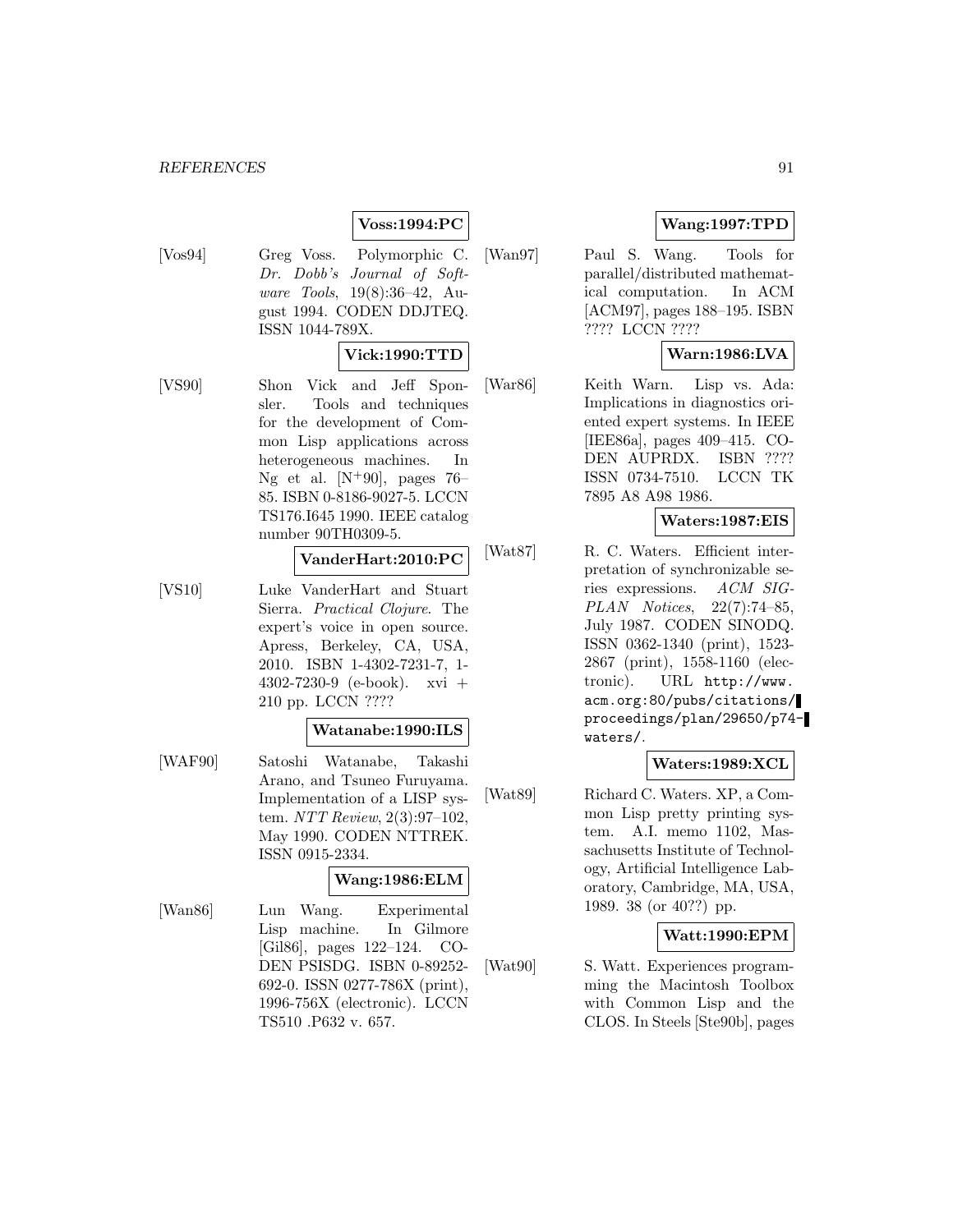275–284. ISBN ???? LCCN ????

#### **Waters:1991:ATS**

[Wat91a] Richard C. Waters. Automatic transformation of series expressions into loops. ACM Transactions on Programming Languages and Systems, 13(1):52– 98, January 1991. CODEN ATPSDT. ISSN 0164-0925 (print), 1558-4593 (electronic). URL http://www.acm.org/ pubs/toc/Abstracts/0164- 0925/102806.html.

### **Watson:1991:CLM**

[Wat91b] Mark Watson. Common LISP modules: artificial intelligence in the era of neural networks and chaos theory. Springer-Verlag, Berlin, Germany / Heidelberg, Germany / London, UK / etc., 1991. ISBN 0-387- 97614-0, 3-540-97614-0. 207 pp. LCCN QA76.73.C28W38 1991.

## **Watt:1991:IPI**

[Wat91c] Stephen M. Watt, editor. IS-SAC '91: proceedings of the 1991 International Symposium on Symbolic and Algebraic Computation, July 15–17, 1991, Bonn, Germany. ACM Press, New York, NY 10036, USA, 1991. ISBN 0-89791-437- 6. LCCN QA 76.95 I59 1991.

#### **Webber:1995:OFP**

[Web95] Adam Webber. Optimization of functional programs by grammar thinning. ACM Transactions on Programming Languages and Systems, 17(2): 293–330, March 1995. CO-DEN ATPSDT. ISSN 0164- 0925 (print), 1558-4593 (electronic).

### **Wertz:1989:CLI**

[Wer89] H. (Harald) Wertz. (common) LISP: une introduction a la programmation. Manuels informatiques Masson. Masson Editeur, Masson, France, deuxième edition, 1989. ISBN 2-225-81751-0. 331 pp. LCCN ????

### **Wholey:1984:DIS**

[WF84] Skef Wholey and Scott E. Fahlman. Design of an instruction set for Common Lisp. In ACM [ACM84], pages 150–158. ISBN 0-89791-142-3. LCCN QA76.73.L23 A26 1984.

### **Williams:1996:DKB**

[WGS96] M. Douglas Williams, Eddy C. Gorman, and Sajjan G. Shiva. Design of a knowledge-based simulation environment. Simulation,  $67(2):121-135$ , August 1996. CODEN SIMUA2. ISSN 0037-5497 (print), 1741-3133 (electronic).

## **White:1991:BRK**

[Whi91] Jon L. White. Book review: A "Kinder, Gentler LISP?" COMMON LISP: A Gentle Introduction to Symbolic Computation, by David S. Touretzky. Benjamin/Cummings Publishing Company 1990. Lisp and Symbolic Computation, 4(2):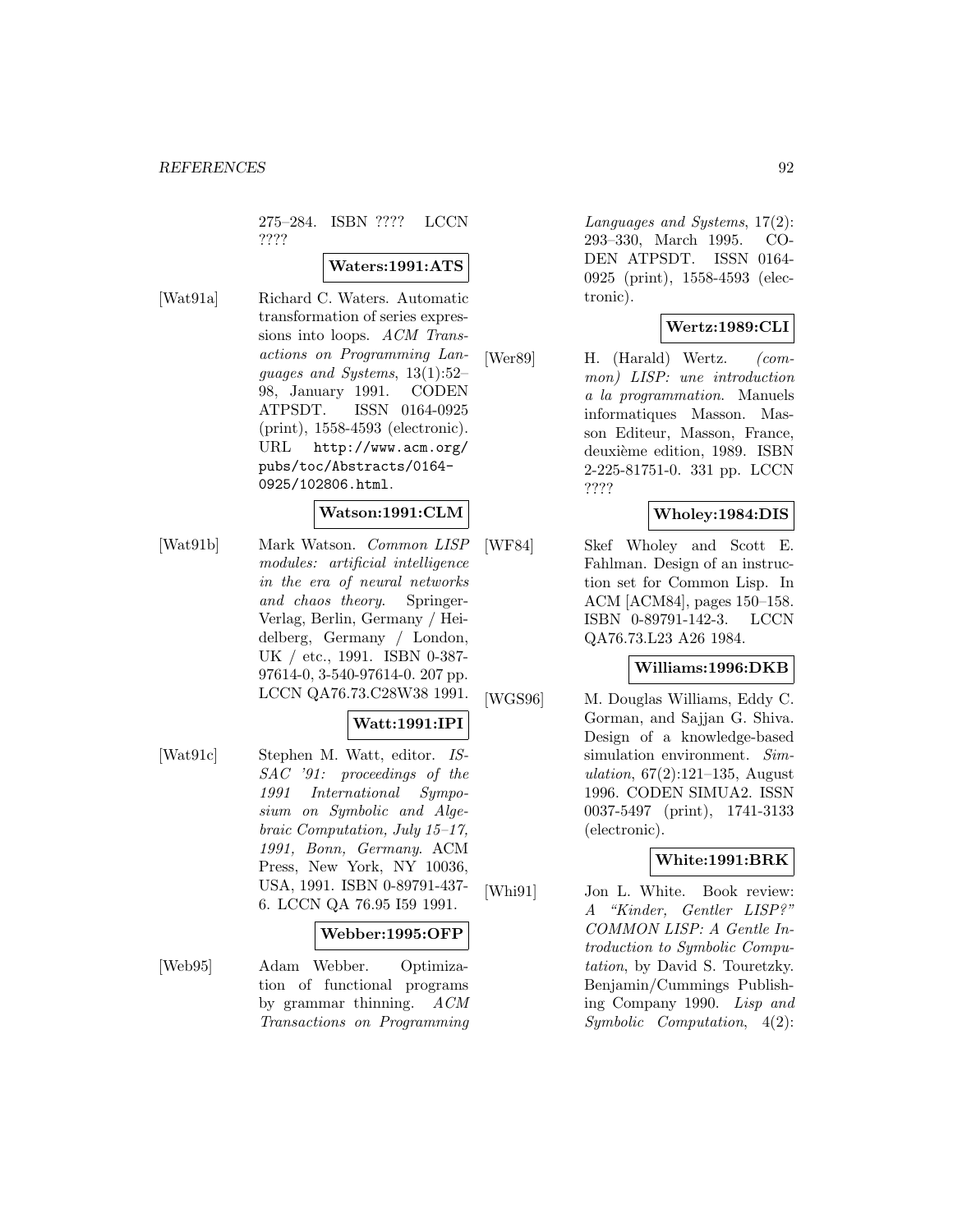165–177, April 1991. CO-DEN LSCOEX. ISSN 0892- 4635 (print), 1573-0557 (electronic).

#### **Wilensky:1986:CL**

[Wil86] Robert Wilensky. Common LISPcraft. W. W. Norton & Co., New York, NY, USA, 1986. ISBN 0-393-95544-3. xvii + 500 pp. LCCN QA76.73.C28 W55 1986.

# **Wong:1995:CGP**

[WL95] Man Leung Wong and Kwong Sak<sup>[WS87]</sup> Leung. Combining genetic programming and inductive logic programming using logic grammars. In IEEE [IEE95a], pages 733–736. ISBN 0-7803- 2759-4 (softbound), 0-7803- 2760-8 (microfiche). LCCN QA76.87.I342 1995. Two volumes. IEEE catalog number: 95TH8099.

#### **Welling:1990:PLF**

[WNA90] Joel Welling, Chris Nuuja, and Phil Andrews. P3D: a Lispbased format for representing general 3D models. In IEEE [IEE90e], pages 766–774. ISBN 0-8186-2056-0. LCCN QA 76.88 S87 1990. ACM order number 415903. IEEE Computer Society Press order number 2056. IEEE catalog number 90CH2916-5.

#### **Winston:1984:GCL**

[WS84] Patrick Henry Winston and Guy L. Steele, Jr. Golden Common LISP. Gold Hill Computers, Cambridge, MA, USA, version 1.00. edition, 1984. ISBN 0-917589-05-X. LCCN ???? 5 computer disks plus manual.

#### **Winston:1985:GCL**

[WS85] Patrick Henry Winston and Guy L. Steele, Jr. Golden COMMON LISP. Gold Hill Computers, Cambridge, MA, USA, 1985. ISBN 0-917589- 02-5. various pp. LCCN ???? Three volumes.

## **Wholey:1987:CML**

Skef Wholey and Guy L. Steele, Jr. Connection Machine Lisp: a dialect of Common Lisp for data parallel programming. Technical report TMC-149, Thinking Machines Corp., Cambridge, MA, USA, April 1987. 23 pp.

### **Wesenberg:1991:LCK**

[WT91] David P. Wesenberg and C. Mark Turner. A low cost knowledge based software assistant. In IEEE [IEE91c], pages 640–646. CODEN NASEA9. ISBN 0-7803-0085-8. LCCN TL 693 N37 1991. Three volumes.

#### **Wuorinen:1989:DTP**

[Wuo89] J. H. Wuorinen, editor. Digest of technical papers: 1989 IEEE International Solid-State Circuits Conference, volume 32. IEEE Computer Society Press, 1109 Spring Street, Suite 300, Silver Spring, MD 20910, USA, February 1989. CODEN DT-PCDE. ISBN ???? LCCN TK7870 .I58 1989. IEEE catalog no. 89CH2684-9.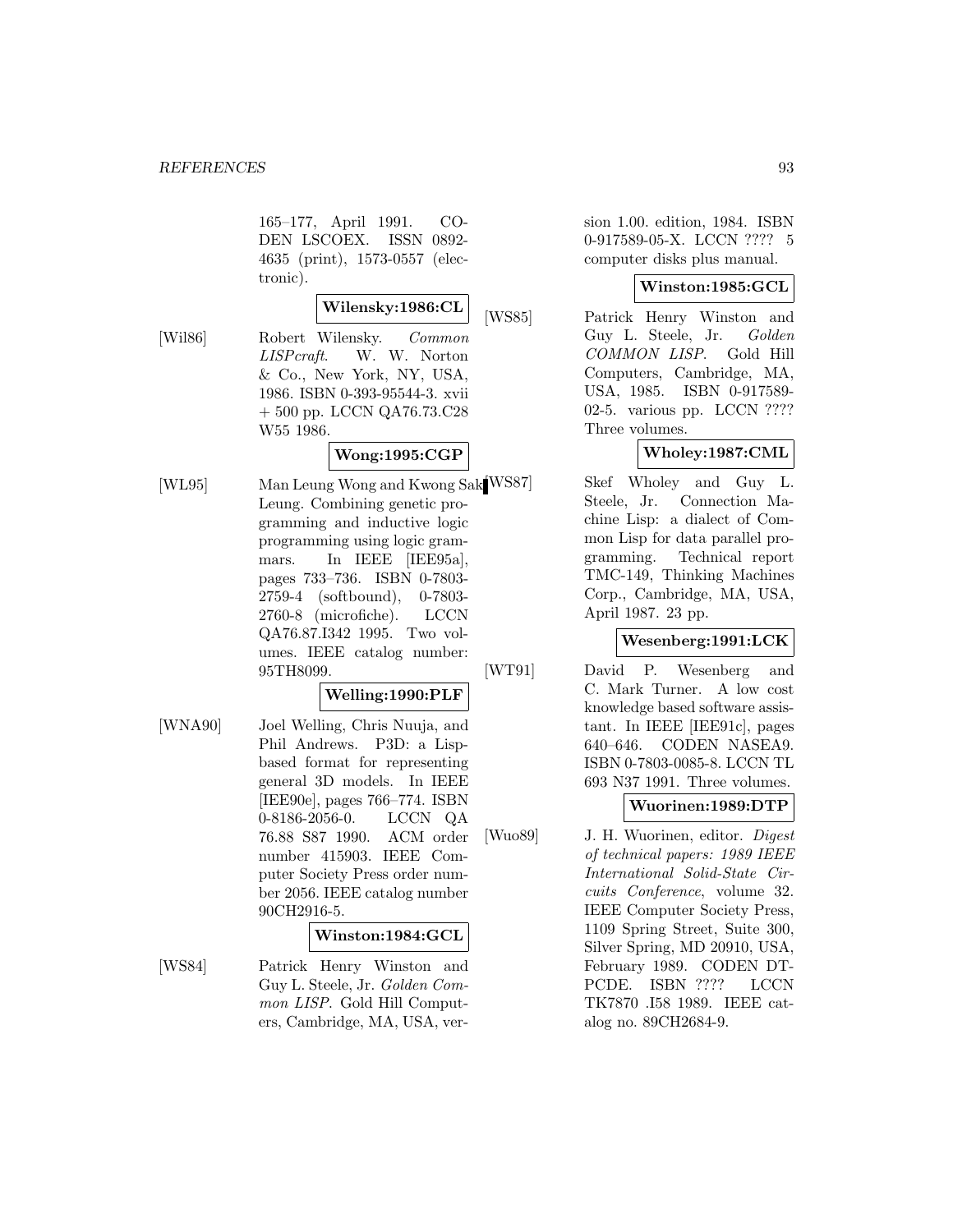#### **Weerawarana:1992:PCG**

[WW92] Sanjiva Weerawarana and Paul S. Wang. Portable code generator for CRAY FOR-TRAN. ACM Transactions on Mathematical Software, 18(3): 241–255, September 1992. CO-DEN ACMSCU. ISSN 0098- 3500 (print), 1557-7295 (electronic).

### **Xu:1996:SEU**

[XRS96] Chuanbo Xu, Aamir Razzak, and Peter N. Saurugger. Some experience using OODB in the interoperation of heterogeneous genome database systems. American Society of Mechanical Engineers, Petroleum Division (Publication) PD, 74 (2):53–61, 1996. CODEN ASMPEX.

#### **Xu:1992:SES**

[XXL92] Lu Xu, Yonghui Xiao, and Deqian Li. Studies on expert system for extraction of rare earths. Journal of the Chinese Rare Earth Society (English Edition), 10(4):247–252, December 1992. CODEN JCE-SEN. ISSN 1001-6503.

#### **Yan:1991:RFA**

[Yan91] Tak W. Yan. A rational function arithmetic and simplification system in Common Lisp. SIGSAM Bulletin (ACM Special Interest Group on Symbolic and Algebraic Manipulation), 25(4):4–6, October 1991. CODEN SIGSBZ. ISSN 01635824 (print), 1557-9492 (electronic).

#### **Yuasa:1987:ICL**

[YH87] T. (Taiichi) Yuasa and Masami Hagiya. Introduction to COM-MON LISP. Academic Press, New York, USA, 1987. ISBN 0-12-774860-1. ix  $+$  293 pp. LCCN QA76.73.C28Y83 1987. Translated from the original Japanese edition by Richard Weyhrauch and Yasuko Kitajima.

### **Yen:1991:UPI**

[YJM91] John Yen, Hsiao-Lei Juang, and Robert MacGregor. Using polymorphism to improve expert system maintainability. IEEE expert: intelligent systems and their applications, 6 (2):48–55, April 1991. CODEN IEEXE7. ISSN 0885-9000.

### **Young:1992:TMO**

[You92] Norman Young. Two models of object-oriented programming and the Common Lisp Object System. ACM SIG-PLAN Notices, 27(4):27–36, April 1992. CODEN SINODQ. ISSN 0362-1340 (print), 1523- 2867 (print), 1558-1160 (electronic).

## **Young:1997:CVS**

[You97] William D. Young. Comparing verification systems: Interactive consistency in ACL2. IEEE Transactions on Software Engineering, 23(4):214– 223, April 1997. CODEN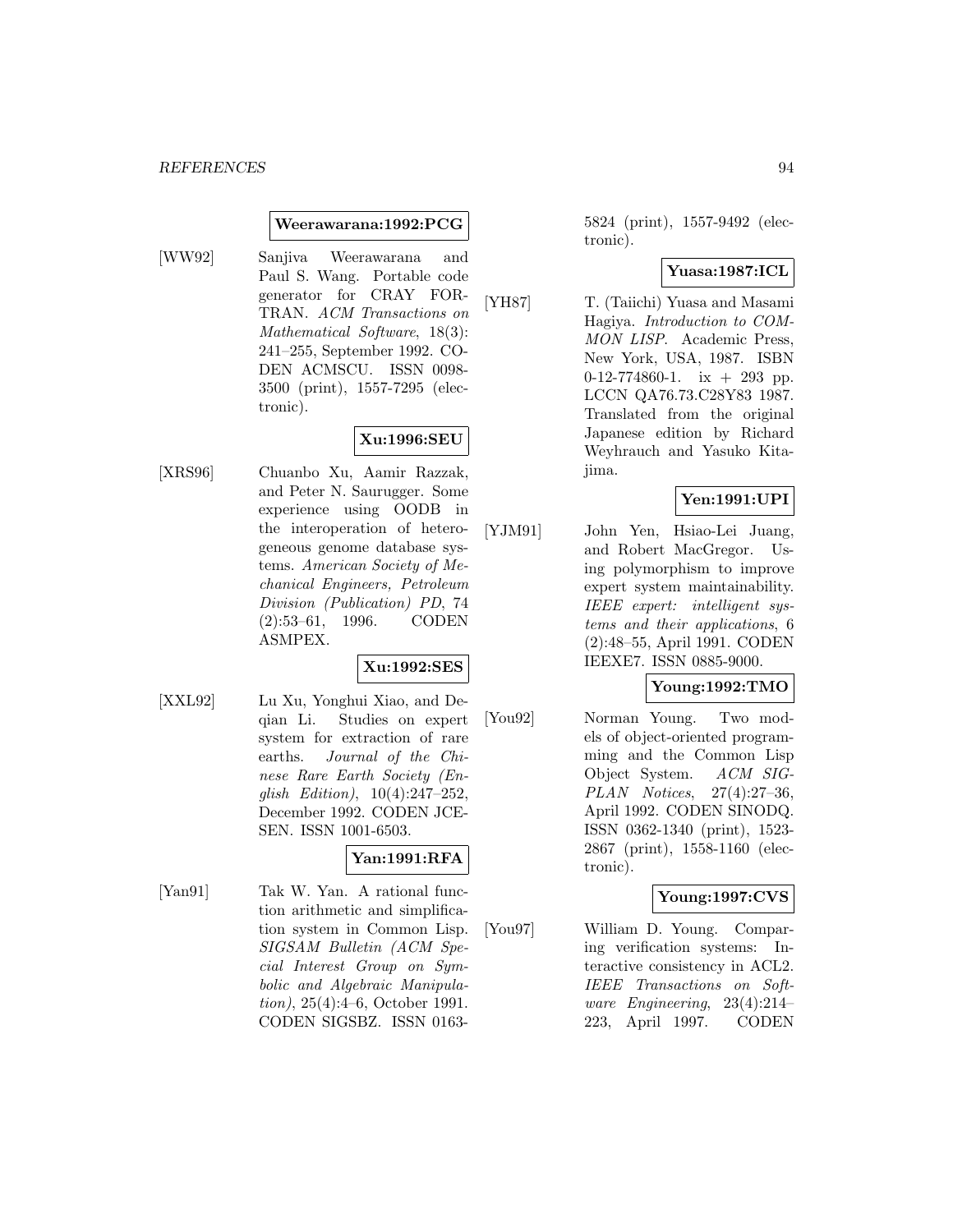IESEDJ. ISSN 0098-5589 (print), 1939-3520 (electronic).

# **Yuasa:1988:CLD**

[Yua88] T. (Taiichi) Yuasa. Common Lisp drill. Academic Press, New York, USA, 1988. ISBN 0-12-774861-X (paperback).  $x + 232$  pp. LCCN QA76.73.C28Y82 1988. Originally published in Japanese by Iwanami Shoten, Publishers, Tokyo, 1987.

### **Yuasa:1990:DIK**

[Yua90] Taiichi Yuasa. Design and implementation of Kyoto Common Lisp. Journal of Information Processing, 13(3):284–295, 1990. CODEN JIPRDE. ISSN 0387-6101.

# **Yuasa:1992:MMG**

[Yua92] T. Yuasa. Memory management and garbage collection of an extended Common Lisp system for massively parallel SIMD architecture. Lecture Notes in Computer Science, ?? (637):490–506, ???? 1992. CO-DEN LNCSD9. ISSN 0302- 9743 (print), 1611-3349 (electronic).

## **Yasumoto:1994:JCS**

[YY94] Taichi Yasumoto and Taiichi Yuasa. Japanese character set handling in Kyoto Common Lisp. Advances in software science and technology, 5(??):165– 182, ???? 1994. ISSN 1044- 7997.

## **Yasumura:1990:HCL**

[YYK<sup>+</sup>90] Michiaki Yasumura, Katsuhiko Yuura, Masaaki Kurosu, Toshihisa Aoshima, Nobuyuki Takeichi, and Yoshimitsu Oshima. HiLISP — a Common Lisp with an optimizing compiler on a mainframe. Journal of Information Processing, 13(3):296– 303, ???? 1990. CODEN JIPRDE. ISSN 0387-6101.

## **Yuura:1990:HHC**

[YYN90] K. Yuura, M. Yasumura, and M. Nagata. HiLISP: Highperformance Common Lisp and its optimizing tool. In Steels [Ste90b], pages 91–100. ISBN ???? LCCN ????

## **Yang:1995:FSE**

[YYS95] Chun-Ling Yang, Akihiko Yokoyama, and Yasuji Sekine. Fault section estimation of power system using colored and timed Petri nets. Electrical Engineering in Japan (English translation of Denki Gakkai Ronbunshi), 115(2):89– 101, April 1995. CODEN EEN-JAU. ISSN 0424-7760.

## **Zhang:1991:HFH**

[ZB91] C. Zhang and D. A. Bell. HECODES: a framework for HEterogeneous COoperative Distributed Expert Systems. Data and Knowledge Engineering, 6(3):251–273, May 1991. CODEN DKENEW. ISSN 0169-023X (print), 1872-6933 (electronic).